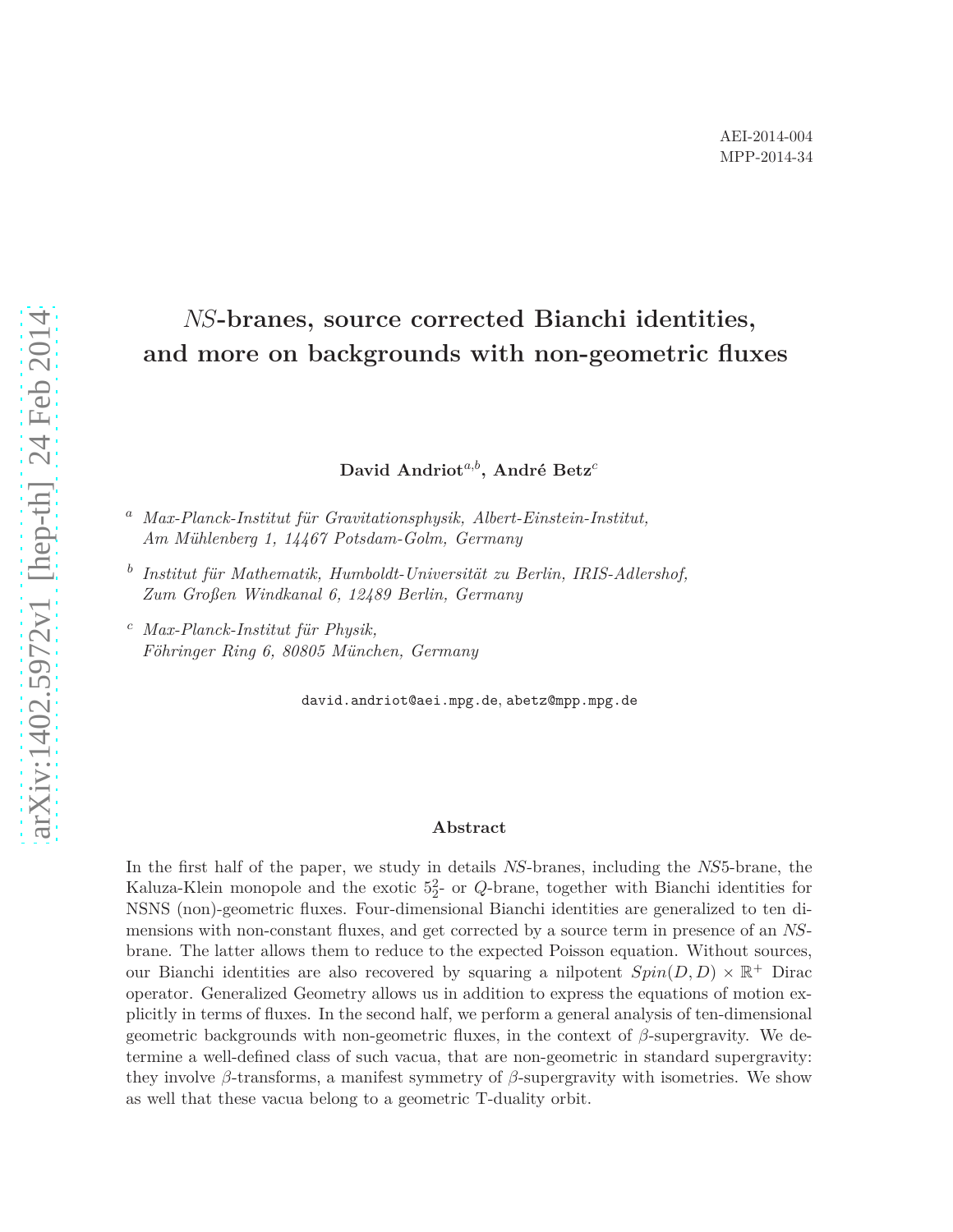# **Contents**

| 1            | Introduction and main results                                                                                                                                                                                                                                                                                                                                                                                                                                                    |                                                                |  |  |  |
|--------------|----------------------------------------------------------------------------------------------------------------------------------------------------------------------------------------------------------------------------------------------------------------------------------------------------------------------------------------------------------------------------------------------------------------------------------------------------------------------------------|----------------------------------------------------------------|--|--|--|
| $\mathbf{2}$ | $\beta$ -supergravity and its equations of motion<br>2.1<br>Equations of motion in flat indices and Generalized Geometry formalism<br>2.2                                                                                                                                                                                                                                                                                                                                        | 8<br>8<br>10                                                   |  |  |  |
| 3            | Bianchi identities and NS-branes<br>3.1<br>Sourceless NSNS Bianchi identities through the literature $\dots \dots$<br>3.1.1<br>The $Spin(D, D) \times \mathbb{R}^+$ covariant derivative<br>3.1.2<br>T-dual NS-branes sourcing the Bianchi identities<br>3.2<br>3.2.1<br>Smearing warp factors and Poisson equations<br>3.2.2<br>Smeared branes, T-duality and sourced Bianchi identities<br>3.2.3                                                                               | 13<br>13<br>13<br>16<br>19<br>19<br>22<br>26                   |  |  |  |
| 4            | Geometric vacua of $\beta$ -supergravity<br>4.1<br>4.1.1<br>4.1.2<br>Elements of the T-duality symmetry $\dots \dots \dots \dots \dots \dots \dots$<br>4.1.3<br>To be or not to be geometric $\ldots \ldots \ldots \ldots \ldots \ldots \ldots \ldots \ldots$<br>4.2<br>4.2.1<br>4.2.2<br>Geometric backgrounds of $\beta$ -supergravity and T-duality orbits<br>4.3<br>Always on a geometric orbit? $\ldots \ldots \ldots \ldots \ldots \ldots \ldots \ldots$<br>4.3.1<br>4.3.2 | 30<br>30<br>30<br>31<br>32<br>35<br>36<br>38<br>40<br>40<br>43 |  |  |  |
| Outlook<br>5 |                                                                                                                                                                                                                                                                                                                                                                                                                                                                                  |                                                                |  |  |  |
|              | A Conventions                                                                                                                                                                                                                                                                                                                                                                                                                                                                    |                                                                |  |  |  |
|              | B Derivation of the equations of motion in flat indices                                                                                                                                                                                                                                                                                                                                                                                                                          | 48<br>48<br>50                                                 |  |  |  |
|              | C On sourceless NSNS Bianchi identities<br>C.1 Relations to other Bianchi identities in the literature<br>C.2 Derivation of BI from the $Spin(D, D) \times \mathbb{R}^+$ covariant derivative                                                                                                                                                                                                                                                                                    | 53<br>53<br>53                                                 |  |  |  |
|              | D The Q-brane background and the related Bianchi identity<br>D.1<br>The Bianchi identity with $Q$ -brane source term $\ldots \ldots \ldots \ldots \ldots$<br>D.2                                                                                                                                                                                                                                                                                                                 | 56<br>56<br>58                                                 |  |  |  |
|              | E Proofs about symmetries<br>E.1<br>T-duality is a symmetry for the NSNS sector<br>E.2                                                                                                                                                                                                                                                                                                                                                                                           | 59<br>59<br>61                                                 |  |  |  |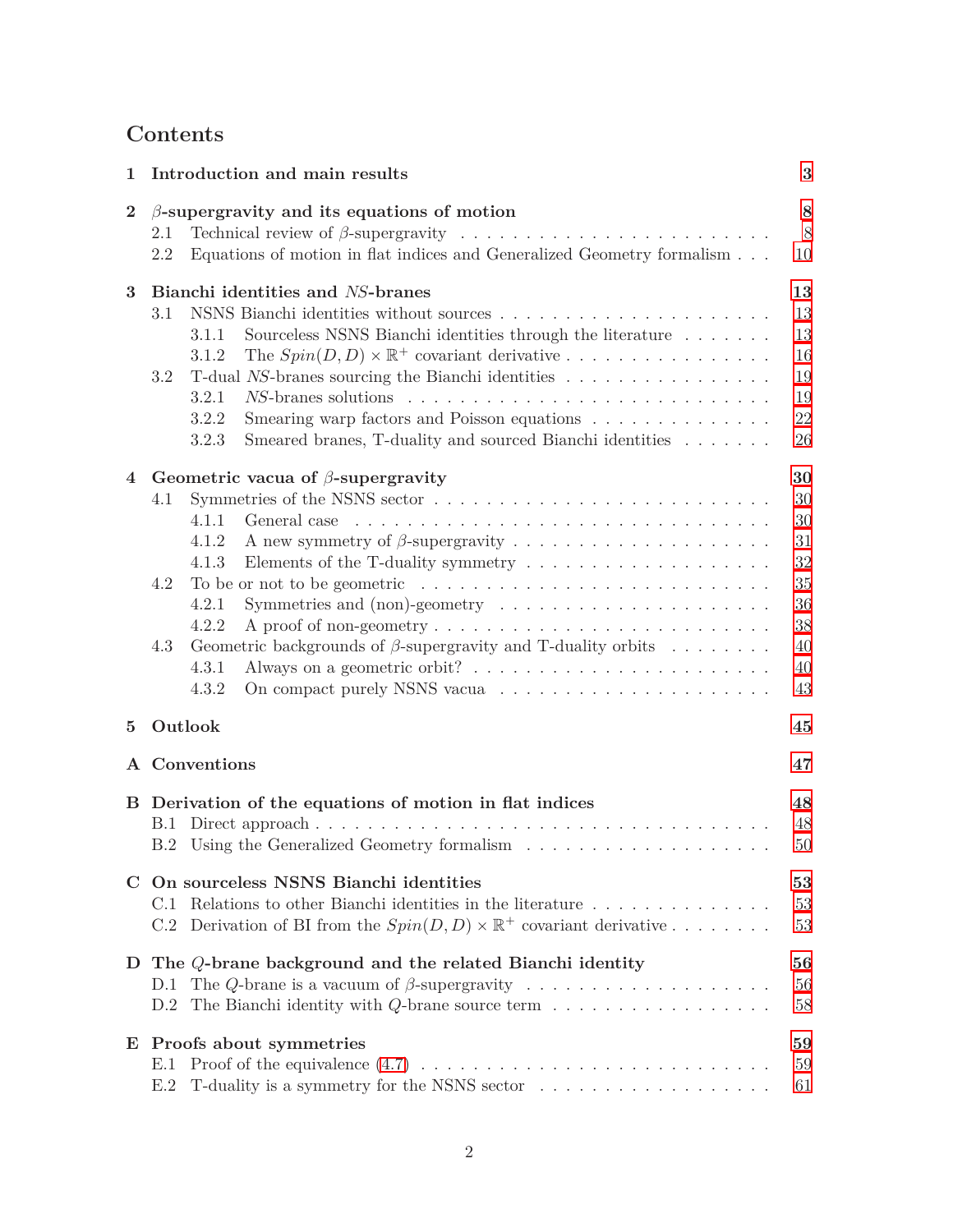### <span id="page-2-0"></span>**1 Introduction and main results**

In the last few years, there has been a renewed interest in the topic of non-geometry and nongeometric fluxes (for reviews see  $[2, 3, 4]$  $[2, 3, 4]$  $[2, 3, 4]$ ). The non-geometric backgrounds of string theory exhibit unusual behaviors, leading to new possibilities and opening still fairly unexplored directions. Their study has been conducted from various angles, including world-sheet and CFT approaches, target space constructions such as Double Field Theory (DFT) and its Uduality extensions (for reviews see [\[5,](#page-62-3) [6,](#page-62-4) [7\]](#page-62-5)), ten-dimensional supergravities and Generalized Geometry, and four-dimensional supergravities. We take in this paper the last two points of view, and study the Bianchi identities for NSNS fluxes, the related *NS*-branes, and properties of further ten-dimensional backgrounds with non-geometric fluxes.

Some four-dimensional gauged supergravities have as gaugings or components of the embedding tensor the so-called non-geometric fluxes [\[8,](#page-62-6) [9,](#page-62-7) [10\]](#page-62-8). In the NSNS sector, those are given by  $Q_c{}^{ab}$  and  $R^{abc}$ . These  $Q$ - and  $R$ -fluxes give rise to specific terms in the four-dimensional potential that are of phenomenological interest. They were shown in various examples to help in stabilising moduli [\[11,](#page-62-9) [12,](#page-62-10) [13\]](#page-62-11) or in obtaining de Sitter vacua [\[14,](#page-62-12) [15,](#page-62-13) [16,](#page-62-14) [17,](#page-62-15) [18,](#page-63-0) [19\]](#page-63-1). Then, it is natural to ask whether such configurations with non-zero *Q*- and *R*-fluxes can be obtained as backgrounds of string theory. To answer this question, we follow here the approach of flux compactifications, that considers dimensional reductions from ten- to four-dimensional supergravity on an internal compact manifold  $\mathcal{M}$ . Traditionally, fourdimensional vacua with *Q*- and *R*-fluxes are then rather believed to uplift to non-geometric backgrounds, where  $\mathcal M$  can be a non-geometry. In these backgrounds, stringy symmetries such as T-duality are used instead of diffeomorphisms or gauge transformations [\[20,](#page-63-2) [9,](#page-62-7) [21\]](#page-63-3) (a more precise definition is given in section [4.2.1\)](#page-35-0). This results mostly in non-standard spaces for  $M$ , on which the compactification procedure cannot be applied. The relation between these four- and ten-dimensional perspectives looks thus not well established.

Progress on these aspects have been made recently thanks to local reformulations of stan-dard supergravity into new ten-dimensional theories, in [\[3,](#page-62-1) [22,](#page-63-4) [23,](#page-63-5) [1\]](#page-62-16) and [\[24,](#page-63-6) [25,](#page-63-7) [26\]](#page-63-8). This is achieved in the NSNS sector, with the standard Lagrangian  $\mathcal{L}_{NSNS}$  [\(2.4\)](#page-7-2), by redefining the metric  $g_{mn}$ , *b*-field  $b_{mn}$  and dilaton  $\phi$  into a new set of fields  $\tilde{g}_{mn}$ ,  $\beta^{mn}$ ,  $\tilde{\phi}$ , where  $\beta$  is an antisymmetric bivector. As a consequence, the standard *H*-flux is traded for two new fluxes, identified as the ten-dimensional *Q*- and *R*-fluxes. Their definition depends on the theory, and we follow here  $\beta$ -supergravity [\[1\]](#page-62-16), where

<span id="page-2-3"></span><span id="page-2-2"></span>
$$
Q_c{}^{ab} = \partial_c \beta^{ab} - 2\beta^{d[a} f^{b]}{}_{cd} , \quad R^{abc} = 3\beta^{d[a} \nabla_d \beta^{bc]} , \qquad (1.1)
$$

as in [\[27,](#page-63-9) [28,](#page-63-10) [23\]](#page-63-5).<sup>[1](#page-2-1)</sup> The Lagrangian of the NSNS sector of  $\beta$ -supergravity is given by

$$
\tilde{\mathcal{L}}_{\beta} = e^{-2d} \left( \mathcal{R}(\tilde{g}) + 4(\partial \tilde{\phi})^2 + 4(\beta^{ab}\partial_b\tilde{\phi} - \mathcal{T}^a)^2 - \frac{1}{2}\eta_{ab}R^{acd}f^b{}_{cd} - \frac{1}{12}\eta_{ad}\eta_{be}\eta_{cf}R^{abc}R^{def} \right)
$$

$$
+ 2\eta_{ab}\beta^{ad}\partial_d Q_c^{bc} - \eta_{cd}Q_a^{ac}Q_b^{bd} - \frac{1}{2}\eta_{cd}Q_a^{bc}Q_b^{ad} - \frac{1}{4}\eta^{ad}\eta_{be}\eta_{cf}Q_a^{bc}Q_d^{ef} \right),
$$

as detailed in section [2.1.](#page-7-1) It looks very similar to the four-dimensional scalar potential of gauged supergravities with  $Q$ - and  $R$ -fluxes. So  $\beta$ -supergravity appears to be a good candidate to uplift four-dimensional gauged supergravities, as argued in [\[1\]](#page-62-16). A dimensional

<span id="page-2-1"></span><sup>&</sup>lt;sup>1</sup>Throughout the paper,  $a \ldots l$  denote tangent space flat indices and  $m \ldots z$  curved space indices. The structure constant or geometric flux  $f^a{}_{bc}$  is defined in  $(A.2)$  and we refer to appendix [A](#page-46-0) for more conventions.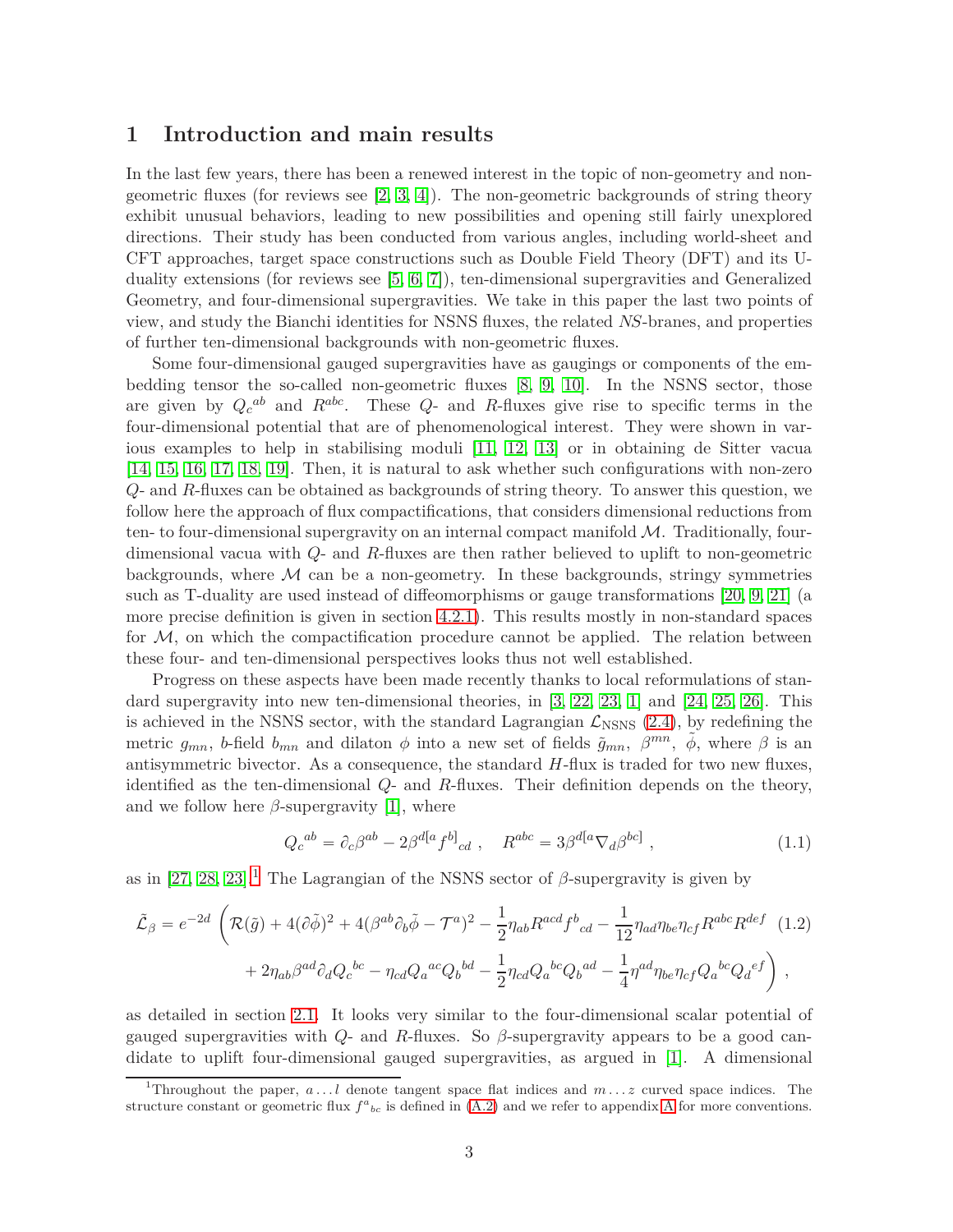reduction on a concrete background can only be performed though, if at least, the metric  $\tilde{q}$ describes a standard manifold. Fortunately, this reformulation of standard supergravity not only provides ten-dimensional non-geometric fluxes, but it also transforms in some examples a non-geometry given by  $q$  into a standard geometry described by  $\tilde{q}$ . The information on the former non-geometry gets encoded in the new non-geometric fluxes. This reformulation allows eventually to relate these backgrounds properly to the four-dimensional description.

Using *β*-supergravity, one can now study backgrounds with non-geometric fluxes directly in ten dimensions; this is the main purpose of this paper. In a first half, we focus on Bianchi identities (BI) for the NSNS fluxes, and how they are corrected on specific backgrounds corresponding to *NS*-branes. The corrections show that these branes actually source those fluxes. In a second half, we make a generic study of (the NSNS sector of) geometric backgrounds of *β*-supergravity, and try to determine whether those lead to new physics.

While the BI bring constraints to be satisfied by the vacua, the equations of motion should be verified in the first place. Those were derived in [\[1\]](#page-62-16) in curved indices. We rewrite them here in flat indices, so that  $f^a{}_{bc}$  and  $Q_c{}^{ab}$  appear: this simplifies the study of solutions. We use two methods for this rewriting: a direct reformulation, and a Generalized Geometry approach, following [\[29\]](#page-63-11). The non-trivial result is the  $\beta$  equation of motion given in [\(2.24\)](#page-9-1).

### **Bianchi identities and** *NS***-branes**

We study in section [3](#page-12-0) a particular type of backgrounds: the *NS*-branes. The *NS*5-brane is a codimension 4 brane and a known vacuum of standard supergravity. Smearing it along one direction and T-dualising leads to the Kaluza-Klein (KK) monopole, that can be viewed as a codimension 3 brane. The latter is a solution of general relativity, and as such, it is a vacuum of both standard supergravity and *β*-supergravity. Smearing it once and T-dualising again leads finally to the  $5\frac{2}{2}$ -brane [\[30,](#page-63-12) [31\]](#page-63-13) (the former two were denoted there  $5\frac{0}{2}$  and  $5\frac{1}{2}$ ), that we prefer to call here the *Q*-brane [\[32\]](#page-63-14). This brane is codimension 2. It appears in terms of standard supergravity as a non-geometric background [\[30,](#page-63-12) [31\]](#page-63-13), but a geometric description is restored in *β*-supergravity [\[32,](#page-63-14) [33\]](#page-63-15). We verify in appendix [D.1](#page-55-1) that it satisfies the *β*supergravity equations of motion. More details on these branes, their smearing and T-duality relations, are given in section [3.2.](#page-18-0)

The BI of supergravity fluxes can get corrected in presence of a brane: the latter provides a source term. The resulting equation usually boils down to the Poisson equation on a warp factor. Let us recall the standard case of the *H*-flux with an *NS*5-brane, before presenting our extensions to the other NSNS fluxes and branes. The BI for the *H*-flux is given by the four-form d*H*. In terms of its coefficient in flat indices, the BI, in presence of an *NS*5-brane, is written

<span id="page-3-0"></span>
$$
NS5-\text{brane}: \qquad \partial_{[a}H_{bcd]} - \frac{3}{2}f^e_{[ab}H_{cd]e} = \frac{C_H}{4} \epsilon_{4\perp abcd} \delta^{(4)}(r_4) \ . \tag{1.3}
$$

The right-hand side (RHS) localises the brane in its four transverse directions (as indicated by the  $\perp$ ) at the radius  $r_4 = 0$ . The factor  $C_H$  will be specified in the paper, and conventions on the  $\epsilon_4$  are given in appendix [A.](#page-46-0) With the fluxes of the *NS*5-brane background,  $(1.3)$  becomes the Poisson equation on the warp factor  $f_H$  (with a normalisation constant  $c_H$ )

<span id="page-3-1"></span>
$$
\Delta_4 f_H = c_H \delta^{(4)}(r_4) , \qquad (1.4)
$$

as we will verify explicitly. Another BI that the background should satisfy is given below by equation [\(1.7\)](#page-4-0). This condition is obtained either by considering  $d^2 = 0$  in flat indices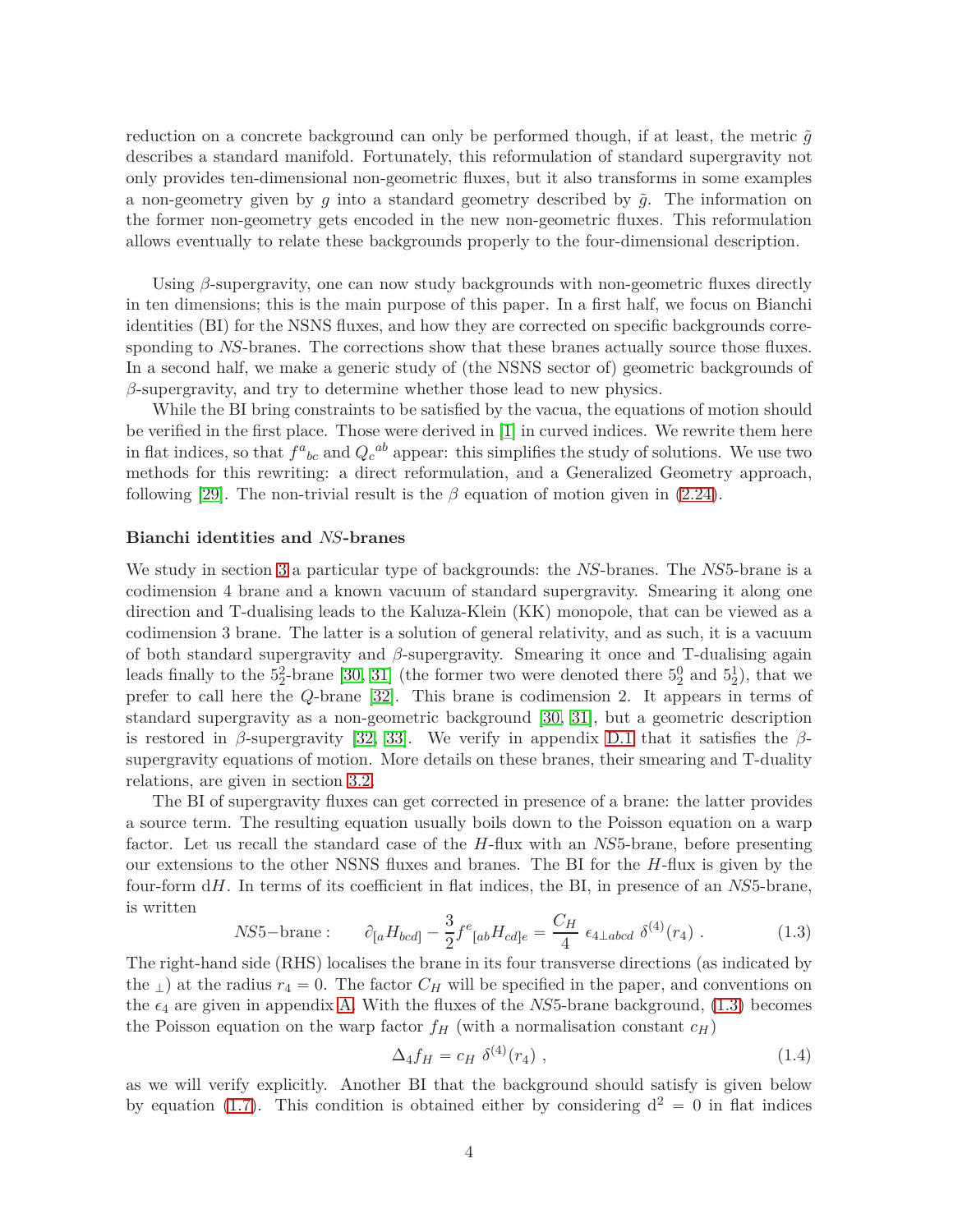(more precisely  $d(de^a) = 0$ ), or from the Jacobi identity of the Lie bracket on Cartan oneforms [\[34\]](#page-63-16). This BI [\(1.7\)](#page-4-0) on the geometric flux is automatically satisfied when expressing *f* in terms of vielbeins. The BI for the *H*-flux without source behaves similarly: d*H* vanishes when replacing *H* by d*b*. This property holds if the fields have no singularity. A source is responsible for a singular point, hence the RHS in [\(1.3\)](#page-3-0) and [\(1.4\)](#page-3-1). These two equations still vanish locally at any point away from the source. We will recover the same behaviour in what follows. Finally, the two BI without a source verify another important property: they are recovered by setting to zero the square of the "derivative"  $d - H \wedge$  acting on a form *A*. We can as well introduce a dilaton factor, and write

<span id="page-4-3"></span>For 
$$
\mathcal{D}A = 2e^{\phi}(\mathrm{d} - H \wedge)(e^{-\phi}A)
$$
,  $\mathcal{D}^2 = 0 \Leftrightarrow \mathrm{d}^2 = 0$  and  $\mathrm{d}H = 0$ . (1.5)

For constant  $H_{abc}$  and  $f^a{}_{bc}$ , their BI without source can also be obtained from the Jacobi identities of some algebra. This algebra can be extended to the gauging algebra of fourdimensional gauged supergravity: it then includes all NSNS fluxes

$$
[Z_a, Z_b] = H_{abc}X^c + f^c{}_{ab}Z_c
$$
  
\n
$$
[Z_a, X^b] = -f^b{}_{ac}X^c + Q_a{}^{bc}Z_c
$$
  
\n
$$
[X^a, X^b] = Q_c{}^{ab}X^c - R^{abc}Z_c
$$
.  
\n(1.6)

The Jacobi identities of  $(1.6)$ , given in  $(3.5)$  -  $(3.9)$ , were thus proposed as the BI for constant NSNS fluxes (without source) [\[8\]](#page-62-6). For a vanishing *H*-flux, we propose here a ten-dimensional generalization of those, for non-constant fluxes

<span id="page-4-7"></span><span id="page-4-6"></span><span id="page-4-2"></span><span id="page-4-1"></span><span id="page-4-0"></span>
$$
\partial_{[b}f^a{}_{cd]} - f^a{}_{e[b}f^e{}_{cd]} = 0 \;, \tag{1.7}
$$

$$
\partial_{[a}Q_{f]}^{de} - \beta^{g[d}\partial_{g}f^{e]}_{af} - \frac{1}{2}Q_{g}^{de}f^{g}{}_{af} + 2Q_{[a}^{g[d}f^{e]}_{f]g} = 0 , \qquad (1.8)
$$

$$
\partial_a R^{ghi} - 3\beta^{d[g} \partial_d Q_a^{hi]} + 3R^{d[gh} f^{i]}_{ad} - 3Q_a^{d[g} Q_d^{hi]} = 0 , \qquad (1.9)
$$

<span id="page-4-4"></span>
$$
\beta^{g[d}\partial_g R^{abc]} + \frac{3}{2} R^{g[da} Q_g{}^{bc]} = 0 . \qquad (1.10)
$$

It is worth stressing that for  $H = 0$  and constant fluxes, our BI boil down to those of [\[8\]](#page-62-6). Such a generalization was already obtained in [\[34\]](#page-63-16) from Jacobi identities of Lie brackets, and at the level of DFT in [\[33\]](#page-63-15). We show in appendix [C.1](#page-52-1) that those match the simpler expressions given by our BI  $(1.7)$  -  $(1.10)$ . These equations are meaningful in *β*-supergravity, where fluxes can be expressed in terms of vielbeins and *β*. Interestingly, using these explicit expressions, the four BI are then automatically satisfied, exactly as above for d*H*. This is actually how these four conditions were discovered in [\[1\]](#page-62-16) (see appendix C.3). These BI are therefore natural candidates to have non-zero RHS in the presence of *NS*-branes. We propose indeed the following BI for the geometric flux *f* in presence of a *KK*-monopole

<span id="page-4-5"></span>
$$
KK-\text{monopole}: \qquad \partial_{[b}f^a{}_{cd]} - f^a{}_{e[b}f^e{}_{cd]} = \frac{C_K}{3} \epsilon_{3 \perp bcd} \epsilon_{1||e} \eta^{ea} \delta^{(3)}(r_3) , \qquad (1.11)
$$

where  $\epsilon_{1||e}$  is non-zero and equal to one for *e* being the direction along the brane, and the factor *C<sup>K</sup>* will be specified in the paper. All other BI should as well be satisfied with a vanishing RHS. In presence of a *Q*-brane, we propose the following BI for the *Q*-flux

$$
Q-\text{brane}: \tag{1.12}
$$

$$
\partial_{[a}Q_{b]}{}^{cd} - \beta^{g[c}\partial_g f^{d]}{}_{ab} - \frac{1}{2}Q_g{}^{cd}f^g{}_{ab} + 2Q_{[a}{}^{g[c}b^{d]}{}_{f]g} = \frac{C_Q}{2} \epsilon_{2\perp ab} \epsilon_{2||ef} \eta^{ec}\eta^{fd} \delta^{(2)}(r_2) ,
$$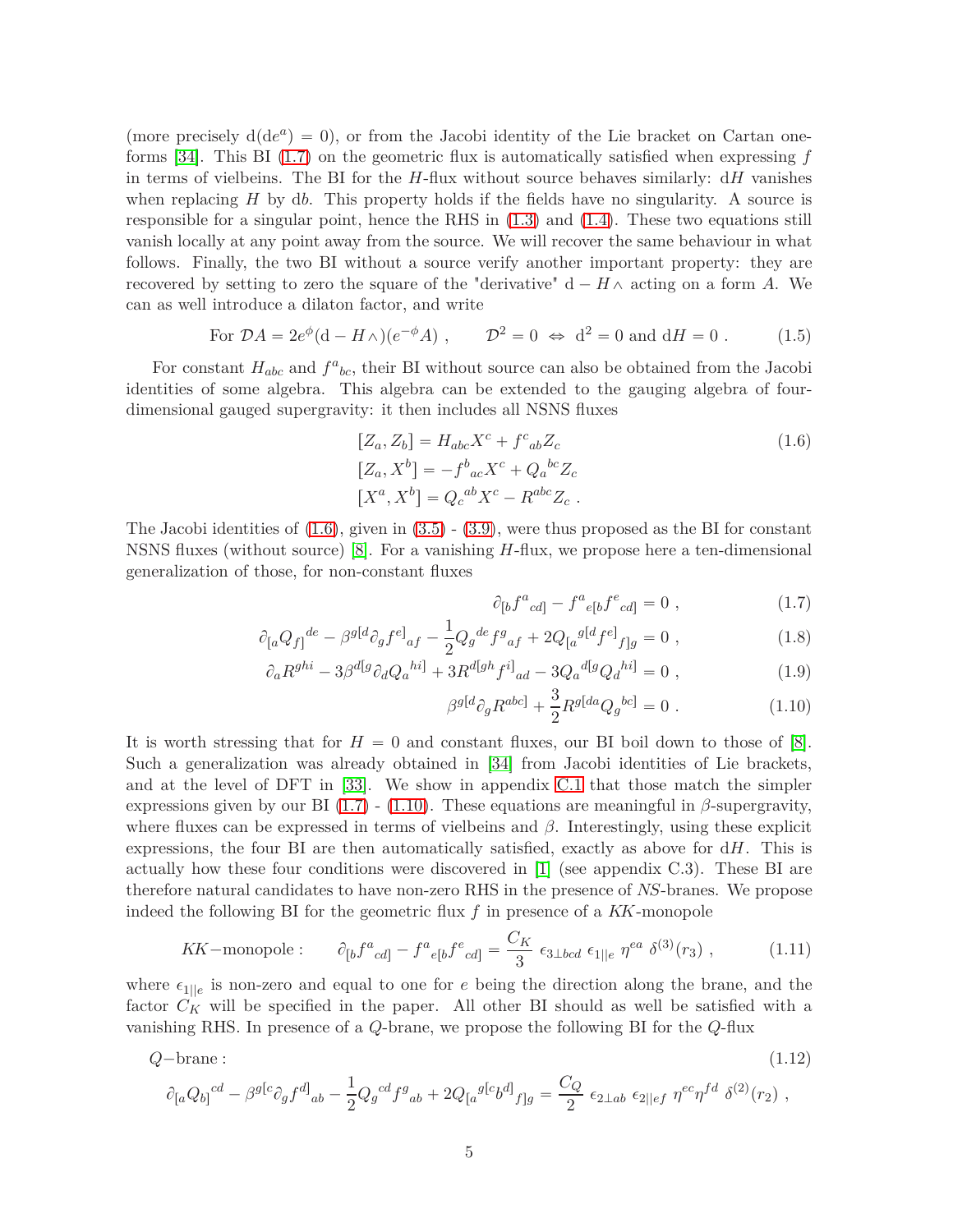and all other BI should again be satisfied with a vanishing RHS. We will verify that these sourced BI boil down to Poisson equations on warp factors once evaluated on the brane solutions

$$
KK-\text{monopole}: \ \ \Delta_3 f_K = c_K \ \delta^{(3)}(r_3) \ , \qquad Q-\text{brane}: \ \ \Delta_2 f_Q = c_Q \ \delta^{(2)}(r_2) \ . \tag{1.13}
$$

Similarly to [\(1.5\)](#page-4-3), a "derivative"  $\mathcal{D}_{\sharp}$  was built for constant fluxes [\[11,](#page-62-9) [35\]](#page-64-0), such that  $\mathcal{D}_{\sharp}^2 = 0$ would be equivalent to the (sourceless) BI of the NSNS fluxes [\(3.5\)](#page-13-0) - [\(3.9\)](#page-13-1), i.e. the Jacobi identities of the algebra [\(1.6\)](#page-4-1), together with a further scalar condition [\[35\]](#page-64-0) given in [\(3.12\)](#page-14-0). Here we generalize this idea for non-constant fluxes and  $H = 0$ : we introduce a  $\mathcal{D}$  such that

<span id="page-5-1"></span>
$$
\mathcal{D}^2 = 0 \Leftrightarrow \text{ BI } (1.7) - (1.10) + \text{ scalar condition .}
$$
 (1.14)

As explained in section [3.1,](#page-12-1)  $\mathcal D$  is the Dirac operator associated to the  $Spin(D, D) \times \mathbb R^+$ covariant derivative  $D_A$  that can be built from the Generalized Geometry approach

<span id="page-5-2"></span>
$$
\mathcal{D}\Psi = \Gamma^A D_A \Psi = \left(\Gamma^A \partial_A + \frac{1}{4} \hat{\Omega}_{ABC} \Gamma^{ABC} + \frac{1}{2} \hat{\Omega}_D{}^D{}_C \Gamma^C \right) \Psi , \qquad (1.15)
$$

where the  $\Gamma^A$  satisfy the  $Spin(D, D)$  Clifford algebra, and we represent them with forms and contractions using a Clifford map. Similarly,  $\Psi$  is a spinor and can be viewed as a polyform. Using the connection coefficients computed in  $[1]$ , we recover  $(1.5)$  for standard supergravity with *b*-field, and get for *β*-supergravity

<span id="page-5-0"></span>
$$
\mathcal{D}A = 2e^{\tilde{\phi}}(\nabla_a \cdot \tilde{e}^a \wedge -\check{\nabla}^a \cdot \iota_a + \mathcal{T} \vee + R \vee)(e^{-\tilde{\phi}}A) \ . \tag{1.16}
$$

We recall that  $\nabla_a \cdot \tilde{e}^a \wedge \alpha = d$ , and understand the dot as acting only on the coefficient of the form *A*; we denote by  $\iota_a$  or  $\vee$  the contractions (see appendix *A*), and  $\tilde{\nabla}^a$  is a covariant derivative containing the  $Q$ -flux [\(2.15\)](#page-8-0). This  $D$  of [\(1.16\)](#page-5-0) verifies [\(1.14\)](#page-5-1). We also show that  $\mathcal{D}_{\sharp}$  corresponds to the second term in the RHS of [\(1.15\)](#page-5-2), clarifying how our  $\mathcal{D}$  generalizes the constant flux situation. An explicit expression for  $D$  in terms of fluxes is given in [\(3.25\)](#page-17-0), while tensorial formulations of the BI are discussed around [\(3.38\)](#page-18-2).

### **Geometric vacua of** *β***-supergravity**

In section [4,](#page-29-0) we study vacua of *β*-supergravity more generally. *β*-supergravity is of particular interest with respect to standard supergravity when its solutions are geometric. As explained above, such backgrounds can provide a ten-dimensional uplift to some four-dimensional solutions of gauged supergravities with non-geometric fluxes. In addition, a geometric vacuum of *β*-supergravity is non-geometric when expressed in standard supergravity, at least in the examples considered so far. A geometric, target space, description of a non-geometric string background is therefore restored. Those are the two main achievements of *β*-supergravity. So the first question we study is to determine the conditions for a geometric vacuum of *β*-supergravity. Two examples (or at least their NSNS sector) are helpful: the *Q*-brane mentioned previously, and the toroidal example studied in details in [\[3,](#page-62-1) [36,](#page-64-1) [1\]](#page-62-16). For both, their standard supergravity description is non-geometric, but also T-dual to a geometric one. From a four-dimensional point of view, such backgrounds are then said to be on a geometric (T-duality) orbit. All theories on an orbit are the same, up to a redefinition of the fourdimensional fields. So the theory obtained from the toroidal example does not describe new physics, with respect to the one from the T-dual configuration that is geometric in standard supergravity. The second question is then whether geometric vacua of *β*-supergravity ever lead to new physics. To address these questions, we pursue the following reasoning: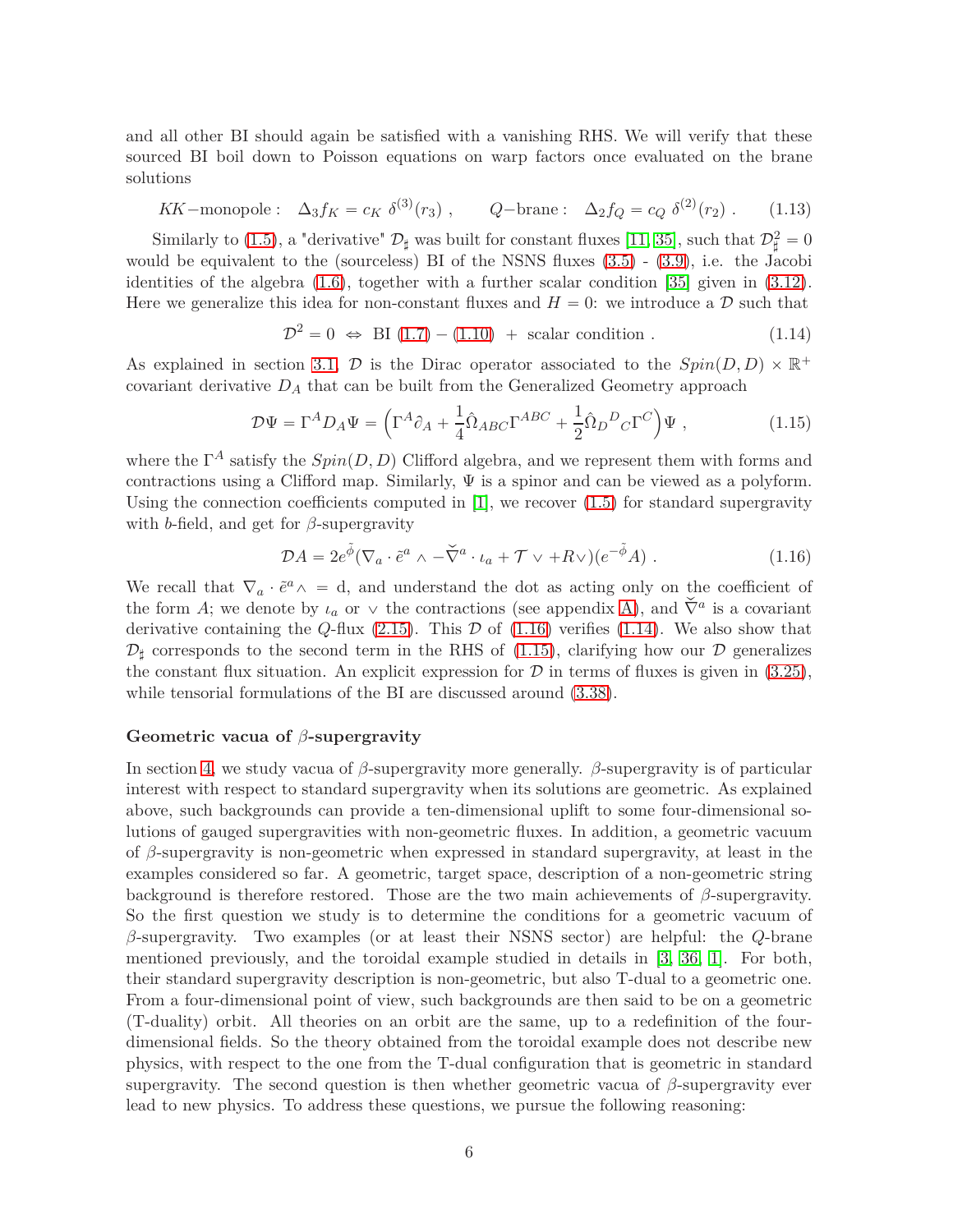- 1. Consider a field configuration defined on a set of patches of a space. To form a valid vacuum of a theory, these fields should at least glue from one patch to the other with symmetries of that theory. This allows to describe the configuration on all patches with only one theory (here one Lagrangian) [\[26\]](#page-63-8).
- 2. A symmetry leaves a Lagrangian invariant up to a total derivative, and the two Lagrangians  $\mathcal{L}_{\text{NSNS}}$  and  $\tilde{\mathcal{L}}_{\beta}$  only differ by a total derivative (see section [2.1\)](#page-7-1), so they share the same symmetries. These are diffeomorphisms and *b*-field gauge transformations, where the latter can be translated in terms of the fields of *β*-supergravity [\[1\]](#page-62-16). Field configurations gluing with such symmetries are geometric for standard supergravity.<sup>[2](#page-6-0)</sup> They may as well, under some restrictions, be geometric in terms of *β*-supergravity, but there is no need for such a description, since standard supergravity already gives a proper one [\[26,](#page-63-8) [1\]](#page-62-16).
- 3. Getting an interesting geometric background of *β*-supergravity therefore requires other symmetries. This can be achieved by considering a modification, e.g. a restriction, of the theory, that would lead to a symmetry enhancement [\[1\]](#page-62-16). Here, the restriction to be made is to consider the presence of *N* isometries. This provides a further symmetry to  $\mathcal{L}_{\text{NSNS}}$  and  $\tilde{\mathcal{L}}_{\beta}$ , that is T-duality. We prove this in appendix [E.](#page-58-0)
- 4. One of the T-duality transformations that brings some novelty is the *β*-transform. Expressing it in *β*-supergravity is simple: it results in a constant shift of *β* along isometries. The Lagrangian  $\tilde{\mathcal{L}}_{\beta}$  is manifestly invariant under such a transformation, as we show in details. In particular, the *Q*- and the *R*-flux are invariant under this symmetry. Field configurations gluing with *β*-transforms and diffeomorphisms are thus geometric for *β*supergravity, and in most cases non-geometric for standard supergravity: this defines a class of interesting geometric vacua of *β*-supergravity. The two examples mentioned above are of this type.
- 5. We however show that such vacua (or at least their NSNS sector) are always T-dual to geometric ones for standard supergravity, i.e. they are on a geometric orbit. So they do not give new physics. The converse point of view remains interesting: we know precisely when geometric backgrounds of standard supergravity have non-geometric Tduals that can be described geometrically by *β*-supergravity. The latter then provides an uplift to some non-geometric points on the four-dimensional orbit. We still list various possibilities beyond the setting just mentioned, that could circumvent the result, and maybe lead to new physics.

The paper is structured as follows. *β*-supergravity is reviewed in section [2.1,](#page-7-1) with conventions in appendix [A.](#page-46-0) Equations of motion are rewritten in flat indices in section [2.2](#page-9-0) and appendix [B.](#page-47-0) We then turn to the sourceless BI in section [3.1](#page-12-1) and appendix [C,](#page-52-0) where we review the literature and construct the  $Spin(D, D) \times \mathbb{R}^+$  covariant derivative and Dirac operator  $D$ . We study *NS*-branes in section [3.2](#page-18-0) and appendix [D](#page-55-0) by showing their smearing and T-duality relations, the source corrections to BI and the derivation of Poisson equations. Finally, we detail in section [4.1](#page-29-1) and appendix [E](#page-58-0) the symmetries of  $\mathcal{L}_{\mathrm{NSNS}}$  and  $\tilde{\mathcal{L}}_{\beta}$ , including the T-duality for *N* isometries. We study how using them leads to geometric or non-geometric vacua in section [4.2.](#page-34-0) T-duals of some geometric vacua of  $\beta$ -supergravity are analyzed in section [4.3.](#page-39-0) An outlook is eventually provided in section [5.](#page-44-0)

<span id="page-6-0"></span><sup>&</sup>lt;sup>2</sup>Definitions of geometric and non-geometric field configurations are given in section  $4.2.1$ .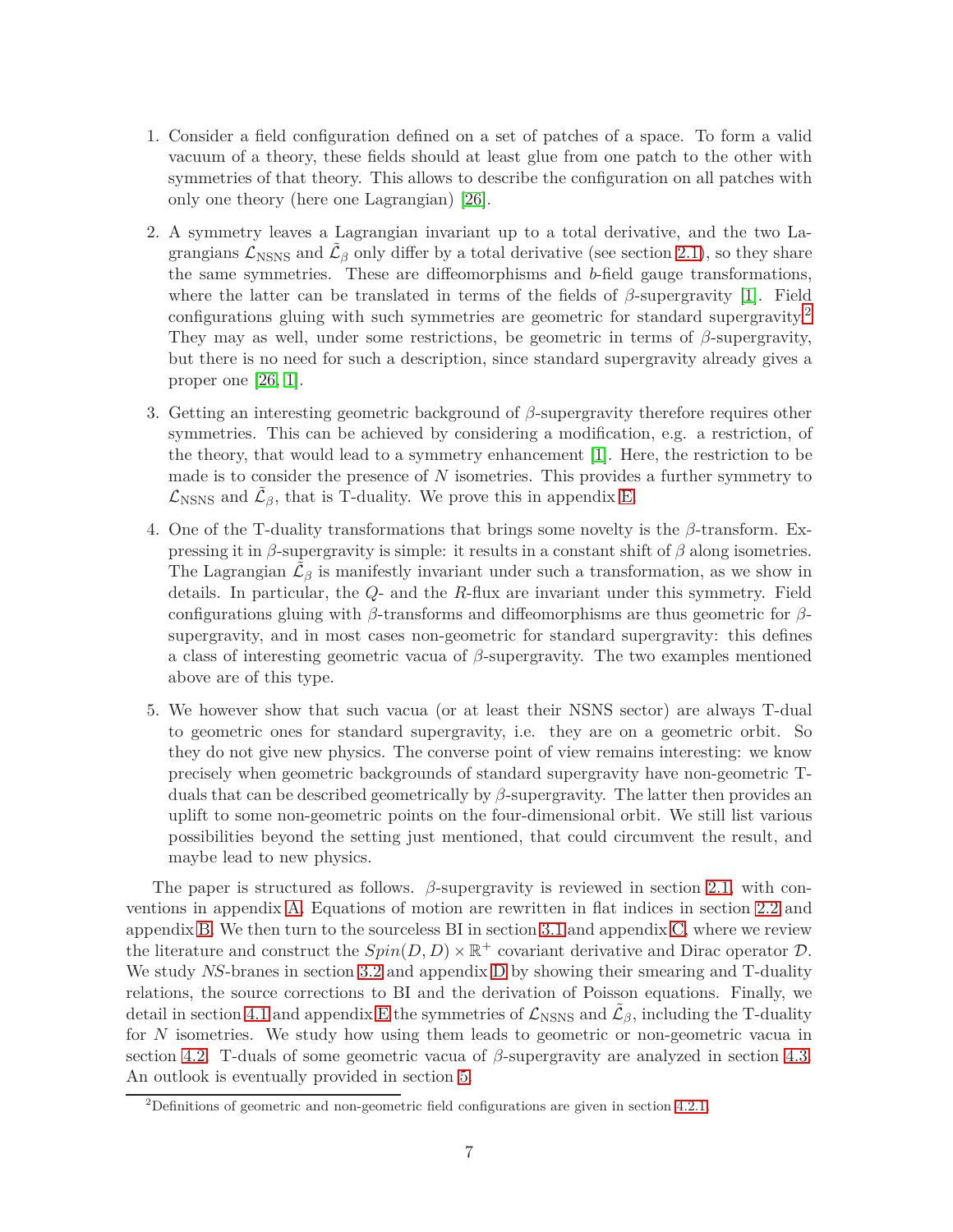### <span id="page-7-0"></span>**2** *β***-supergravity and its equations of motion**

We gave in the Introduction several motivations to consider *β*-supergravity, a ten-dimensional theory that contains non-geometric *Q*- and *R*-fluxes. In this section, we briefly review this theory by providing the technical material needed in the rest of the paper. We mostly follow [\[1\]](#page-62-16). Then, we turn to the rewriting of its equations of motion in flat indices.

### <span id="page-7-1"></span>**2.1 Technical review of** *β***-supergravity**

A local reformulation of the NSNS sector of standard supergravity was proposed in [\[3,](#page-62-1) [22,](#page-63-4) [23\]](#page-63-5). It is based on a field redefinition transforming the standard NSNS fields into a new metric  $\tilde{g}_{mn}$ , an antisymmetric bivector  $\beta^{mn}$  and a new dilaton  $\tilde{\phi}$ 

<span id="page-7-3"></span>
$$
\tilde{g}^{-1} = (g+b)^{-1}g(g-b)^{-1}
$$
\n
$$
\beta = -(g+b)^{-1}b(g-b)^{-1}
$$
\n
$$
\Leftrightarrow (g+b)^{-1} = (\tilde{g}^{-1}+\beta), \quad e^{-2\tilde{\phi}}\sqrt{|\tilde{g}|} = e^{-2\phi}\sqrt{|g|} \equiv e^{-2d}, \quad (2.1)
$$

where we introduce the quantity *d*. This field redefinition was read-off from a reparametrization of the generalized metric  $H$ , that usually depends on  $q$  and  $b$ . This is equivalent to choosing another generalized vielbein  $\tilde{\mathcal{E}}$  instead of the usual  $\mathcal{E}$ , where  $\tilde{\mathcal{E}}$  depends on the new fields

$$
\mathcal{E} = \begin{pmatrix} e & 0 \\ e^{-T}b & e^{-T} \end{pmatrix} , \ \tilde{\mathcal{E}} = \begin{pmatrix} \tilde{e} & \tilde{e}\beta \\ 0 & \tilde{e}^{-T} \end{pmatrix} , \ \mathbb{I} = \begin{pmatrix} \eta_D & 0 \\ 0 & \eta_D^{-1} \end{pmatrix} , \tag{2.2}
$$

$$
\mathcal{H} = \begin{pmatrix} g - bg^{-1}b & -bg^{-1} \\ g^{-1}b & g^{-1} \end{pmatrix} = \mathcal{E}^T \mathbb{I} \mathcal{E} = \tilde{\mathcal{E}}^T \mathbb{I} \tilde{\mathcal{E}} = \begin{pmatrix} \tilde{g} & \tilde{g}\beta \\ -\beta\tilde{g} & \tilde{g}^{-1} - \beta\tilde{g}\beta \end{pmatrix} , \quad (2.3)
$$

where H is a  $2D \times 2D$  matrix for a D-dimensional space-time,  $\eta_D$  denotes the flat metric, and the vielbeins *e* and  $\tilde{e}$  are associated to the metrics  $g = e^T \eta_D e$  and  $\tilde{g} = \tilde{e}^T \eta_D \tilde{e}$ . This reparametrization was inspired from earlier Generalized Complex Geometry papers [\[37,](#page-64-2) [38,](#page-64-3) [27\]](#page-63-9). The field redefinition is then an  $O(D-1,1) \times O(1,D-1)$  transformation [\[1\]](#page-62-16).

The standard NSNS Lagrangian, where  $H_{mnp} = 3\partial_{[m}b_{np]}$ , is given by

<span id="page-7-5"></span><span id="page-7-2"></span>
$$
\mathcal{L}_{\text{NSNS}} = e^{-2\phi} \sqrt{|g|} \left( \mathcal{R}(g) + 4(\partial \phi)^2 - \frac{1}{2} H^2 \right) , \qquad (2.4)
$$

with conventions in appendix [A.](#page-46-0) Building on the above, the field redefinition  $(2.1)$  performed on  $\mathcal{L}_{\text{NSNS}}$  lead in [\[1\]](#page-62-16) to the Lagrangian  $\tilde{\mathcal{L}}_{\beta}$  of the NSNS sector of  $\beta$ -supergravity

$$
\mathcal{L}_{\text{NSNS}}(g, b, \phi) = \tilde{\mathcal{L}}_{\beta}(\tilde{g}, \beta, \tilde{\phi}) + \partial(\dots) ,
$$
\n(2.5)

up to a total derivative  $\partial$ ...) detailed in section [4.1.1.](#page-29-2) In curved indices,  $\tilde{\mathcal{L}}_{\beta}$  is given by

<span id="page-7-4"></span>
$$
\tilde{\mathcal{L}}_{\beta} = e^{-2\tilde{\phi}} \sqrt{|\tilde{g}|} \left( \mathcal{R}(\tilde{g}) + 4(\partial \tilde{\phi})^2 + 4(\beta^{mp} \partial_p \tilde{\phi} - \mathcal{T}^m)^2 + \tilde{\mathcal{R}}(\tilde{g}) - \frac{1}{2} R^2 \right), \tag{2.6}
$$

with 
$$
\widetilde{\mathcal{R}} = \widetilde{g}_{mn}\widetilde{\mathcal{R}}^{mn} , \ \widetilde{\mathcal{R}}^{mn} = -\beta^{pq}\partial_q \widetilde{\Gamma}_p^{mn} + \beta^{mq}\partial_q \widetilde{\Gamma}_p^{pn} + \widetilde{\Gamma}_p^{mn}\widetilde{\Gamma}_q^{qp} - \widetilde{\Gamma}_p^{qm}\widetilde{\Gamma}_q^{pn} , \qquad (2.7)
$$

$$
\widetilde{\Gamma}_p^{mn} = \frac{1}{2} \widetilde{g}_{pq} \left( -\beta^{mr} \partial_r \widetilde{g}^{nq} - \beta^{nr} \partial_r \widetilde{g}^{mq} + \beta^{qr} \partial_r \widetilde{g}^{mn} \right) + \widetilde{g}_{pq} \widetilde{g}^{r(m} \partial_r \beta^{n)q} - \frac{1}{2} \partial_p \beta^{mn} , \quad (2.8)
$$

$$
\mathcal{T}^{n} \equiv \check{\Gamma}_{p}^{pn} = \partial_{p}\beta^{np} - \frac{1}{2}\beta^{nm}\tilde{g}_{pq}\partial_{m}\tilde{g}^{pq} = \frac{1}{\sqrt{|\tilde{g}|}}\partial_{p}\left(\beta^{np}\sqrt{|\tilde{g}|}\right) = \nabla_{p}\beta^{np} ,
$$
\n(2.9)

$$
R^{mnp} \equiv 3\beta^{q[m}\partial_q \beta^{np]} = 3\beta^{q[m}\nabla_q \beta^{np]}, \qquad (2.10)
$$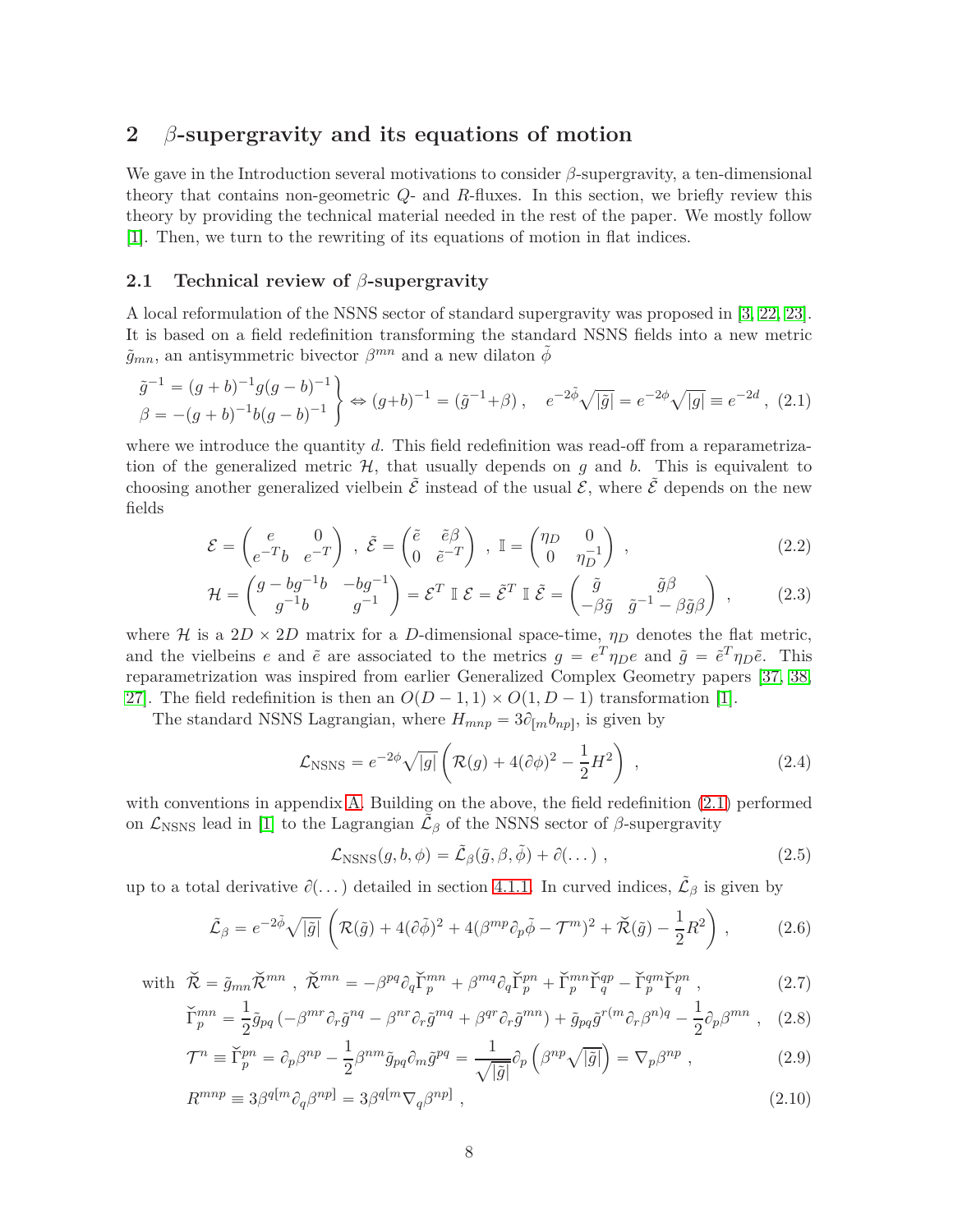and conventions in appendix [A.](#page-46-0) Note that  $R^{mnp}_{\sim}$ ,  $\mathcal{T}^m$  and  $\mathcal{R}^{mn}$  are tensors. This last "Ricci tensor" is related to a new covariant derivative  $\check{\nabla}^m$  built from  $\beta^{mn}\partial_n$  and the connection  $\check{\Gamma}_p^{mn}$ 

$$
\check{\nabla}^m V^p = -\beta^{mn}\partial_n V^p - \check{\Gamma}_n^{mp} V^n \ , \ \check{\nabla}^m V_p = -\beta^{mn}\partial_n V_p + \check{\Gamma}_p^{mn} V_n \ . \tag{2.11}
$$

That derivative plays a crucial role, as we will see. Another useful tensor is  $\tilde{\mathcal{I}}_{(t)p}^{mn}$ 

<span id="page-8-6"></span>
$$
\widetilde{\Gamma}_p^{mn} = \widetilde{\Gamma}_{(t)}_p^{mn} + \beta^{ms} \Gamma_{ps}^n , \qquad \widetilde{\Gamma}_{(t)}_p^{mn} = \frac{1}{2} \widetilde{g}_{pq} \left( \widetilde{g}^{rm} \nabla_r \beta^{nq} + \widetilde{g}^{rn} \nabla_r \beta^{mq} - \widetilde{g}^{qr} \nabla_r \beta^{mn} \right) . \tag{2.12}
$$

It allows to relate the covariant derivatives  $\nabla$  and  $\check{\nabla}$ , and then to rewrite the *R*-flux

$$
\check{\nabla}^m V^p = -\beta^{mn} \nabla_n V^p - \check{\mathbf{I}}_{(t)n}^m V^n , \; \check{\nabla}^m V_p = -\beta^{mn} \nabla_n V_p + \check{\mathbf{I}}_{(t)p}^m V_n , \qquad (2.13)
$$

<span id="page-8-5"></span>
$$
R^{mnp} = 3 \beta^{q[m} \nabla_q \beta^{np]} = \frac{3}{2} \tilde{\nabla}^{[m} \beta^{np]} . \qquad (2.14)
$$

Imposing the condition  $\beta^{mn}\partial_n \cdot = 0$  (as well as  $\partial_p\beta^{np} = 0$ ), where the dot stands for any field, reduces  $\tilde{\mathcal{L}}_{\beta}$  to the Lagrangian obtained in [\[3\]](#page-62-1). One also gets  $R^{mnp} = 0$ ,  $\mathcal{T}^m = 0$ , and  $\tilde{\mathcal{R}}$  results only in a  $(\partial \beta)^2$ . This subcase is useful in some examples, like the *Q*-brane.

We now turn to flat indices: this reveals the *Q*-flux given in  $(1.1)$ , since it is not a tensor. It rather plays an analogous role in  $\tilde{\nabla}$  as *f* does in  $\nabla$  with Levi-Civita connection [\[1\]](#page-62-16)

$$
\tilde{e}^a{}_m \tilde{e}^n{}_b \nabla_n V^m = \nabla_b V^a \equiv \partial_b V^a + \omega_{bc}^a V^c \Leftrightarrow \omega_{bc}^a = \frac{1}{2} \left( f^a{}_{bc} + \eta^{ad} \eta_{ce} f^e{}_{db} + \eta^{ad} \eta_{be} f^e{}_{dc} \right) (2.15)
$$
  
\n
$$
\tilde{e}^m{}_a \tilde{e}^b{}_n \tilde{\nabla}^n V_m = \tilde{\nabla}^b V_a \equiv -\beta^{bd} \partial_d V_a - \omega_{Q_a}^b {}^c V_c \Leftrightarrow \omega_{Q_a}^b{}^c = \frac{1}{2} \left( Q_a{}^b{}^c + \eta_{ad} \eta^{ce} Q_e{}^{db} + \eta_{ad} \eta^{be} Q_e{}^{dc} \right) ,
$$

where we introduced  $\omega_Q$ , (the opposite of) the spin connection associated to  $\check{\Gamma}$ . This  $\omega_Q$ enjoys similar properties as those of [\(A.3\)](#page-46-2)

$$
\eta_{dc}\omega_Q{}^{bc}_{a} = -\eta_{ac}\omega_Q{}^{bc}_{d} , \ Q_a{}^{bc} = 2\omega_Q{}^{[bc]}_{a} , \ \omega_Q{}^{ad}_{a} = Q_a{}^{ad} , \ \eta_{bc}\omega_Q{}^{bc}_{a} = \eta_{ad}Q_b{}^{db} . \tag{2.16}
$$

From it, we can define a quantity  $\mathcal{R}_Q$  analogous to the standard Ricci scalar  $\mathcal{R}(\tilde{g})$ 

$$
\mathcal{R}(\tilde{g}) = 2\eta^{bc}\partial_a\omega_{bc}^a + \eta^{bc}\omega_{ad}^a\omega_{bc}^d - \eta^{bc}\omega_{db}^a\omega_{ac}^d
$$
\n(2.17)

<span id="page-8-0"></span>
$$
=2\eta^{ab}\partial_a f^c{}_{bc}-\eta^{cd}f^a{}_{ac}f^b{}_{bd}-\frac{1}{4}\left(2\eta^{cd}f^a{}_{bc}f^b{}_{ad}+\eta_{ad}\eta^{be}\eta^{cg}f^a{}_{bc}f^d{}_{eg}\right) ,
$$

$$
\mathcal{R}_Q \equiv 2\eta_{bc}\beta^{ad}\partial_d\omega_Q_a^{bc} + \eta_{bc}\omega_Q_a^{ad}\omega_Q_c^{bc} - \eta_{bc}\omega_Q_a^{db}\omega_Q_a^{ac}
$$
\n
$$
= 2\eta_{ab}\beta^{ad}\partial_dQ_c^{bc} - \eta_{cd}Q_a^{ac}Q_b^{bd} - \frac{1}{4}\left(2\eta_{cd}Q_a^{bc}Q_b^{ad} + \eta^{ad}\eta_{be}\eta_{cg}Q_a^{bc}Q_d^{eg}\right) ,
$$
\n(2.18)

and  $\mathcal{R}_Q$  is related to  $\widecheck{\mathcal{R}}$  as follows

<span id="page-8-4"></span><span id="page-8-3"></span><span id="page-8-2"></span><span id="page-8-1"></span>
$$
\breve{\mathcal{R}} = \mathcal{R}_Q - \frac{1}{2} R^{acd} f^b{}_{cd} \eta_{ab} \tag{2.19}
$$

The Lagrangian  $\tilde{\mathcal{L}}_{\beta}$  [\(2.6\)](#page-7-4) can then be rewritten as in [\(1.2\)](#page-2-3), where the second row matches  $\mathcal{R}_Q$ . Finally, let us give a few useful expressions, such as  $\check{\mathcal{R}}^{ab}$  in [\(D.12\)](#page-57-1), and

$$
2 \mathcal{R}_{cd} = \partial_a f^a{}_{cd} + 2\eta^{ab}\partial_a f^g{}_{b(c}\eta_{d)g} - 2\partial_c f^b{}_{bd}
$$
\n
$$
+ f^a{}_{ab} \left( f^b{}_{cd} + 2\eta^{bg} f^h{}_{g(c}\eta_{d)h} \right) - f^b{}_{ac} f^a{}_{bd} - \eta^{bg} \eta_{ah} f^h{}_{gc} f^a{}_{bd} - \frac{1}{2} \eta^{ah} \eta^{bj} \eta_{ci} \eta_{dg} f^i{}_{ja} f^g{}_{hb} ,
$$
\n
$$
R^{abc} = 3\beta^{d[a} \partial_d \beta^{bc]} - 3\beta^{d[a} f^b{}_{de} \beta^{c]e} = 3\beta^{d[a} Q_d{}^{bc]} + 3\beta^{d[a} f^b{}_{de} \beta^{c]e} , \mathcal{T}^a = -Q_b{}^{ba} + \frac{1}{2}\beta^{cd} f^a{}_{cd} .
$$
\n(2.20)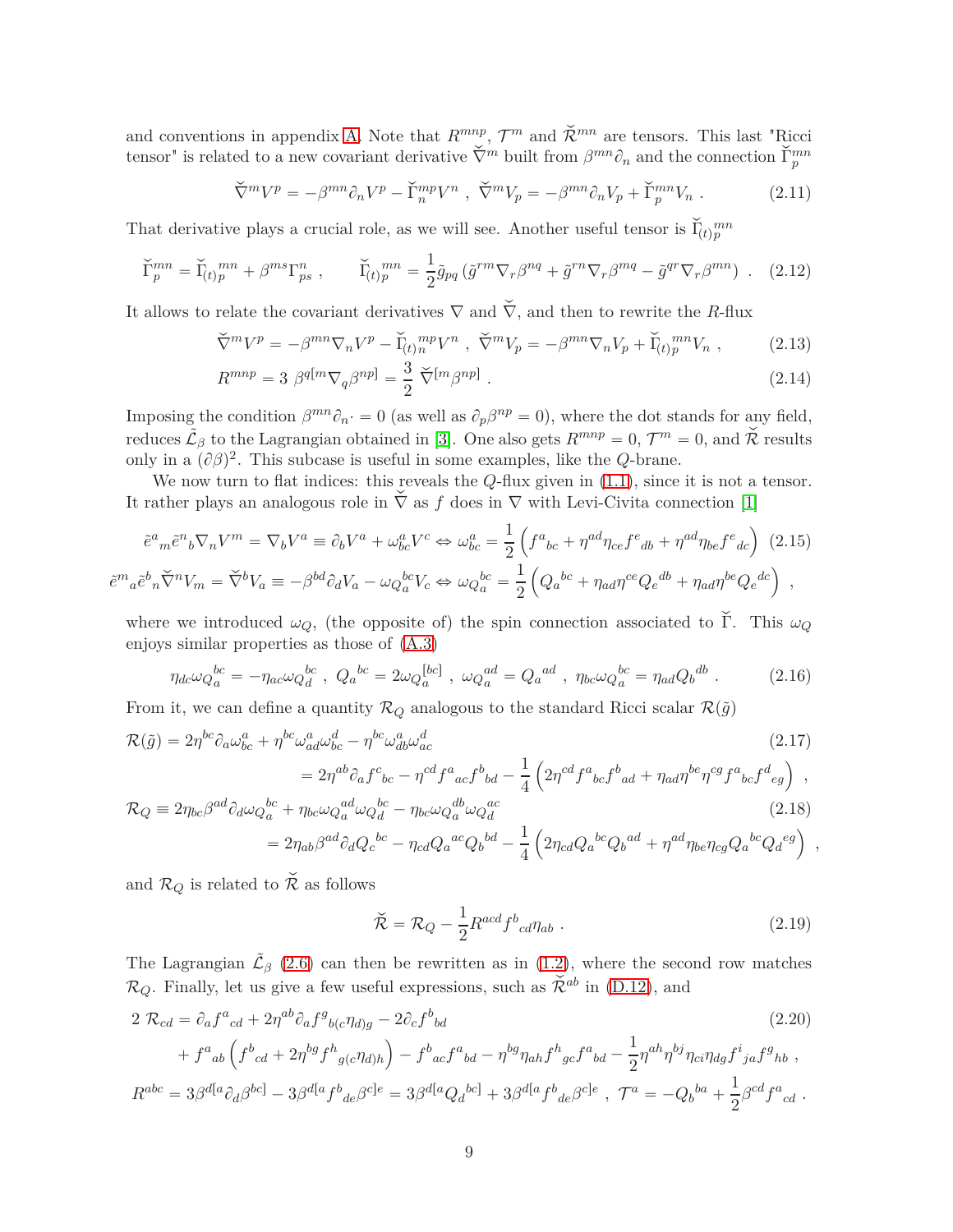We rederived in [\[1\]](#page-62-16) the Lagrangian  $\tilde{\mathcal{L}}_{\beta}$  [\(1.2\)](#page-2-3) and most of the structures just presented (in particular  $\tilde{\nabla}$  and  $\omega_Q$ ) from the Generalized Geometry formalism, building on [\[29\]](#page-63-11). Choosing the generalized vielbein  $\tilde{\mathcal{E}}$  in [\(2.2\)](#page-7-5) plays a crucial role for this purpose. We recall some results of this derivation in section [2.2,](#page-9-0) and use them in section [3.1.2](#page-15-0) to compute the  $Spin(D, D) \times \mathbb{R}^+$ covariant derivative. In addition, *β*-supergravity can be derived from DFT [\[22,](#page-63-4) [23,](#page-63-5) [28,](#page-63-10) [33\]](#page-63-15).

<span id="page-9-4"></span><span id="page-9-3"></span><span id="page-9-2"></span>Finally, the equations of motion for the NSNS sector of *β*-supergravity were derived in [\[1\]](#page-62-16)

$$
\frac{1}{4}\left(\mathcal{R}(\tilde{g})+\check{\mathcal{R}}(\tilde{g})-\frac{1}{2}R^2\right)=(\partial\tilde{\phi})^2-\nabla^2\tilde{\phi}+(\beta^{mr}\partial_r\tilde{\phi}-\mathcal{T}^m)^2+\tilde{g}_{mn}\check{\nabla}^m(\beta^{nr}\partial_r\tilde{\phi}-\mathcal{T}^n) (2.21)
$$

$$
\mathcal{R}_{pq} - \tilde{g}_{m(p}\tilde{g}_{q)n}\tilde{\mathcal{K}}^{mn} + \frac{1}{4}\tilde{g}_{pm}\tilde{g}_{qn}\tilde{g}_{rs}\tilde{g}_{uv}R^{mru}R^{nsv} = -2\nabla_p\partial_q\tilde{\phi} - 2\tilde{g}_{m(p}\tilde{g}_{q)n}\tilde{\nabla}^m(\beta^{nr}\partial_r\tilde{\phi} - \mathcal{T}^n) \tag{2.22}
$$

$$
\frac{1}{2}\tilde{g}_{ms}\tilde{g}_{ru}\tilde{g}_{np}\left(e^{2\tilde{\phi}}\check{\nabla}^m(e^{-2\tilde{\phi}}R^{sun}) - 2\mathcal{T}^mR^{sun}\right) \tag{2.23}
$$

$$
= \frac{1}{2}\tilde{g}_{np}\tilde{g}_{rq}\tilde{g}^{sm}e^{2\tilde{\phi}}\nabla_m(e^{-2\tilde{\phi}}\nabla_s\beta^{nq}) + 2\tilde{g}_{n[p}\mathcal{R}_{r]s}\beta^{ns} - e^{-2\tilde{\phi}}\nabla_q(e^{2\tilde{\phi}}\tilde{g}_{n[p}\nabla_{r]}\beta^{nq}) + 4\tilde{g}_{n[p}\nabla_{r]}(\beta^{nq}\partial_q\tilde{\phi}) .
$$

<span id="page-9-0"></span>Those are given in curved indices. We now turn to their rewriting in flat indices.

### **2.2 Equations of motion in flat indices and Generalized Geometry formalism**

The equations of motion for the NSNS sector of  $\beta$ -supergravity, derived from  $\tilde{\mathcal{L}}_{\beta}$  [\(2.6\)](#page-7-4) in [\[1\]](#page-62-16), have just been given: the one for the dilaton [\(2.21\)](#page-9-2), the Einstein equation [\(2.22\)](#page-9-3), and the *β* equation of motion [\(2.23\)](#page-9-4). They are in curved indices; in this section, we rewrite them with flat indices: this allows to make the fluxes  $f^a{}_{bc}$  and  $Q_c{}^{ab}$  appear, since those are not tensors. Having an explicit dependence on the fluxes is more convenient when looking for solutions. It will indeed be the case in appendix [D.1](#page-55-1) when verifying that the *Q*-brane is a vacuum of *β*-supergravity. To perform this rewriting, we follow two methods: first, a direct approach is detailed in appendix [B.1,](#page-47-1) and secondly we use the Generalized Geometry formalism, building on [\[29\]](#page-63-11) and the results of [\[1\]](#page-62-16). This second method is presented below.

Since all terms in the above equations are tensors, going to flat indices is only a multiplication by vielbeins. The difficulty is rather to make the fluxes appear explicitly. For the dilaton and Einstein equations, this essentially amounts to give the expressions of the Ricci scalars and tensors in terms of the fluxes: those can be found in [\(2.17\)](#page-8-1), [\(2.18\)](#page-8-2), [\(2.19\)](#page-8-3) for the scalars, and  $(2.20)$ ,  $(D.12)$  for the tensors. The equation of motion for  $\beta$  requires more work. Both methods lead to the following result for this equation

<span id="page-9-1"></span>
$$
-\frac{1}{2}\eta_{ab}\eta_{cd}\eta_{ef}\breve{\nabla}^{a}R^{bdf} + Q_{a}{}^{gf}f^{a}{}_{g[c}\eta_{e]f} + \frac{1}{2}f^{f}{}_{ha}Q_{[c}{}^{ha}\eta_{e]f} - \frac{1}{2}Q_{a}{}^{ag}f^{i}{}_{ec}\eta_{gi}
$$
\n
$$
+\frac{1}{2}\eta_{ef}\eta_{cd}\eta^{gk}Q_{g}{}^{fd}f^{a}{}_{ak} + \eta_{gi}\eta^{ab}Q_{a}{}^{dg}f^{i}{}_{b[e}\eta_{c]d}
$$
\n
$$
=-\frac{1}{2}\eta_{gi}\beta^{ga}\partial_{a}f^{i}{}_{ce} - \beta^{df}\partial_{d}f^{a}{}_{a[c}\eta_{e]f} + \eta_{f[e}\partial_{c]}Q_{a}{}^{af} - \frac{1}{2}\eta_{ef}\eta_{cd}\eta^{ab}\partial_{a}Q_{b}{}^{fd} + 2\eta_{f[e}\nabla_{c]}\mathcal{T}^{f}
$$
\n
$$
+\eta_{ab}\eta_{cd}\eta_{ef}R^{bdf}(\beta^{ag}\partial_{g}\tilde{\phi} - \mathcal{T}^{a}) + \eta^{ab}\eta_{cd}\eta_{ef}\nabla_{b}\beta^{fd} \partial_{a}\tilde{\phi} + 4\beta^{ab}\eta_{a[c}\nabla_{e]}\partial_{b}\tilde{\phi} + 2\eta_{a[c}\nabla_{e]}\beta^{ab} \partial_{b}\tilde{\phi}.
$$
\n(2.24)

Although it looks at first complicated, many terms would drop out upon reasonable assump-tions: we argued in [\[1\]](#page-62-16) in favor of an ansatz with  $\forall b$ ,  $f^a{}_{ab} = 0$ ,  $Q_a{}^{ab} = 0$ ,  $\mathcal{T}^b = 0$ ,  $\partial_b \tilde{\phi} = 0$ that would make several terms vanish, e.g. the last row. Finally, let us mention that a com-plete use of [\(2.24\)](#page-9-1) would require to expand  $\check{\nabla}^a R^{bdf}$ , but the procedure should be straightforward. The resulting terms would not mix with the others, given the number of *β*.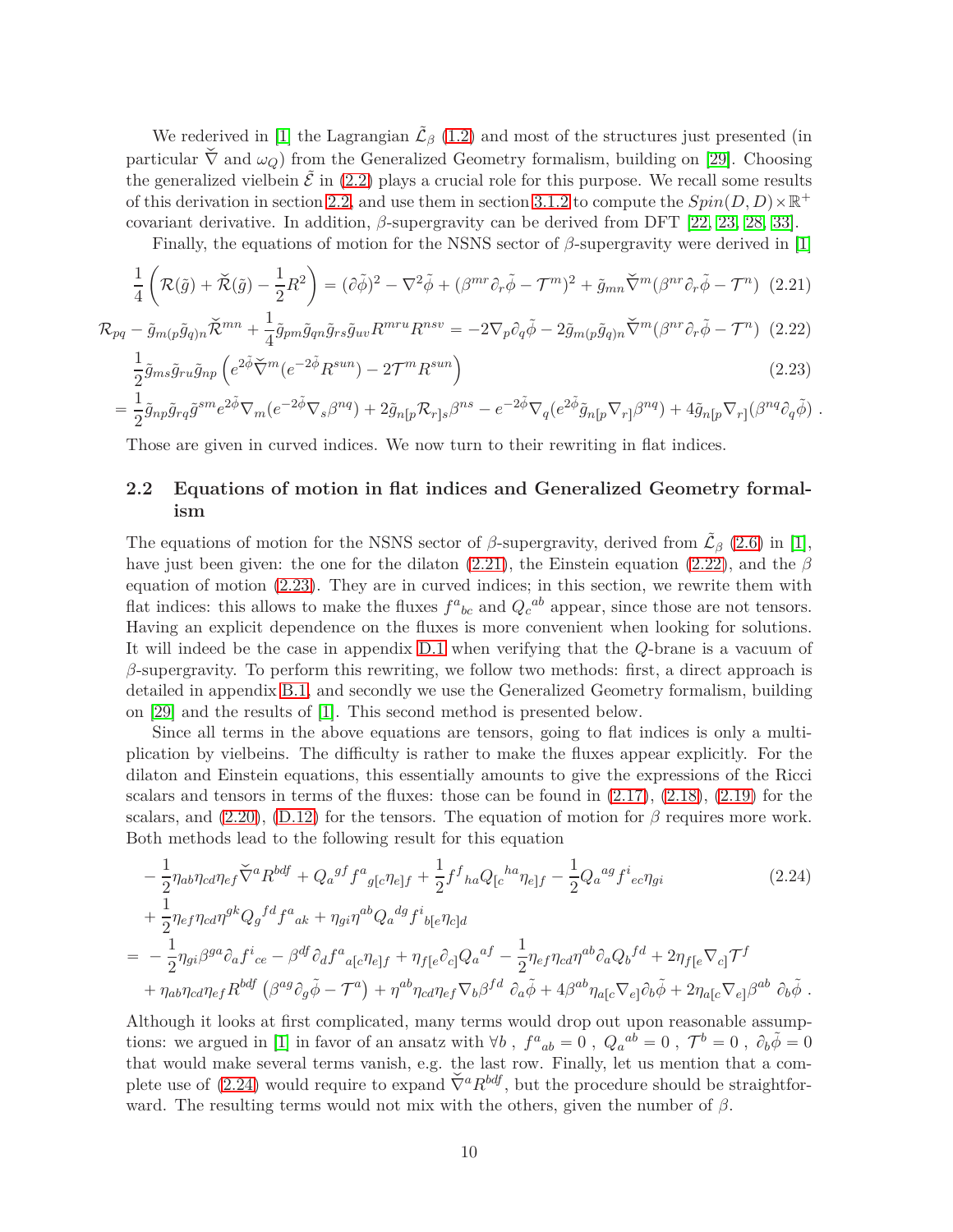#### **Derivation using the Generalized Geometry formalism**

We presented in [\[1\]](#page-62-16) a useful formulation of *β*-supergravity based on the formalism of Generalized Geometry, established in [\[29\]](#page-63-11) for standard type II supergravities. This formulation clarified the origin of the various structures appearing in *β*-supergravity, including the fluxes, the covariant derivative  $\check{\nabla}^a$ , and  $\mathcal{T}^a$ . It also lead us to reobtain the Lagrangian  $\tilde{\mathcal{L}}_{\beta}$  [\(1.2\)](#page-2-3). Using these tools, we derive here the three equations of motion in flat indices. This amounts to compute generalized quantities analogous to a Ricci scalar and a Ricci tensor.

The starting point of Generalized Geometry is to consider a generalized bundle with structure group  $O(D, D) \times \mathbb{R}^+$ . Various objects, covariant with respect to this structure group, can then be constructed. The crucial one is the generalized (flat) covariant derivative

<span id="page-10-2"></span><span id="page-10-1"></span><span id="page-10-0"></span>
$$
D_A V^B = \partial_A V^B + \hat{\Omega}_A{}^B{}_C V^C \,, \tag{2.25}
$$

that acts on a generalized vector component  $V^B$ . To reproduce  $\beta$ -supergravity, we chose a generalized frame related to the generalized vielbein  $\tilde{\mathcal{E}}$  given in [\(2.2\)](#page-7-5); standard supergravity is rather obtained from  $\mathcal{E}$ . Then, using metric compatibility, a constraint on the generalized torsion and some further fixing, we showed in great details in [\[1\]](#page-62-16) how to determine the generalized connection coefficients  $\hat{\Omega}_A{}^B{}_C$  (as well as  $\partial_A$ ). Those are essentially given in terms of fluxes. This is analogous to the standard case of the spin connection for Levi-Civita connection. We then restricted the structure group to  $O(D-1,1) \times O(1,D-1)$ , leading to covariant derivatives with respect to that subgroup. Going to the spinorial version  $Spin(D-1,1)\times Spin(1,D-1)$ , we obtained as well derivatives on spinors, in particular

$$
\gamma^a D_a \epsilon^+ = \left( \gamma^a \nabla_a - \gamma^a \eta_{ad} \widetilde{\nabla}^d + \frac{1}{24} \eta_{ad} \eta_{be} \eta_{cf} R^{def} \gamma^{abc} - \frac{1}{2} \gamma^c \Lambda_c \right) \epsilon^+ \;, \tag{2.26}
$$

$$
D_{\overline{a}}\epsilon^{+} = \left(\nabla_{\overline{a}} + \overline{\eta_{ad}}\breve{\nabla}^{\overline{d}} - \frac{1}{8}\overline{\eta_{ad}}\eta_{be}\eta_{cf}R^{\overline{d}ef}\gamma^{bc}\right)\epsilon^{+} ,\qquad (2.27)
$$

$$
D_{\overline{a}}w^{\overline{a}} = \nabla_{\overline{a}}w^{\overline{a}} + \overline{\eta_{ad}}\overline{\nabla}^{\overline{d}}w^{\overline{a}} - \Lambda_{\overline{a}}w^{\overline{a}} , \qquad (2.28)
$$

$$
D_a w^{\overline{b}} = \nabla_a w^{\overline{b}} - \eta_{ad} \breve{\nabla}^d w^{\overline{b}} - \frac{1}{2} \eta_{ad} \overline{\eta_{cf}} R^{d\overline{b}f} w^{\overline{c}} \,, \tag{2.29}
$$

where in [\(2.26\)](#page-10-0) and [\(2.27\)](#page-10-1),  $\nabla$  and  $\breve{\nabla}$  are the spinorial derivatives naturally defined from [\(2.15\)](#page-8-0). Conventions for *γ*-matrices are given in appendix [A,](#page-46-0) and the unbarred-barred notation refers to the two orthogonal groups. This notation disappears when choosing aligned vielbeins [\[1\]](#page-62-16). These derivatives can be rewritten as in [\[1\]](#page-62-16) using only the following quantities

$$
X_{abc} = \frac{1}{4} \eta_{be} \left( \omega_{ac}^e - \eta_{ad} \omega_{Q_c}^{de} + \frac{1}{6} \eta_{ad} \eta_{cf} R^{def} \right) , \qquad (2.30)
$$

$$
X_a = \frac{1}{2} \left( \omega_{da}^d + \eta_{ac} \omega_Q_{d}^{dc} - \Lambda_a \right) , \qquad (2.31)
$$

$$
Y_{\overline{a}bc} = \frac{1}{4} \eta_{be} \left( \omega_{ac}^e + \overline{\eta_{ad}} \omega_Q \overline{d}^e - \frac{1}{2} \overline{\eta_{ad}} \eta_{cf} R^{\overline{d}ef} \right) , \qquad (2.32)
$$

$$
Z_{\overline{a}} = \omega_{\overline{da}}^{\overline{d}} - \overline{\eta_{ac}} \omega_Q \overline{\frac{dc}{d}} - \Lambda_{\overline{a}} \,,\tag{2.33}
$$

$$
\begin{cases}\n\Lambda_a = \lambda_a + \eta_{ad}\xi^d \\
\Lambda_{\overline{a}} = \lambda_{\overline{a}} - \overline{\eta_{ad}}\xi^d\n\end{cases},\n\quad\n\lambda_a = 2\partial_a\tilde{\phi},\n\xi^a = 2(\beta^{ad}\partial_d\tilde{\phi} - \mathcal{T}^a) .
$$
\n(2.34)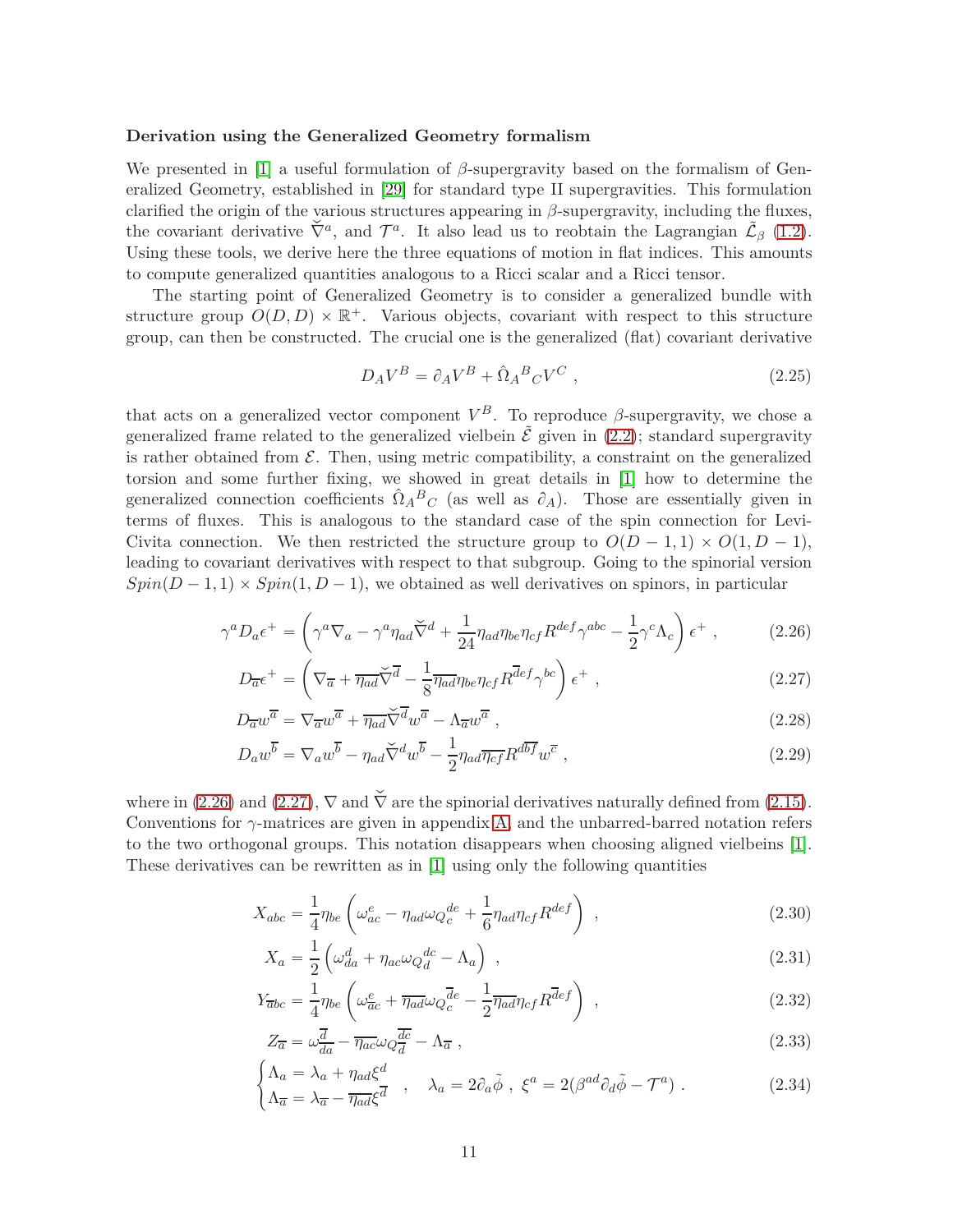From those derivatives, we calculated in [\[1\]](#page-62-16) the scalar *S*, defined in [\[29\]](#page-63-11) as

$$
-\frac{1}{4}S\epsilon^+ = \left(\gamma^a D_a \gamma^b D_b - \overline{\eta^{ab}} D_{\overline{a}} D_{\overline{b}}\right)\epsilon^+ \ . \tag{2.35}
$$

This quantity is related to the Lagrangian, and we reproduced from it  $\tilde{\mathcal{L}}_{\beta}$  [\(1.2\)](#page-2-3). We obtained

$$
S = \mathcal{R}(\tilde{g}) + \mathcal{R}_{Q} - \frac{1}{2} R^{acd} f^b{}_{cd} \eta_{ab} - \frac{1}{2} R^2
$$
  
-4( $\partial \tilde{\phi}$ )<sup>2</sup> + 4 $\nabla^2 \tilde{\phi}$  - 4( $\beta^{ab} \partial_b \tilde{\phi} - \mathcal{T}^a$ )<sup>2</sup> - 4 $\eta_{ab} \tilde{\nabla}^a (\beta^{bc} \partial_c \tilde{\phi} - \mathcal{T}^b)$  (2.36)

In addition, it was shown in [\[29\]](#page-63-11) to encode the dilaton equation of motion for standard supergravity, by considering  $S = 0$ . Here, we get the analogous result:  $S = 0$  reproduces the dilaton equation of motion [\(2.21\)](#page-9-2) in flat indices.

To derive the two other equations of motion, we calculate the generalized Ricci tensor

<span id="page-11-2"></span><span id="page-11-0"></span>
$$
\frac{1}{2}R_{a\overline{b}}\gamma^a\epsilon^+ = [\gamma^a D_a, D_{\overline{b}}]\epsilon^+ \ , \tag{2.37}
$$

that depends on the above derivatives. For standard supergravity, it was shown in [\[29\]](#page-63-11) and [\[39\]](#page-64-4) that setting the symmetric part to zero,  $R_{(ab)} = 0$ , corresponds to the Einstein equation, while the antisymmetric part  $R_{[ab]} = 0$  yields the equation of motion for the *b*-field. In analogy here we should obtain the equations of motion for  $\tilde{g}$  and  $\beta$  taking respectively the symmetric or antisymmetric part of *Rab*. Using the quantities defined above, [\(2.37\)](#page-11-0) becomes

$$
\frac{1}{2}R_{a\overline{b}}\gamma^{a}\epsilon^{+} = \left(\gamma^{a}\partial_{a} + \gamma^{a}\eta_{ad}\beta^{dc}\partial_{c} + X_{acd}\gamma^{acd} + X_{a}\gamma^{a}\right)\left(\partial_{\overline{b}} - \overline{\eta_{bg}}\beta^{\overline{ge}}\partial_{\overline{e}} + Y_{\overline{bg}}\gamma^{gh}\right)\epsilon^{+} \qquad (2.38)
$$
\n
$$
- \gamma^{a}\omega_{a\overline{b}}^{\overline{c}}\left(\partial_{\overline{c}} - \overline{\eta_{cg}}\beta^{\overline{ge}}\partial_{\overline{e}} + Y_{\overline{c}gh}\gamma^{gh}\right)\epsilon^{+} + \gamma^{a}\eta_{ad}\omega_{Q}\frac{d\overline{c}}{\overline{b}}\left(\partial_{\overline{c}} - \overline{\eta_{cg}}\beta^{\overline{ge}}\partial_{\overline{e}} + Y_{\overline{c}gh}\gamma^{gh}\right)\epsilon^{+}
$$
\n
$$
- \frac{1}{2}\gamma^{a}\eta_{ad}\overline{\eta_{bf}}R^{d\overline{fc}}\left(\partial_{\overline{c}} - \overline{\eta_{cg}}\beta^{\overline{ge}}\partial_{\overline{e}} + Y_{\overline{c}gh}\gamma^{gh}\right)\epsilon^{+}
$$
\n
$$
- \left(\partial_{\overline{b}} - \overline{\eta_{bg}}\beta^{\overline{ge}}\partial_{\overline{e}} + Y_{\overline{b}gh}\gamma^{gh}\right)\left(\gamma^{a}\partial_{a} + \gamma^{a}\eta_{ad}\beta^{dc}\partial_{c} + X_{acd}\gamma^{acd} + X_{a}\gamma^{a}\right)\epsilon^{+}.
$$

We leave the computational details of the above expression to appendix [B.2,](#page-49-0) and give here the result. After aligning the vielbeins, and considering only the first order in  $\gamma$ -matrices,  $\frac{1}{2}R_{ab}\gamma^a$  gives

<span id="page-11-1"></span>
$$
\begin{split}\n&\left(\frac{1}{2}\mathcal{R}_{ba} - \frac{1}{2}\eta_{e(a}\eta_{b)g}\tilde{\mathcal{R}}^{ge} + \frac{1}{8}\eta_{ae}\eta_{bg}\eta_{if}\eta_{cd}R^{igc}R^{dfe}\right. \\
&\left. + \nabla_{b}\nabla_{a}\tilde{\phi} - \eta_{e(a}\eta_{b)g}\nabla^{g}(\tilde{\nabla}^{e}\tilde{\phi}) - \eta_{e(a}\eta_{b)g}\tilde{\nabla}^{g}\mathcal{T}^{e}\right. \\
&\left. + \frac{1}{4}\eta_{ae}\eta_{bg}\eta^{df}\partial_{d}Q_{f}^{eg} - \frac{1}{2}\eta_{e[a}\partial_{b]}Q_{d}^{de} - \frac{1}{4}\beta^{gc}\partial_{c}f^{e}_{ab}\eta_{ge} + \frac{1}{2}\beta^{gc}\partial_{c}f^{d}_{d[a}\eta_{b]g}\right. \\
&\left. + \frac{1}{4}\eta_{bg}\eta_{ae}\eta^{ch}f^{d}_{dc}Q_{h}^{eg} - \frac{1}{4}\eta_{ch}Q_{d}^{dc}f^{h}_{ab}\right. \\
&\left. + \frac{1}{4}f^{g}_{cd}Q_{[a}^{dc}\eta_{b]g} + \frac{1}{2}\eta_{e[a}f^{h}_{b]d}Q_{i}^{ec}\eta_{ch}\eta^{di} + \frac{1}{2}\eta_{e[a}f^{h}_{b]c}Q_{h}^{ec}\right. \\
&\left. - \eta_{e[a}\nabla_{b]}(\tilde{\nabla}^{e}\tilde{\phi}) - \eta_{e[a}\nabla_{b]}T^{e} + \eta_{g[b}\tilde{\nabla}^{g}\nabla_{a]}\tilde{\phi}\right. \\
&\left. - \frac{1}{2}\eta_{ae}\eta_{bg}\eta_{fc}R^{gf}eT^{c} + \frac{1}{4}\eta_{ae}\eta_{bg}\eta_{df}e^{2\tilde{\phi}}\tilde{\nabla}^{d}(e^{-2\tilde{\phi}}R^{gf}e)\right)\gamma^{a}.\n\end{split}
$$
\n(2.39)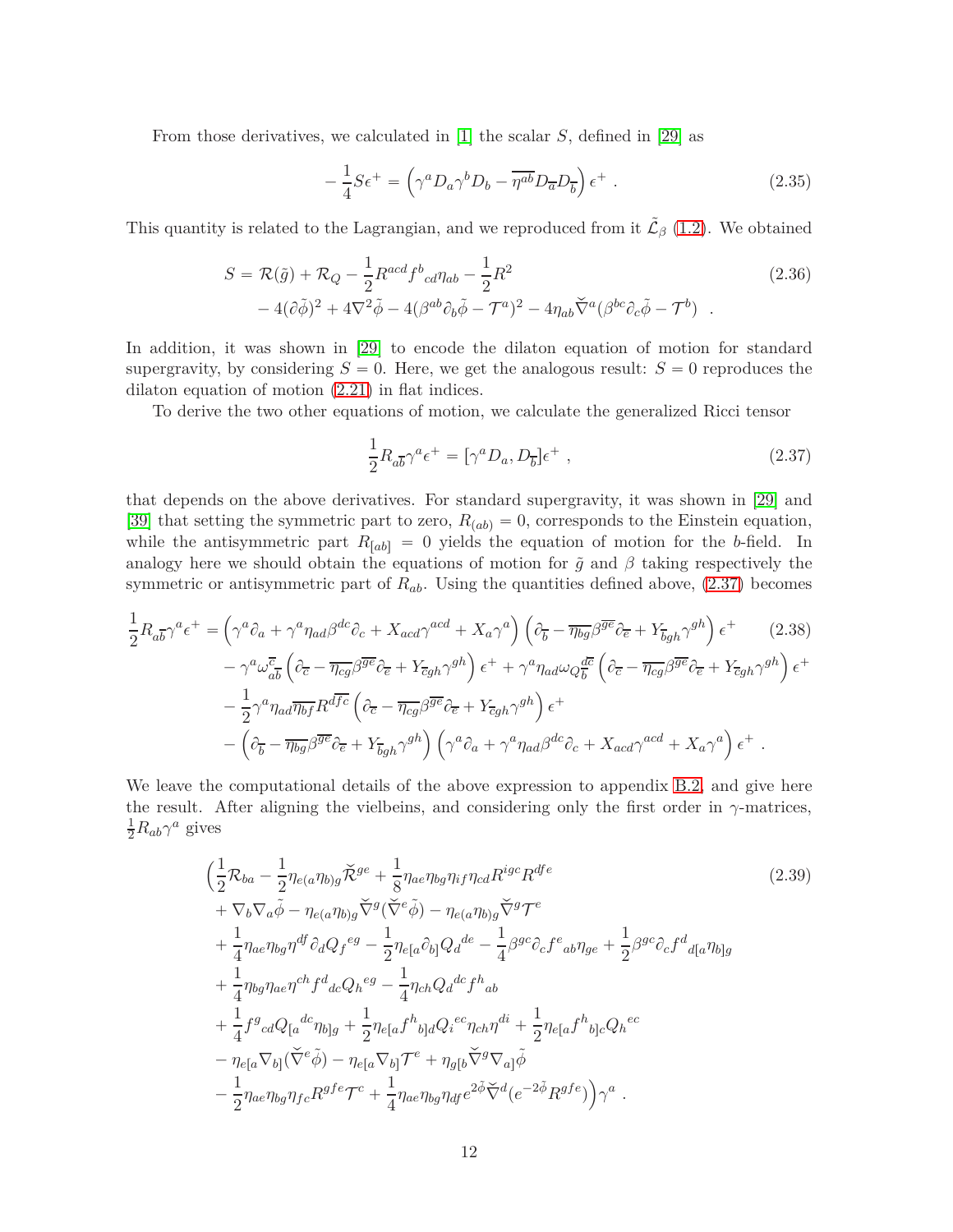The first order in  $\gamma^a$  will be enough to recover the equations of motion derived above, i.e. the higher orders in  $\gamma^a$  should vanish, as they did for *S* [\[1\]](#page-62-16).

As explained above, setting  $R_{ab} = 0$  and therefore the expression [\(2.39\)](#page-11-1) to vanish, we should obtain the equations of motion for  $\tilde{g}$  and  $\beta$ . More precisely, setting the symmetric part of [\(2.39\)](#page-11-1) to vanish gives

<span id="page-12-4"></span>
$$
\frac{1}{2}\mathcal{R}_{ba} - \frac{1}{2}\eta_{e(a}\eta_{b)g}\tilde{\mathcal{R}}^{ge} + \frac{1}{8}\eta_{ae}\eta_{bg}\eta_{if}\eta_{cd}R^{igc}R^{dfe} \n+ \nabla_b\nabla_a\tilde{\phi} - \eta_{e(a}\eta_{b)g}\tilde{\nabla}^g(\tilde{\nabla}^e\tilde{\phi}) - \eta_{e(a}\eta_{b)g}\tilde{\nabla}^g\mathcal{T}^e = 0,
$$
\n(2.40)

that matches the Einstein equation [\(2.22\)](#page-9-3). Similarly, the antisymmetric part of [\(2.39\)](#page-11-1) gives

$$
\frac{1}{4}\eta_{ae}\eta_{bg}\eta^{df}\partial_dQ_f^{eg} - \frac{1}{2}\eta_{e[a}\partial_{b]}Q_d^{de} - \frac{1}{4}\beta^{gc}\partial_c f^e_{ab}\eta_{ge} + \frac{1}{2}\beta^{gc}\partial_c f^d_{d[a}\eta_{b]g} \n+ \frac{1}{4}\eta_{bg}\eta_{ae}\eta^{ch}f^d_{dc}Q_h^{eg} - \frac{1}{4}\eta_{ch}Q_d^{dc}f^h_{ab} \n+ \frac{1}{4}f^g_{cd}Q_{[a}^{dc}\eta_{b]g} + \frac{1}{2}\eta_{e[a}f^h_{b]d}Q_i^{ec}\eta_{ch}\eta^{di} + \frac{1}{2}\eta_{e[a}f^h_{b]c}Q_h^{ec} \n- \eta_{e[a}\nabla_{b]}(\breve{\nabla}^e\tilde{\phi}) - \eta_{e[a}\nabla_{b]} \mathcal{T}^e + \eta_{g[b}\breve{\nabla}^g\nabla_{a]}\tilde{\phi} \n- \frac{1}{2}\eta_{ae}\eta_{bg}\eta_{fc}R^{gf}e\mathcal{T}^c + \frac{1}{4}\eta_{ae}\eta_{bg}\eta_{df}e^{2\tilde{\phi}}\breve{\nabla}^d(e^{-2\tilde{\phi}}R^{gf}e) = 0.
$$
\n(2.41)

This last result matches [\(2.24\)](#page-9-1), the equation of motion for  $\beta$  in flat indices.<sup>[3](#page-12-3)</sup>

### <span id="page-12-1"></span><span id="page-12-0"></span>**3 Bianchi identities and** *NS***-branes**

### **3.1 NSNS Bianchi identities without sources**

In this section, we first review the appearance of NSNS Bianchi identities (BI) through the literature. As mentioned in the Introduction, the BI in the NSNS sector have been treated in different ways. We recall approaches based on algebras with various brackets, that eventually lead to the BI using their Jacobi identities. The BI have also been derived from a nilpotency condition on generalizations of the standard exterior derivative, where including the geometric and non-geometric fluxes plays an important role. We will then make use of these ideas, and rederive the BI [\(1.7\)](#page-4-0) - [\(1.10\)](#page-4-2) by considering the square of a  $Spin(D, D) \times \mathbb{R}^+$  derivative.

### <span id="page-12-2"></span>**3.1.1 Sourceless NSNS Bianchi identities through the literature**

In the Introduction, we gave our BI for the NSNS fluxes in the absence of source [\(1.7\)](#page-4-0) - [\(1.10\)](#page-4-2). Let us repeat them here for convenience

<span id="page-12-8"></span><span id="page-12-7"></span><span id="page-12-6"></span><span id="page-12-5"></span>
$$
\partial_{[a} f^e{}_{bf}] - f^e{}_{d[a} f^d{}_{bf}] = 0 \;, \tag{3.1}
$$

$$
\partial_{[a}Q_{f]}^{de} - \beta^{g[d}\partial_{g}f^{e]}_{af} - \frac{1}{2}Q_{g}^{de}f^{g}{}_{af} + 2Q_{[a}^{g[d}f^{e]}_{f]g} = 0 , \qquad (3.2)
$$

$$
\partial_a R^{ghi} - 3\beta^{d[g} \partial_d Q_a^{hi]} + 3R^{d[gh} f^{i]}_{ad} - 3Q_a^{d[g} Q_d^{hi]} = 0 \tag{3.3}
$$

$$
\beta^{g[d}\partial_g R^{abc]} + \frac{3}{2} R^{g[da} Q_g{}^{bc]} = 0 . \qquad (3.4)
$$

<span id="page-12-3"></span> $3$ To verify this, one should multiply the equation [\(2.41\)](#page-12-4) by 2 and match its indices  $(a, b)$  with those  $(e, c)$ of [\(2.24\)](#page-9-1). In addition, one can use [\(2.13\)](#page-8-5) and [\(2.12\)](#page-8-6) on the term in  $\check{\nabla}\nabla\tilde{\phi}$ .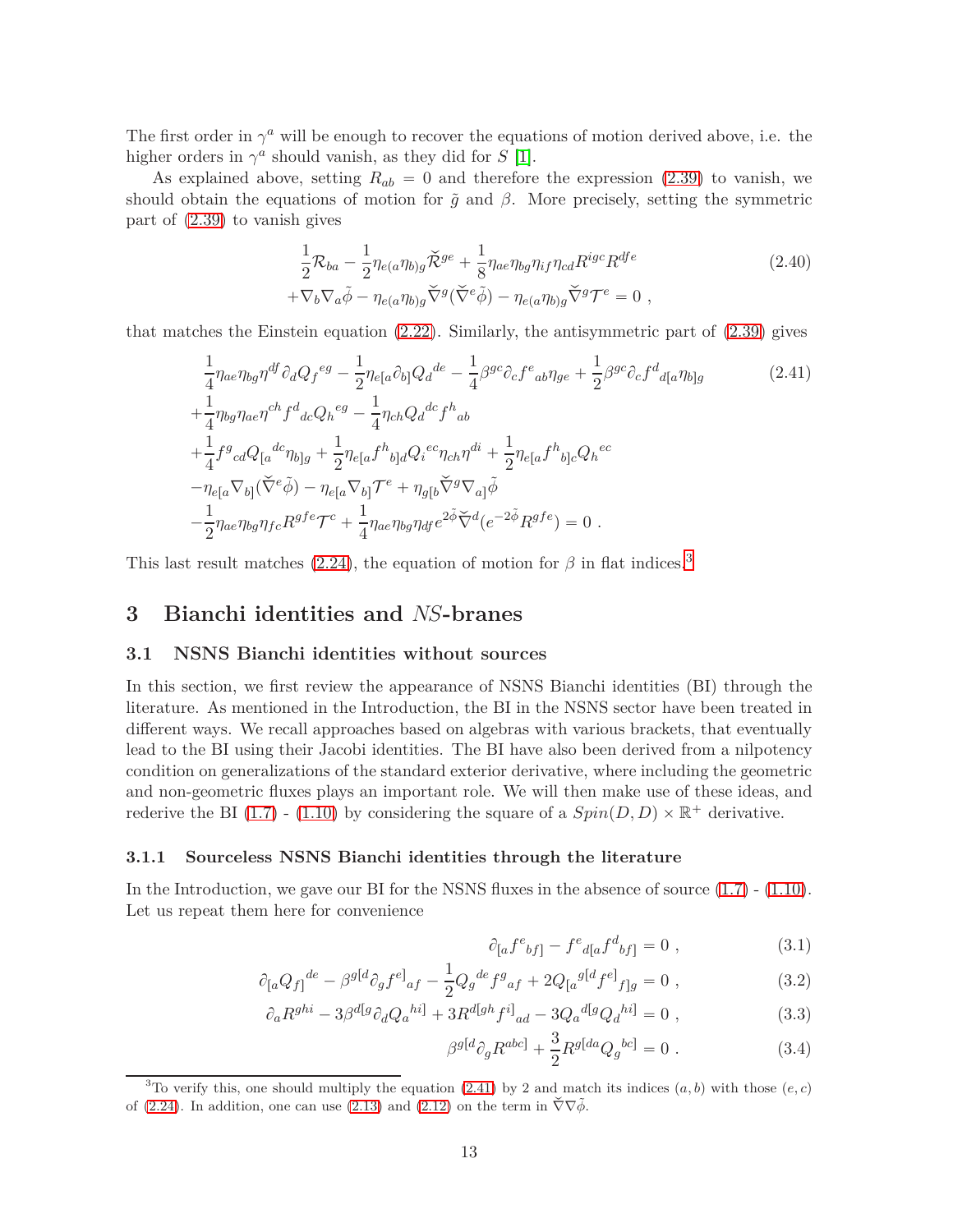We will review the appearance of NSNS BI in the literature and draw a connection to the above relations. But let us first make a few remarks on them. As mentioned in the Introduction, the conditions  $(3.1)$  -  $(3.4)$  are actually identities: they hold automatically if one uses the definitions of the fluxes, and this is how we obtained them in the first place in [\[1\]](#page-62-16) (see appendix C.3). Moreover we note that [\(3.4\)](#page-12-6) can be derived from  $\tilde{\nabla}^{[m}R^{npq]} = 0$  obtained in [\[22,](#page-63-4) [23\]](#page-63-5). In addition, [\(3.3\)](#page-12-7) should correspond to the BI for the Riemann tensor associated to  $\mathcal{R}$ , given in (3.44) or (3.47) of [\[23\]](#page-63-5), in the same way that [\(3.1\)](#page-12-5) corresponds to the BI for the standard Riemann tensor. Let us now turn to the different approaches to the NSNS BI in the literature.

### **Algebraic interpretation**

This approach is based on having an algebra where the geometric and non-geometric fluxes appear as structure constants; the NSNS BI are then obtained by considering the Jacobi identities of the algebra. This idea first appeared for standard geometric backgrounds: the algebra was that of the gaugings of four-dimensional gauged supergravity, and the generators *Z* and *X* were understood as descending from ten-dimensional ones, for diffeomorphisms and *b*-field gauge transformation respectively [\[40,](#page-64-5) [41,](#page-64-6) [42,](#page-64-7) [43\]](#page-64-8). For T-duality covariance in four dimensions, this algebra was extended towards the famous one [\(1.6\)](#page-4-1) to include nongeometric fluxes  $[8, 10]$  $[8, 10]$ .<sup>[4](#page-13-2)</sup> A further extension was considered in [\[44\]](#page-64-9) to include other sectors of supergravities. As mentioned already, the Jacobi identities of the algebra [\(1.6\)](#page-4-1) generate the following set of NSNS BI [\[8\]](#page-62-6)

<span id="page-13-0"></span>
$$
f^{e}[_{ab}H_{cd]e} = 0 \tag{3.5}
$$

$$
H_{d[ab}Q_{f]}^{ed} + f^{e}_{d[a}f^{d}_{bf]} = 0
$$
\n(3.6)

$$
\frac{1}{2}H_{gaf}R^{deg} - \frac{1}{2}Q_g{}^{def}g_{af} + 2Q_{[a}{}^{g[d}f^{e]}{}_{f]g} = 0
$$
\n(3.7)

$$
R^{d[gh}f^{i]}_{ad} - Q_a{}^{d[g}Q_d{}^{hi]} = 0
$$
\n(3.8)

<span id="page-13-1"></span>
$$
R^{g[da}Q_g{}^{bc]} = 0\tag{3.9}
$$

Setting the *H*-flux to vanish, one can see that these BI exactly match our relations [\(3.1\)](#page-12-5) - [\(3.4\)](#page-12-6) for constant fluxes. Our BI can thus be thought of as a generalization when fluxes are not constant.

Such a generalization has already been obtained in  $[34]$ <sup>[5](#page-13-3)</sup>. There, a quasi-Poisson structure given by  $\beta$  is considered. Applying in ten dimensions the Lie bracket on the generators  $Z_a = \partial_a$ ,  $X^a = \beta^{ab}\partial_b$ , the algebra [\(1.6\)](#page-4-1) for  $H = 0$  is precisely reproduced, where the definition of the fluxes there match ours (up to a sign on *R*). A further deformation allows to include an *H*-flux. The Jacobi identities of that algebra then provide NSNS BI for non-constant fluxes. These identities are given for  $H = 0$  in  $(C.1)$  -  $(C.4)$ , and we verify in appendix [C.1](#page-52-1) that they match with our  $(3.1)$  -  $(3.4)$ . This explains in another way why our BI hold automatically: they correspond to ten-dimensional identities derived from Lie brackets.

Finally, other approaches made use of different brackets to obtain similar results. The algebra  $(1.6)$ , at least for  $H = 0$ , was derived from a Generalized Complex Geometry per-spective [\[27\]](#page-63-9) by considering the Courant bracket acting on generalized  $O(D, D)$  frames. The

<span id="page-13-2"></span><sup>4</sup>Our conventions differ by a minus sign on the *R*-flux with those of [\[8\]](#page-62-6).

<span id="page-13-3"></span><sup>&</sup>lt;sup>5</sup>Relations similar to our  $(3.1)$  -  $(3.4)$  were also obtained in [\[45\]](#page-64-10), although they do not match exactly, as the *Q*-flux defined there is different, and there is no geometric flux turned on.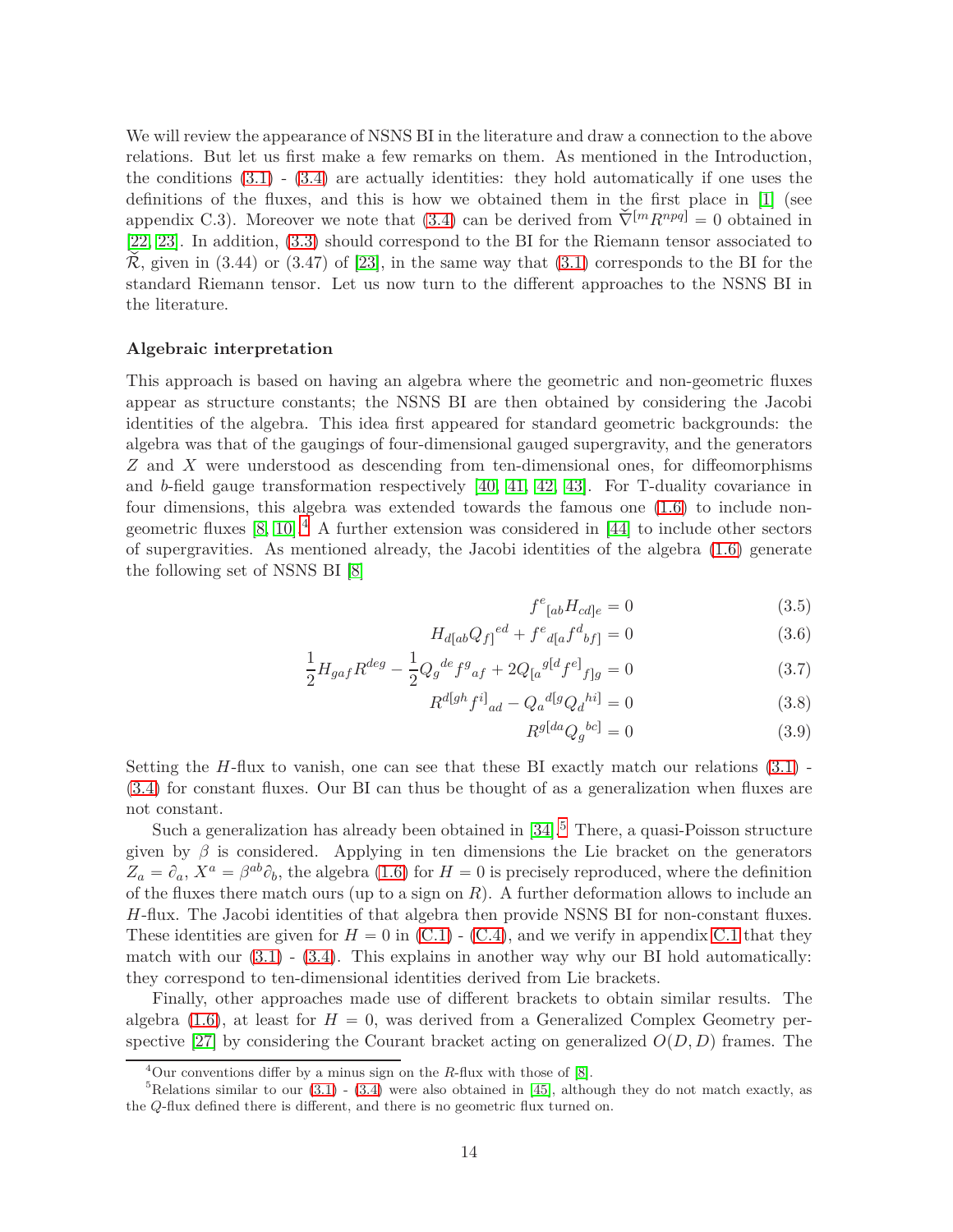*R*-flux there however does not match our definition. The algebra [\(1.6\)](#page-4-1) is obtained again with the Courant bracket, acting this time on standard frames and co-frames (flat vectors and one-forms) in [\[34\]](#page-63-16); similar results appear in [\[46\]](#page-64-11) with an emphasis on the related Dirac structures. The corresponding Jacobiators derived in [\[34\]](#page-63-16) contain some terms encoding the aforementioned BI  $(C.1)-(C.4)$  $(C.1)-(C.4)$ . A Double Field Theory (DFT) extension of these ideas can be found in [\[33\]](#page-63-15), where the C-bracket [\[47,](#page-64-12) [48\]](#page-64-13) is used: this DFT generalization of the Courant bracket reduces to the latter upon the strong constraint  $\partial = 0$ . Acting this way on generalized vielbeins, the algebra  $(1.6)$  is reproduced in an  $O(D, D)$  covariant manner. The related Jacobi identity would be given by two terms, one of which is proportional to a quantity  $\mathcal{Z}_{ABCD}$  that can be decomposed and reduced into the various  $BI(3.1) - (3.4)$  $BI(3.1) - (3.4)$ , as detailed in appendix [C.1.](#page-52-1) Another generalization of the Courant bracket, called the Roytenberg bracket, was also used in  $[49]$  to write the algebra  $(1.6)$ . Finally, in the CFT approach of  $[50]$ , the algebra  $(1.6)$  is directly reproduced from actions of (asymmetric) orbifolds.

### **Nilpotent derivative**

Besides the algebraic approach to derive the BI by evaluating Jacobi identities, there is a second proposal using a generalization of the standard exterior derivative. Imposing a nilpotency condition on this derivative is equivalent to a set of constraints that turn out to be the BI. The first simple illustration of that idea is given in the Introduction, particularly in [\(1.5\)](#page-4-3), with the square of the derivative  $d - H \wedge$  on a *p*-form *A*. In [\[11\]](#page-62-9), a generalization of  $d - H \wedge$  that includes all NSNS geometric and non-geometric fluxes was proposed. It is given here in our conventions by

$$
\mathcal{D}_{\text{stw}} A = (-H \wedge -f \cdot -Q \cdot + R \vee) A , \qquad (3.10)
$$
\n
$$
f \cdot = \frac{1}{2!} f^{a}{}_{bc} \tilde{e}^{b} \wedge \tilde{e}^{c} \wedge \iota_{a} , Q \cdot = \frac{1}{2!} Q_{c}{}^{ab} \tilde{e}^{c} \wedge \iota_{a} \iota_{b} , R \vee = \frac{1}{3!} R^{abc} \iota_{a} \iota_{b} \iota_{c} ,
$$

where  $\iota_a$  and  $\vee$  denote contractions on forms, and we refer to appendix [A](#page-46-0) for more conventions. More precisely, this derivative was given without the numerical coefficients that we add here, and was rather specified on the component of the form *A*, i.e. without the contractions. This corresponds to a four-dimensional perspective, where fluxes and *A* only appear through constant components after being integrated over an internal space. This explains the absence of a derivative on the component of *A*. It was then claimed that the nilpotency condition  $\mathcal{D}^2_{\text{stw}} = 0$  would reproduce the NSNS BI for constant fluxes [\(3.5\)](#page-13-0) - [\(3.9\)](#page-13-1). This claim was made more precise in [\[35\]](#page-64-0) where the previous derivative was completed by two more terms as

$$
\mathcal{D}_{\sharp}A = \left(-\frac{1}{3!}H_{abc}\tilde{e}^{a} \wedge \tilde{e}^{b} \wedge \tilde{e}^{c} \wedge -\frac{1}{2!}f^{a}{}_{bc}\tilde{e}^{b} \wedge \tilde{e}^{c} \wedge \iota_{a} - \frac{1}{2!}Q_{c}{}^{ab}\tilde{e}^{c} \wedge \iota_{a}\iota_{b} + \frac{1}{3!}R^{abc}\iota_{a}\iota_{b}\iota_{c} - \frac{1}{2}f^{a}{}_{ab}\tilde{e}^{b} \wedge + \frac{1}{2}Q_{a}{}^{ab}\iota_{b}\right)A.
$$
\n(3.11)

More precisely, we again rewrite a formula that was given on form components, namely (B.3) of [\[35\]](#page-64-0), using here forms and contractions; also, our conventions differ by a minus sign on the *H*-flux. The two new terms given by the traces of *f* and *Q* will play an important role, together with dilaton terms, when we define later on the  $Spin(D, D) \times \mathbb{R}^+$  derivative. They were already important in [\[35\]](#page-64-0), where an explicit computation of the nilpotency condition for the derivative [\(3.11\)](#page-14-1) lead to

<span id="page-14-1"></span><span id="page-14-0"></span>
$$
\mathcal{D}_{\sharp}^{2} = 0 \iff \text{BI (3.5)} - (3.9) \quad \text{and} \quad \frac{1}{3} H_{abc} R^{abc} + \frac{1}{2} f^{a}{}_{ab} Q_{a}{}^{ab} = 0 \tag{3.12}
$$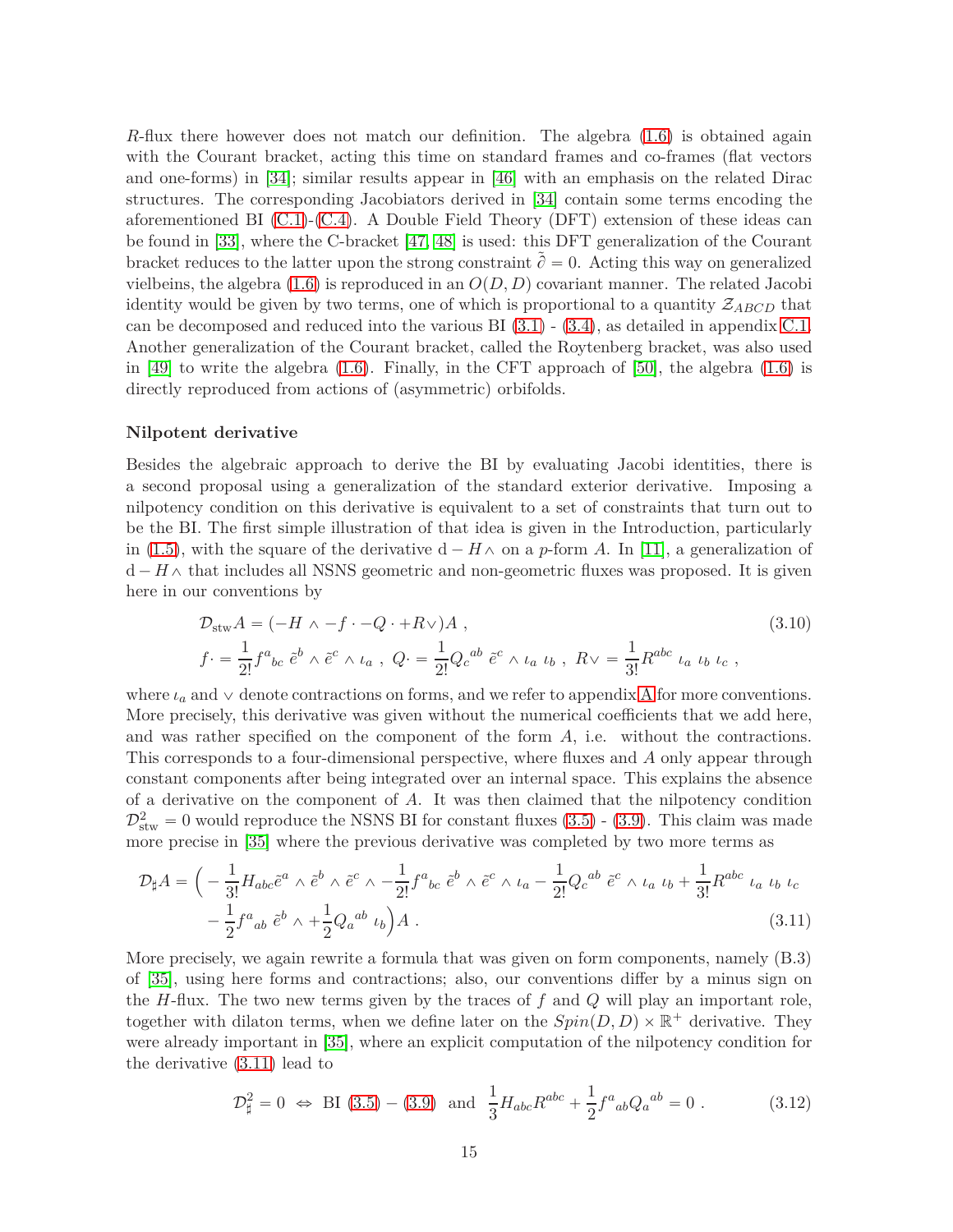The nilpotency condition reproduces the NSNS BI (with constant fluxes) together with an extra scalar constraint that includes the traces of *f* and *Q*. Note that particular indices contractions of the BI also appear in this computation; the same will happen for our derivative in section [3.1.2.](#page-15-0)

As mentioned already in [\[11\]](#page-62-9), the derivative  $d - H \wedge$  enters the BI of the RR fluxes for type II supergravities, given by  $(d - H \wedge)F = 0$  in the sourceless case. Here, *F* is the polyform given by the sum of the RR fluxes (we set  $F_0 = 0$  for simplicity); one has  $F = (d - H_{\wedge})C$ for a polyform gauge potential *C*. The polyforms *F* and *C* can actually be interpreted as an  $O(D, D)$  spinor: this was pointed out in [\[51,](#page-65-0) [52,](#page-65-1) [53,](#page-65-2) [54,](#page-65-3) [55\]](#page-65-4), and it could be guessed from the SUSY conditions of [\[56\]](#page-65-5). This idea lead in [\[57,](#page-65-6) [33\]](#page-63-15) to define at the level of DFT  $\mathcal{F} = \mathcal{DC}$ , where  $\mathcal{D} = \Gamma^A D_A$  denotes the Dirac operator associated to a  $Spin(D, D) \times \mathbb{R}^+$  covariant derivative  $D_A$ , and  $\Gamma^A$  are  $Spin(D, D)$  Clifford matrices. A related derivative appeared already in [\[27,](#page-63-9) [58,](#page-65-7) [59\]](#page-65-8).

So this spinorial derivative is somehow natural to consider, and we will do so in section [3.1.2](#page-15-0) at the level of standard supergravity and *β*-supergravity, using its generic Generalized Geometry definition; the one of [\[33\]](#page-63-15) is then the DFT extension. The non-trivial point we make in this paper is that *the vanishing square of this spinorial derivative should give the NSNS BI*, in analogy to  $d - H \wedge$ . In other words, as we will show using the Clifford map on the Γ-matrices, this  $Spin(D, D) \times \mathbb{R}^+$  derivative reproduces and generalizes the above  $\mathcal{D}_{\sharp}$ . Although this idea is not explicitly mentioned in [\[33\]](#page-63-15),  $\mathcal{D}^2$  is already computed there in (4.13) at a generic level, and it gives a hint on the results to be derived. Indeed, this square depends on various quantities among which Z*ABCD* and Z. We show in appendix [C.1](#page-52-1) that the former reduces to our BI  $(3.1)$  -  $(3.4)$  while the latter contains the scalar quantity appearing  $(3.12)$ . So a nilpotency condition of this spinorial derivative does look relevant; we now turn to it.

### <span id="page-15-0"></span>**3.1.2** The  $Spin(D, D) \times \mathbb{R}^+$  covariant derivative

We have just motivated the Introduction of the  $Spin(D, D) \times \mathbb{R}^+$  covariant derivative, that we consider here at the level of the Generalized Geometry formalism. We first construct it generically, as well as the corresponding Dirac operator, and further express it for different generalized frames: the one with a *b*-field for standard supergravity, and the one with a *β* for *β*-supergravity. To do so, we use conventions and results of [\[1\]](#page-62-16), especially the value of connection coefficients. We verify in a second part that the nilpotency condition on this spinorial derivative for  $\beta$ -supergravity exactly reproduces our BI [\(3.1\)](#page-12-5) - [\(3.4\)](#page-12-6), together with the scalar condition mentioned in [\(3.12\)](#page-14-0). We also clarify the relation to the above  $\mathcal{D}_{\dagger}$  of [\[35\]](#page-64-0).

We start with the  $O(D, D) \times \mathbb{R}^+$  generalized covariant derivative of [\(2.25\)](#page-10-2). From it, the corresponding spinorial derivative  $D_A$  (with generalized flat index) can be written down,<sup>[6](#page-15-1)</sup> as well as the Dirac operator  $\mathcal{D}$  on a spinor  $\Psi \in \Gamma(S_{(1/2)}^{\pm})$  [\[29\]](#page-63-11)

<span id="page-15-2"></span>
$$
\mathcal{D}\Psi = \Gamma^A D_A \Psi = \Gamma^A \left(\partial_A + \frac{1}{4} \Omega_{ABC} \Gamma^{BC} - \frac{1}{2} \Lambda_A \right) \Psi \,. \tag{3.13}
$$

The Γ-matrices satisfy the Clifford algebra

$$
\{\Gamma^A, \Gamma^B\} = 2\eta^{AB}, \quad \eta = \frac{1}{2} \begin{pmatrix} 0 & 1 \\ 1 & 0 \end{pmatrix}, \quad \eta^{-1} = 2 \begin{pmatrix} 0 & 1 \\ 1 & 0 \end{pmatrix} . \tag{3.14}
$$

<span id="page-15-1"></span> ${}^{6}\text{In}$  [\(3.13\)](#page-15-2), the index *B* of the generalized connection coefficient has been lowered with the  $O(D, D)$  metric.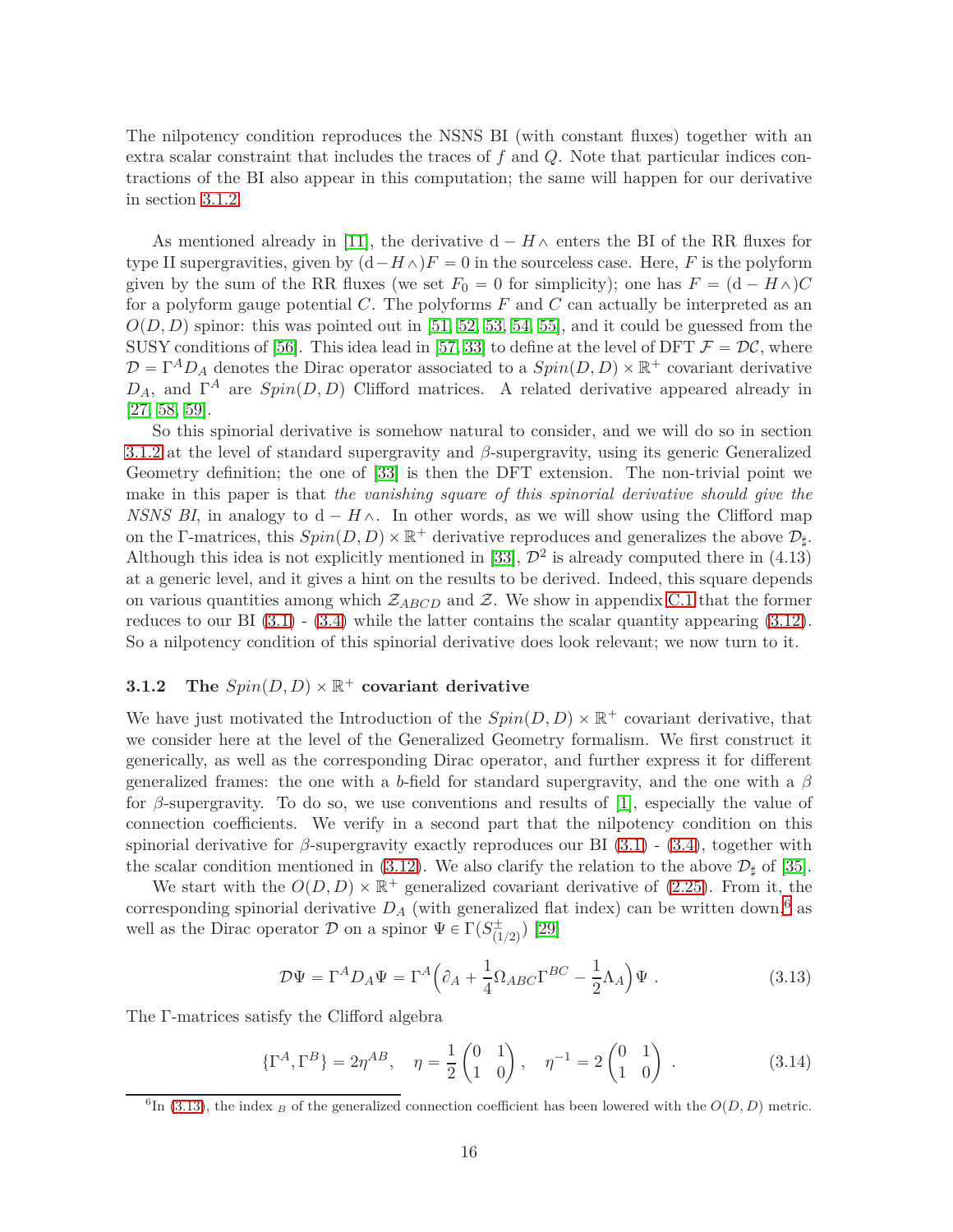Here *η* of coefficients  $\eta_{AB}$  denotes the  $O(D, D)$  metric. A particular representation of this algebra is given by the Clifford map

<span id="page-16-0"></span>
$$
\Gamma^{A} = \begin{cases} \Gamma^{a} = 2\tilde{e}^{a} ,\\ \Gamma_{a} = 2\iota_{a} , \end{cases} \text{ with } \{\tilde{e}^{a}, \tilde{e}^{b}\} = 0 , \{\tilde{e}^{a}, \iota_{b}\} = \delta^{a}_{b} , \{\iota_{a}, \iota_{b}\} = 0 .
$$
 (3.15)

We will use it to express the Dirac operator with fluxes, forms and contractions, in a generalization of the standard exterior derivative acting on a *p*-form *A*. The spinor Ψ should then be understood as polyform [\[56\]](#page-65-5). For now, we can simplify [\(3.13\)](#page-15-2) using the identity  $\Gamma^{A}\Gamma^{BC} = \Gamma^{ABC} + \eta^{AB}\Gamma^{C} - \eta^{AC}\Gamma^{B}$  that relates antisymmetrized products of Γ-matrices. Using the compatibility condition, we get

<span id="page-16-1"></span>
$$
\mathcal{D}\Psi = \Gamma^A D_A \Psi = \left(\Gamma^A \partial_A + \frac{1}{4} \Omega_{ABC} \Gamma^{ABC} + \frac{1}{2} (\Omega_D^D C - \Lambda_C) \Gamma^C \right) \Psi
$$
\n
$$
= \left(\Gamma^A \partial_A + \frac{1}{4} \hat{\Omega}_{ABC} \Gamma^{ABC} + \frac{1}{2} \hat{\Omega}_D^D C \Gamma^C \right) \Psi
$$
\n
$$
\equiv \left(\mathcal{D}_1 + \mathcal{D}_2 + \mathcal{D}_3 \right) \Psi.
$$
\n(3.16)

Let us point out that  $\mathcal{D}_3$  denotes the trace part due to the extension of the  $O(D, D)$  by the conformal factor  $\mathbb{R}^+$ , that usually combines the determinant of the metric and the dilaton.

We now determine these three terms for different choices of generalized frames. Following [\[1\]](#page-62-16), such a choice can fix  $\partial_A$ ,  $\Omega_A{}^B{}_C$  and  $\Lambda_A$ . For the Γ-matrices, we use the Clifford map [\(3.15\)](#page-16-0): forms and contractions act on the one-forms in *A* while a derivative  $\partial_a$ · only acts on the (flat indices) component of  $A$ . Details on the computation of  $\mathcal{D}_2$  are given in appendix [C.2.](#page-52-2)

### **Standard supergravity**

Using the generalized frames with *b*-field, we obtain

$$
\mathcal{D}_1 = 2\partial_a \cdot e^a \wedge \tag{3.17}
$$

$$
\mathcal{D}_2 = -f^c{}_{ab}e^a \wedge e^b \wedge \iota_c - f^d{}_{dc}e^c \wedge -\frac{1}{3}H_{abc}e^a \wedge e^b \wedge e^c \wedge \tag{3.18}
$$

$$
\mathcal{D}_3 = f^a{}_{ab} \; e^b \wedge -2\partial_a \phi \; e^a \wedge \; , \tag{3.19}
$$

that sums up to  $\mathcal D$  given by

$$
\frac{1}{2}\mathcal{D}A = \left(\partial_a \cdot e^a \wedge -\frac{1}{2}f^c{}_{ab}e^a \wedge e^b \wedge \iota_c - \frac{1}{6}H_{abc}e^a \wedge e^b \wedge e^c \wedge -\partial_a\phi \; e^a \wedge\right)A\tag{3.20}
$$

$$
= e^{\phi} \left( d - H \wedge \right) \left( e^{-\phi} A \right). \tag{3.21}
$$

### *β***-supergravity**

Using the generalized frames with  $\beta$ , we obtain

$$
\mathcal{D}_1 = 2\partial_a \cdot \tilde{e}^a \wedge + 2\beta^{ab}\partial_b \cdot \iota_a \tag{3.22}
$$

$$
\mathcal{D}_2 = -f^c{}_{ab}\tilde{e}^a \wedge \tilde{e}^b \wedge \iota_c - f^d{}_{dc}\tilde{e}^c \wedge -Q_a{}^{bc}\tilde{e}^a \wedge \iota_b\iota_c + Q_d{}^{dc}\iota_c + \frac{1}{3}R^{abc}\iota_a\iota_b\iota_c \tag{3.23}
$$

$$
\mathcal{D}_3 = f^a{}_{ab} \tilde{e}^b \wedge -2\partial_a \tilde{\phi} \tilde{e}^a \wedge + Q_a{}^{ab} \iota_b - 2(\beta^{ab}\partial_b \tilde{\phi} - \mathcal{T}^a) \iota_a \; . \tag{3.24}
$$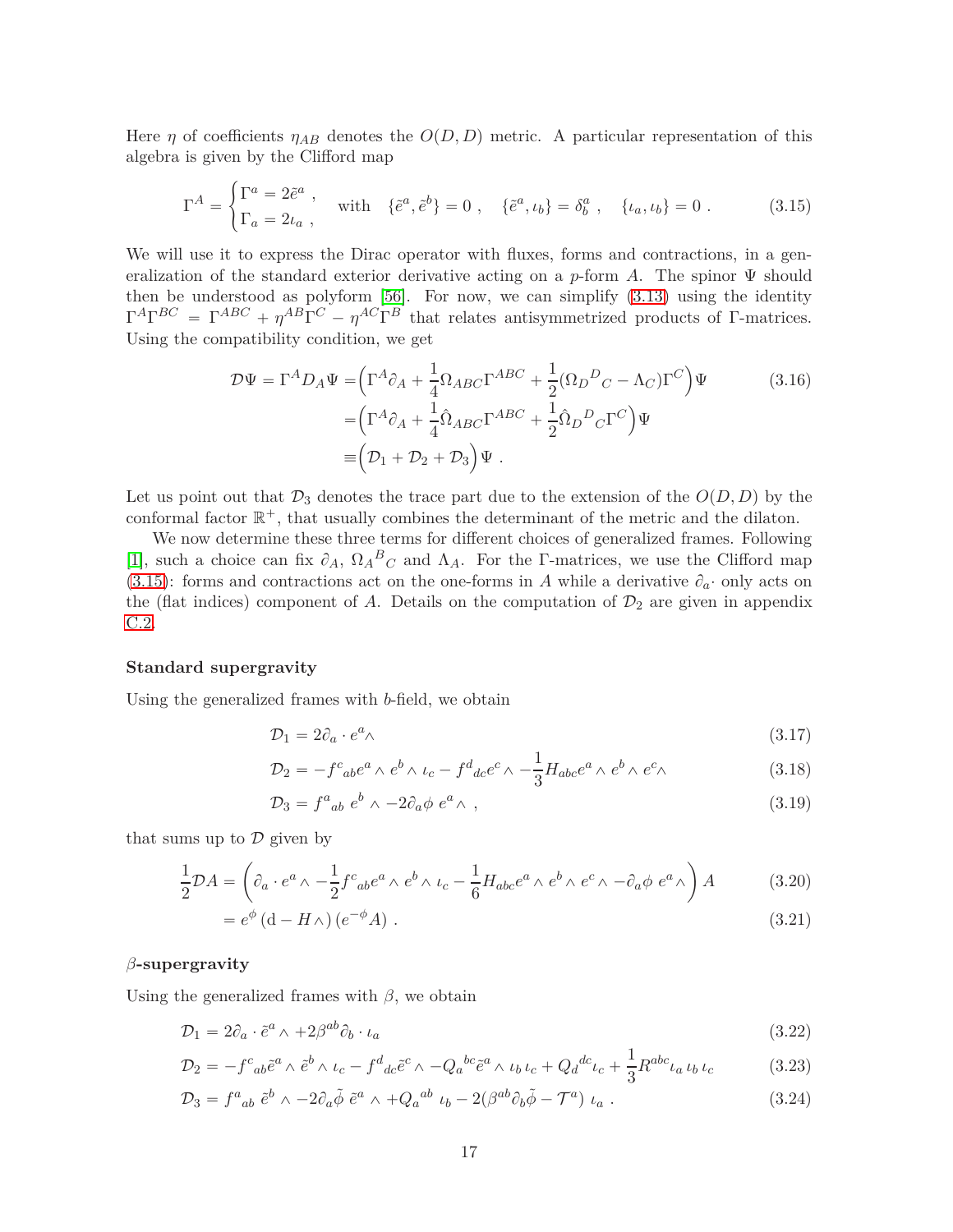Adding up these various pieces, we find

<span id="page-17-0"></span>
$$
\mathcal{D} = 2\partial_a \cdot \tilde{e}^a \wedge + 2\beta^{ab}\partial_b \cdot \iota_a - f^c{}_{ab}\tilde{e}^a \wedge \tilde{e}^b \wedge \iota_c - 2\partial_a\tilde{\phi}\tilde{e}^a \wedge \n- Q_a{}^{bc}\tilde{e}^a \wedge \iota_b\iota_c + 2Q_d{}^{dc}\iota_c - 2(\beta^{ab}\partial_b\tilde{\phi} - \mathcal{T}^a)\iota_a + \frac{1}{3}R^{abc}\iota_a\iota_b\iota_c,
$$
\n(3.25)

where the second row could be further simplified using the definition of  $\mathcal{T}^a$ . We can rewrite this result differently, using the following relations for a 2-form *A* (easily extendable to higher forms)

$$
\frac{1}{2}\iota_a \check{\nabla}^a (A_{bd})\tilde{e}^b \wedge \tilde{e}^d = (-\beta^{ac}\partial_c A_{ad} + Q_a{}^{ac}A_{dc} - \frac{1}{2}Q_d{}^{ac}A_{ac})\tilde{e}^d ,\qquad (3.26)
$$

$$
Q_a{}^{bc}\tilde{e}^a \wedge \iota_b \iota_c(\frac{1}{2}A_{ef}\tilde{e}^e \wedge \tilde{e}^f) = -Q_a{}^{ef}A_{ef}\tilde{e}^a \ , \ Q_c{}^{ca}\iota_a(\frac{1}{2}A_{bd}\tilde{e}^b \wedge \tilde{e}^d) = Q_c{}^{ca}A_{ad}\tilde{e}^d \ . \tag{3.27}
$$

These relations are derived using the definitions and properties of  $\check{\nabla}$ , *Q*, and conventions of appendix [A.](#page-46-0) From them, we deduce, as given in [\(1.16\)](#page-5-0)

<span id="page-17-1"></span>
$$
\frac{1}{2}\mathcal{D}A = e^{\tilde{\phi}}(\nabla_a \cdot \tilde{e}^a \wedge -\check{\nabla}^a \cdot \iota_a + \mathcal{T} \vee + R \vee)(e^{-\tilde{\phi}}A) , \qquad (3.28)
$$

where  $\nabla_a \cdot \tilde{e}^a \wedge \alpha = d$ , as we act on forms. The second term gives an interesting counterpart to the exterior derivative.

The resulting  $\mathcal D$  for standard supergravity is a known spinorial derivative [\[56\]](#page-65-5), and its square gives the standard NSNS BI as mentioned in [\(1.5\)](#page-4-3). We are now going to show the analogous result for the  $\beta$ -supergravity derivative and our BI [\(3.1\)](#page-12-5) - [\(3.4\)](#page-12-6). A first hint is given by the comparison to the above derivative  $\mathcal{D}_{\sharp}$  of [\[35\]](#page-64-0) given in [\(3.11\)](#page-14-1). For constant forms and fluxes, we recognise that in both cases ( $\beta$  or  $b$  vanishes), one has

$$
\mathcal{D}_{\sharp} = \frac{1}{2}\mathcal{D}_2 \ . \tag{3.29}
$$

The natural completion of  $\mathcal{D}_{\sharp}$  in the case of non-constant fluxes would have been by derivatives, as given by  $\mathcal{D}_1$ . Interestingly, we will see that this is not enough to recover the BI: the additional traces and dilaton terms of  $\mathcal{D}_3$  are also needed. So we now turn to the study of the nilpotency condition for the above derivative  $\mathcal D$  of  $(3.25)$ 

<span id="page-17-2"></span>
$$
\mathcal{D}^2 A = 0 \tag{3.30}
$$

We compute in appendix [C.2](#page-52-2) this condition in details. It produces the following set of seven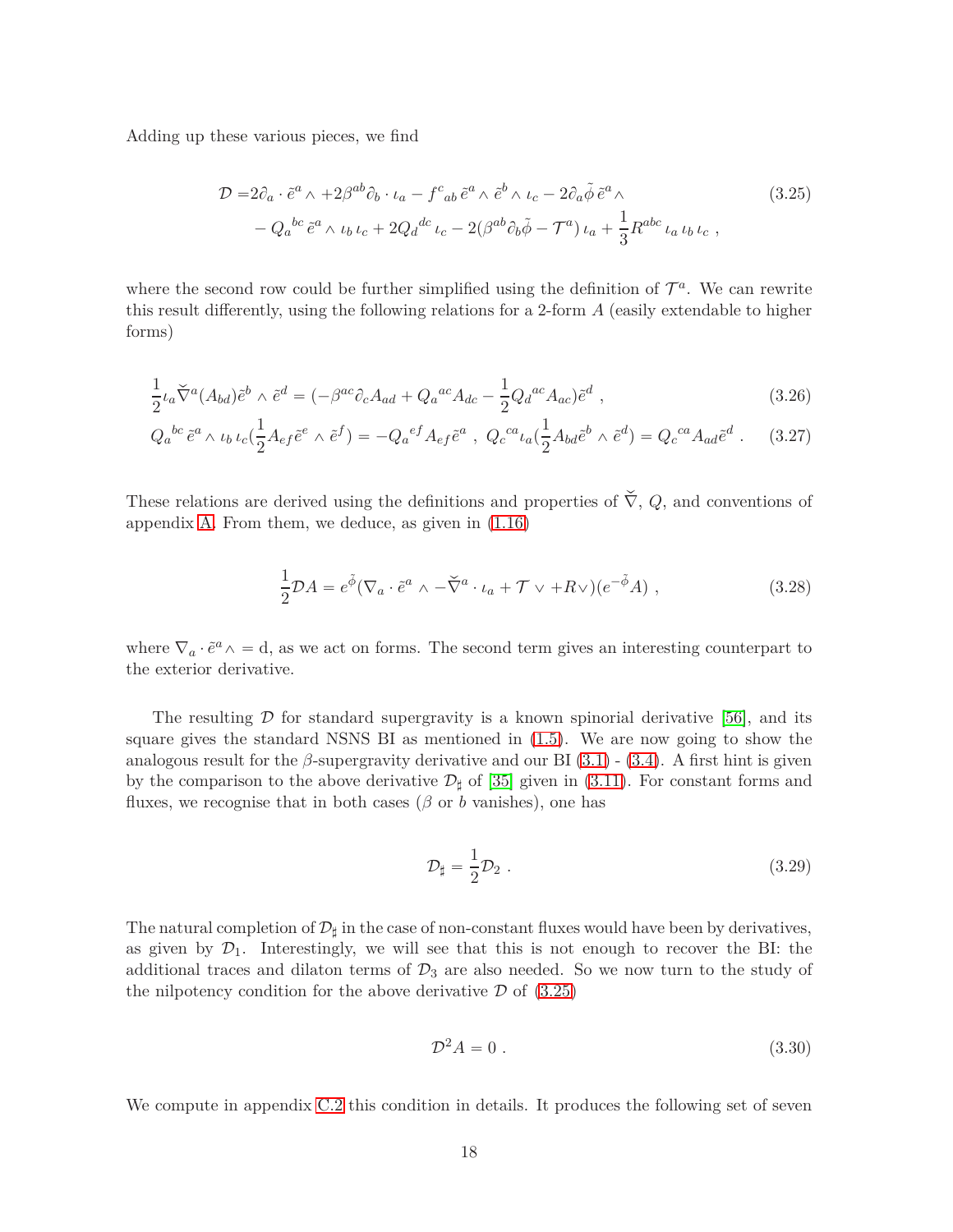equations

$$
-\frac{1}{2}\partial_{[a}f^{d}{}_{bc]} + \frac{1}{2}f^{d}{}_{g[a}f^{g}{}_{bc]} = 0
$$
 (3.31)

<span id="page-18-9"></span><span id="page-18-8"></span><span id="page-18-7"></span><span id="page-18-6"></span><span id="page-18-5"></span><span id="page-18-4"></span><span id="page-18-3"></span>
$$
-\frac{1}{2}Q_d{}^{da}f^g{}_{ga} = 0\tag{3.32}
$$

$$
\frac{3}{2}\beta^{de}\partial_{[e}f^b{}_{da]} + \frac{3}{2}\beta^{de}f^b{}_{h[a}f^h{}_{ed]} = 0
$$
\n(3.33)

$$
-\frac{1}{2}(\partial_{[a}Q_{c]}{}^{de} - \beta^{g[d}\partial_g f^{e]}{}_{ac}) + \frac{1}{4}(-4f^{[d}{}_{g[a}Q_{c]}{}^{e]g} + f^g{}_{ac}Q_g{}^{de}) = 0
$$
\n(3.34)

 $\overline{\phantom{0}}$ 

$$
-\frac{1}{2}\beta^{dc}\partial_c Q_d{}^{ab} - \frac{1}{2}\beta^{cd}\beta^{g[a}\partial_g f^{b]}{}_{cd} - \beta^{dc}Q_c{}^{g[a}f^{b]}{}_{dg} + \frac{1}{4}\beta^{dc}Q_g{}^{ab}f^g{}_{cd} = 0
$$
\n(3.35)

$$
\frac{1}{6}(\partial_a R^{bcd} - 3\beta^{e[b}\partial_e Q_a{}^{cd]}) - \frac{1}{2}(-R^{g[bc}f^d{}_{a]g} + Q_a{}^{g[d}Q_g{}^{bc]}) = 0
$$
\n(3.36)

$$
-\frac{1}{6}\beta^{g[a}\partial_g R^{bcd]} - \frac{1}{4}Q_g^{[ab}R^{cd]g} = 0.
$$
 (3.37)

It is remarkable that the dilaton terms completely cancel out. All of the above equations are not independent. [\(3.33\)](#page-18-3) is a contraction of  $(3.31)$  by  $\beta$ , and similarly  $(3.35)$  is a contraction of [\(3.34\)](#page-18-6). We are then left with a set of five independent identities. These are exactly the four Bianchi identities listed before: [\(3.31\)](#page-18-4) matches [\(3.1\)](#page-12-5), [\(3.34\)](#page-18-6) matches [\(3.2\)](#page-12-8), [\(3.36\)](#page-18-7) matches [\(3.3\)](#page-12-7), [\(3.37\)](#page-18-8) matches [\(3.4\)](#page-12-6). So the square of this spinorial derivative [\(3.25\)](#page-17-0) precisely produces the BI. In addition we find the scalar condition derived in [\[35\]](#page-64-0), and given in [\(3.12\)](#page-14-0), from the fully contracted terms [\(3.32\)](#page-18-9).

Given this result, and the expression of D given in [\(3.28\)](#page-17-1), we deduce on a two-form *A*

<span id="page-18-2"></span>
$$
\left\{\nabla_a \cdot \tilde{e}^a \wedge \, , \breve{\nabla}^b \cdot \iota_b - \mathcal{T} \vee \right\} A = -\frac{1}{2} \left( \beta^{bg} S^c_{abg} \ A_{cd} + S^{bg}_{ad} \ A_{bg} \right) \tilde{e}^a \wedge \tilde{e}^d \ , \tag{3.38}
$$

where the quantities *S* are defined in section [3.2.3](#page-25-0) and correspond to the LHS of the BI  $(3.1)$  and  $(3.2)$ . This gives a tensorial form to  $(3.2)$ , since such a form for  $(3.1)$  was already mentioned in the Introduction. The cases of [\(3.3\)](#page-12-7) and [\(3.4\)](#page-12-6) were discussed below the latter.

### <span id="page-18-0"></span>**3.2 T-dual** *NS***-branes sourcing the Bianchi identities**

As presented in the Introduction, the Bianchi identity (BI) for the *H*-flux gets modified with a source term on its right-hand side (RHS) in the presence of an *NS*5-brane. We show in this section that the BI [\(3.1\)](#page-12-5)-[\(3.4\)](#page-12-6) just studied get corrected similarly if other *NS*-branes are present, namely for a Kaluza-Klein (*KK*) monopole or a *Q*-brane. These are vacua of standard supergravity and *β*-supergravity. Up to smearing, they are T-dual to the *NS*5-brane. We first present these solutions following the literature. We then focus on the smearing procedure that allows T-dualities along isometry directions. This clarifies how the different warp factors can be the appropriate Green functions in the Poisson equations of each brane. We finally verify how the branes are related by T-duality. We further show that the above BI on the brane vacua boil down to the Poisson equations, allowing the emergence of the source term. This study establishes *β*-supergravity as a nice framework to describe *Q*-branes.

### <span id="page-18-1"></span>**3.2.1** *NS***-branes solutions**

We present here the various *NS*-branes, starting with the *NS*5-brane that sources the *H*-flux. The *NS*5-brane solution was first given in the limit of zero size instanton in [\[60\]](#page-65-9), and presented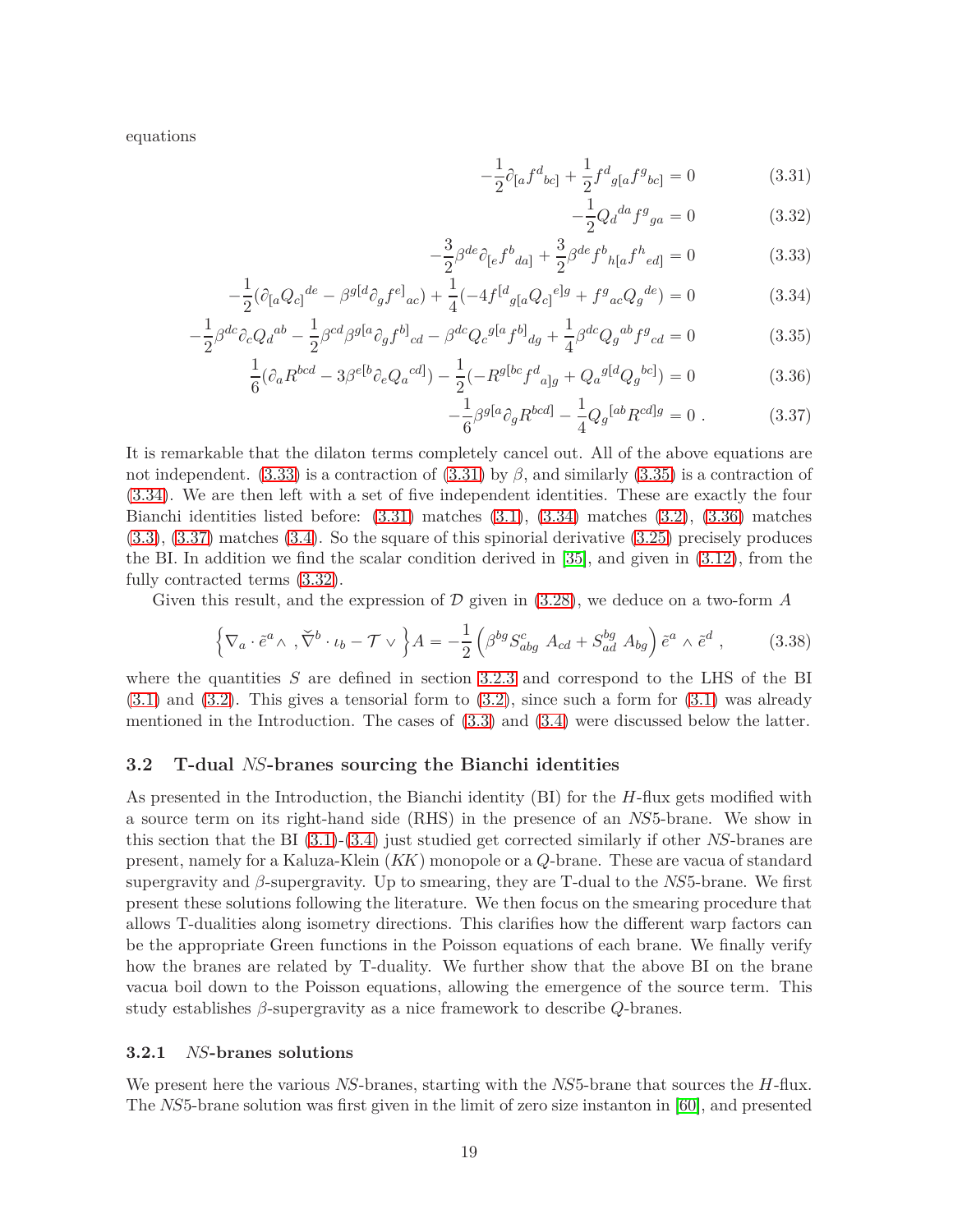in a broader context in [\[61\]](#page-65-10) as corresponding to the case where the gauge field vanishes. More generalizations and references can be found in [\[62,](#page-65-11) [63\]](#page-65-12). Smearing and T-dualising it along one direction leads to the *KK*-monopole, which was first discovered as a solution to pure fivedimensional general relativity (see [\[64,](#page-65-13) [65\]](#page-65-14) and references therein); it sources the geometric flux. A further smearing and T-duality along another direction leads to a new brane known as the  $5\frac{2}{2}$ -brane [\[30,](#page-63-12) [31\]](#page-63-13) or *Q*-brane [\[32\]](#page-63-14). It is one of the exotic branes [30, [66,](#page-65-15) [31,](#page-63-13) [32,](#page-63-14) [67,](#page-65-16) [68\]](#page-65-17): those recently received much attention, as being related to standard branes by different Udualities. *Q*-branes are non-geometric vacua of standard supergravity, but become geometric in *β*-supergravity [\[32,](#page-63-14) [33\]](#page-63-15) and then source the *Q*-flux.

### *NS*5**-brane**

The *NS*5-brane is physically a codimension 4 object, i.e. it is located in four dimensions that are singled out as we will see below; it is the magnetic counterpart of the fundamental string. The original solution takes the following form<sup>[7](#page-19-0)</sup>

$$
ds^{2} = ds_{6}^{2} + f_{H} ds_{4}^{2}, H_{mnp} = -\sqrt{|g_{4}|} \epsilon_{4mnpq} g^{qr} \partial_{r} \ln f_{H}, e^{2\phi} = f_{H}
$$
 (3.39)  
where 
$$
d\hat{s}_{4}^{2} = \sum_{m=1...4} (dx^{m})^{2}, r_{4}^{2} = \sum_{m=1...4} (x^{m})^{2}, f_{H} = e^{2\phi_{H}} + \frac{q}{r_{4}^{2}},
$$

and  $ds_6^2$  is the Minkowski metric.  $ds_4^2$  is the flat Euclidian metric, and gives the transverse directions. The warp factor  $f_H$  depends on the radius  $r_4$  and on two constants, the value at  $\infty$  of the dilaton  $\phi_H$ , and q that is related to the tension of the brane. The *H*-flux is proportional to the volume form coefficient of the transverse four-dimensional space  $\sqrt{|g_4|}\epsilon_{4mnpq}$ (see appendix [A](#page-46-0) for conventions). Given the transverse metric, we can simplify the expression for the *H*-flux towards

<span id="page-19-4"></span><span id="page-19-3"></span><span id="page-19-2"></span>
$$
H_{mnp} = -\epsilon_{4mnpq} \delta^{qr} \partial_r f_H . \qquad (3.40)
$$

#### **Kaluza-Klein monopole**

The *KK*-monopole is considered here as a codimension 3 brane. This solution is given by

$$
ds^{2} = ds_{6}^{2} + f_{K} d\hat{s}_{3}^{2} + f_{K}^{-1} (dx + ady)^{2}, H_{mnp} = 0, e^{2\phi} = 1
$$
 (3.41)  
where 
$$
d\hat{s}_{3}^{2} = d\rho^{2} + \rho^{2} d\varphi^{2} + \rho^{2} \sin^{2} \varphi dy^{2}, f_{K} = e^{2\phi_{K}} - \frac{q_{K}}{\rho}.
$$

The metric  $ds_6^2$  is still that of Minkowski, and the metric  $d\hat{s}_3^2$  is the flat space one. But we prefer here to use spherical coordinates  $\{\rho, \varphi, y\}$  for the three transverse directions. The radius *ρ* will sometimes be denoted *r*<sup>3</sup> below. The warp factor *f<sup>K</sup>* depends on two constants,  $\phi_K$  denoted this way for convenience, and  $q_K$  that we will relate to the above *q* in section [3.2.2.](#page-21-0)[8](#page-19-1) Finally, the important quantity in the solution is *a*. It is like a connection one-form

$$
f_K(\rho, x) = \frac{1}{g^2} + \frac{1}{2\rho} \frac{\sinh \rho}{\cosh \rho - \cos x} .
$$
 (3.42)

<span id="page-19-0"></span><sup>7</sup>We have a factor of 2 difference for the *H*-flux with respect to the conventions of [\[61\]](#page-65-10). Note that the warp factor given here is not considered in [\[69,](#page-66-0) [33\]](#page-63-15), as only the *KK*-monopole and T-duals are used there. In particular, only the smeared warp factor of the *NS*5-brane is present there.

<span id="page-19-1"></span><sup>8</sup>A warp factor for the *KK*-monopole depending on *x* was considered in [\[70,](#page-66-1) [71\]](#page-66-2), and related to world-sheet instantons corrections [\[72\]](#page-66-3). One can verify that it matches ours far away from the brane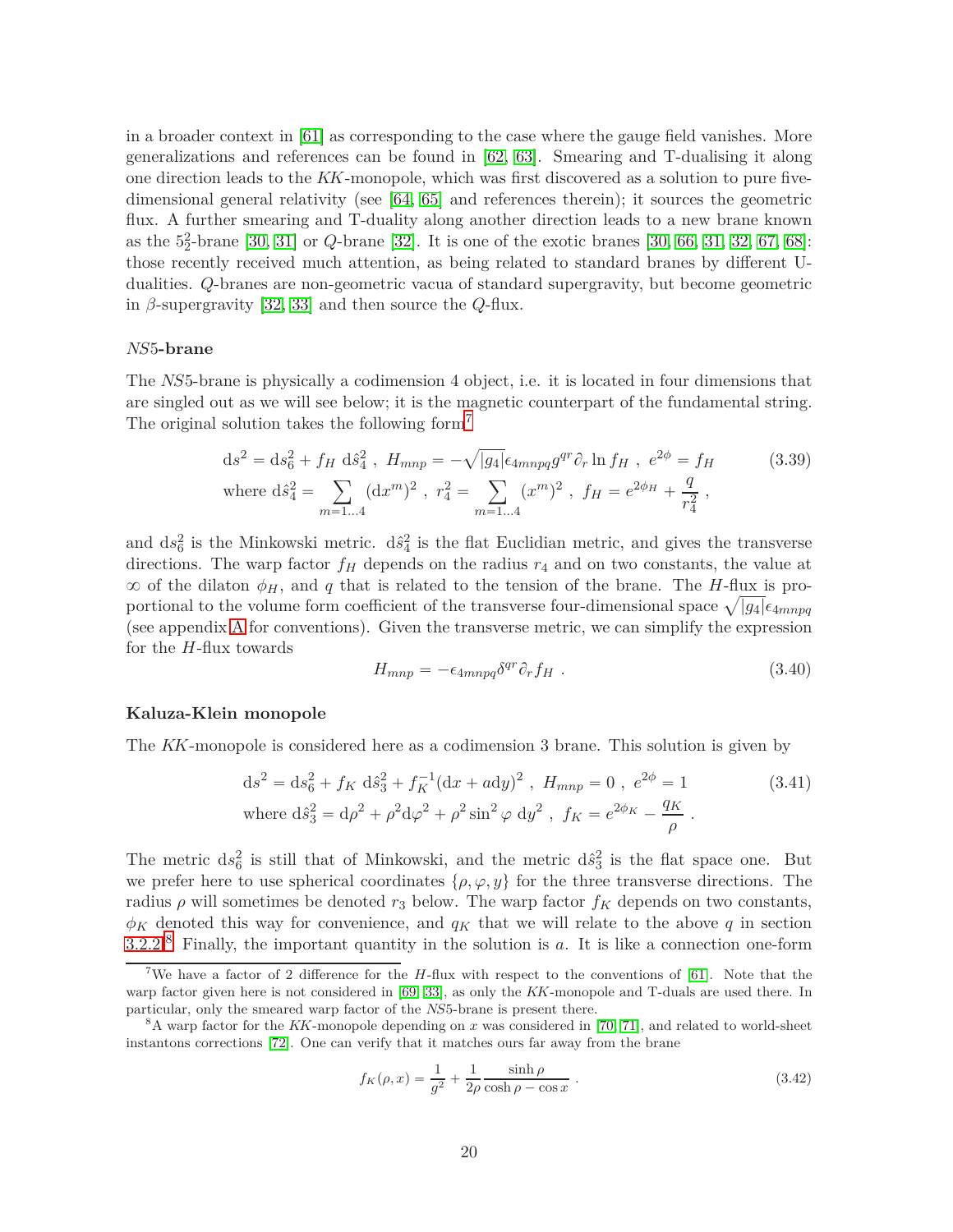coefficient and is a priori not gauge invariant. Away from the singularity, one has

$$
a(\varphi) = q_K \cos \varphi \text{ for } \rho > 0. \qquad (3.43)
$$

We will complete it towards

$$
a(\rho, \varphi) = \cos \varphi \,\,\rho^2 \partial_{\rho} f_K \,\,, \tag{3.44}
$$

for reasons to be detailed in section [3.2.3.](#page-25-0) From this we will deduce the corresponding (geometric) flux; the latter will be a better defined quantity to consider. It will be given by

<span id="page-20-1"></span>
$$
f^x{}_{\varphi y} = f_K^{-\frac{3}{2}} \partial_\rho f_K \tag{3.45}
$$

### *Q***-brane**

The *Q*-brane is a codimension 2 brane. This solution is better described in terms of *β*supergravity as

$$
d\hat{s}^2 = ds_6^2 + f_Q \ d\hat{s}_2^2 + f_Q^{-1} (dx^2 + dy^2) , \text{ only } \beta^{xy} = -\beta^{yx} \neq 0 , \ e^{2\tilde{\phi}} = f_Q^{-1}
$$
 (3.46)  
where  $d\hat{s}_2^2 = d\rho^2 + \rho^2 d\varphi^2$ ,  $f_Q = e^{-2\tilde{\phi}_Q} - q_Q \ln \rho$ .

Its expression in terms of standard supergravity is given below in  $(3.85)$ . The metric  $ds_6^2$  is again Minkowski, and d $\hat{s}_2^2$  is the flat metric, given this time using polar coordinates  $\{\rho, \varphi\}$  for the transverse directions. The radius  $\rho$  will sometimes be denoted  $r_2$  below. The warp factor  $f_Q$  depends on two constant,  $\phi_Q$  denoted this way for convenience, and  $q_Q$  that we will relate to *q* in section [3.2.2.](#page-21-0)  $\phi_Q$  may contain a cutoff when  $\rho \to \infty$ , as mentioned in [\[30,](#page-63-12) [31\]](#page-63-13); we will rediscuss this point in section [3.2.2.](#page-21-0) Finally, as for the *KK*-monopole and *a*, the field  $\beta$  is here not a well-defined quantity. Still, we will consider (in curved indices)

$$
\beta^{xy} = -\varphi \; \rho \partial_{\rho} f_Q \; \Rightarrow \; \beta^{xy} = q_Q \; \varphi \; \text{for} \rho > 0 \; . \tag{3.47}
$$

The *Q*-flux is a better defined quantity. It will be given by (in flat indices)<sup>[9](#page-20-0)</sup>

$$
Q_{\varphi}^{xy} = -f_Q^{-\frac{3}{2}} \partial_{\rho} f_Q . \qquad (3.49)
$$

We verify explicitly in appendix [D.1](#page-55-1) that the *Q*-brane is a solution to the equations of motion of *β*-supergravity. In [\[32\]](#page-63-14), using a different method, this result is obtained away from the singularity (the warp factor is considered there as a harmonic function; here we don't).

$$
H_{mnp} = -\sqrt{|g_3|} \epsilon_{4mnp(r_4)} f_H^{-\frac{3}{2}} \partial_{r_4} f_H . \qquad (3.48)
$$

<span id="page-20-0"></span><sup>&</sup>lt;sup>9</sup>As usual, the three fluxes are the same in flat indices, up to a sign on the structure constant. For the *H*-flux, one can choose coordinates that isolate the coordinate *r*4. The corresponding metric element would still only be given by a warp factor, so one would get

The remaining volume factor is then removed when going to flat indices (see the conventions on  $\epsilon$  in the appendix [A\)](#page-46-0). So the three fluxes are the same in flat indices, although one needs to take the same warp factor. This only happens when there is smearing, i.e. in the case of T-duality, as we will show below. It is definitely in that case that we expect the equality of the fluxes, as given in the T-duality chain of [\[8\]](#page-62-6).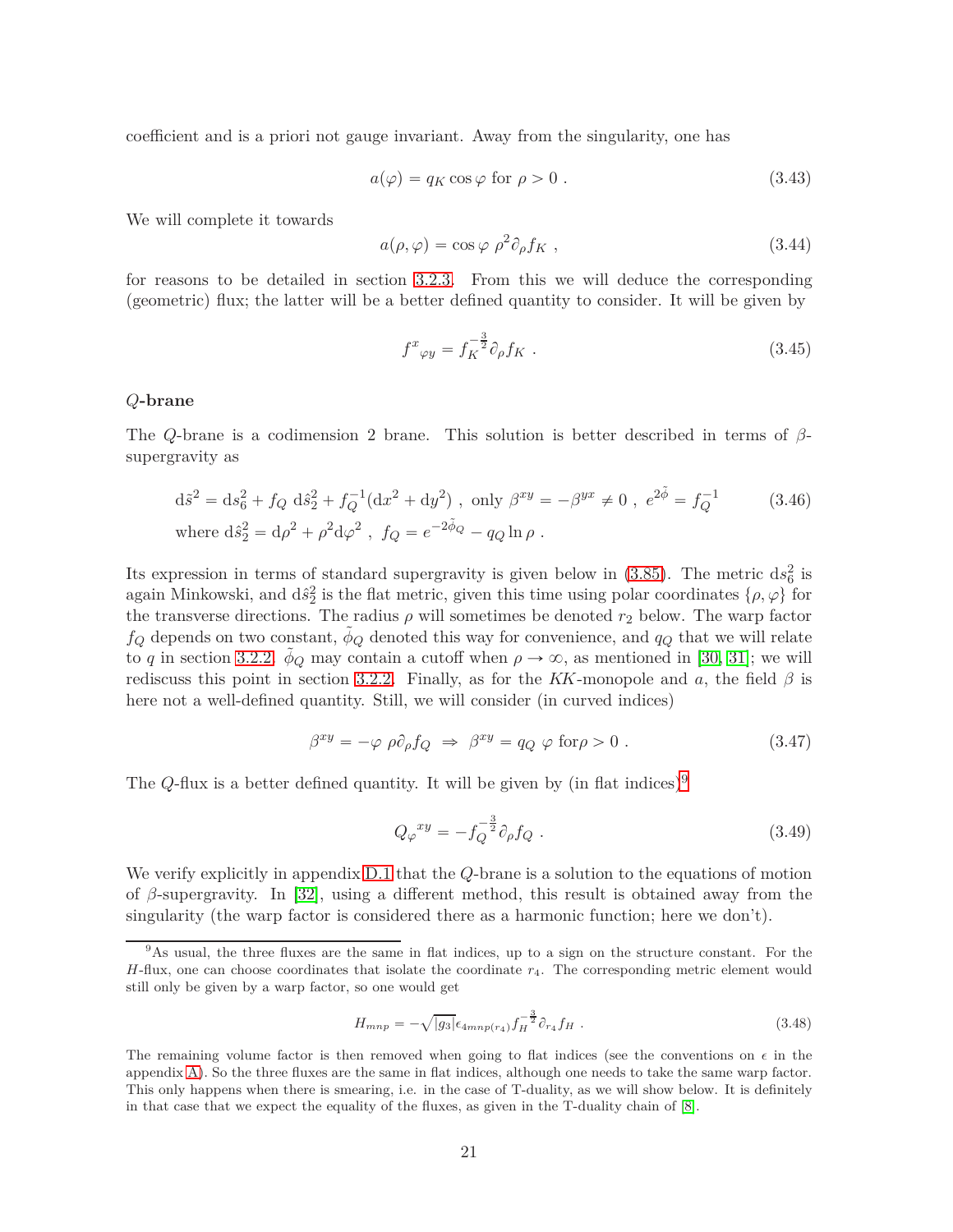#### <span id="page-21-0"></span>**3.2.2 Smearing warp factors and Poisson equations**

The brane solutions that we have just presented are related by smearing and T-dualising along transverse directions. We focus here on the different warp factors, and show how smearing relates one warp factor to the other. This explains how each of those can satisfy the appropriate Poisson equation. To get familiar with these ideas, we start with the well-known case of *p*-branes solutions, before turning to *NS*-branes.

### **Warm-up:** *Dp***-branes**

A *p*-brane is a type II supergravity background that provides an effective description of a  $D_p$ -brane in some regime. This solution contains in particular a dilaton that depends on the warp factor  $Z_p(r)$ , and the metric is given by

$$
ds^2 = Z_p^{-\frac{1}{2}} ds_{\parallel}^2 + Z_p^{\frac{1}{2}} ds_{\perp}^2 \t\t(3.50)
$$

where  $ds_{\parallel}^2$  is the Minkowski space-time along the brane,  $ds_{\perp}^2$  $\frac{2}{1}$  the flat Euclidian space transverse to the brane, *r* the Euclidian radius for the latter, and

<span id="page-21-3"></span>
$$
Z_p(r) = 1 + \frac{q_p}{r^{7-p}} , \text{ for } p \leq 6 ,
$$
 (3.51)

with *q<sup>p</sup>* a constant related to the tension of the brane. The Ramond-Ramond (RR) flux *F* of this background verifies typically a BI of the form

<span id="page-21-4"></span>
$$
dF = Q \delta(x_{\perp}). \tag{3.52}
$$

The flux is sourced by the brane, localised by the  $\delta$  in its  $9 - p$  transverse directions,<sup>[10](#page-21-1)</sup> and carrying a charge  $Q$ . Using for instance the transverse Hodge star  $*_\perp$ , one can extract the forms to leave only coefficients, in particular the density  $\delta^{(\tilde{9}-p)}(x_{\perp})$ . The Bianchi identity then typically boils down to the scalar equation (up to a proper normalisation)

$$
\Delta_{9-p} Z_p = \delta^{(9-p)}(r) , \qquad (3.54)
$$

where  $\Delta_{9-p}$  is the Laplacian of the unwarped metric  $ds_1^2$  $\frac{2}{4}$ . The appearance of the latter can be understood for  $F = *dC$  with *C* the dual potential.<sup>[11](#page-21-2)</sup> This scalar equation is a Poisson equation; solving it means finding the Green function for the Laplacian given some boundary conditions. The solutions to this problem are known: for two dimensions, one has  $\ln r$ , and for  $d_{\perp} \geq 3$ , one has  $\frac{1}{r^{d_{\perp}-2}}$ . For  $d_{\perp} = 3$ , this is the well-known electrostatic potential. The radial dependence in the transverse space directions  $d_{\perp} = 9 - p$  coincides precisely with that of  $Z_p$  [\(3.51\)](#page-21-3) as expected.

We now consider T-dualities on these branes. T-dualising along a transverse direction is known to extend a  $D_p$ -brane to a  $D_{p+1}$ -brane. Can this be seen on the above solutions? The

$$
\int_{||} A_{p+1} = \int_{10} A_{p+1} \wedge \delta(x_\perp) \tag{3.53}
$$

for any  $(p+1)$ -form  $A_{p+1}$  (see for instance [\[73,](#page-66-4) [74\]](#page-66-5)).

<span id="page-21-1"></span><sup>&</sup>lt;sup>10</sup>The  $(9 - p)$ -form  $\delta(x_\perp)$  of [\(3.52\)](#page-21-4) can also be viewed as a current, and defined through

<span id="page-21-2"></span><sup>&</sup>lt;sup>11</sup>The BI and resulting scalar equation are sometimes more complicated, depending on what exactly is  $F$ . For example, an additional constant next to the  $\delta$  can be obtained, see for instance [\[75\]](#page-66-6).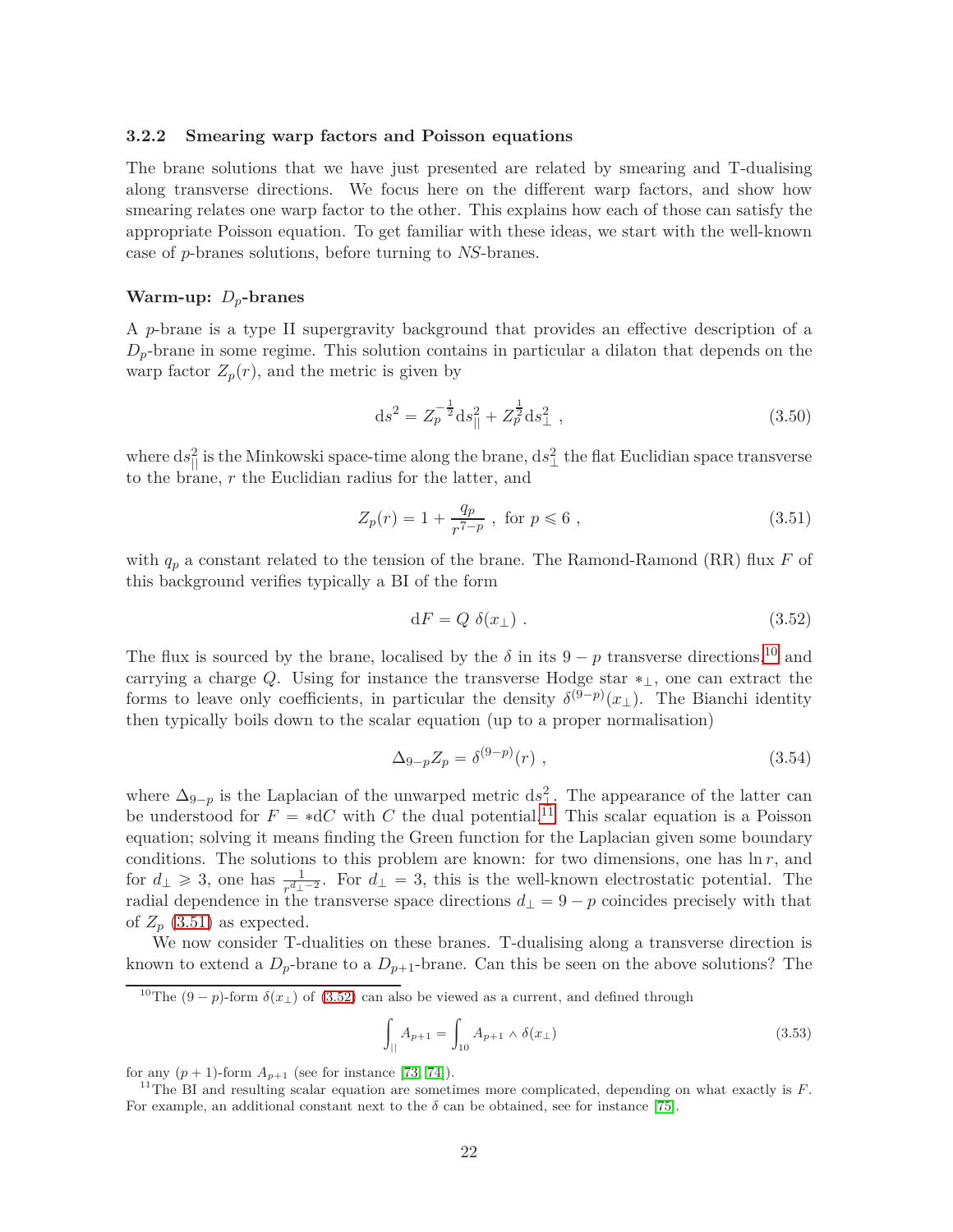standard "radius inversion" of T-duality inverts a warp factor in the metric, so the correct powers of warp factor are obtained by applying the Buscher rules. However, the warp factor itself should also be changed from  $Z_p$  to  $Z_{p+1}$ , as well as the radius of the transverse directions, from  $r_{9-p}$  to  $r_{9-(p+1)}$ . This is rather obtained from the smearing required by T-duality, as explained in [\[75\]](#page-66-6): a transverse direction of coordinate *x*, along which we want to T-dualise, is a priori not an isometry, since  $Z_p$  depends on x. To allow the T-duality, we first make it an isometry by smearing, that amounts to averaging in this direction

<span id="page-22-0"></span>
$$
Z_{p+1}(r_{9-(p+1)}) \sim \int dx \ Z_p(r_{9-p}) \ , \quad r_{9-p}^2 = x^2 + r_{9-(p+1)}^2 \ . \tag{3.55}
$$

The smeared *p*-brane is then T-dual to the  $(p+1)$ -brane. Interestingly, the Poisson equations are also consistent under this procedure

$$
\Delta_{9-p} Z_p = ((\partial_x)^2 + \Delta_{9-(p+1)}) Z_p = \delta^{(9-p)}(r_{9-p})
$$
\n(3.56)

<span id="page-22-1"></span>
$$
\Rightarrow \int dx \, \left( (\partial_x)^2 + \Delta_{9-(p+1)} \right) Z_p = \int dx \, \delta^{(9-p)}(r_{9-p}) \tag{3.57}
$$

$$
\Leftrightarrow \left(0 + \Delta_{9-(p+1)} \int dx\right) Z_p = \delta^{(9-(p+1))}(r_{9-(p+1)})\tag{3.58}
$$

<span id="page-22-2"></span>
$$
\Leftrightarrow \Delta_{9-(p+1)} Z_{p+1} = \delta^{(9-(p+1))} (r_{9-(p+1)}) . \tag{3.59}
$$

In the last but one line, we use conditions on the warp factor and its derivatives that will be verified in the examples below. In this derivation, we actually only need the warp factor without its pure constant part, since only its derivatives are involved. So that is what we meant in [\(3.55\)](#page-22-0), and what will be used in the following.

The *NS*-branes share many features with the *p*-brane solutions. They both have warp factors that determine the transverse directions. The constants in the warp factors are related to the tension of the brane, although they scale differently in  $e^{\phi_0} = g_s$ . Finally, these warp factors take analogous forms, corresponding to the various Green functions in different (co)dimensions. As we will see, the *NS*-branes satisfy as well Poisson equations. They actually follow the same logic as the  $D_p$ -branes: up to smearing, they are T-dual. Their (co)dimension, metric and warp factors given above match all the criteria just discussed for that to hold. We will verify explicitly the T-duality relations and derive the Poisson equations from the Bianchi identities in section [3.2.3.](#page-25-0) Before doing so, let us first relate their different warp factors by smearing as just explained for the *p*-branes.

#### *NS*5**-brane**

The Bianchi identity for the *H*-flux of the *NS*5-brane is given by  $dH$ , proportional to  $(\alpha)$ 

<span id="page-22-3"></span>
$$
\partial_{[m} H_{npq]} = -\partial_{[m} \epsilon_{4npq]r} \delta^{rs} \partial_s f_H \propto \epsilon_{4mnpq} \delta^{rs} \partial_r \partial_s f_H , \qquad (3.60)
$$

where we used the expression of the *H*-flux  $(3.40)$ . One therefore gets that

$$
dH \propto \hat{\text{vol}}_4 \Delta_4 f_H , \quad \Delta_4 = \sum_{m=1...4} (\partial_m)^2 , \qquad (3.61)
$$

with the four-dimensional volume form  $\hat{\text{vol}}_4$ . The Bianchi identity in presence of a source is given by  $dH \propto \hat{\text{vol}}_4 \delta^{(4)}(r_4)$ , so the warp factor has to solve the Poisson equation

<span id="page-22-4"></span>
$$
\Delta_4 f_H = c_H \, \delta^{(4)}(r_4) \,, \tag{3.62}
$$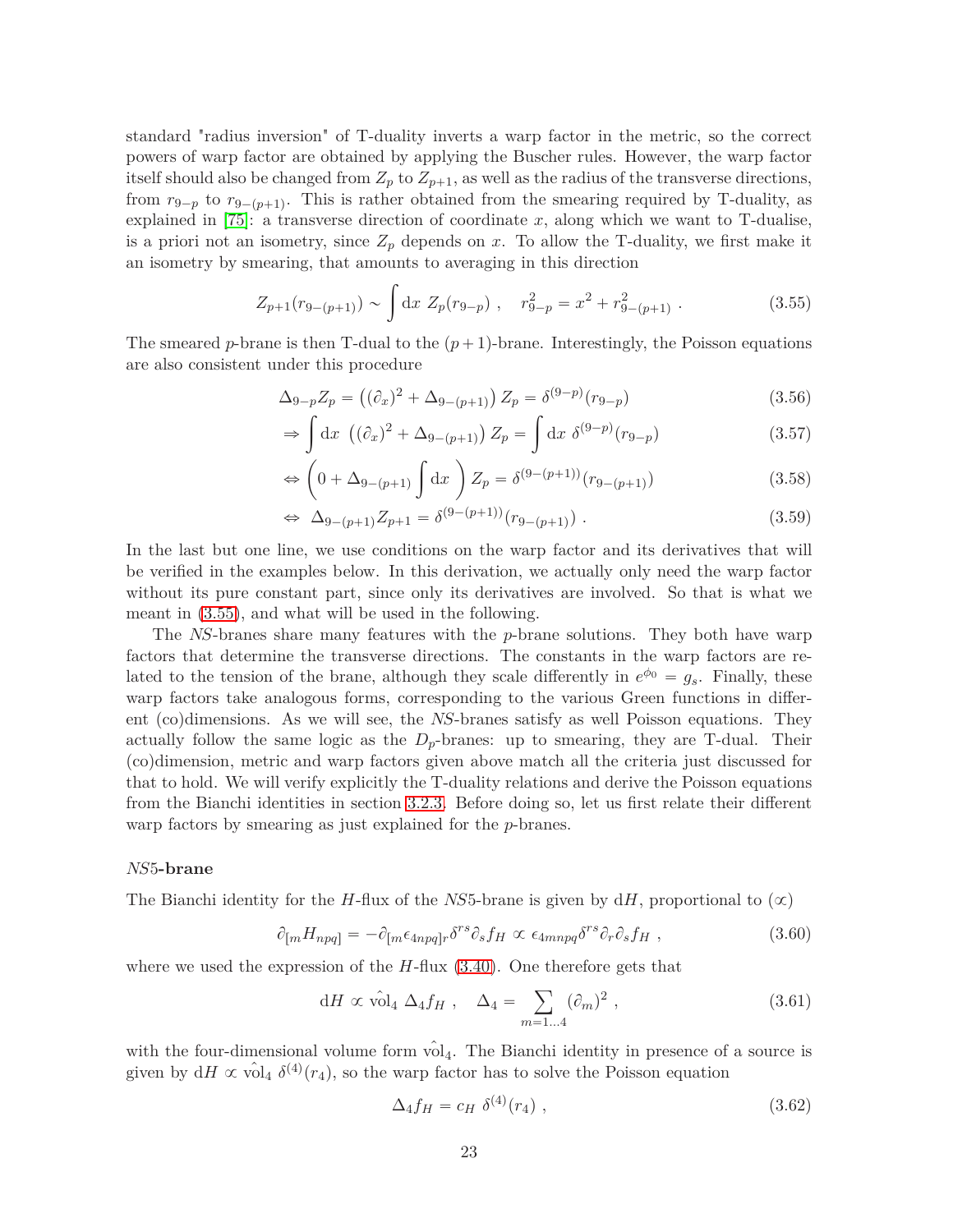with a constant  $c_H$ . In other words,  $f_H/c_H$  should be a Green function for the four-dimensional Laplacian  $\Delta_4$ . A known Green function for this problem is  $\frac{1}{r_4^2}$ , so  $f_H$  given in [\(3.39\)](#page-19-3) certainly solves the Poisson equation. A crosscheck of this result is that away from the singularity  $r_4 = 0$ , the Poisson equation boils down to the Laplace equation, meaning

$$
\Delta_4 f_H = 0 \text{ for } r_4 > 0. \tag{3.63}
$$

One can verify that this holds for  $f_H$  of  $(3.39)$ .

### **Kaluza-Klein monopole**

We turn to the *KK*-monopole. We follow the procedure explained above, by smearing the *NS*5-brane along one direction *x*. First, we introduce the new three-dimensional radius  $r_3^2$  =  $r_4^2 - x^2$ . Then, we smear the warp factor without its constant  $f_H - e^{2\phi_H}$  to get the new one  $f_K$  up to its constant  $e^{2\phi_K}$ , as follows

$$
f_K(r_3) - e^{2\phi_K} = \int_{-\infty}^{+\infty} dx \, (f_H(r_4) - e^{2\phi_H}) = \left[ \frac{q}{r_3} \arctan\left(\frac{x}{r_3}\right) \right]_{-\infty}^{+\infty} = \frac{q\pi}{r_3} \,. \tag{3.64}
$$

This new warp factor matches the one given in [\(3.41\)](#page-19-4) with  $q_K = -\pi q$ . In addition, it is a known solution to the three-dimensional Poisson equation

<span id="page-23-0"></span>
$$
\Delta_3 f_K = c_K \delta^{(3)}(r_3) , \qquad (3.65)
$$

the well-known electrostatic potential. One can straightforwardly verify that

$$
\Delta_3 f_K = 0 \text{ for } r_3 > 0. \tag{3.66}
$$

This result was expected from the discussion around [\(3.56\)](#page-22-1) - [\(3.59\)](#page-22-2). One condition for this procedure to work is that the derivative of the warp factor vanishes on the boundary. Here this holds, as  $\partial_m f_H = -\frac{2q x^m}{r^4}$  $\frac{x^m}{r_4^4} \sim_{\infty} -\frac{2q}{(x^m)}$  $\frac{2q}{(x^m)^3}$ . The same will be true for the further warp factors (the power of  $x^m$  in the denominator decreases by one at each step).

#### *Q***-brane**

We should now obtain the warp factor  $f_Q$  of the  $Q$ -brane by smearing the previous one along a further direction *y*. We introduce the two-dimensional radius  $r_2^2 = r_3^2 - y^2$ , and the boundary constant  $e^{-2\tilde{\phi}_{Q}}$ . We introduce further  $\epsilon$  that will be sent to  $\infty$ , and the function arsinh $x = \ln(x + \sqrt{x^2 + 1})$ . Then

$$
f_Q(r_2) - e^{-2\tilde{\phi}_Q} = \int_{-\epsilon}^{+\epsilon} dy \, (f_K(r_3) - e^{2\phi_K}) = q\pi \left[ \ln \left( \frac{y + \sqrt{(y^2 + r_2^2)}}{r_2} \right) \right]_{-\epsilon}^{+\epsilon}
$$
\n
$$
= q\pi \left[ \ln \left( y + \sqrt{(y^2 + r_2^2)} \right) \right]_{-\epsilon}^{+\epsilon}.
$$
\n(3.67)

The function arsinh*x* is odd, from which we get the property

$$
\ln\left(-y+\sqrt{(y^2+r_2^2)}\right) = -\ln\left(y+\sqrt{(y^2+r_2^2)}\right) + 2\ln r_2.
$$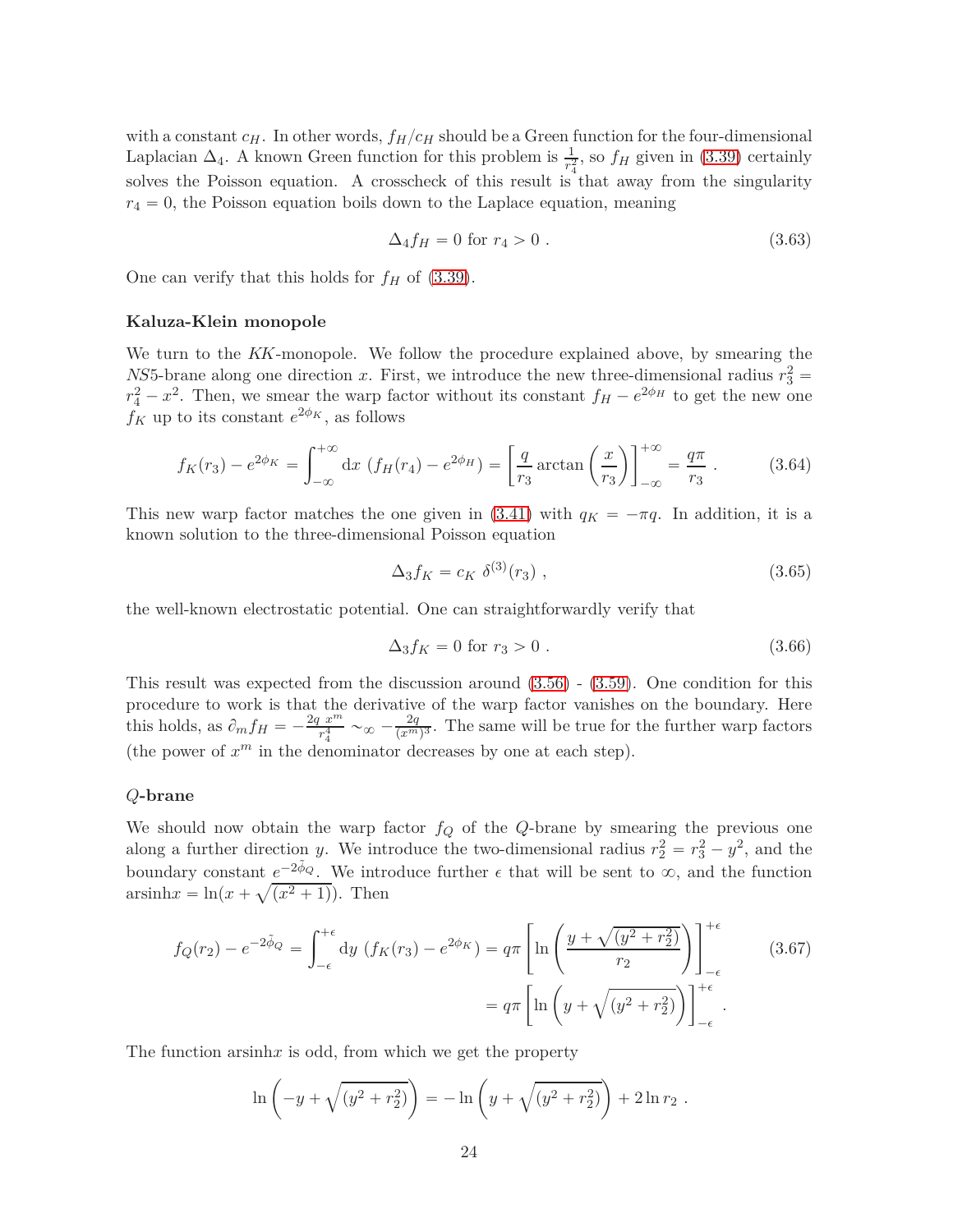We deduce

$$
f_Q(r_2) - e^{-2\tilde{\phi}_Q} = 2q\pi \ln\left(\epsilon + \sqrt{(\epsilon^2 + r_2^2)}\right) - 2q\pi \ln r_2.
$$

This diverges when taking the limit  $\epsilon \to \infty$ . We therefore need a cutoff, as argued in [\[31\]](#page-63-13), to remove this divergence.<sup>[12](#page-24-0)</sup> Up to a redefinition of the constant  $\phi_Q$  to absorb it, one obtains

$$
f_Q(r_2) = e^{-2\tilde{\phi}_Q} - 2q\pi \ln r_2 \,. \tag{3.68}
$$

This warp factor matches the solution [\(3.46\)](#page-20-1) with  $q_Q = 2\pi q$ . In addition, it is a known solution to the two-dimensional Poisson equation

<span id="page-24-1"></span>
$$
\Delta_2 f_Q = c_Q \ \delta^{(2)}(r_2) \ . \tag{3.69}
$$

One can straightforwardly verify that

$$
\Delta_2 f_Q = 0 \text{ for } r_2 > 0. \tag{3.70}
$$

### *R***-brane ?**

It is tempting to go one step further: we smear along the direction  $z$  to get the warp factor *f*<sub>*R*</sub> of a hypothetical *R*-brane, with constant  $e^{2\tilde{\phi}_R}$ . We introduce the one-dimensional radius that depends on the left-over coordinate *w*:  $r_1^2 = r_2^2 - z^2 = w^2$ . We introduce again an  $\epsilon$  that will be sent to  $\infty$ . Then

$$
f_R(r_1) - e^{2\tilde{\phi}_R} = \int_{-\epsilon}^{+\epsilon} dz \, (f_Q(r_2) - e^{-2\tilde{\phi}_Q}) = -q\pi \int_{-\epsilon}^{+\epsilon} dz \, \ln(z^2 + r_1^2)
$$
 (3.71)

$$
= -q\pi \left[ z \ln(z^2 + r_1^2) \right]_{-\epsilon}^{+\epsilon} + q\pi \int_{-\epsilon}^{+\epsilon} dz \ z \frac{2z}{z^2 + r_1^2}
$$
(3.72)

$$
= -2q\pi\epsilon\ln(\epsilon^2 + r_1^2) + 2q\pi \int_{-\epsilon}^{+\epsilon} dz \left(1 - \frac{r_1^2}{z^2 + r_1^2}\right) \tag{3.73}
$$

$$
= -2q\pi \left(\epsilon \ln(\epsilon^2 + r_1^2) - 2\epsilon\right) - 2q\pi r_1 \left[\arctan\left(\frac{z}{r_1}\right)\right]_{-\epsilon}^{+\epsilon} . \quad (3.74)
$$

As for the *Q*-brane, the first term diverges. We consider again a cutoff and absorb it in a redefinition of the constant. We are then left with the second term, that gives for  $\epsilon \to \infty$ 

<span id="page-24-2"></span>
$$
f_R(r_1) = e^{2\tilde{\phi}_R} - 2q\pi^2 r_1 = e^{2\tilde{\phi}_R} - 2q\pi^2 |w| \tag{3.75}
$$

The absolute value is known to be a solution of the one-dimensional Poisson equation

$$
\Delta_1 f_R = c_R \, \delta^{(1)}(r_1) \tag{3.76}
$$

and one can again verify that away from the singularity,

$$
\Delta_1 f_R = 0 \text{ for } r_1 > 0. \tag{3.77}
$$

Although smearing the warp factor seems to work and to yield a consistent result, performing a T-duality along *z* is more challenging. It would require to smear as well the *b*-field

<span id="page-24-0"></span> $12$ It would be interesting to study whether the divergence is related to the non-geometry, and thus whether the field redefinition could avoid it, by for instance including volume factors in the integral relation [\(3.55\)](#page-22-0).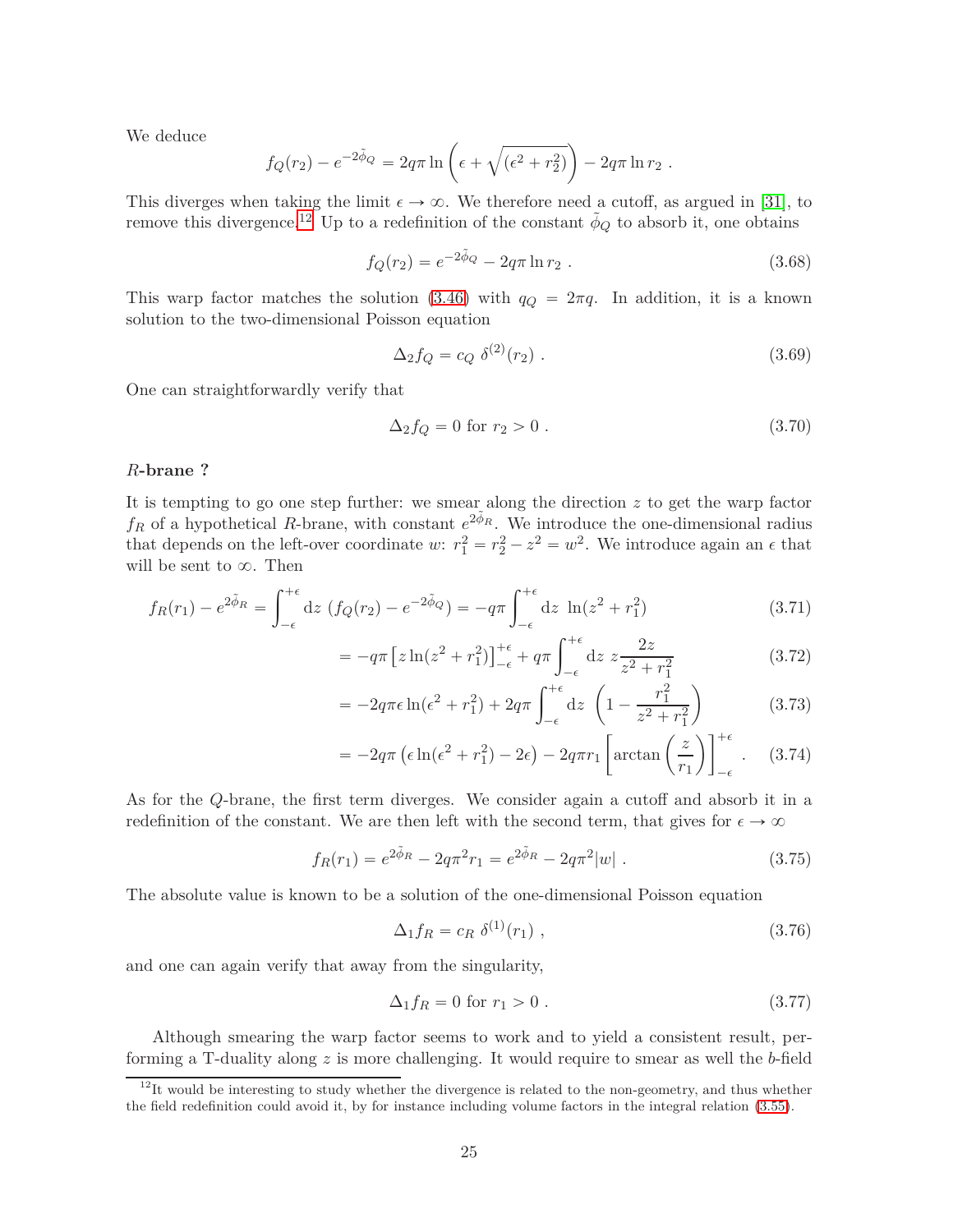or the *β*, for which there is no clear procedure. Maybe one could rather consider a direct T-duality transformation of the flux, as proposed in [\[76\]](#page-66-7), since the flux is a better defined quantity that does not depend on *z*. We hope to come back to this possible *R*-brane solution in a future work. Note that it should be different than the one proposed in [\[32\]](#page-63-14), that rather involves a dual coordinate.

#### <span id="page-25-0"></span>**3.2.3 Smeared branes, T-duality and sourced Bianchi identities**

We have just shown how the warp factors of the different branes are related by smearing, and how this allowed them to solve the various Poisson equations. We have now all the tools necessary to T-dualise the (smeared) *NS*-branes into one another, and then verify that the Bianchi identities [\(3.1\)](#page-12-5) - [\(3.4\)](#page-12-6) for their fluxes lead to the Poisson equations. We start with the *Q*-brane, as it involves most of the ingredients needed for the others.

### *Q***-brane**

We are going to obtain the *Q*-brane by T-dualising the *NS*5-brane along two directions. To do so, we should first smear the latter. This amounts to consider the smeared warp factor *f<sup>Q</sup>* of [\(3.46\)](#page-20-1) instead of the standard  $f_H$  of [\(3.39\)](#page-19-3), and to use cylindrical coordinates:  $\rho = r_2$  and *ϕ* for polar coordinates, and *x, y* cartesian for the two smeared directions. Those coordinates are the most appropriate, not only because of the two-dimensional radius in *fQ*, but also for T-duality. Unless one uses a procedure as the one of [\[76\]](#page-66-7), T-duality requires to have a *b*-field. Given the expression of the *H*-flux in [\(3.40\)](#page-19-2) and the relation  $H_{mnp} = 3\partial_{[m}b_{np]},$  it is much simpler to obtain a *b*-field that respects the isometries using those coordinates. So starting with [\(3.39\)](#page-19-3), the (twice) smeared *NS*5-brane is given by

$$
ds^{2} = ds_{6}^{2} + f ds_{4}^{2}, H_{mnp} = -\rho \epsilon_{4mnp\rho} \partial_{\rho} f , e^{2\phi} = f
$$
 (3.78)

where 
$$
d\hat{s}_4^2 = d\rho^2 + \rho^2 d\varphi^2 + dx^2 + dy^2
$$
,  $f = f_Q$ , (3.79)

in curved cylindrical indices. Fixing  $\epsilon_{4\rho\varphi xy} = +1$  (see conventions in appendix [A\)](#page-46-0), one computes away from the singularity the only non-trivial component of the *H*-flux

$$
H_{\varphi xy} = q_Q \text{ for } \rho > 0 ,\qquad (3.80)
$$

in curved indices. We then choose the following gauge for the *b*-field

$$
b_{xy} = -b_{yx} = q_Q \varphi \text{ for } \rho > 0 , \qquad (3.81)
$$

so that it respects the isometries. To include the singularity, it is tempting to define

<span id="page-25-2"></span>
$$
b_{mn} = \epsilon_{4\rho\varphi mn} \ a(\rho, \varphi) \ , \text{ with } a = -\varphi \ \rho \partial_{\rho} f \ , \tag{3.82}
$$

that gives the correct expression when acting with  $\partial_{\varphi}$ . But it leads to undesired *H*-flux components at the singularity when acting with  $\partial_{\rho}$ . This same ambiguity will appear below for the *KK*-monopole and the *Q*-brane. So it is important to keep it in mind: we consider this completed but ambiguous *b*-field, and the trick to get the good fluxes is to set  $\partial_{\rho}a = 0$ .

We now T-dualise along  $x$ . Applying the Buscher rules,<sup>[13](#page-25-1)</sup> we get no *b*-field and

$$
ds^{2} = ds_{6}^{2} + f d\hat{s}_{3}^{2} + f^{-1}(dx + ady)^{2}, H_{mnp} = 0, e^{2\phi} = 1
$$
 (3.83)

where 
$$
d\hat{s}_3^2 = d\rho^2 + \rho^2 d\varphi^2 + dy^2
$$
. (3.84)

<span id="page-25-1"></span><sup>&</sup>lt;sup>13</sup>In [\[36\]](#page-64-1) are given Buscher rules in terms of  $g$  and  $b$  that are equivalent to the transformation [\(4.11\)](#page-32-0). We use those, with a minus sign difference on the *b*-field, due to conventions.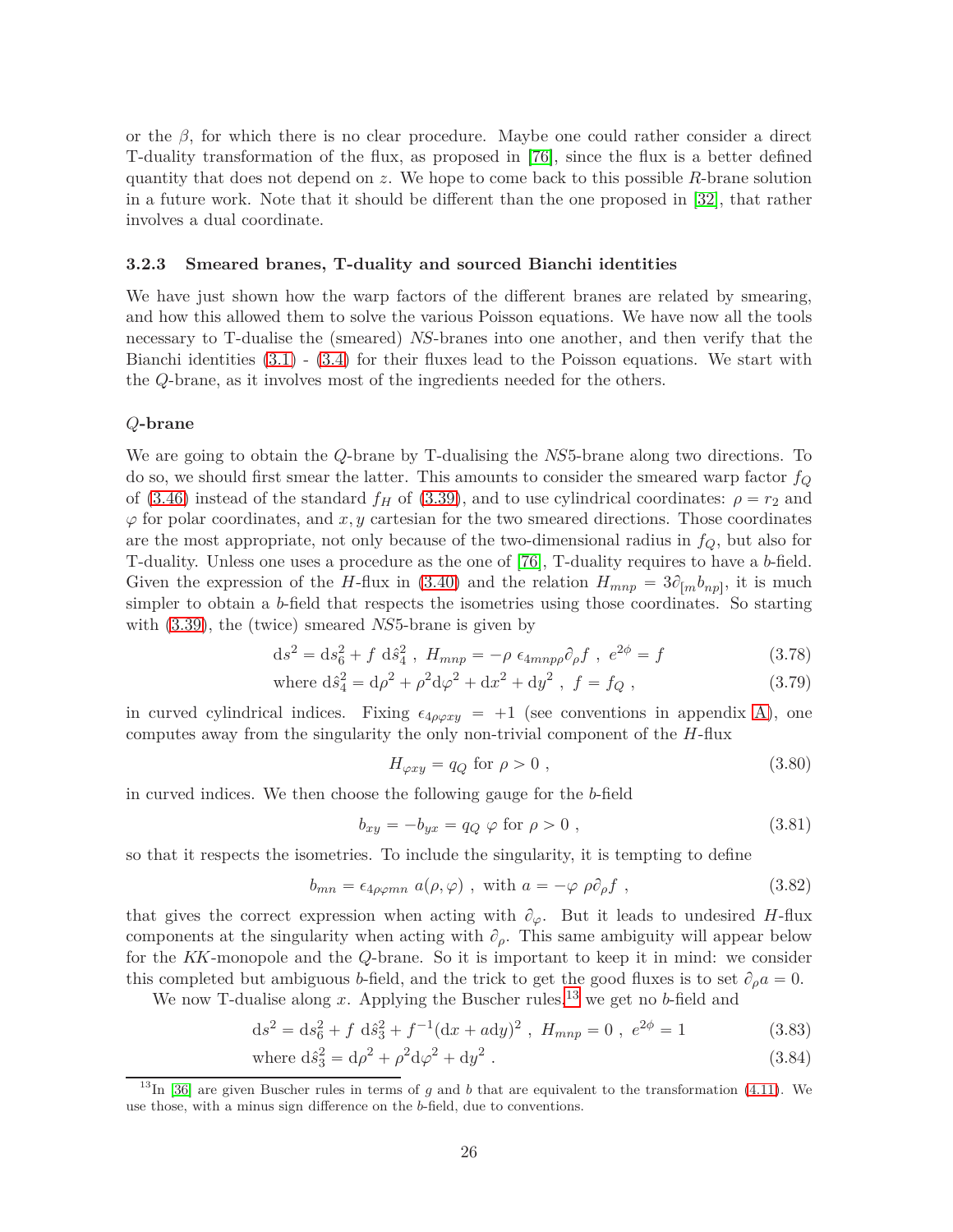This corresponds to the *KK*-monopole [\(3.41\)](#page-19-4) smeared along *y*, as can be seen from the warp factor and the coordinates. The smeared *a* present here can only be understood through this T-duality procedure though. Finally, we T-dualise along *y* and get

$$
ds^{2} = ds_{6}^{2} + f d\hat{s}_{2}^{2} + f^{-1}(1 + \frac{a^{2}}{f^{2}})^{-1}(dx^{2} + dy^{2}), b_{xy} = -b_{yx} = -af^{-2}(1 + \frac{a^{2}}{f^{2}})^{-1}, (3.85)
$$
  

$$
e^{2\phi} = f^{-1}(1 + \frac{a^{2}}{f^{2}})^{-1}, \text{ where } d\hat{s}_{2}^{2} = d\rho^{2} + \rho^{2}d\varphi^{2},
$$

which has been argued in [\[30\]](#page-63-12) to be non-geometric. The *b*-field of the *NS*5-brane being linear away from the singularity, we have here a typical example of non-geometry, as described in sections [4.2](#page-34-0) and [4.3.](#page-39-0) Using the field redefinition [\(2.1\)](#page-7-3), we get

$$
d\tilde{s}^2 = ds_6^2 + f \ d\hat{s}_2^2 + f^{-1}(dx^2 + dy^2) , \ \beta^{xy} = -\beta^{yx} = a , \ e^{2\tilde{\phi}} = f^{-1}
$$
 (3.86)

where 
$$
d\hat{s}_2^2 = d\rho^2 + \rho^2 d\varphi^2
$$
. (3.87)

This is precisely the *Q*-brane solution [\(3.46\)](#page-20-1).

Let us now determine the fluxes of this solution. The vielbein is given by

<span id="page-26-0"></span>
$$
\tilde{e} = \begin{pmatrix} f^{\frac{1}{2}} & & & \\ & f^{\frac{1}{2}} \rho & & \\ & & f^{-\frac{1}{2}} & \\ & & & f^{-\frac{1}{2}} \end{pmatrix},
$$
\n(3.88)

from which we deduce the non-zero structure constants or geometric flux  $(A.2)$ 

$$
f^{\varphi}{}_{\rho\varphi} = -\frac{1}{2}f^{-\frac{3}{2}}\partial_{\rho}f - f^{-\frac{1}{2}}\rho^{-1} , \ f^{x}{}_{\rho x} = f^{y}{}_{\rho y} = \frac{1}{2}f^{-\frac{3}{2}}\partial_{\rho}f , \ f^{a}{}_{bc} = -f^{a}{}_{cb} , \qquad (3.89)
$$

where with some abuse of notation we denote on the LHS the flat indices with the corresponding curved space coordinate, and on the RHS the derivative has a curved index. We now compute the *Q*-flux. It is worth noticing that the *Q*-brane solution verifies the condition  $\beta^{mn}\partial_n = 0$ , as pointed out in [\[32\]](#page-63-14); this holds even at the singularity. Then, one has

<span id="page-26-1"></span>
$$
Q_c{}^{ab} \equiv \partial_c \beta^{ab} - 2\beta^{d[a} f^{b]}{}_{cd} \stackrel{\beta^{mn}\partial_n := 0}{=} \tilde{e}^p{}_c \tilde{e}^a{}_m \tilde{e}^b{}_n \partial_p \beta^{mn} \quad , \tag{3.90}
$$

as can be seen from [\(4.22\)](#page-35-1), while  $R^{abc} = 0$ . Recalling the ambiguity of the *b*-field and *a* in the *NS*5-brane discussed around [\(3.82\)](#page-25-2), one gets the only non-trivial component of the *Q*-flux

$$
Q_{\varphi}^{\quad xy} = -f^{-\frac{3}{2}} \partial_{\rho} f \tag{3.91}
$$

where we mean again flat indices, and the derivative has a curved index. This result matches precisely the smeared *NS*5 *H*-flux in flat indices, which confirms the validity of our procedure.

Finally, we turn to the BI. Given the fluxes just determined and using some antisymmetry arguments, one can see that  $(3.1)$ ,  $(3.3)$  and  $(3.4)$  are satisfied. Let us rather focus on  $(3.2)$ , and the quantity

$$
S_{af}^{de} = \partial_{[a}Q_{f]}^{de} - \beta^{g[d}\partial_{g}f^{e]}_{af} - \frac{1}{2}Q_{g}^{de}f^{g}{}_{af} + 2Q_{[a}^{g[d}f^{e]}_{f]g} . \tag{3.92}
$$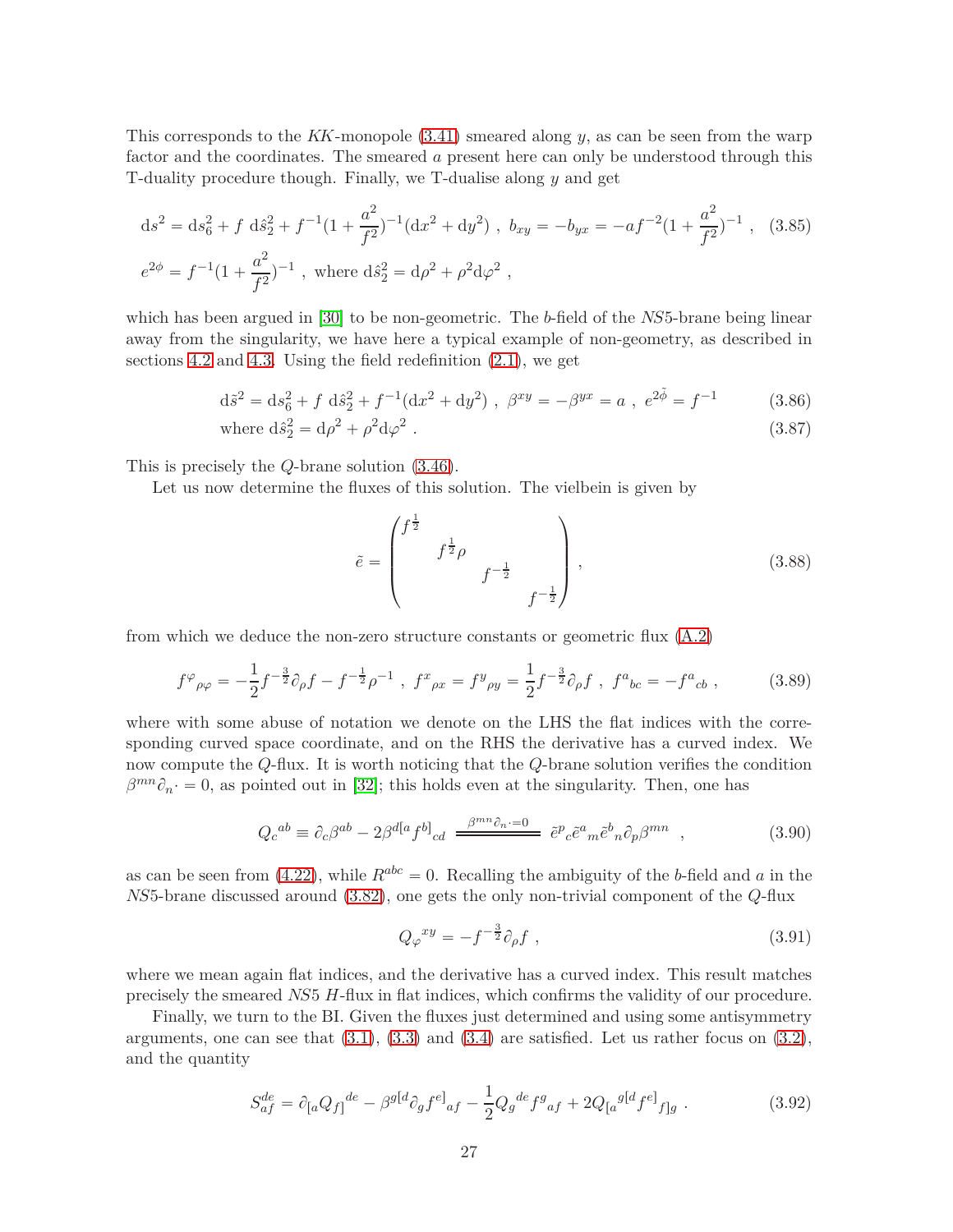The second term vanishes here. We fix  $(a, f, d, e)$  to be  $(\rho, \varphi, x, y)$ : this is the only non-trivial choice, up to antisymmetries. One gets

$$
S_{\rho\varphi}^{xy} = \frac{1}{2} f^{-\frac{1}{2}} \partial_{\rho} Q_{\varphi}^{xy} - \frac{1}{2} Q_{\varphi}^{xy} (f^{\varphi}_{\rho\varphi} - f^{y}_{\rho y} - f^{x}_{\rho x})
$$
(3.93)

<span id="page-27-0"></span>
$$
= -\frac{1}{2}f^{-2}\left(\partial_{\rho}^{2}f + \rho^{-1}\partial_{\rho}f\right) = -\frac{1}{2}f^{-2}\Delta_{2}f , \qquad (3.94)
$$

where  $\Delta_2$  is the two-dimensional Laplacian obtained here in polar coordinates, since f does not depend on  $\varphi$ . As argued in [\(3.69\)](#page-24-1), *f* is here the Green function for  $\Delta_2$  up to a constant  $c_Q$ . So we propose the following correction of the BI  $(3.2)$  due to the source

$$
S_{ab}^{cd} = -\frac{c_Q}{2} f^{-2} \epsilon_{2 \perp ab} \epsilon_{2||ef} \eta^{ec} \eta^{fd} \delta^{(2)}(\rho) , \qquad (3.95)
$$

where we took into account the constraints on the indices. This results in the BI  $(1.12)$ , and we have just shown that the *Q*-brane solves it.

Let us mention that a BI with a *Q*-brane source term was proposed in [\[77\]](#page-66-8). We comment on it in appendix [D.2](#page-57-0) and conclude on a mismatch with our proposal [\(1.12\)](#page-4-4).

### *KK***-monopole**

We follow a similar procedure to show that the *KK*-monopole is obtained by T-dualising the *NS*5-brane along one direction. We first smear the *NS*5-brane along *x*. Doing so amounts to choose the smeared warp factor  $f_K$  of [\(3.41\)](#page-19-4) instead of  $f_H$ , and to use the better suited spherical coordinates  $\rho = r_3$ ,  $\varphi$ , y. Then the (once) smeared *NS*5-brane is given by

$$
ds^{2} = ds_{6}^{2} + f d\hat{s}_{4}^{2}, H_{mnp} = -\rho^{2} \sin \varphi \epsilon_{4mnp\rho} \partial_{\rho} f , e^{2\phi} = f
$$
 (3.96)  
where  $d\hat{s}_{4}^{2} = d\rho^{2} + \rho^{2} d\varphi^{2} + \rho^{2} \sin^{2} \varphi d\varphi^{2} + dx^{2}, f = f_{K}.$ 

Similarly to the discussion for the *Q*-brane, we introduce (in curved indices)

$$
b_{mn} = \epsilon_{4\rho\varphi mn} \ a(\rho, \varphi) \ , \text{ with } a = \cos\varphi \ \rho^2 \partial_{\rho} f \ , \tag{3.97}
$$

$$
b_{xy} = q_K \cos \varphi , H_{\varphi xy} = -q_K \sin \varphi , \text{ for } \rho > 0 . \qquad (3.98)
$$

We can then perform the T-duality along *x*. It is formally the same as above, giving

$$
ds^{2} = ds_{6}^{2} + f d\hat{s}_{3}^{2} + f^{-1}(dx + ady)^{2}, H_{mnp} = 0, e^{2\phi} = 1
$$
 (3.99)

where 
$$
d\hat{s}_3^2 = d\rho^2 + \rho^2 d\varphi^2 + \rho^2 \sin^2 \varphi \ dy^2
$$
, (3.100)

where now *f* and *a* are precisely those of the *KK*-monopole  $(3.41)$ , that is thus recovered.

To proceed further, we consider the following vielbein and its inverse (in the basis  $(\rho, \varphi, y, x)$ )

$$
\tilde{e} = \begin{pmatrix} f^{\frac{1}{2}} & & & \\ & f^{\frac{1}{2}} \rho & & \\ & & f^{\frac{1}{2}} \rho \sin \varphi & \\ & & & f^{-\frac{1}{2}} a & f^{-\frac{1}{2}} \end{pmatrix}, \ \tilde{e}^{-1} = \begin{pmatrix} f^{-\frac{1}{2}} & & & \\ & f^{-\frac{1}{2}} \rho^{-1} & & \\ & & f^{-\frac{1}{2}} \rho^{-1} \sin^{-1} \varphi & \\ & & -f^{-\frac{1}{2}} a \rho^{-1} \sin^{-1} \varphi & f^{\frac{1}{2}} \end{pmatrix},
$$

from which we compute the following non-trivial structure constants [\(A.2\)](#page-46-1)

$$
f^{\varphi}{}_{\rho\varphi} = f^{y}{}_{\rho y} = \rho \; \partial_{\rho} (f^{-\frac{1}{2}} \rho^{-1}) \; , \; f^{x}{}_{\rho x} = f^{-1} \partial_{\rho} f^{\frac{1}{2}} \; , \; f^{y}{}_{\varphi y} = f^{-\frac{1}{2}} \rho^{-1} \sin \varphi \; \partial_{\varphi} (\sin^{-1} \varphi) \; ,
$$
  

$$
f^{x}{}_{\varphi y} = -f^{-\frac{3}{2}} \rho^{-2} \sin^{-1} \varphi \; \partial_{\varphi} a = f^{-\frac{3}{2}} \partial_{\rho} f \; , \quad f^{a}{}_{bc} = -f^{a}{}_{cb} \; . \tag{3.101}
$$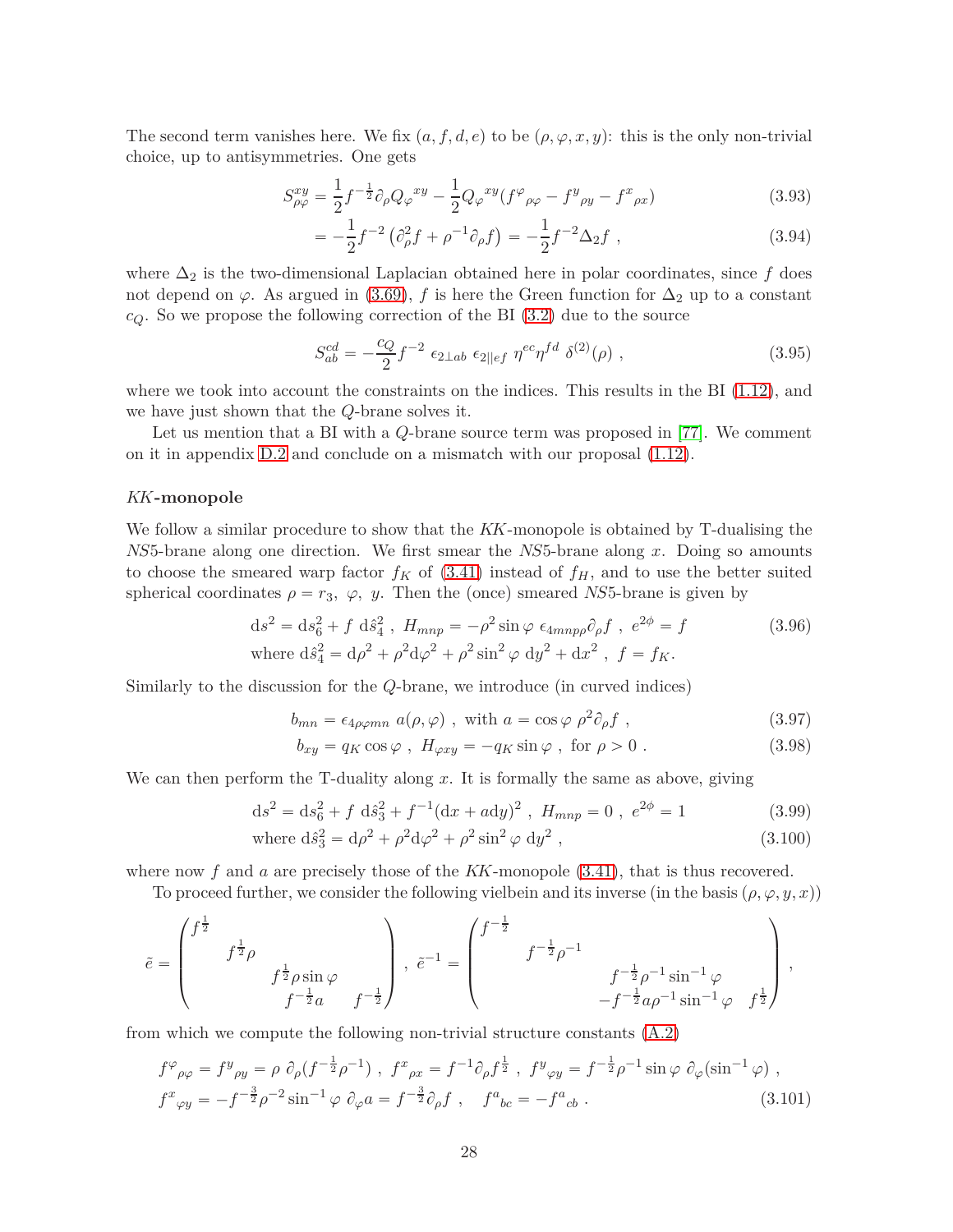As above, we mean flat indices on the LHS, and the derivatives carry curved indices on the RHS. Due to the ambiguity of the *b*-field of the *NS*5-brane and of *a* discussed around [\(3.82\)](#page-25-2), we do not consider an  $f^x{}_{\rho y}$ , that would have been non-zero at the singularity. This way, for all T-dual branes, the important component of the flux has the (flat) indices  $(\varphi, x, y)$  and is due to the potential, being here *a*. The value of these components even matches, up to a sign. The other *f* present here are mostly artefacts of the metric and do not play the same role. Finally, the absence of *b*-field for the *KK*-monopole makes the other type of fluxes vanish.

We finally turn to BI:  $(3.2)$  -  $(3.4)$  are trivially satisfied, while  $(3.1)$  involves the quantity

$$
S_{bcd}^a = \partial_{[b} f^a{}_{cd]} - f^a{}_{e[b} f^e{}_{cd]} \tag{3.102}
$$

By antisymmetry,  $S_{bcd}^{\varphi} = 0$ . In addition, one can verify

$$
S_{\rho\varphi y}^{y} = \frac{1}{3} \left( f^{-\frac{1}{2}} \partial_{\rho} f^{y}{}_{\varphi y} + f^{y}{}_{y\varphi} f^{\varphi}{}_{\rho\varphi} \right) = 0 \tag{3.103}
$$

Therefore, the only non-zero  $S^a_{bcd}$  is given by

$$
S_{\rho\varphi y}^{x} = \frac{1}{3} \left( f^{-\frac{1}{2}} \partial_{\rho} f^{x}{}_{\varphi y} - f^{x}{}_{\varphi y} \left( f^{x}{}_{x\rho} + f^{y}{}_{\rho y} + f^{\varphi}{}_{\rho\varphi} \right) \right)
$$
(3.104)

$$
= -\frac{1}{3}\sin^{-1}\varphi f^{-2}\rho^{-2}\partial_{\rho}\partial_{\varphi}a\tag{3.105}
$$

$$
=\frac{1}{3}f^{-2}\left(\partial_{\rho}^{2}f+\frac{2}{\rho}\partial_{\rho}f\right)=\frac{1}{3}f^{-2}\Delta_{3}f\;, \tag{3.106}
$$

where  $\Delta_3$  is the three-dimensional Laplacian, here in spherical coordinates, since f only depends on  $\rho$ . We mentioned that f is the Green function for  $\Delta_3$  up to a constant  $c_K$  [\(3.65\)](#page-23-0). So we propose the following correction of the BI [\(3.1\)](#page-12-5) due to the source

$$
S_{bcd}^{a} = \frac{c_K}{3} f^{-2} \epsilon_{3 \perp bcd} \epsilon_{1||e} \eta^{ea} \delta^{(3)}(\rho) , \qquad (3.107)
$$

where the constraints on the indices were taken into account, and  $\epsilon_{1||e}$  is only non-zero and equal to one if  $e$  is the direction along the brane. This results in the BI  $(1.11)$ , and we have just shown that the *KK*-monopole solves it.

### *NS*5**-brane**

For completeness, let us come back to the BI of the *H*-flux for the *NS*5-brane. We showed below [\(3.60\)](#page-22-3) how this BI in curved indices would lead to the Poisson equation. Going to flat indices amounts to multiplying by vielbeins since  $dH$  is a tensor. One gets the quantity

$$
S_{abcd} = \tilde{e}^m{}_a \tilde{e}^n{}_b \tilde{e}^p{}_c \tilde{e}^q{}_d \partial_{[m} H_{npq]} = \partial_{[a} H_{bcd]} - \frac{3}{2} f^e_{[ab} H_{cd]e} . \tag{3.108}
$$

In cartesian coordinates, the vielbeins are just given by  $f^{\frac{1}{2}}$ . So from [\(3.60\)](#page-22-3), [\(3.62\)](#page-22-4), and the above, we propose the following contribution of the source

$$
S_{abcd} = -\frac{c_H}{4} f^{-2} \epsilon_{4 \perp abcd} \delta^{(4)}(r_4) , \qquad (3.109)
$$

where only the numerical factor should be verified, and the convention for  $\epsilon_4$  is in appendix [A.](#page-46-0) This results in the BI [\(1.3\)](#page-3-0), and we have shown that the *NS*5-brane solves it.[14](#page-28-0)

<span id="page-28-0"></span><sup>&</sup>lt;sup>14</sup>For the three branes, we obtained a factor  $f^{-2}$  next to the  $\delta$  in the source contributions to the BI. It would be better to have a generic formula that reproduces this factor, for instance with volumes or vielbeins, but we did not find any.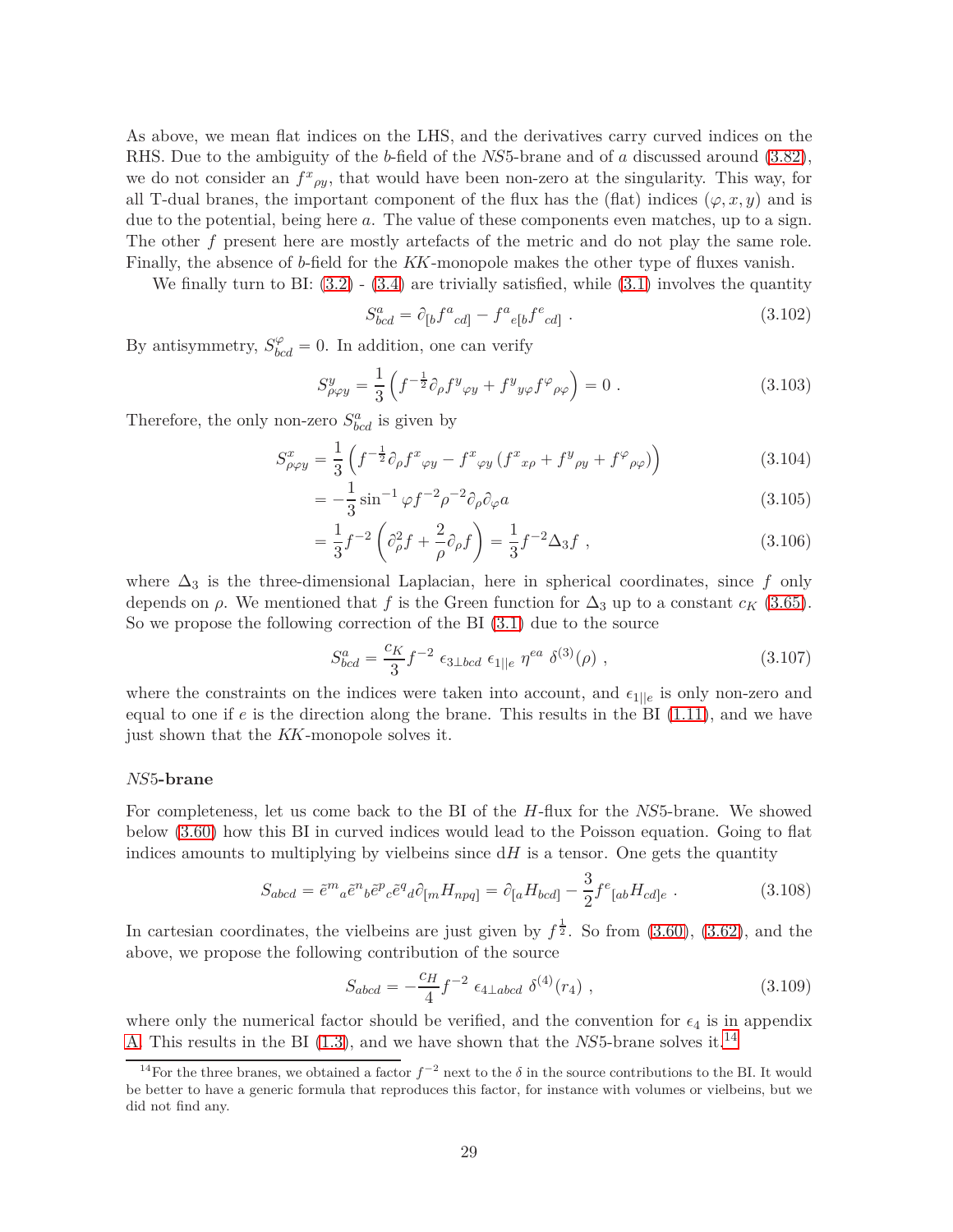### <span id="page-29-0"></span>**4 Geometric vacua of** *β***-supergravity**

In this section, we study the conditions for a vacuum of *β*-supergravity to be geometric, while its formulation in standard supergravity would be non-geometric. As explained in the Introduction, such backgrounds are those for which *β*-supergravity description is truly useful. In the context of compactification, those backgrounds allow a dimensional reduction to four-dimensional gauged supergravities with non-geometric fluxes; the latter would not have a ten-dimensional uplift otherwise. Whether a background is of this type is related to the symmetries used to glue its fields from one patch to another, as mentioned in the Introduction. We mostly follow the reasoning presented there, and clarify on the way several concepts such as geometry and non-geometry, that is a theory dependent notion. We end this section by studying the properties of some of these backgrounds, namely those that use *β*-transforms, determining in particular whether they eventually lead to new four-dimensional physics.

### <span id="page-29-1"></span>**4.1 Symmetries of the NSNS sector**

We consider a field configuration in a theory (possibly a vacuum), in a target space picture, as given by a set of fields defined locally on several patches of the space, and gluing from one to the other by some transformations. In order for this field configuration to be described by a single theory, as it should be to have a good description of the physics, or in other words, in order to use only one Lagrangian over the whole space, the gluing transformations should be symmetries of that theory [\[26\]](#page-63-8). It is therefore important to first identify these symmetries, as we now turn to. In section [4.2,](#page-34-0) we will then look at what type of background the symmetries lead to when used as gluing transformation.

### <span id="page-29-2"></span>**4.1.1 General case**

We will be mostly interested in the NSNS sector of standard supergravity given by the Lagrangian  $\mathcal{L}_{\text{NSNS}}$  [\(2.4\)](#page-7-2) and the NSNS sector of *β*-supergravity given by the Lagrangian  $\tilde{\mathcal{L}}_{\beta}$ [\(2.6\)](#page-7-4). Up to the field redefinition, they differ as explained in section [2.1](#page-7-1) by a total derivative. In [\[1\]](#page-62-16), we had

$$
\mathcal{L}_{\text{NSNS}} - \partial_m \left( e^{-2d} \left( \tilde{g}^{mn} \tilde{g}^{pq} \partial_n \tilde{g}_{pq} - g^{mn} g^{pq} \partial_n g_{pq} + \partial_n (\tilde{g}^{mn} - g^{mn}) \right) \right)
$$
(4.1)  
=  $\tilde{\mathcal{L}}_{\beta} + \partial_m \left( \frac{e^{-2d}}{|\tilde{g}|} \partial_n \left( \tilde{g}_{pq} \beta^{pm} \beta^{qn} |\tilde{g}| \right) - 4e^{-2d} \beta^{pm} \tilde{g}_{pq} \mathcal{T}^q \right)$ .

The total derivative can be simplified by noticing as in [\[3,](#page-62-1) [23\]](#page-63-5) that  $\tilde{g}^{mn} - g^{mn} = -\tilde{g}_{pq}\beta^{pm}\beta^{qn}$ . Using in addition that  $\partial_n \ln |\tilde{g}| = \tilde{g}^{pq} \partial_n \tilde{g}_{pq}$ , one obtains

$$
\mathcal{L}_{\text{NSNS}} + \partial_m \left( e^{-2d} \left( g^{mn} \partial_n \ln \frac{|g|}{|\tilde{g}|} + 4 \beta^{pm} \tilde{g}_{pq} \mathcal{T}^q \right) \right) = \tilde{\mathcal{L}}_{\beta} . \tag{4.2}
$$

The field redefinition also gives that  $|g| = |\tilde{g}|^{-1} |\tilde{g}^{-1} + \beta|^{-2}$ , from which we get

<span id="page-29-3"></span>
$$
\mathcal{L}_{\text{NSNS}} + \partial_m \left( e^{-2d} \left( -2g^{mn} \partial_n \ln |\mathbb{1} + \tilde{g}\beta| + 4\beta^{pm} \tilde{g}_{pq} \mathcal{T}^q \right) \right) = \tilde{\mathcal{L}}_{\beta} . \tag{4.3}
$$

The fact they differ only by a total derivative has two crucial consequences: first the equations of motion are then the same, up to the field redefinition, so a vacuum of one theory is then, at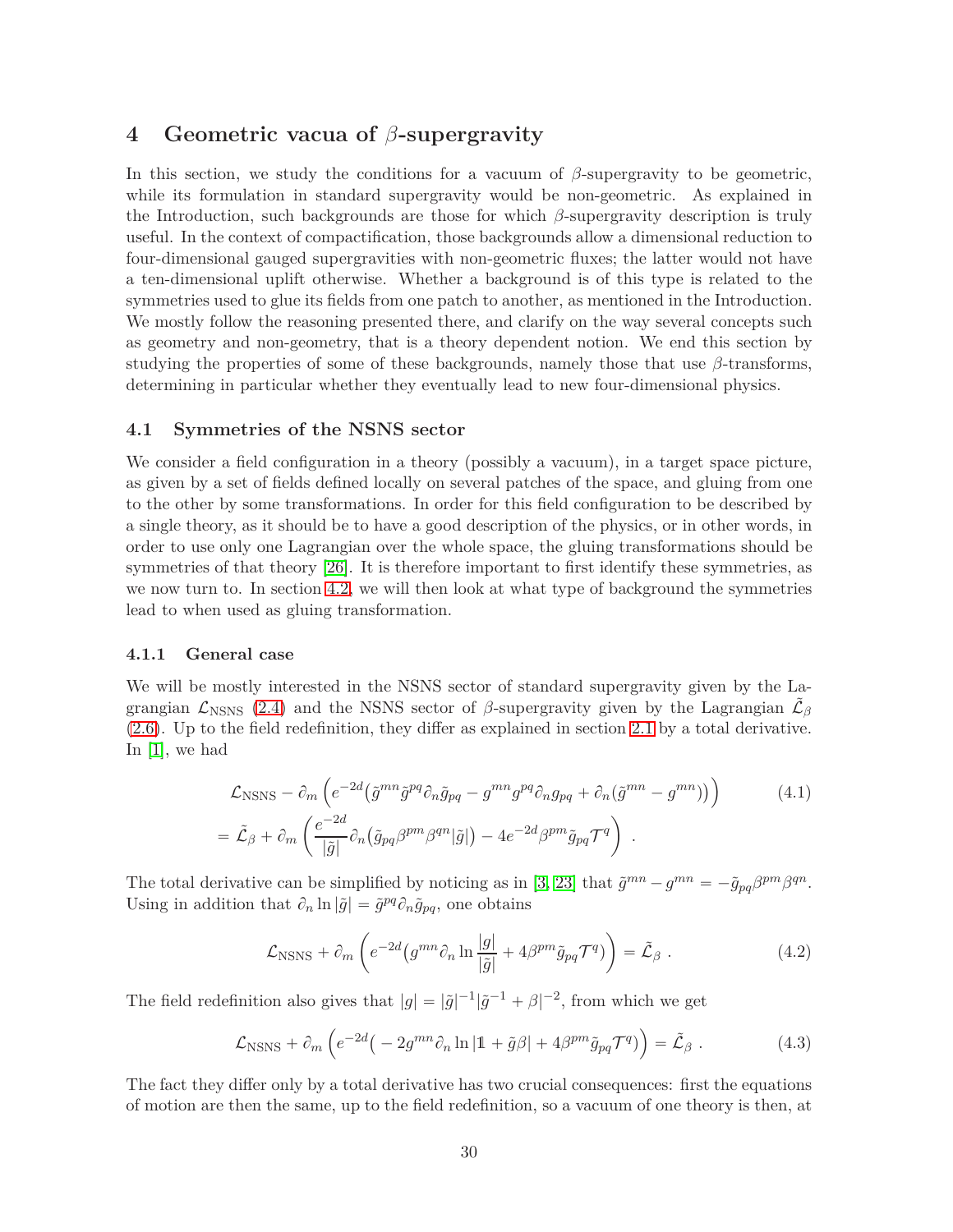least locally, a vacuum of the other theory. Secondly, a symmetry of a theory usually leaves its Lagrangian invariant up to a total derivative (the case of supersymmetry for instance), so here, a symmetry of one theory will be a symmetry of the other one.

The symmetries of both theories are well known and were studied in details in [\[1\]](#page-62-16). The Lagrangians are invariant under diffeomorphisms: this is manifest in their expressions [\(2.4\)](#page-7-2) and [\(2.6\)](#page-7-4). In addition,  $\mathcal{L}_{\text{NSNS}}$  is invariant under the *b*-field gauge transformation. This can be translated as a transformation on the *β*-supergravity fields, and was called a *β* gauge transformation [\[1\]](#page-62-16).  $\tilde{\mathcal{L}}_{\beta}$  is then invariant under it up to a total derivative.

A field configuration that uses diffeomorphisms or *b*-field gauge transformations to glue is certainly geometric in standard supergravity (see the definition in section [4.2.1\)](#page-35-0). As we will see, it may or may not be geometric in terms of *β*-supergravity, but in any case, such a description is not really necessary, as standard supergravity is then appropriate [\[26,](#page-63-8) [1\]](#page-62-16). Therefore, it would be interesting for *β*-supergravity to have more symmetries at hand. To reach such a situation, we necessarily have to modify the theories in some manner: we will consider a further constraint, or restriction, or subcase, that will generate an enhancement of symmetries, as suggested in [\[1\]](#page-62-16). Let us motivate the restriction to be considered by a new symmetry that appears manifestly in  $\tilde{\mathcal{L}}_{\beta}$ .

### <span id="page-30-0"></span>**4.1.2 A new symmetry of** *β***-supergravity**

We present here a new symmetry of *β*-supergravity (under some conditions), that we will later relate to the *β*-transforms of T-duality. The Lagrangian  $\tilde{\mathcal{L}}_{\beta}$ , given in curved indices in [\(2.6\)](#page-7-4), only contains  $\beta$  through either  $\partial_m \beta^{pq}$  or  $\beta^{pr} \partial_r$ ; where the dot stands for any of the three fields or their derivatives. Therefore, the following holds

> <span id="page-30-1"></span> $\beta^{pq} \rightarrow \beta^{pq} + \omega^{pq}$ with  $\forall m, p, q, \ \varpi^{pr} \partial_r \cdot = 0$ ,  $\partial_m \varpi^{pq} = 0$  is a symmetry of  $\tilde{\mathcal{L}}$  $(4.4)$

In others words, a constant shift of  $\beta$  by (an antisymmetric)  $\varpi^{pq}$  satisfying  $\varpi^{pr}\partial_r = 0$  leaves  $\tilde{\mathcal{L}}_{\beta}$  invariant. Can the two requirements on  $\varpi$  in [\(4.4\)](#page-30-1) be relaxed to a more general one, which would, for instance, not require  $\varpi$  to be constant? It does not seem possible,<sup>[15](#page-30-2)</sup> and the relation we will establish to T-duality suggests that there is no such generalization. So we stick to this form [\(4.4\)](#page-30-1) of the symmetry. It is now important to understand the two conditions on  $\bar{\omega}$  in [\(4.4\)](#page-30-1), i.e. how can this symmetry be concretely realised. To that end, let us consider the following equivalence, given a field configuration and an integer  $N > 1$ 

$$
\forall m, p, q, \quad \varpi^{pr} \partial_r \tilde{g}^{mq} + \tilde{g}^{pr} \partial_r \varpi^{mq} = 0 , \qquad (4.5)
$$

<span id="page-30-4"></span><span id="page-30-3"></span>
$$
\varpi^{pr} \partial_r \beta^{mq} + \beta^{pr} \partial_r \varpi^{mq} = 0 \tag{4.6}
$$

<span id="page-30-2"></span> $^{15}$ It is tempting to consider the conditions

[<sup>\(4.5\)</sup>](#page-30-3) implies the invariance of  $\tilde{\Gamma}_p^{mn}$  under the shift, and so of  $\mathcal{T}^n = \tilde{\Gamma}_p^{pn}$ . In addition, [\(4.6\)](#page-30-4) makes the linear terms in  $\varpi$  in the variation of the *R*-flux vanish. One could then hope for a more general symmetry. However, using the (anti)symmetry of  $m, q$  in [\(4.5\)](#page-30-3), one obtains that this condition and [\(4.6\)](#page-30-4) are actually equivalent to the two of  $(4.4)$ , at least for  $\tilde{g}$  and  $\beta$  instead of the dot.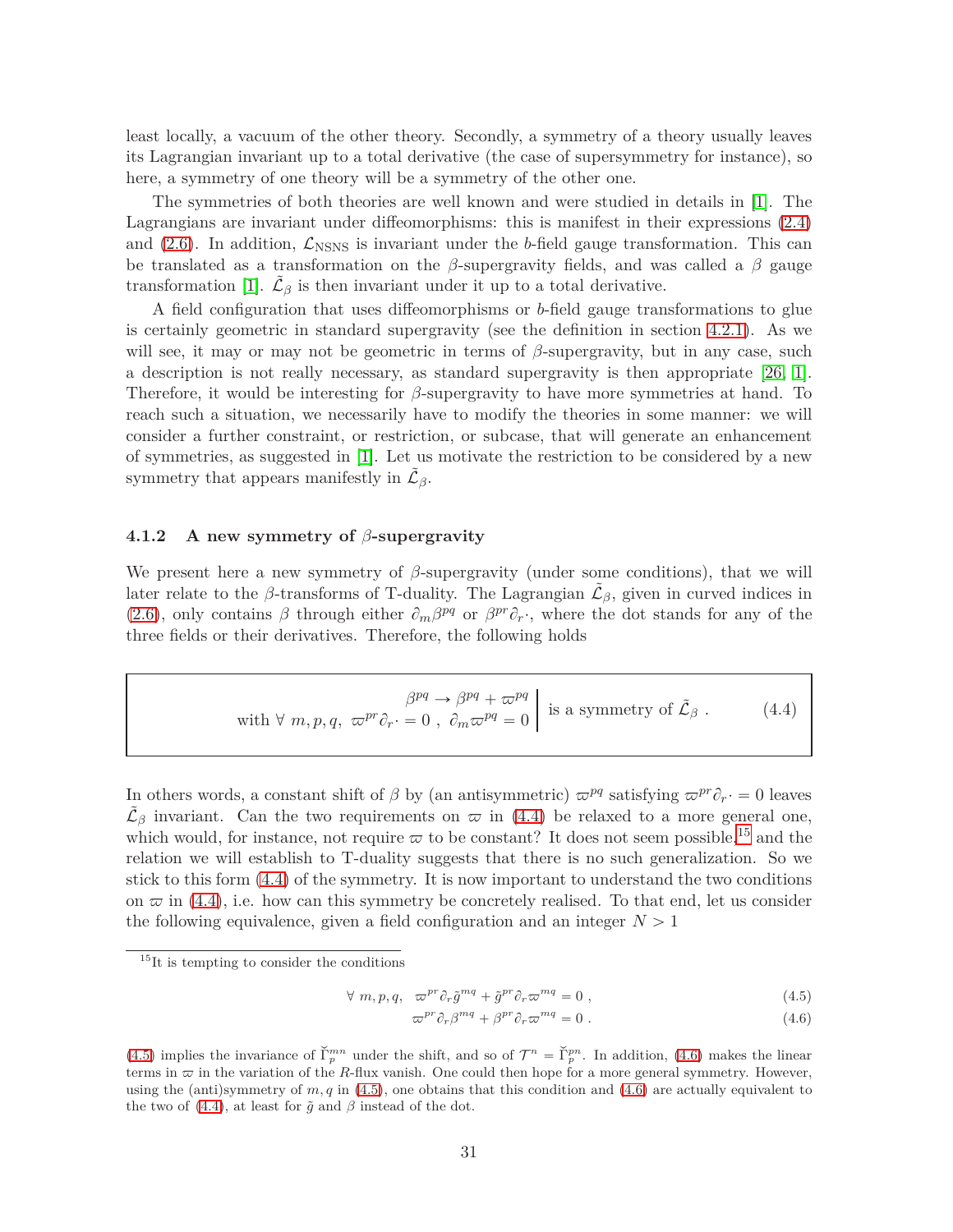<span id="page-31-1"></span>D *N* isometries generated by *N* independent constant Killing vectors  $V_i$ ,  $i \in \{1...N\}$ . Any constant  $\varpi^{pq}$ , that is only non-zero along a specific  $N \times N$  (diagonal) block, satisfies  $\varpi^{pr} \partial_r \cdot = 0$ . (4.7)

We provide a rigorous proof of this equivalence in appendix [E.](#page-58-0) As shown in that proof, the left-hand side of [\(4.7\)](#page-31-1) can be translated as [\(E.2\)](#page-59-0), i.e. as the independence of the fields (and their derivatives, by commutation) on *N* coordinates. In addition, the right-hand side of [\(4.7\)](#page-31-1) gives conditions on the  $\varpi$  that are precisely those needed to realise the symmetry [\(4.4\)](#page-30-1), up to the restriction of having a non-zero block. So this equivalence can be translated in particular into the implication  $16$ 

<span id="page-31-3"></span>The fields are independent 
$$
\left| \Rightarrow \right|
$$
 The shift  $\beta^{pq} \rightarrow \beta^{pq} + \varpi^{pq}$ , for any constant  $\varpi^{pq}$  of  $N$  coordinates.  $\left| \Rightarrow \right|$  is a symmetry of  $\tilde{\mathcal{L}}_{\beta}$ .  $(4.8)$ 

The symmetry can thus be realised provided the fields are independent of  $N$  ( $> 1$ ) coordinates; the allowed shifts are then those along these isometry directions, and constant. The new symmetry [\(4.4\)](#page-30-1) is therefore tied to having isometries: it is not a symmetry of general *β*-supergravity, but requires to focus on the subcase (in particular, on the set of backgrounds) that have isometries. In this sense, it is reminiscent of T-duality for string theory; we will see that the two are actually related.

As this symmetry of  $\tilde{\mathcal{L}}_{\beta}$  is only present in a subcase, one may wonder under what conditions it can also be a symmetry of  $\mathcal{L}_{\text{NSNS}}$ . The field redefinition relating only the fields among themselves, the independence on the coordinates of one set of fields translates in that of the other set. So the conditions for the symmetry to be realised is the same on both sides: given the discussion made below [\(4.3\)](#page-29-3), we deduce that in this subcase, this symmetry of  $\tilde{\mathcal{L}}_{\beta}$  is also a symmetry of  $\mathcal{L}_{NSNS}$ , up to a total derivative. We can actually be more precise on this last point: in the total derivative [\(4.3\)](#page-29-3),  $\beta$  appears again through  $\partial_m \beta^{pq}$  and  $\beta^{pr} \partial_r$ ; but also through a determinant. The variation of this determinant does not seem to vanish, so  $\mathcal{L}_{\mathrm{NSNS}}$ would be invariant under [\(4.4\)](#page-30-1) only up to a non-vanishing total derivative. The same may happen reverse wise with constant *b*-shifts, although one should rewrite the total derivative in terms of *g* and *b* to verify this.

### <span id="page-31-0"></span>**4.1.3 Elements of the T-duality symmetry**

We now turn to T-duality. When the target-space fields are independent of *N* coordinates in a *D*-dimensional space-time, the bosonic string sigma-model gets an additional symmetry, that is T-duality (see the reviews [\[78,](#page-66-9) [79,](#page-66-10) [80\]](#page-66-11) and references therein). This symmetry translates in the NSNS sector into the action of a constant  $O(N, N)$  group on the fields. Therefore, if

<span id="page-31-2"></span><sup>&</sup>lt;sup>16</sup>The reverse can only be formulated with the  $\varpi^{pr}\partial_r \cdot = 0$  condition, because it is not clearly the same as the constant shift being a symmetry.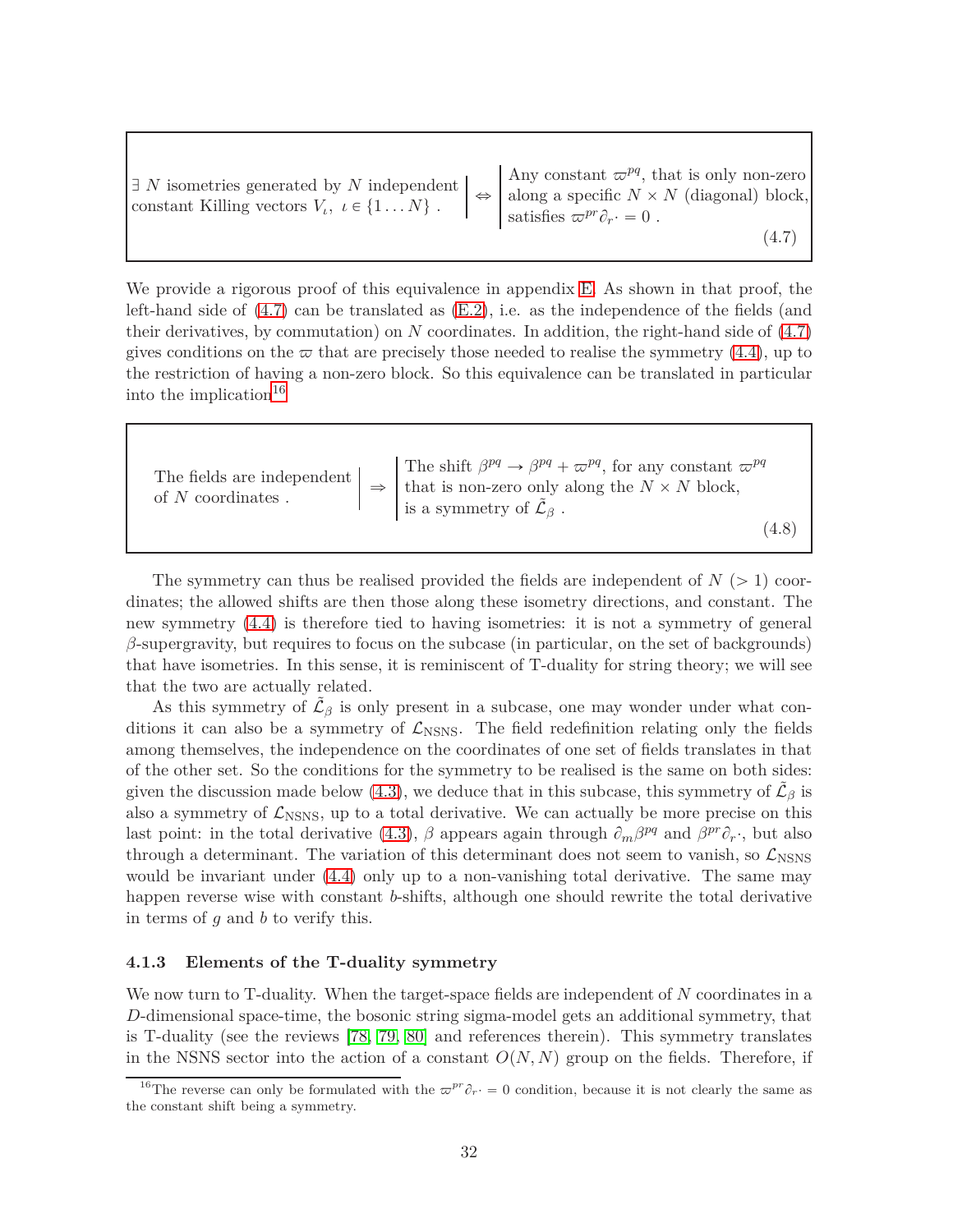the latter are independent of  $N$  coordinates, the target-space theory, namely  $\mathcal{L}_{\text{NSNS}}$ , should inherit this symmetry:  $\mathcal{L}_{\text{NSNS}}$  is then invariant under the  $O(N, N)$  transformation (up to a total derivative).[17](#page-32-1) This invariance is not often mentioned, as one usually considers a full supergravity, for instance type  $IIA/B$ , that also contains a RR sector. The latter is on the contrary not always preserved by T-duality, so T-duality is generically not a symmetry of type II supergravities, but only a transformation. Here, we only focus on the NSNS sector, and we recall in appendix [E](#page-58-0) two approaches to show the invariance of  $\mathcal{L}_{\text{NSNS}}$  under this transformation, up to a total derivative. The first one is the work by Maharana and Schwarz [\[81\]](#page-66-12) that considers a compactification along the isometries, and the second one is the relation between  $\mathcal{L}_{\text{NSNS}}$  and the Double Field Theory Lagrangian, which is invariant under the bigger group  $O(D, D)$ . We conclude that this  $O(N, N)$  transformation is a symmetry of  $\mathcal{L}_{\text{NSNS}}$  (up to a total derivative) when the fields are independent of *N* coordinates. As discussed above, the same then holds for  $\tilde{\mathcal{L}}_{\beta}$  and its fields.

Let us now present in more details the action of the T-duality group  $O(N, N)$ . Its action on the fields is better characterised by considering the  $2D \times 2D$  matrix  $H$ , the generalized metric that depends on the metric *g* and *b*-field, and the quantity *d* related to the dilaton, that we introduced in section [2.1.](#page-7-1) In addition, one should consider  $O(D, D)$  elements *O* in their fundamental representation: they preserve the  $2D \times 2D$  matrix

<span id="page-32-3"></span>
$$
\eta = \frac{1}{2} \begin{pmatrix} 0 & 1 \\ 1 & 0 \end{pmatrix} , O^T \eta O = \eta . \qquad (4.9)
$$

The T-duality transformations then consist in taking a trivial embedding of  $O(N, N)$  into  $O(D, D)$ , and acting with the corresponding elements on  $\mathcal{H}$ ; the transformed dilaton is defined so that *d* remains invariant

$$
\begin{pmatrix} a & c \\ f & h \end{pmatrix} \in O(N, N) , O = \begin{pmatrix} a & c \\ \frac{\mathbb{1}_{D-N}}{f} & 0_{D-N} \\ 0_{D-N} & \mathbb{1}_{D-N} \end{pmatrix} \in O(D, D) , \qquad (4.10)
$$

$$
\mathcal{H}' = O^T \mathcal{H} O \ , \ e^{-2d} = e^{-2\phi} \sqrt{|g|} = e^{-2\phi'} \sqrt{|g'|} \ . \tag{4.11}
$$

Only the components along the *N* directions are then transformed. A particular example is the Buscher transformation [\[82,](#page-66-13) [83\]](#page-66-14) along all *N* directions given by  $a = h = 0_N$ ,  $c = f = 1_N$ .

Let us now present the content of this  $O(N, N)$  group. For string theory, any element of  $O(N, N, \mathbb{Z})$  can be generated by the following three types of elements [\[78,](#page-66-9) [79\]](#page-66-10):

• the  $GL(N, \mathbb{Z})$  subgroup: for  $a \in GL(N, \mathbb{Z})$ , one considers<sup>[18](#page-32-2)</sup>

<span id="page-32-0"></span>
$$
O_a = \begin{pmatrix} a & 0_N \\ 0_N & a^{-T} \end{pmatrix} \in O(N, N, \mathbb{Z}). \tag{4.12}
$$

• the *b*-transforms: for  $\varpi$  an  $N \times N$  antisymmetric integer matrix, one considers

$$
O_{\varpi} = \begin{pmatrix} \mathbb{1}_N & 0_N \\ \varpi & \mathbb{1}_N \end{pmatrix} \in O(N, N, \mathbb{Z}). \tag{4.13}
$$

<sup>&</sup>lt;sup>17</sup>Its regime of validity as an effective theory might however be changed accordingly to the transformation.

<span id="page-32-2"></span><span id="page-32-1"></span><sup>&</sup>lt;sup>18</sup>This subgroup can be further decomposed into generators, see e.g. [\[78\]](#page-66-9) and references therein.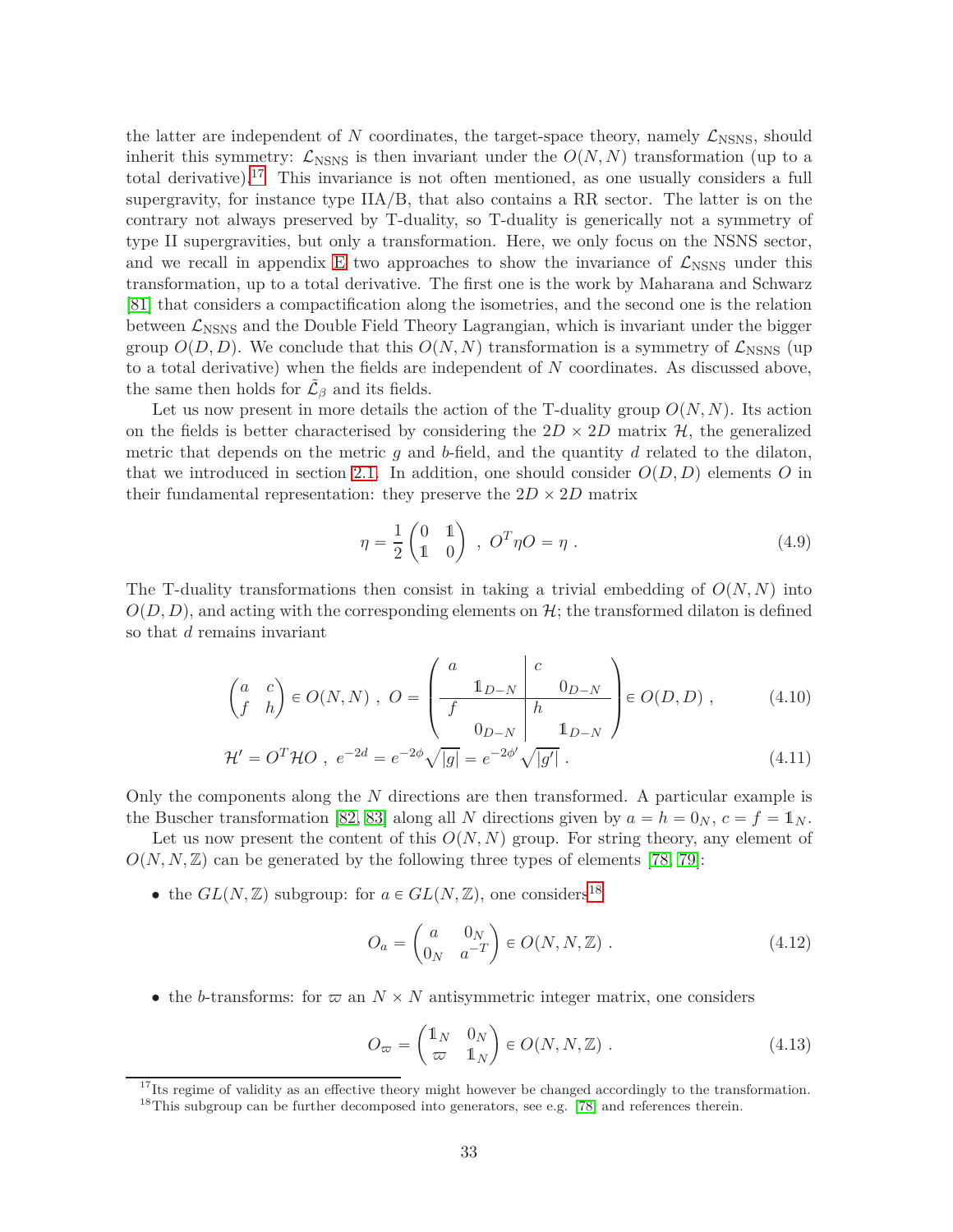• the Buscher transformations [\[82,](#page-66-13) [83\]](#page-66-14): for  $c_i$  the  $N \times N$  matrix with only one non-zero entry, equal to 1 and placed in the  $(i, i)$  position, one considers

$$
O_{t_i} = \begin{pmatrix} \mathbb{1}_N - c_i & c_i \\ c_i & \mathbb{1}_N - c_i \end{pmatrix} \in O(N, N, \mathbb{Z}) \tag{4.14}
$$

Let us introduce yet another set of elements

• the *β*-transforms: for an integer  $N \times N$  antisymmetric matrix  $\varpi$ , one considers

$$
\begin{pmatrix} \mathbb{1}_N & \varpi \\ 0_N & \mathbb{1}_N \end{pmatrix} = \begin{pmatrix} 0_N & \mathbb{1}_N \\ \mathbb{1}_N & 0_N \end{pmatrix} \begin{pmatrix} \mathbb{1}_N & 0_N \\ \varpi & \mathbb{1}_N \end{pmatrix} \begin{pmatrix} 0_N & \mathbb{1}_N \\ \mathbb{1}_N & 0_N \end{pmatrix} = O_t^T O_\varpi O_t \;, \tag{4.15}
$$

where we denote by  $O_t$  the Buscher transformation along all N directions

$$
O_t = O_{t_1} \dots O_{t_N} = \begin{pmatrix} 0_N & 1_N \\ 1_N & 0_N \end{pmatrix} .
$$
 (4.16)

At the level of supergravity, the stringy T-duality group just discussed is extended to  $O(N, N, \mathbb{R})$ . We then consider the natural extensions of the above elements towards the  $GL(N,\mathbb{R})$  subgroup, the real *b*- and  $\beta$ -transforms, where *a* and  $\varpi$  are now real. Those three sets form three independent subgroups of  $SO(N, N, \mathbb{R})$  (they only contain elements that have a determinant equal to 1). So they do not generate the whole  $O(N, N, \mathbb{R})$ , in particular no combination can reproduce an  $O_{t_i}$  as det  $O_{t_i} = -1$ . There might even be some elements of  $O(N, N, \mathbb{R})$ that are not generated by a simple extension from  $O(N, N, \mathbb{Z})$ . Nevertheless, we will mainly focus in the following on these three subgroups of  $SO(N, N, \mathbb{R})$ , but we can keep in mind the possibility of further T-duality transformations.

We now look at the action of these three subgroups on the NSNS fields. We explained above that when fields are independent of N coordinates, the  $O(N, N)$  T-duality group is a symmetry of the Lagrangians (up to a total derivative). So each of these three transformations should then correspond to a symmetry. The action of the three subgroups of interest can be read from [\(4.10\)](#page-32-3) and [\(4.11\)](#page-32-0), but also from the corresponding action on a generalized vielbein  $\mathcal E$  (up to Lorentz transformations)

<span id="page-33-2"></span><span id="page-33-1"></span><span id="page-33-0"></span>
$$
\mathring{\mathcal{E}}' = \mathring{\mathcal{E}}O \tag{4.17}
$$

By considering respectively  $\mathcal E$  and  $\tilde{\mathcal E}$  of [\(2.2\)](#page-7-5), one gets simple expressions for the *b*-transforms, resp. *β*-transforms: they just consist in shifting the *b*-field, resp. *β*

$$
b\text{-transform: } e' = e, \ b' = b + \begin{pmatrix} \varpi \\ 0_{D-N} \end{pmatrix} , \qquad (4.18)
$$

$$
\beta\text{-transform: } \tilde{e}' = \tilde{e}, \ \beta' = \beta + \begin{pmatrix} \varpi \\ 0_{D-N} \end{pmatrix} , \tag{4.19}
$$

along the N directions. In addition, we read the  $GL(N,\mathbb{R})$  action on either set of fields as

$$
O_a: e' = e \begin{pmatrix} a & b \\ b & b \end{pmatrix}, b' = \begin{pmatrix} a & b \\ b & b \end{pmatrix} b \begin{pmatrix} a & b \\ b & b \end{pmatrix},
$$
  
\n
$$
\tilde{e}' = \tilde{e} \begin{pmatrix} a & b \\ b & b \end{pmatrix}, \beta' = \begin{pmatrix} a & b \\ b & b \end{pmatrix} b \begin{pmatrix} a & b \\ b & b \end{pmatrix} b \begin{pmatrix} a & b \\ b & b \end{pmatrix} b \begin{pmatrix} a & b \\ b & b \end{pmatrix} b \begin{pmatrix} a & b \\ b & b \end{pmatrix} b \begin{pmatrix} a & b \\ b & b \end{pmatrix} b \begin{pmatrix} a & b \\ b & b \end{pmatrix} b \begin{pmatrix} a & b \\ b & b \end{pmatrix} b \begin{pmatrix} a & b \\ b & b \end{pmatrix} b \begin{pmatrix} a & b \\ b & b \end{pmatrix} b \begin{pmatrix} a & b \\ b & b \end{pmatrix} b \begin{pmatrix} a & b \\ b & b \end{pmatrix} b \begin{pmatrix} a & b \\ b & b \end{pmatrix} b \begin{pmatrix} a & b \\ b & b \end{pmatrix} b \begin{pmatrix} a & b \\ b & b \end{pmatrix} b \begin{pmatrix} a & b \\ b & b \end{pmatrix} b \begin{pmatrix} a & b \\ b & b \end{pmatrix} b \begin{pmatrix} a & b \\ b & b \end{pmatrix} b \begin{pmatrix} a & b \\ b & b \end{pmatrix} b \begin{pmatrix} a & b \\ b & b \end{pmatrix} b \begin{pmatrix} a & b \\ b & b \end{pmatrix} b \begin{pmatrix} a & b \\ b & b \end{pmatrix} b \begin{pmatrix} a & b \\ b & b \end{pmatrix} b \begin{pmatrix} a & b \\ b & b \end{pmatrix} b \begin{pmatrix} a & b \\ b & b \end{pmatrix} b \begin{pmatrix} a & b \\ b & b \end{pmatrix} b \begin{pmatrix} a & b \\ b & b \end{pmatrix} b \begin{pmatrix} a & b \\ b & b \end{pmatrix} b \begin{pmatrix} a & b \\ b & b \end{pmatrix} b \begin{pmatrix} a & b \\ b & b \end{pmatrix} b \begin{pmatrix} a & b \\ b & b \end{pmatrix} b \begin{pmatrix} a & b \\ b & b \end{pmatrix} b \begin{pm
$$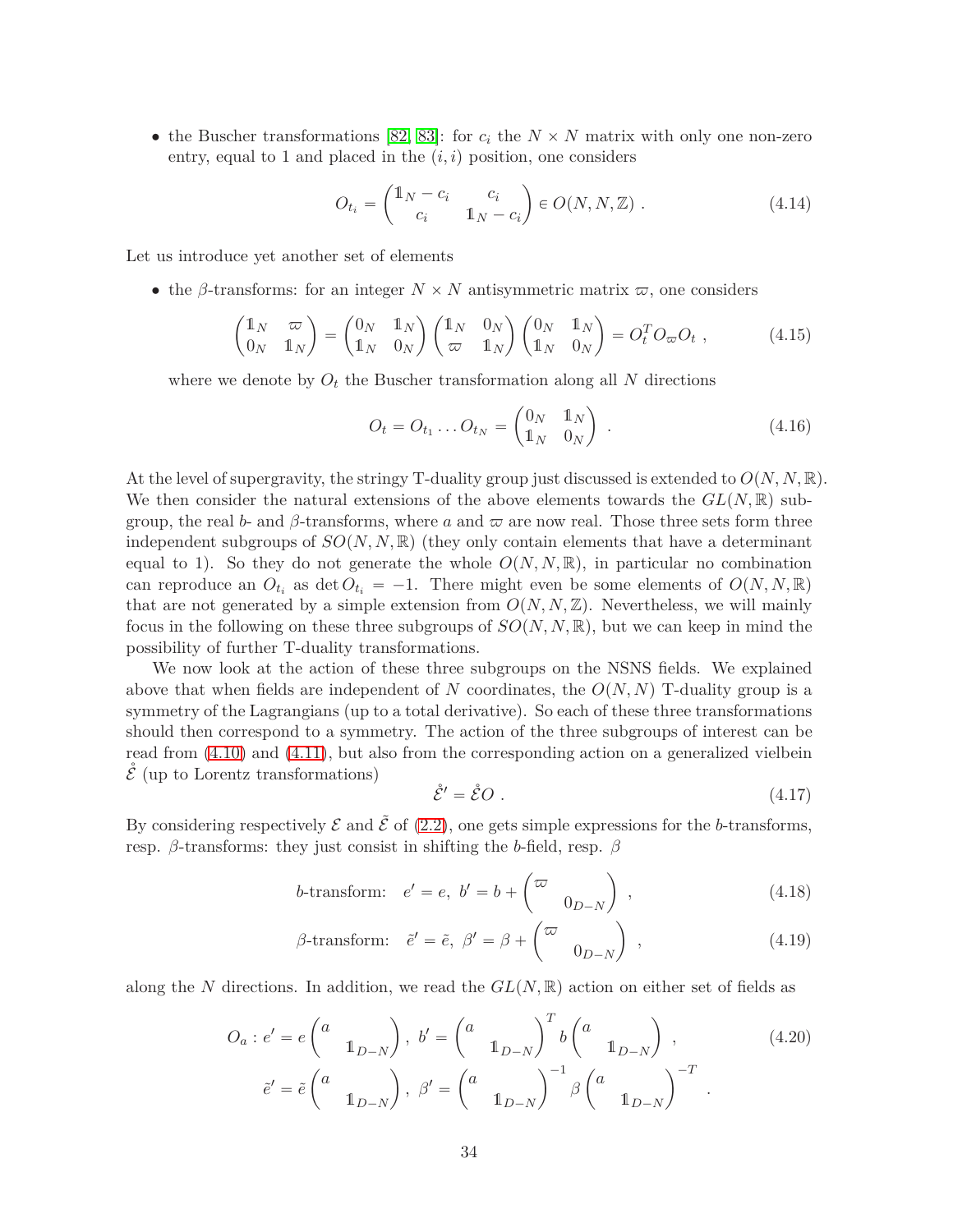Let us now identify the corresponding symmetries. The *b*-transforms  $(4.18)$  are an obvious symmetry of  $\mathcal{L}_{\text{NSNS}}$ : first, constant shifts of *b* certainly leave the Lagrangian invariant, as the latter only depends on  $\partial b$ ; second, this shift symmetry is a subcase of the known *b*-field gauge symmetry, since a constant shift can be brought to the form of a d $\Lambda$ . The  $GL(N)$ subgroup is also clearly a symmetry: its action [\(4.20\)](#page-33-1) on the fields is a particular example (in matrix notations) of diffeomorphisms, that are known to be a gauge symmetry of both  $\mathcal{L}_{\text{NSNS}}$  and  $\tilde{\mathcal{L}}_{\beta}$ . Let us verify this point. A diffeomorphism generically transforms the *b*-field as  $b_{mn}(x') = b_{pq}(x) \frac{\partial x^p}{\partial x'^m} \frac{\partial x^q}{\partial x'^n}$ . Having the  $O_a$  transformation as a diffeomorphism amounts at first to satisfy the following set of differential equations

$$
\left(\begin{array}{cc} a & \\ & 1_{D-N} \end{array}\right)^p_{m} = \frac{\partial x^p}{\partial x'^m} \ . \tag{4.21}
$$

This can easily be achieved since *a* is constant. Additionally, of the coordinates obtained from this resolution, the field only depends on those not along the *N* directions: thanks to the  $\delta_m^p$ , those can easily be chosen as  $x' = x$ . For that reason,  $b_{mn}(x') = b_{pq}(x) \frac{\partial x^p}{\partial x'^m} \frac{\partial x^q}{\partial x'^n}$  can be realised by the action of  $O_a$ .

Finally, the *β*-transforms [\(4.19\)](#page-33-2) should also be a symmetry when fields are independent of *N* coordinates. This may look surprising from the  $\mathcal{L}_{\text{NSNS}}$  point of view, as it does not seem to match a known symmetry (in particular, translated on the standard supergravity fields, this transformation acts both on *b* and *g*).<sup>[19](#page-34-1)</sup> However, in view of [\(4.8\)](#page-31-3), *β*-transforms clearly correspond to the new symmetry of  $\tilde{\mathcal{L}}_{\beta}$  discussed in section [4.1.2:](#page-30-0) constant shifts of  $\beta$  along coordinate directions on which no field depends. It is then a symmetry of  $\mathcal{L}_{\text{NSNS}}$  up to a total derivative. We now understand that the new symmetry of section [4.1.2](#page-30-0) can be viewed as the *β*-transforms, a subgroup of the T-duality group.

We conclude this section on the symmetries of  $\mathcal{L}_{\mathrm{NSNS}}$  and  $\tilde{\mathcal{L}}_{\beta}$  by recalling our main idea: by considering a restriction, we enhance the symmetries of the theories, and the new symmetries can be used to build interesting geometric vacua of (the constrained) *β*-supergravity. We considered here the subcase when fields are independent of *N* coordinates: among various new symmetries from the T-duality group, we obtained the subgroup of *β*-transforms, that is a manifest symmetry of  $\tilde{\mathcal{L}}_{\beta}$ . Those will play a crucial role in geometric vacua of  $\beta$ -supergravity.

### <span id="page-34-0"></span>**4.2 To be or not to be geometric**

We discussed above the different symmetries of  $\mathcal{L}_{\text{NSNS}}$  and  $\tilde{\mathcal{L}}_{\beta}$ , in general but also when restricting to the presence of some isometries. We now study the effect of using these various symmetries to glue fields of these theories from one patch to the other: after proposing a precise definition of geometry and non-geometry, we discuss whether using a given symmetry leads to a geometric or non-geometric field configuration. To illustrate this discussion, we then provide an example for which we prove the non-geometry.

<span id="page-34-1"></span><sup>&</sup>lt;sup>19</sup>The two other subgroups of the T-duality group have been shown to correspond to subcases of gauge transformations, so one may wonder whether the same could happen for the *β*-transforms. This is related to the footnote [15,](#page-30-2) and it looks unlikely. It may still be doable in the broader set-up of DFT, when considering  $\tilde{\partial} \neq 0.$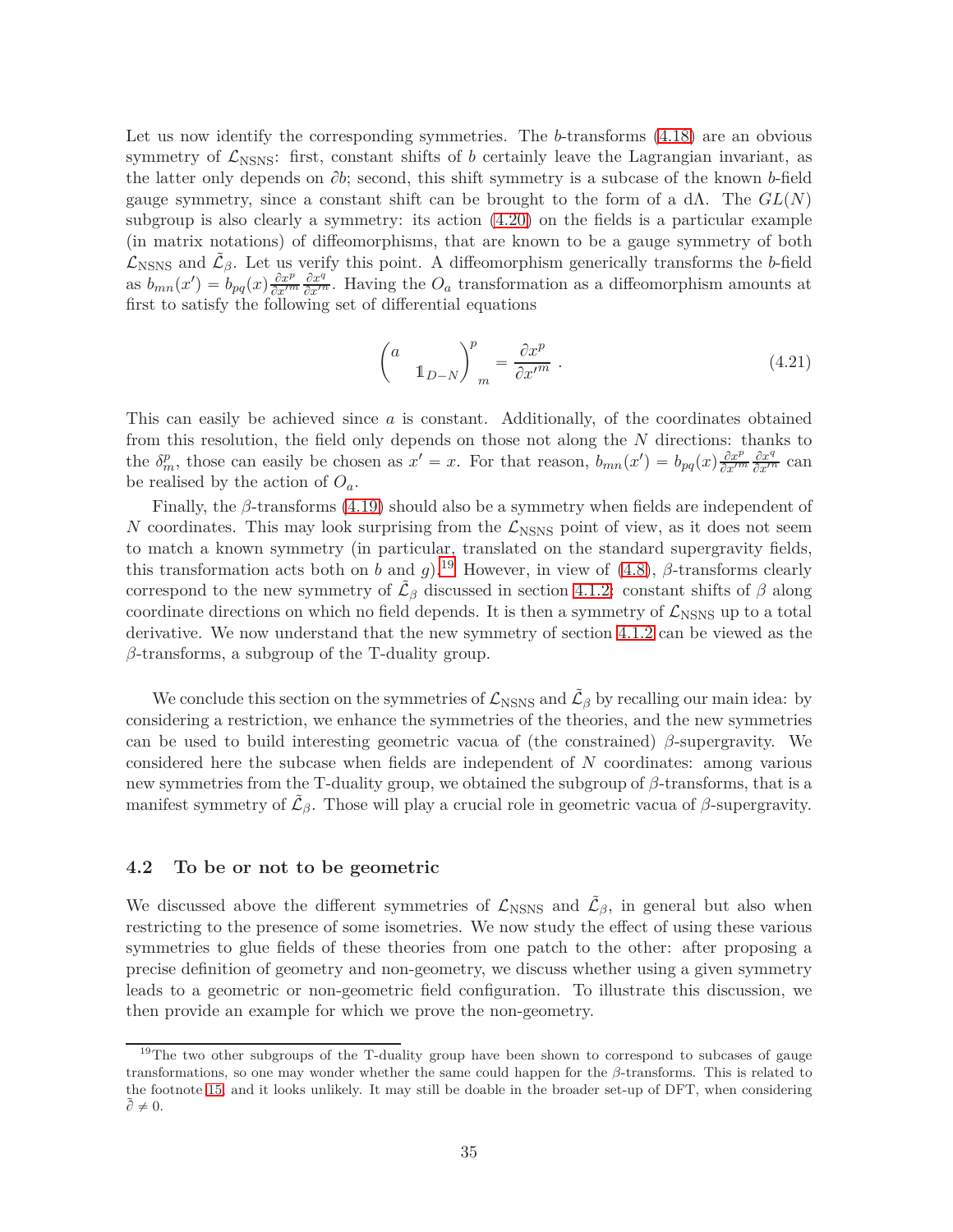### <span id="page-35-0"></span>**4.2.1 Symmetries and (non)-geometry**

The original idea of non-geometry [\[20,](#page-63-2) [9,](#page-62-7) [21\]](#page-63-3) went as follows: a field configuration (string coordinates, supergravity fields...) is non-geometric for string theory if its fields can be defined on a set of patches (in target space), but the transformations needed to glue them from one to the other are not among the standard symmetries of a (differential) geometric configuration, meaning diffeomorphisms and gauge transformations. Still, these transformations are symmetries of string theory. As mentioned in the Introduction, it is important that these transformations correspond indeed to symmetries of a given theory [\[26\]](#page-63-8): this allows the field configuration to be described by a single theory on all patches, which is crucial for physics. Keeping this idea in mind, we extend here the notion of geometric or non-geometric field configuration to our target space theories: the transformations used to glue the fields should then be symmetries of the latter, and not only of string theory. Then, to distinguish between a geometry and a non-geometry requires to specify the symmetries used. We thus reformulate and generalize the original idea stated above into the following proposed definitions

### **Definitions of geometric and non-geometric field configurations**

- A field configuration is geometric if the fields are globally defined on the manifold considered so do not need to be glued, or if the transformations used to glue them from one patch to the other are symmetries of the theory, and the metric, dilaton and fluxes glue at most with diffeomorphisms.
- A field configuration is non-geometric if the transformations used to glue the fields from one patch to the other are symmetries of the theory, and if the metric, dilaton or fluxes glue with something else than diffeomorphisms.

It is important to notice that the notion is theory dependent. In particular, since the metric describing the manifold may change from one theory to the other (as it is the case for us with  $\mathcal{L}_{\text{NSNS}}$  and  $\tilde{\mathcal{L}}_{\beta}$ ), the notion of (non-)geometry changes accordingly. This is precisely the interest in changing theory to describe a background: it can be non-geometric for one theory, but the geometry can be restored in another theory; this is what happens for the toroidal example as we will see in details in section [4.2.2,](#page-37-0) and for the *Q*-brane. These definitions also involve the notion of fluxes. In  $\mathcal{L}_{\text{NSNS}}$ , respectively  $\tilde{\mathcal{L}}_{\beta}$ , the *H*-flux, resp. the *R*-flux, are tensors, so their transformation under diffeomorphisms is clear. But one also faces the structure constant or geometric flux, and the *Q*-flux, which are not tensors. Their transformation under diffeomorphisms can still be considered, as they correspond to building blocks of the spin connections  $\omega$  and  $\omega_Q$ , and those evolve on a manifold. For a geometric configuration, it is important that the flux remains invariant under the other symmetries: the *H*-flux is invariant under the *b*-field gauge transformations, and the *Q*- and *R*-flux are invariant under the *β*-transform discussed above. The latter is obvious for the *R*-flux given its definition, and for the *Q*-flux when rewritten as

<span id="page-35-1"></span>
$$
Q_c{}^{ab} = \tilde{e}^q{}_c \tilde{e}^a{}_m \tilde{e}^b{}_n \left( \partial_q \beta^{mn} + 2 \tilde{e}^d{}_q \beta^{p[m} \partial_p \tilde{e}^{n]}{}_d \right) \tag{4.22}
$$

These definitions therefore emphasise the role of the symmetries of theory. We identified above the symmetries of  $\tilde{\mathcal{L}}_{\beta}$  and  $\mathcal{L}_{\text{NSNS}}$ ; we explained they share the same ones up to a total derivative. Those are diffeomorphisms and *b*-field/*β* gauge transformations. In the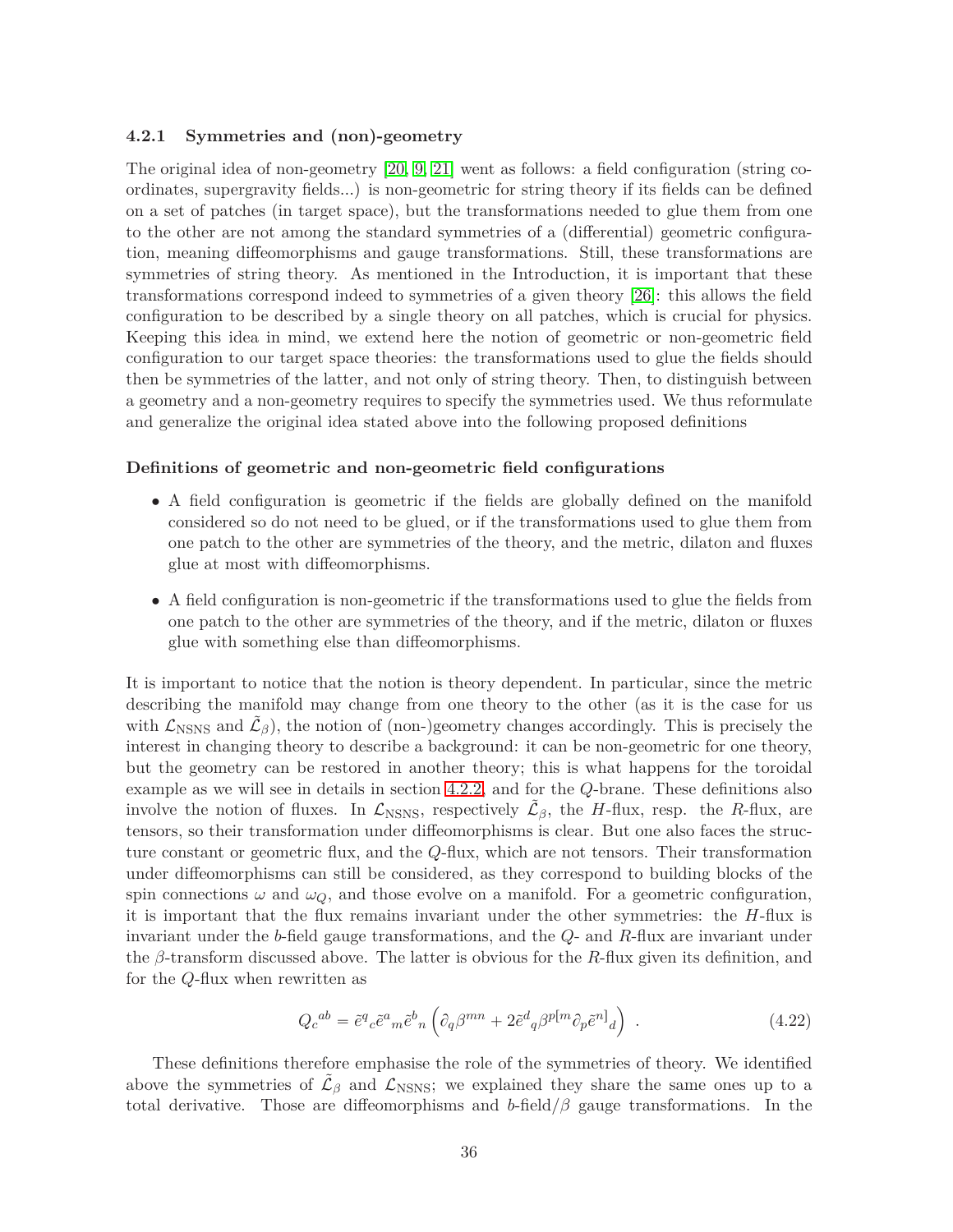| Symmetry used as gluing transformation                                                          | $\mathcal{L}_{\rm NSNS}$ |                   | Example            |
|-------------------------------------------------------------------------------------------------|--------------------------|-------------------|--------------------|
| nothing or diffeo.                                                                              |                          |                   | twisted torus      |
| $b$ -field gauge transfo. (and diffeo.)                                                         |                          | NG (or $\times$ ) | $T^3$ + constant H |
| $\beta$ -transform (and diffeo.)                                                                | NG (or x)                |                   | toroidal example   |
| b-field gauge transfo. and $\beta$ -transform (and diffeo.) NG (or $\times$ ) NG (or $\times$ ) |                          |                   |                    |
| Buscher transformation                                                                          | NG                       | NG                | radial inversion   |
| more combinations                                                                               |                          |                   |                    |

<span id="page-36-0"></span>Table 1: Geometric (G) or non-geometric (NG) field configuration, according to the symmetry used to glue its fields, and to the theory

case where the fields are independent of *N* coordinates (this will be implicit from now), one gets an enhancement of the symmetries to include the T-duality group  $O(N, N)$ . One of its subgroups, the *β*-transforms, is of particular interest;  $\tilde{\mathcal{L}}_{\beta}$  is manifestly invariant under it. Considering these various symmetries to glue the fields, let us now study whether, according to the above definitions, a field configuration is geometric  $(G)$  or non-geometric  $(NG)$  in the different theories. We give the results in table [1.](#page-36-0)

We denote by a  $\times$  in table [1](#page-36-0) a (tiny) possibility for a field configuration to be geometric, discussed in [\[1\]](#page-62-16). The *b*-field gauge transformation, translated after field redefinition into a *β* gauge transformation, also acts on the new metric  $\tilde{q}$ ; this is due to the non-linearity of the field redefinition. Depending on the transformation and the background, the transformation of  $\tilde{g}$  could happen to correspond to a diffeomorphism [\[1\]](#page-62-16). In that case, the field configuration would be geometric, provided the fluxes also transform properly. Such a situation is rather unlikely, but cannot be fully excluded. A similar reasoning can hold for the  $\beta$ -transform, that would act not only on the *b*-field but also on the metric *g*, as can be seen with the field redefinition; one should determine whether this transformation could be viewed as a diffeomorphism. To study such situations properly, an analysis as the one to be performed in section [4.2.2](#page-37-0) would be necessary.

We mentioned in section [4.1.3](#page-31-0) the possibility of other elements of the T-duality group  $O(N, N)$  that we have not considered. These could be built for instance by further combinations of the elements already studied here. The effect of such a generic element is not easy to guess, so we cannot conclude in full generality: this is the meaning of the last line of table [1.](#page-36-0)

To conclude this study, we refer to the reasoning detailed in the Introduction, and one can see that the results of table [1](#page-36-0) are in good agreement with it. In particular, it is worth considering a subcase that gives rise to more symmetries, and allows to go beyond the situations of the first two lines of table [1.](#page-36-0) Considering the independence on *N* coordinates gives the new symmetry of *β*-transforms. The latter allows, as indicated in the third line, to get field configurations that are geometric for  $\tilde{\mathcal{L}}_{\beta}$  while being non-geometric for  $\mathcal{L}_{\text{NSNS}}$ . In that case, it is worth changing theory: this is the important outcome of this study. We have given a well-defined class of backgrounds for which *β*-supergravity provides a better description than standard supergravity.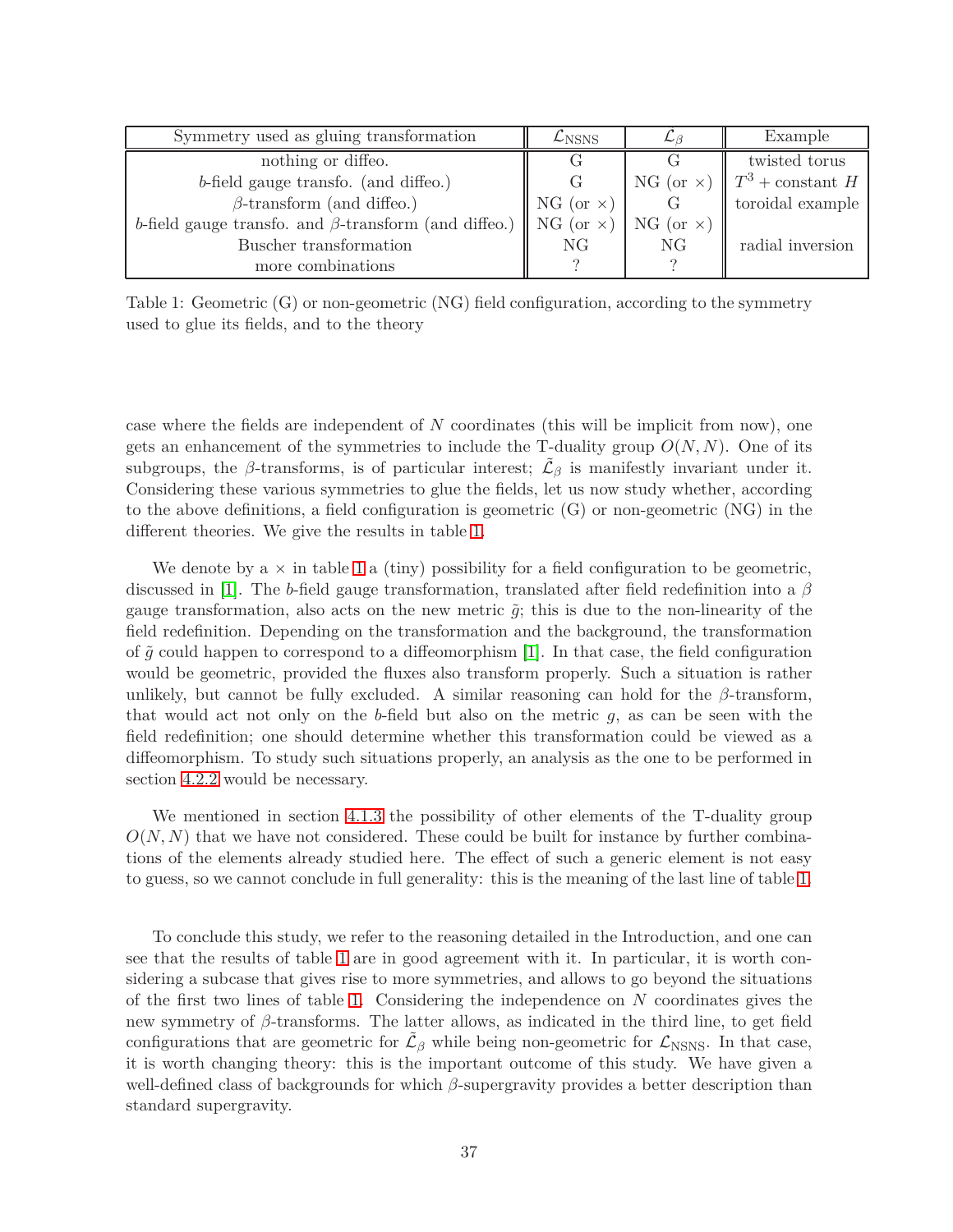### <span id="page-37-0"></span>**4.2.2 A proof of non-geometry**

We now illustrate the above discussion with an example of a field configuration that is geometric for  $\tilde{\mathcal{L}}_{\beta}$  and non-geometric for  $\mathcal{L}_{\text{NSNS}}$ . Being sure of the latter requires to show explicitly that some gluing transformations cannot be realised by diffeomorphisms, which is not so simple to prove. Such a proof should nevertheless be established to conclude on a non-geometry, but it is rarely worked-out in the literature. We hope here to fill this gap, at least for one example. We consider the toroidal example that was discussed in details in [\[3,](#page-62-1) [36,](#page-64-1) [1\]](#page-62-16). In this field configuration, one has three directions, labelled by  $m = 1, 2, 3$ . The third one is a circle, parameterized by the angle coordinate *z*. It serves as a base to a fiber where the non-geometry occurs. The fields are given as follows

<span id="page-37-1"></span>
$$
g = f_0(z) \begin{pmatrix} \frac{1}{R_1^2} & 0 & 0 \\ 0 & \frac{1}{R_2^2} & 0 \\ 0 & 0 & \frac{R_3^2}{f_0(z)} \end{pmatrix}, \ b = f_0(z) \begin{pmatrix} 0 & -\frac{Hz}{R_1^2 R_2^2} & 0 \\ \frac{Hz}{R_1^2 R_2^2} & 0 & 0 \\ 0 & 0 & 0 \end{pmatrix}, \tag{4.23}
$$

$$
e^{-2\phi} = e^{-2\phi'} R_1^2 R_2^2 f_0^{-1}(z) , \text{ with } f_0(z) = \left(1 + \left(\frac{Hz}{R_1 R_2}\right)^2\right)^{-1} , \qquad (4.24)
$$

where *H* and the  $R_m$  are constants, and  $\phi'$  is a given well-defined scalar field. Let us consider the base circle along *z*. An atlas of a circle needs at least two charts  $(U_i, \varphi_i)$ ,  $i = 1, 2$ , where  $U_i$ is an open set of points of the circle (or patch), and  $\varphi_i$  maps them to a local coordinate in  $\mathbb{R}$ . The points of the circle can be uniquely denoted in a plane by  $(\cos z, \sin z)$ , and one can then take  $\varphi_i^{-1} : \mathbb{R} \to U_i$ ,  $z \mapsto (\cos z, \sin z)$  (see the Example 5.2 in [\[84\]](#page-66-15)). The two coordinates *z*<sub>1,2</sub> associated to the two open sets  $U_{1,2}$  are enough to cover the full circle:  $z_1 \in ]-\pi, \pi[$ ,  $z_2 \in ]0, 2\pi[$ . The maps between the coordinates  $\Psi_{ij} = \varphi_i \varphi_j^{-1}$  are then defined on the (image of the) intersection of the patches: this "overlap" splits into two pieces, on which  $\Psi_{12}$  is defined as follows

<span id="page-37-2"></span>
$$
\Psi_{12} \begin{cases} z_2 \mapsto z_1 = z_2 , & \text{for } z_2 \in ]0, \pi[ \\ z_2 \mapsto z_1 = z_2 - 2\pi , & \text{for } z_2 \in ]\pi, 2\pi[ \end{cases}
$$
(4.25)

 $\Psi_{21}$  is its inverse, and both are  $\mathcal{C}^{\infty}$ . For the field configuration [\(4.23\)](#page-37-1) to be geometric, one needs at least the metric to glue with diffeomorphisms on the overlap. As the metric only depends on *z* here, it should then satisfy

$$
g_{mn}(z_2) = g_{pq}(z_1) \frac{\partial x^p}{\partial x'^m} \frac{\partial x^q}{\partial x'^n}, \quad x^3 = z_1, \ x'^3 = z_2 \ , \tag{4.26}
$$

on both pieces of the overlap. Let us verify this. For  $m = n = 3$ , one can develop on both sides and gets

$$
R_3^2 = R_3^2 \left(\frac{\partial z_1}{\partial z_2}\right)^2 + f_0(z_1) \left(\frac{1}{R_1^2} \left(\frac{\partial x^1}{\partial z_2}\right)^2 + \frac{1}{R_2^2} \left(\frac{\partial x^2}{\partial z_2}\right)^2\right) \tag{4.27}
$$

The map  $\Psi_{12}$  in [\(4.25\)](#page-37-2) gives on both pieces of the overlap  $\frac{\partial z_1}{\partial z_2} = 1$ . One deduces

<span id="page-37-3"></span>
$$
\frac{\partial x^1}{\partial z_2} = \frac{\partial x^2}{\partial z_2} = 0 , \qquad (4.28)
$$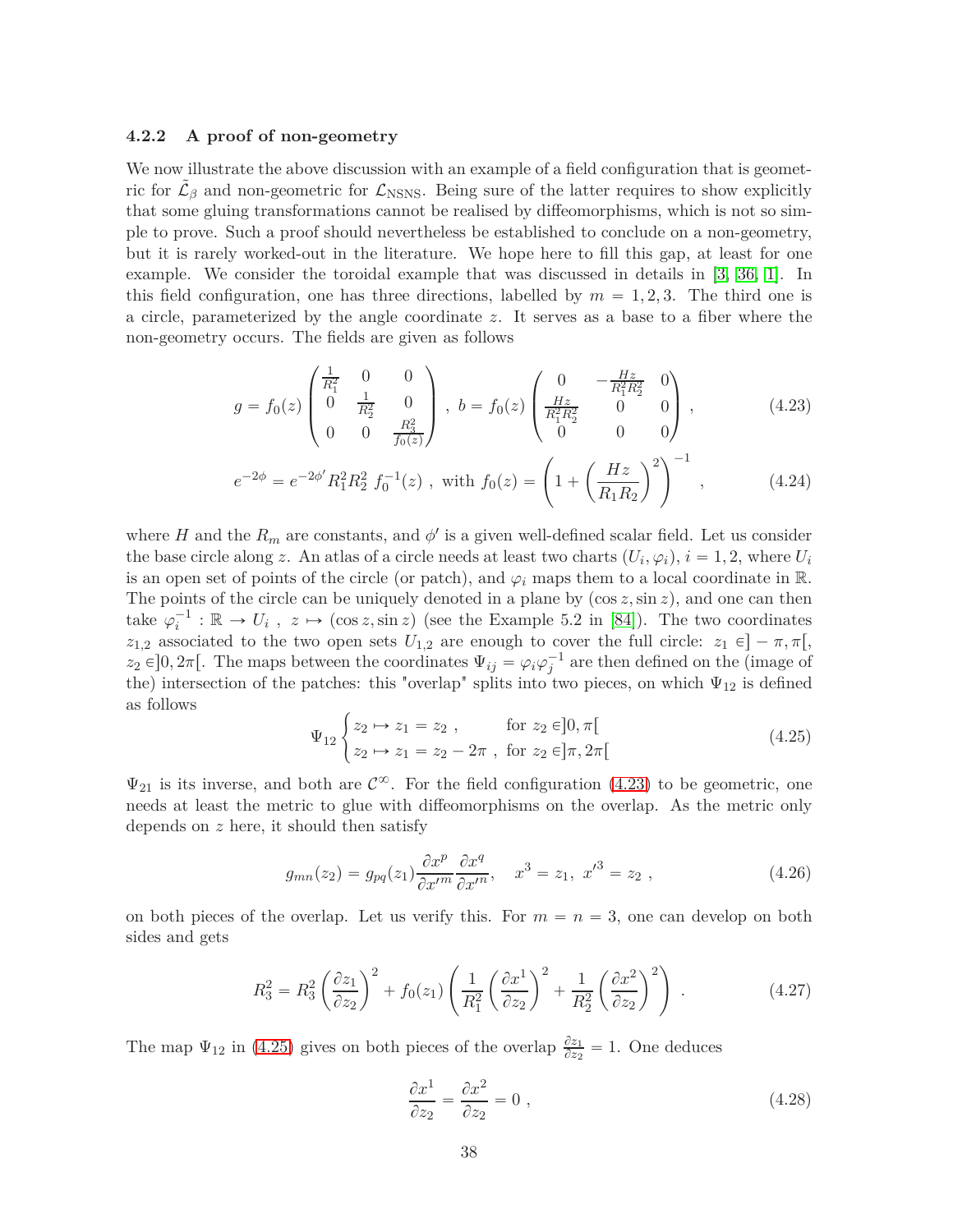so that the diffeomorphism gluing is verified for  $m = n = 3$ . For  $m = 1, n = 3$ , one gets

$$
0 = R_3^2 \frac{\partial z_1}{\partial x'} \frac{\partial z_1}{\partial z_2} + f_0(z_1) \left( \frac{1}{R_1^2} \frac{\partial x^1}{\partial x'^1} \frac{\partial x^1}{\partial z_2} + \frac{1}{R_2^2} \frac{\partial x^2}{\partial x'^1} \frac{\partial x^2}{\partial z_2} \right) \tag{4.29}
$$

Using that on both pieces of the overlap  $\frac{\partial z_1}{\partial z_2} = 1$  and [\(4.28\)](#page-37-3) holds, one deduces

$$
\frac{\partial z_1}{\partial x'} = 0 \tag{4.30}
$$

Considering  $m = 2, n = 3$ , one obtains similarly  $\frac{\partial z_1}{\partial x'^2} = 0$ . We now turn to  $m = n = 1$  (the case  $m = n = 2$  is completely identical). One gets a priori

$$
f_0(z_2)\frac{1}{R_1^2} = R_3^2 \left(\frac{\partial z_1}{\partial x'^1}\right)^2 + f_0(z_1) \left(\frac{1}{R_1^2} \left(\frac{\partial x^1}{\partial x'^1}\right)^2 + \frac{1}{R_2^2} \left(\frac{\partial x^2}{\partial x'^1}\right)^2\right) ,\qquad (4.31)
$$

that simplifies, thanks to the above, to

<span id="page-38-0"></span>
$$
\frac{f_0(z_2)}{f_0(z_1)} = \left(\frac{\partial x^1}{\partial x'^1}\right)^2 + \frac{R_1^2}{R_2^2} \left(\frac{\partial x^2}{\partial x'^1}\right)^2 ,\qquad (4.32)
$$

that should hold on both pieces of the overlap. There, one has by definition  $z_1 = \Psi_{12}(z_2)$ , so the left-hand side (LHS) of [\(4.32\)](#page-38-0) is a function of  $z_2$ . However, because of [\(4.28\)](#page-37-3),  $x^1$  and  $x^2$  do not depend on  $z_2$ , so neither does the right-hand side (RHS) of [\(4.32\)](#page-38-0). Therefore, one must have

<span id="page-38-1"></span>
$$
\frac{f_0(z_2)}{f_0(\Psi_{12}(z_2))} = \text{constant} . \tag{4.33}
$$

On the piece  $z_2 \in ]0, \pi[$ , this certainly holds, but it is not the case on  $z_2 \in ]\pi, 2\pi[$ , where

$$
\frac{f_0(z_2)}{f_0(z_1)} = \frac{1 + \left(\frac{H(z_2 - 2\pi)}{R_1 R_2}\right)^2}{1 + \left(\frac{Hz_2}{R_1 R_2}\right)^2} \tag{4.34}
$$

On  $z_2 \in ]\pi, 2\pi[$ , because  $\Psi_{12}(z_2) = z_2 - 2\pi$ , the condition [\(4.33\)](#page-38-1) can be viewed as requiring *f*0 to be periodic, up to a rescaling. In other words, the diffeomorphism gluing of the metric  $(4.23)$  fails because of  $f_0$ , which is not periodic in *z*. The metric being diagonal, its chances of being globally defined boil down to simply being periodic, which is not the case. The *b*-field would also have required a diffeomorphism (together with a gauge transformation), that similarly fails due to  $f_0$ . Following the definitions of section [4.2.1,](#page-35-0) we conclude that the field configuration is not geometric; the fact that it is non-geometric requires a little more.

This field configuration is independent of  $N = 2$  coordinates, corresponding to the fiber directions. As argued in section [4.1.3,](#page-31-0) the theories considered here then enjoy an enhancement of the symmetry group by the T-duality group  $O(2,2)$ , which is also a stringy symmetry. Gluing this field configuration by such a symmetry, knowing that it is not geometric, would make it non-geometric (from the standard supergravity point of view). It is indeed the case: more precisely, according to [\(4.11\)](#page-32-0), one should have on both pieces of the overlap

$$
\mathcal{H}(z_2) = O^T \mathcal{H}(z_1) O , \qquad (4.35)
$$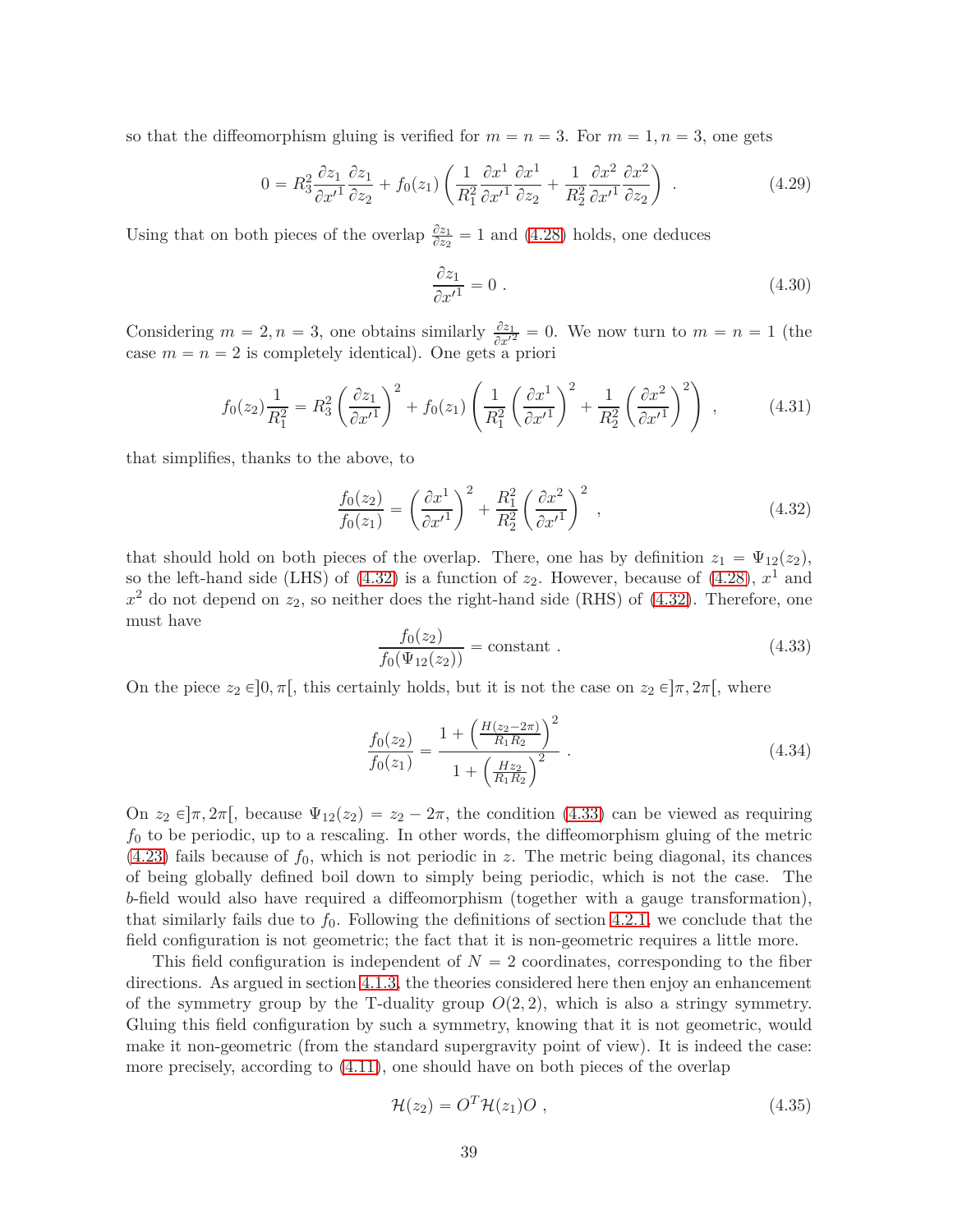and we get that  $O$  is a  $\beta$ -transform. This is more easily seen using the new fields, given by

<span id="page-39-2"></span>
$$
\tilde{g} = \begin{pmatrix} \frac{1}{R_1^2} & 0 & 0 \\ 0 & \frac{1}{R_2^2} & 0 \\ 0 & 0 & R_3^2 \end{pmatrix}, \ \beta = \begin{pmatrix} 0 & Hz & 0 \\ -Hz & 0 & 0 \\ 0 & 0 & 0 \end{pmatrix}, \ e^{-2\tilde{\phi}} = e^{-2\phi'} R_1^2 R_2^2 , \tag{4.36}
$$

and their associated generalized vielbein  $\tilde{\mathcal{E}}$ . For  $z_2 \in ]0, \pi[, z_1 = z_2$  so one can take  $O = \mathbb{1}_6$ . The non-trivial gluing is for  $z_2 \in ]\pi, 2\pi[$ , where  $z_1 = z_2 - 2\pi$ . The constant shift along the fiber directions between  $\beta(z_1)$  and  $\beta(z_2)$  can be compensated by the following  $\beta$ -transform

$$
O = \begin{pmatrix} 1_3 & \Omega \\ 0 & 1_3 \end{pmatrix} , \ \Omega = \begin{pmatrix} 0 & 2\pi H & 0 \\ -2\pi H & 0 & 0 \\ 0 & 0 & 0 \end{pmatrix} . \tag{4.37}
$$

We conclude that the field configuration  $(4.23)$  is indeed non-geometric for standard supergravity (with isometries). According to the discussion of section [4.2.1,](#page-35-0) in particular the definitions and the table [1,](#page-36-0) we conclude as well that this field configuration, described as  $(4.36)$ , is geometric for  $\beta$ -supergravity (with isometries).

### <span id="page-39-0"></span>**4.3 Geometric backgrounds of** *β***-supergravity and T-duality orbits**

As explained in the Introduction, backgrounds that are geometric for  $\tilde{\mathcal{L}}_{\beta}$  and non-geometric for  $\mathcal{L}_{\text{NSNS}}$  are the most interesting ones for  $\beta$ -supergravity. We have just established that one way to realise such backgrounds is to consider the restriction of having fields independent of *N* coordinates, and to have the gluing transformations of the fields to be *β*-transforms, possibly with additional diffeomorphisms (see for instance table [1\)](#page-36-0). We focus in this section on such a situation. The restriction implies that the background is on a T-duality orbit, i.e. the presence of the isometries allows to perform T-dualities on the background. We study this orbit and its consequences, first in general and then in a compact case.

#### <span id="page-39-1"></span>**4.3.1 Always on a geometric orbit?**

We consider a background of the type just described. It is given in terms of the fields  $\tilde{g}$ ,  $\beta$ ,  $\phi$ , thanks to which it is geometric (G) for  $\tilde{\mathcal{L}}_{\beta}$ . Through the field redefinition, it is expressed with the fields *g, b,*  $\phi$  and is then non-geometric (NG) for  $\mathcal{L}_{\text{NSNS}}$ . As it is independent of *N* coordinates, one can further T-dualise along these directions. Doing so, along all *N* directions, with Buscher T-duality on *g*, *b*,  $\phi$  gives the T-dual fields *g'*, *b'*,  $\phi'$ , as depicted in table [2.](#page-40-0)

Let us now show that  $g'$ ,  $b'$ ,  $\phi'$  provide a geometric background of  $\mathcal{L}_{\text{NSNS}}$ . The fields  $\tilde{g}$ ,  $\beta$ ,  $\phi$  glue with a  $\beta$ -transform and possibly a diffeomorphism *A*. These transformations can be decomposed into their blocks along the *N* directions and the others: we introduce *A* as in [\(4.38\)](#page-39-3) with *a* the  $N \times N$  block. Using notations of section [4.2.2,](#page-37-0) we denote by  $z^p$  the  $D - N$  coordinates on which the fields depend and by  $y^r$  the *N* coordinates on which they don't. Then, a generic diffeomorphism  $A^m{}_n = \frac{\partial x^m}{\partial x'^n}$  becomes here

<span id="page-39-3"></span>
$$
A = \begin{pmatrix} a & j \\ i & k \end{pmatrix} , \qquad \begin{pmatrix} dy \\ dz \end{pmatrix} = \begin{pmatrix} a & j \\ i & k \end{pmatrix} \begin{pmatrix} dy' \\ dz' \end{pmatrix} . \tag{4.38}
$$

The independence of the fields on  $N$  coordinates  $y<sup>r</sup>$  leads here to a constraint on the possible diffeomorphisms to be used: the *z* and *z*' should mix at most among themselves, i.e. should not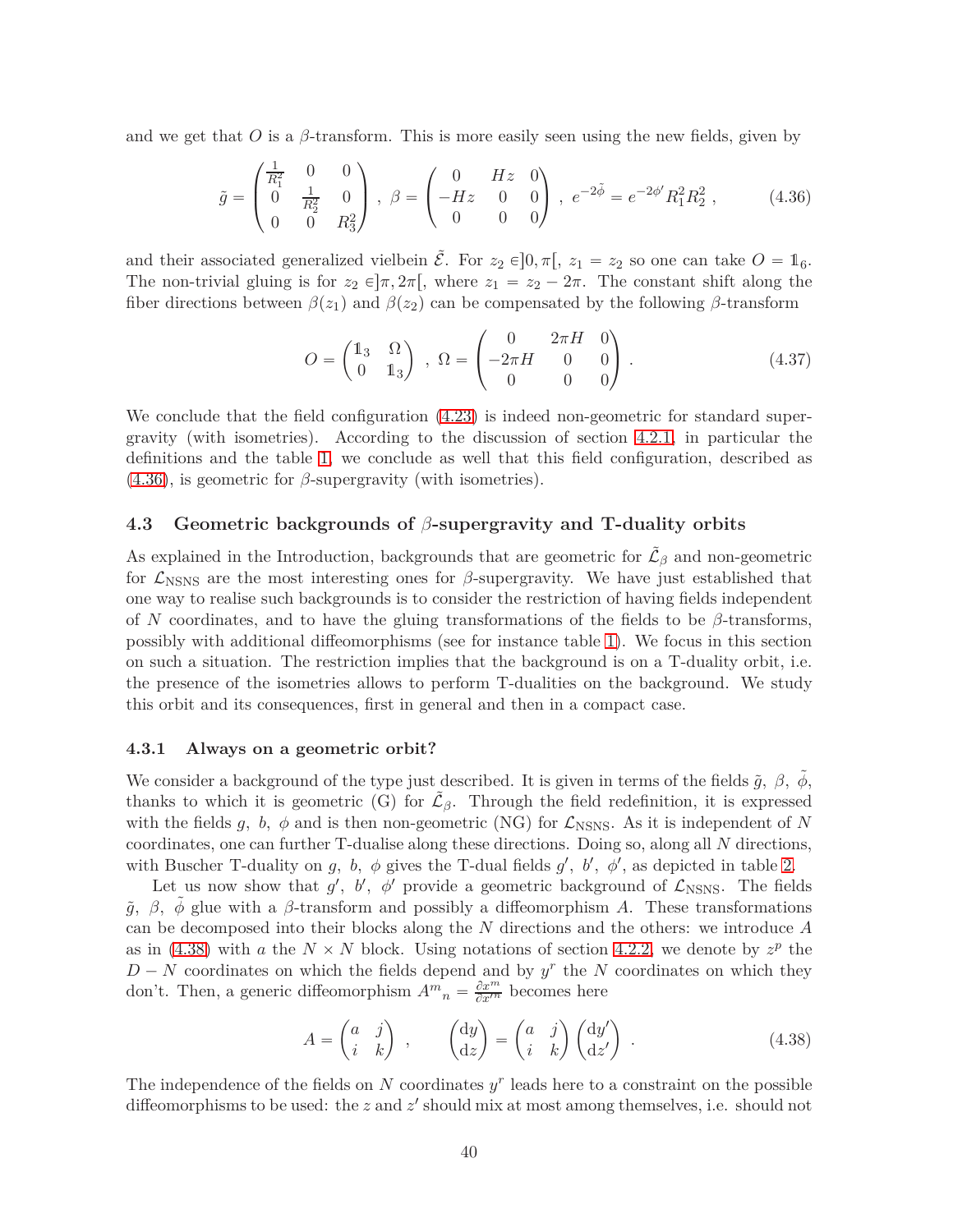| Theories         | A                                                                                            | $\mathcal{L}_{\mathrm{NSNS}}$           |
|------------------|----------------------------------------------------------------------------------------------|-----------------------------------------|
| T-duality frames | $\tilde{g}, \beta, \tilde{\phi}$ (G) $\leftarrow$ field redef. $\rightarrow g, b, \phi$ (NG) | T-d. $// N$ dir.<br>$q', b', \phi'$ (G) |

<span id="page-40-0"></span>Table 2: Different descriptions of a geometric background of  $\tilde{\mathcal{L}}_{\beta}$ 

involve any *y* or *y'* dependence. This implies that  $\frac{\partial z^p}{\partial y'^p}$  $\frac{\partial z^p}{\partial y'^r} = 0$ , i.e.  $i^p{}_r = 0$ . As a cross-check, one should have  $\frac{\partial}{\partial y'} k^p q = \frac{\partial}{\partial y'} \frac{\partial z^p}{\partial z'^q}$  $\frac{\partial z^p}{\partial z'^q} = 0$ . As *A* is a diffeomorphism, this equals  $\frac{\partial^2 z^p}{\partial z'^q \partial y}$  $\frac{\partial^2 z^p}{\partial z'^q \partial y'^r} = \frac{\partial}{\partial z'^q} i^p{}_r,$ that indeed vanishes for  $i = 0$ . So *A* is restricted as follows<sup>[20](#page-40-1)</sup>

$$
A = \begin{pmatrix} a & j \\ 0 & k \end{pmatrix} , A^{-T} = \begin{pmatrix} a^{-T} & 0 \\ -k^{-T}j^T a^{-T} & k^{-T} \end{pmatrix} . \tag{4.39}
$$

We now consider the gluing of the fields  $\tilde{g}$ ,  $\beta$ ,  $\tilde{\phi}$ : using again notations of section [4.2.2,](#page-37-0) it is expressed with the generalized metric as

$$
\mathcal{H}(z_2) = O^T \mathcal{H}(z_1) O \tag{4.40}
$$

$$
O = \begin{pmatrix} 1_N & \varpi & 0_{D-N} \\ \hline 0_N & 1_N & 0_{D-N} \\ 0_{D-N} & 1_N & 1_{D-N} \end{pmatrix} \begin{pmatrix} a & j & 0_N & 0_{D-N} \\ \hline 0_N & a^{-T} & 0_{D-N} \\ 0_{D-N} & -k^{-T}j^T a^{-T} & k^{-T} \end{pmatrix}
$$
(4.41)

with  $\varpi^T = -\varpi$  giving the *β*-transform. As already mentioned, the field redefinition does not change  $H$ , so the gluing of the fields *g*, *b*,  $\phi$  is expressed in the same manner. Let us now perform the Buscher T-duality along the *N* directions. Following [\(4.10\)](#page-32-3) and [\(4.11\)](#page-32-0), we use again H to get the T-dual  $\mathcal{H}'$  as

<span id="page-40-2"></span>
$$
\mathcal{H}' = T^T \mathcal{H} T \tag{4.42}
$$

where *T* is given below [\(4.11\)](#page-32-0). By T-dualising  $H$  on (the image of) each patch, i.e. on both sides of [\(4.40\)](#page-40-2), we deduce the gluing of  $\mathcal{H}'$ 

$$
\mathcal{H}'(z_2) = (TOT)^T \mathcal{H}'(z_1) TOT \t{, \t(4.43)}
$$

<span id="page-40-1"></span><sup>&</sup>lt;sup>20</sup>The restriction on the dependence on coordinates enforces  $i = 0$ , and this will allow us to obtain a geometric T-dual. This is a crucial point, as  $i \neq 0$  would have lead to a non-trivial  $\beta$ -transform block after the T-duality, which would have implied a non-geometric T-dual. Another take on this is to consider the Maurer-Cartan one-forms that are globally defined:  $\tilde{e}^a(x') = \tilde{e}^a(x)$ . This provides the diffeomorphism matrix, as  $dx^n = e^n{}_a(x)e^a{}_m(x')dx'^m$ . Considering a multiple step fibration, such as the nilmanifold *n* 3.14, one may think that it is possible to find a vielbein leading to  $i \neq 0$ . But this involves a dependence on coordinates that are not well-defined, namely those corresponding to fibered directions. These, in addition, make the fields depend on the wrong coordinates after gluing. Considering a correct coordinate dependence restores  $i = 0$ .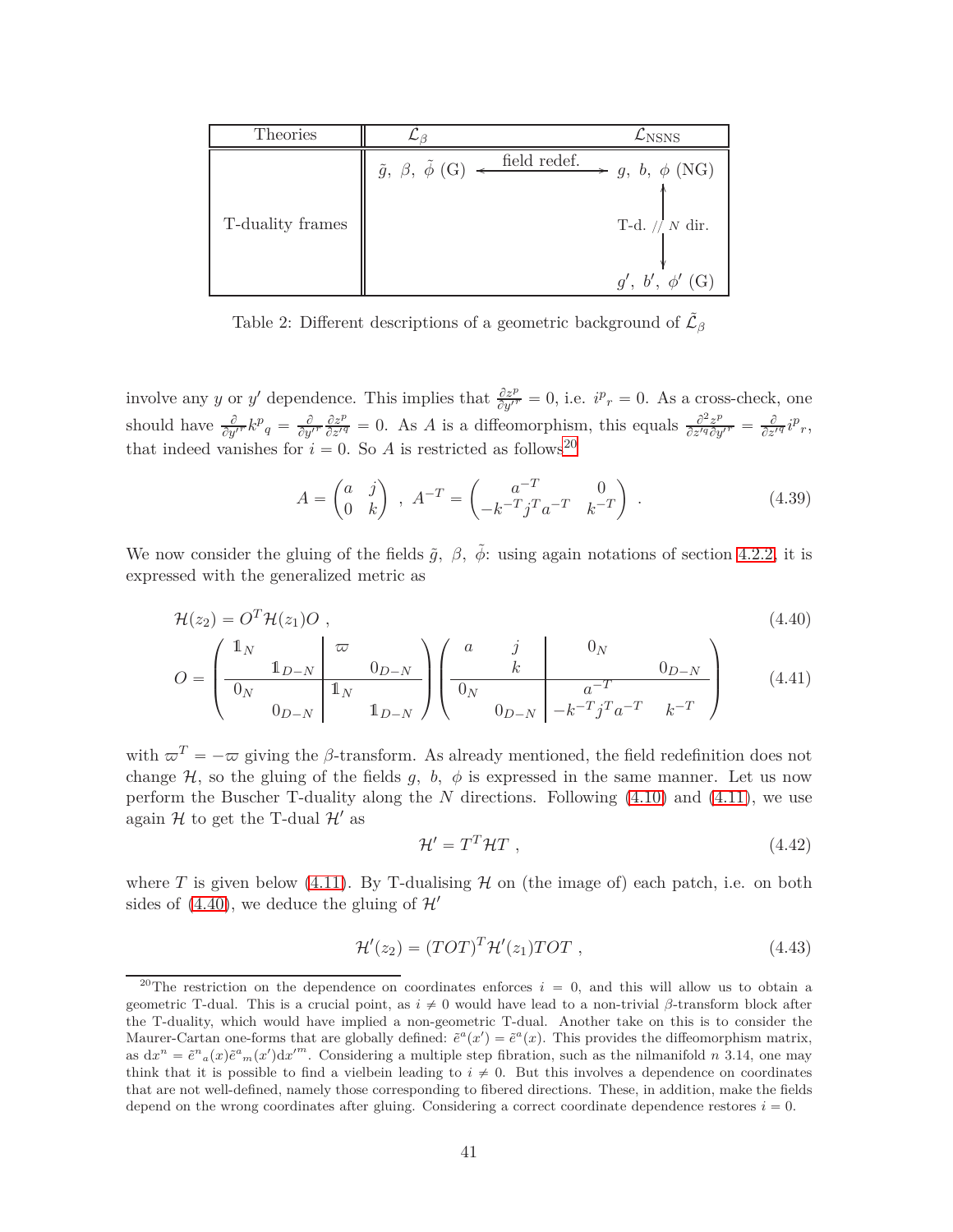where we used that  $T^T = T^{-1} = T$ . This gluing is therefore given by

<span id="page-41-0"></span>
$$
TOT = \left(\begin{array}{cc|cc} \mathbb{1}_N & 0_N & 0_{D-N} \\ \hline \varpi & jk^{-1} & \mathbb{1}_N \\ -(jk^{-1})^T & 0_N & \mathbb{1}_{D-N} \end{array}\right) \left(\begin{array}{cc|cc} a^{-T} & 0_N & 0_{D-N} \\ \hline 0_N & a & 0_{D-N} \\ 0_{D-N} & a & k^{-T} \end{array}\right). \tag{4.44}
$$

We recognise the combination of a *b*-shift and a diffeomorphism, where the former is due to the initial *β*-transform and the off-diagonal piece *j* of the diffeomorphism. We conclude that the fields  $g'$ ,  $b'$ ,  $\phi'$  form a geometric background for  $\mathcal{L}_{\text{NSNS}}$ .

We have shown that the backgrounds that glue with *β*-transform and diffeomorphism, i.e. geometric for  $\tilde{\mathcal{L}}_{\beta}$  and non-geometric for  $\mathcal{L}_{\text{NSNS}}$ , are T-dual to geometric ones for  $\mathcal{L}_{\text{NSNS}}$ . So these geometric backgrounds of  $\tilde{\mathcal{L}}_{\beta}$  are in a sense not new, or do not reveal new physics. One way of phrasing this is from a four-dimensional gauged supergravity point of view: these backgrounds are always on a geometric (T-duality) orbit. The converse claim may still be of interest. Consider a geometric background of four-dimensional gauged supergravity. On its T-duality orbit, there are geometric and possibly non-geometric backgrounds. If one geometric point on this orbit can be lifted to a ten-dimensional background that glues as in [\(4.44\)](#page-41-0), then we know that there exists on that orbit a non-geometric one that can be lifted and described by  $\beta$ -supergravity.

It is disappointing that the backgrounds of *β*-supergravity considered above do not lead to new physics. Here is a list of ways to circumvent a similar result for other backgrounds

- As indicated in table [1,](#page-36-0) there might be other T-duality elements that could be used to glue fields. They may, as for the  $\beta$ -transform, allow geometric backgrounds for  $\tilde{\mathcal{L}}_{\beta}$  and non-geometric for  $\mathcal{L}_{\text{NSNS}}$ . Then, if a study as the above on the T-duals does not give rise to any geometric point, then the corresponding backgrounds would be fully new.
- We only studied the NSNS sector. Considering backgrounds involving other sectors, such as RR, may alter the above conclusion.
- One may find another restriction than the independence of coordinates, that would as well enhance the symmetries. The new symmetries could then be used again for gluing fields, possibly in the desired way. In particular, if there is no assumption on the coordinate dependence anymore, then the T-duality can a priori not be performed, preventing from the above conclusion.
- There is a discrete symmetry of  $\mathcal{L}_{\text{NSNS}}$  that we have not mentioned so far: the  $\mathbb{Z}_2$ transforming  $b \rightarrow -b$ . This also gives a sign to the *H*-flux and could therefore lead to a non-geometric field configuration, following the definitions of section [4.2.1.](#page-35-0) This  $\mathbb{Z}_2$ translates for  $\tilde{\mathcal{L}}_{\beta}$  into a sign on  $\beta$  only. The effect on the fluxes is a sign on the *Q*-flux, but not on the *R*-flux. Then, with a vanishing *Q*-flux, such a field configuration would be geometric for  $\tilde{\mathcal{L}}_{\beta}$ : would that be another restriction to consider on  $\beta$ -supergravity? Although very simple, this situation could be worth being studied more.
- The notion of geometry used above is close to that of standard differential geometry and smooth manifolds. If singularities are present, the conclusions may be altered. Nevertheless, in the case of the *Q*-brane and *NS*5-brane, the previous reasonings can be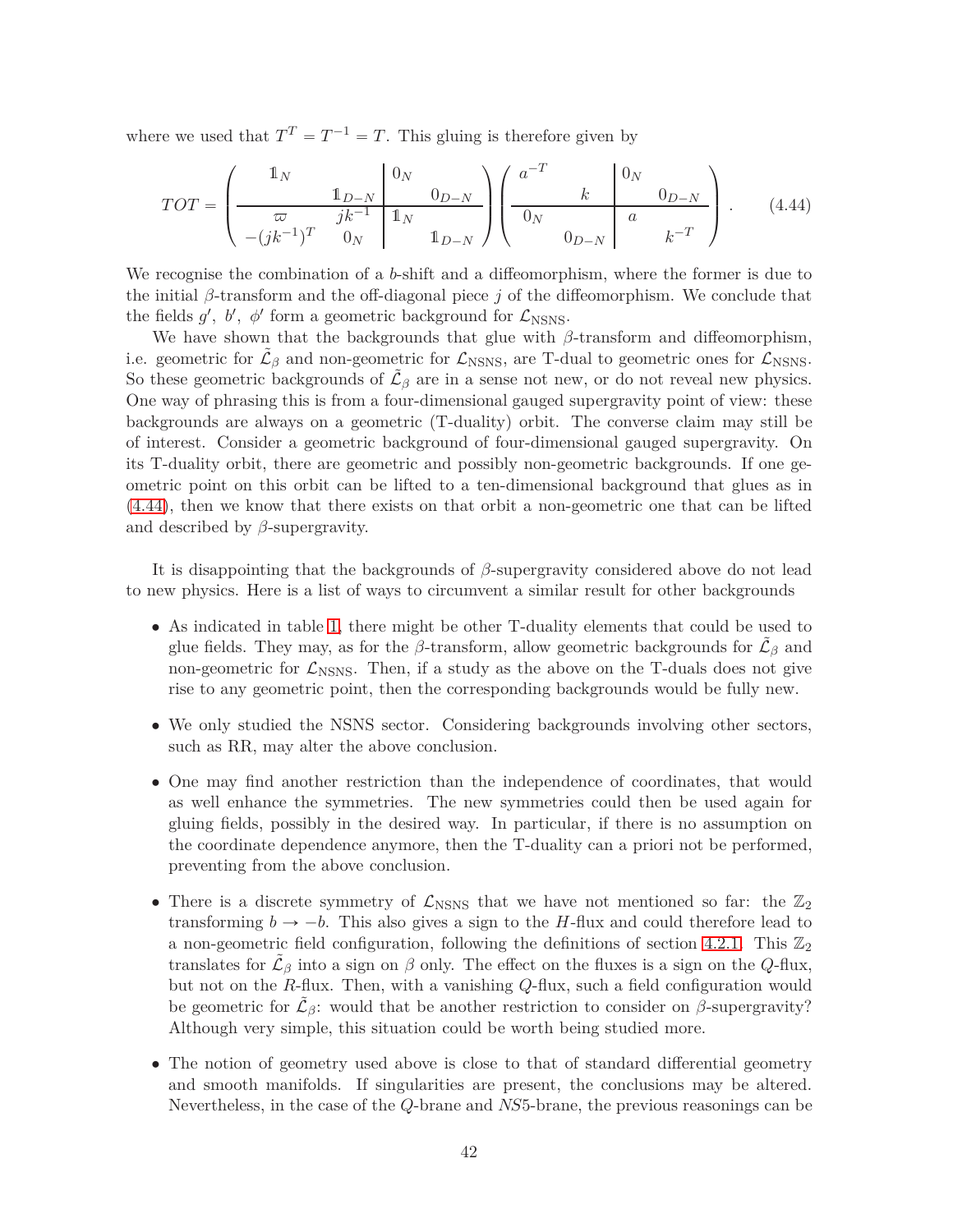applied everywhere away from the singularity, and the latter is treated in the same way for both  $\tilde{g}$ ,  $\beta$ ,  $\tilde{\phi}$  and  $g'$ ,  $b'$ ,  $\phi'$  (therefore if the singularity is acceptable on one side, it is as well on the other one).

#### <span id="page-42-0"></span>**4.3.2 On compact purely NSNS vacua**

We discussed in [\[1\]](#page-62-16) the possibility of getting purely NSNS solutions of *β*-supergravity, that would be of interest for compactification. Such vacua would be geometric for  $\tilde{\mathcal{L}}_{\beta}$  and take the form of a given compactification ansatz. Interestingly, that ansatz was shown to be not too restrictive: the equations of motion indicated the possibility of getting non-trivial solutions. This is not the case for  $\mathcal{L}_{\text{NSNS}}$ , for which the ansatz only leads to trivial solutions, hence the interest in getting such vacua of  $\tilde{\mathcal{L}}_{\beta}$ . In the above, we worked-out a well-defined class of backgrounds that are geometric for  $\tilde{\mathcal{L}}_{\beta}$ , and could thus serve as candidates for the vacua we are now interested in. However, we have also shown that these backgrounds are T-dual to geometric ones of  $\mathcal{L}_{\text{NSNS}}$ , as described by the chain of relations in table [2.](#page-40-0) Let us now study how the compactification ansatz evolves through that chain: this will constrain further the possibility of getting geometric vacua of  $\tilde{\mathcal{L}}_{\beta}$  that are suited for compactification.

We recall that due to  $\tilde{\mathcal{L}}_{\beta}$  and  $\mathcal{L}_{\text{NSNS}}$  differing only by a total derivative, and to the T-duality being a symmetry of the equations of motion, a vacua of  $\tilde{\mathcal{L}}_{\beta}$  given by  $\tilde{g}$ ,  $\beta$ ,  $\tilde{\phi}$ leads to *g*, *b*,  $\phi$  and *g*<sup>'</sup>, *b*<sup>'</sup>,  $\phi$ <sup>'</sup> of table [2](#page-40-0) being as well vacua of  $\mathcal{L}_{\text{NSNS}}$ . Let us now look at the compactification ansatz. The metric  $\tilde{g}$  has to be block diagonal in between the fourdimensional space-time and the internal six-dimensional manifold. We consider as well a separation of the corresponding coordinate dependence; in particular there is no warp factor.  $\beta$  has the same structure, but is in addition purely internal. This structure certainly goes through the field redefinition and the T-duality:  $g'$  and  $b'$  have the same block structure and coordinate dependence. Finally, our ansatz sets  $\tilde{\phi} = \text{constant}$ . Is that also the case of  $\phi$ <sup>'</sup>? Let us recall that the dilaton goes through the following chain of equalities

<span id="page-42-2"></span>
$$
e^{-2\tilde{\phi}}\sqrt{|\tilde{g}|} = e^{-2\phi}\sqrt{|g|} = e^{-2\phi'}\sqrt{|g'|} \ . \tag{4.45}
$$

Having  $\phi'$  constant would put a severe constraint on the possibility of getting  $\tilde{g}$ ,  $\beta$ ,  $\tilde{\phi}$  as the type of vacua we are interested in. Indeed, one can show that a constant  $\phi'$  only leads to a trivial solution of  $\mathcal{L}_{\text{NSNS}}$ , namely a flat space-time and manifold (vanishing Ricci tensor), and a vanishing *H*-flux. The corresponding background in terms of  $\tilde{g}$ ,  $\beta$ ,  $\tilde{\phi}$  is then most likely trivial as well: consider for instance constant  $g'$ ,  $b'$ ,  $\phi'$  or even a pure gauge  $b'$ , that do not give much freedom to get interesting  $\tilde{g}$ ,  $\beta$ ,  $\tilde{\phi}$ . So  $\phi'$  should better be non-constant. Is that compatible with  $\phi$  being constant? This requires the ratio

<span id="page-42-3"></span>
$$
\frac{\sqrt{|\tilde{g}|}}{\sqrt{|g'|}}\tag{4.46}
$$

to be non-constant. Note that  $\tilde{g}$  and  $g'$  being part of geometric backgrounds, they are globally well-defined. For  $\tilde{\phi}$  being constant, we deduce that  $\phi'$  is also globally well-defined.<sup>[21](#page-42-1)</sup> Getting

<span id="page-42-1"></span><sup>&</sup>lt;sup>21</sup>We also note that *q* is part of a non-geometric background. Because of the equalities [\(4.45\)](#page-42-2), if  $|q|$  is ill-defined, then so is *φ*. A good supergravity limit is then lost in the non-geometric background, but *β*-supergravity can restore it, as argued in [\[1\]](#page-62-16). In addition, an ill-defined  $\phi$  is likely to be non-constant, so the compactification ansatz cannot be used for this set of fields. Then,  $g, b, \phi$  does not allow to conclude on the (non-)existence of solutions of  $\tilde{\mathcal{L}}_{\beta}$ , on the contrary here to  $g'$ ,  $b'$ ,  $\phi'$ .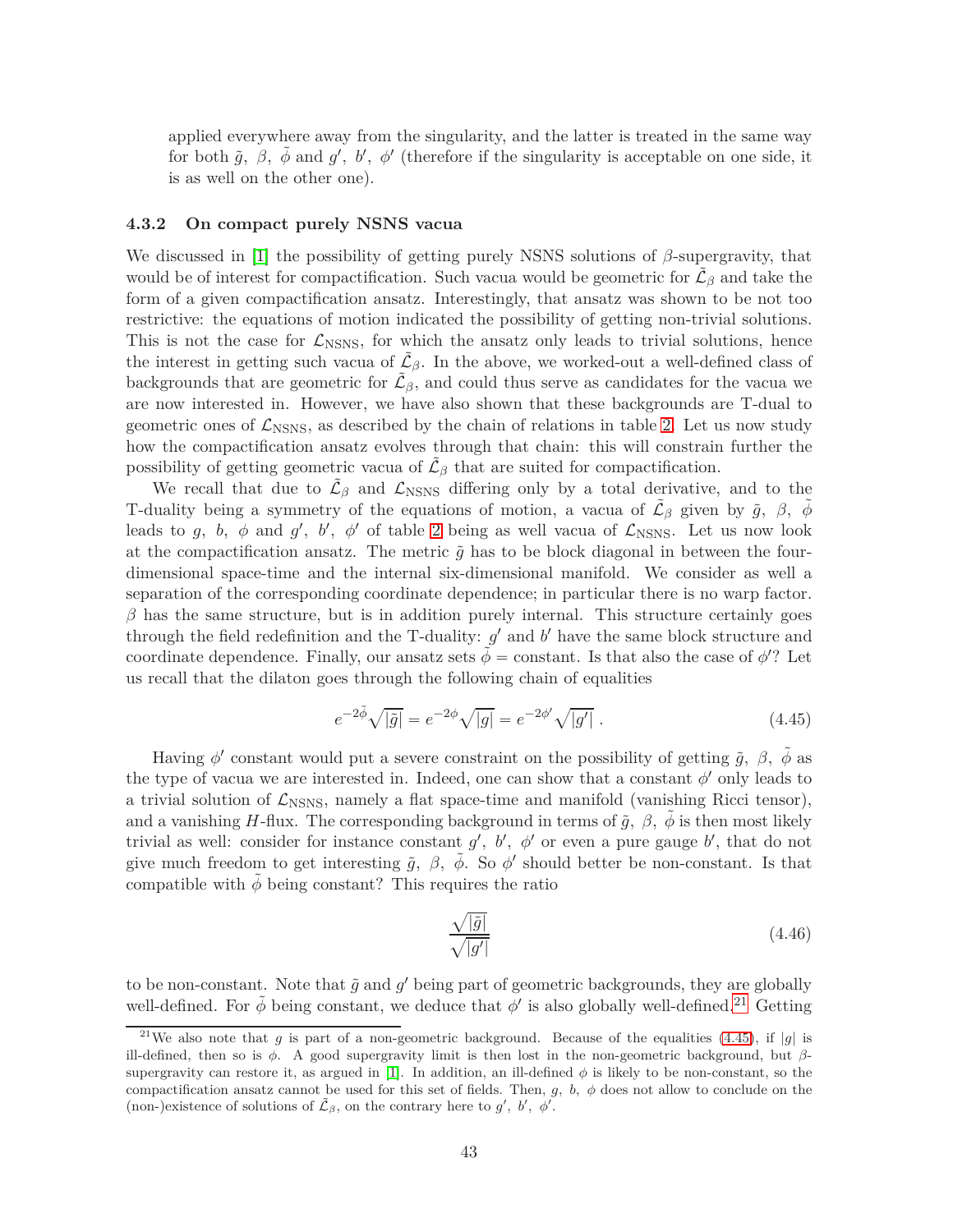it non-constant looks then like a difficult constraint.<sup>[22](#page-43-0)</sup>

The ratio [\(4.46\)](#page-42-3) can in principle be computed in terms of one or the other set of fields, since we know how the fields are related in table [2.](#page-40-0) A difficulty however comes from the fact that the field redefinition involves the whole fields while the T-duality only acts on certain blocks. That makes a generic computation not possible, as the inverse and the determinant of a matrix divided in blocks cannot generically be expressed in terms of those blocks. So we consider the following subcase (and basis)

<span id="page-43-2"></span>
$$
\tilde{g} = \begin{pmatrix} \tilde{g}_N & \\ & \tilde{g}_{D-N} \end{pmatrix} , \ \beta = \begin{pmatrix} \beta_N & \\ & \beta_{D-N} \end{pmatrix} , \tag{4.47}
$$

where these fields do not have off-diagonal components. One then computes  $g$ ,  $b$  and  $g'$ ,  $b'$ . Using some freedom of sign in the field redefinition  $[3]$ ,  $g'$  can be simplified to

$$
g' = \begin{pmatrix} \tilde{g}_N^{-1} & & \\ & (\tilde{g}_{D-N}^{-1} + \beta_{D-N})^{-1} \tilde{g}_{D-N}^{-1} (\tilde{g}_{D-N}^{-1} - \beta_{D-N})^{-1} \end{pmatrix} . \tag{4.48}
$$

This result can easily be understood. The field redefinition is similar to a T-duality in all directions, although the indices are placed differently; this last point is an important distinction between the two, in particular for the large volume limit [\[1\]](#page-62-16). This similarity still explains why the block along the *N* directions is barely changed by the combination of the field redefinition and the T-duality, while the other block only goes through the field redefinition. Interestingly,  $\beta_N$  does not contribute. From this result, we deduce

$$
\frac{\sqrt{|\tilde{g}|}}{\sqrt{|g'|}} = |\tilde{g}_N| \times |\mathbb{1}_{D-N} + \tilde{g}_{D-N}\beta_{D-N}|.
$$
\n(4.49)

Although not impossible, having this quantity non-constant is rather unlikely, at least in usual set-ups where we look for solutions. First,  $\beta_{D-N}$  is likely to be constant, as it does not transform under gluing. Secondly, the metric  $\tilde{g}_{D-N}$  is usually constant (for instance, that of a base circle). This makes the second factor constant. The metric  $\tilde{g}_N$  can certainly be non-constant: for twisted tori, it goes through a non-trivial gluing. Its determinant is however usually constant, giving for instance a constant internal volume.<sup>[23](#page-43-1)</sup> This implies that the above ratio is constant.

We conclude that, even though we made some assumptions such as  $(4.47)$ , it looks unlikely to get a non-constant  $\phi'$ . As explained above, purely NSNS solutions of  $\beta$ -supergravity that are geometric, non-trivial, and satisfy the compactification ansatz, are thus out of reach, at least in the usual set-ups. This holds despite the apparent possibility offered by the equations of motion of  $\tilde{\mathcal{L}}_{\beta}$ . It would be interesting to reach the same conclusion using only those equations.

<span id="page-43-0"></span><sup>22</sup>One could also deviate from the compactification ansatz by considering warp factors and a non-constant dilaton: compact NSNS solutions with these features exist, such as wrapped *NS*-branes, or non-Kähler backgrounds of heterotic string. The supergravity limit of those is nevertheless more delicate.

<span id="page-43-1"></span><sup>&</sup>lt;sup>23</sup>One may wonder whether a constant internal volume can be thought of as unimodularity,  $f^a{}_{ab} = 0$ , related to the compactness of the internal manifold. One has  $\partial_m \ln |e| = -\tilde{e}^a{}_n \partial_m \tilde{e}^n{}_a$ , which is  $f^a{}_{ab}$  up to a term in  $\partial_p \tilde{e}^p{}_b$ . In our context, the only non-trivial  $\partial_p$  are those along the  $D-N$  directions. However, the inverse vielbein  $\tilde{e}^p{}_b$  along those is most likely constant, as is  $\tilde{g}_{D-N}$ . So  $\partial_m |e| = 0$  (constant volume) and  $f^a{}_{ab} = 0$ would be equivalent.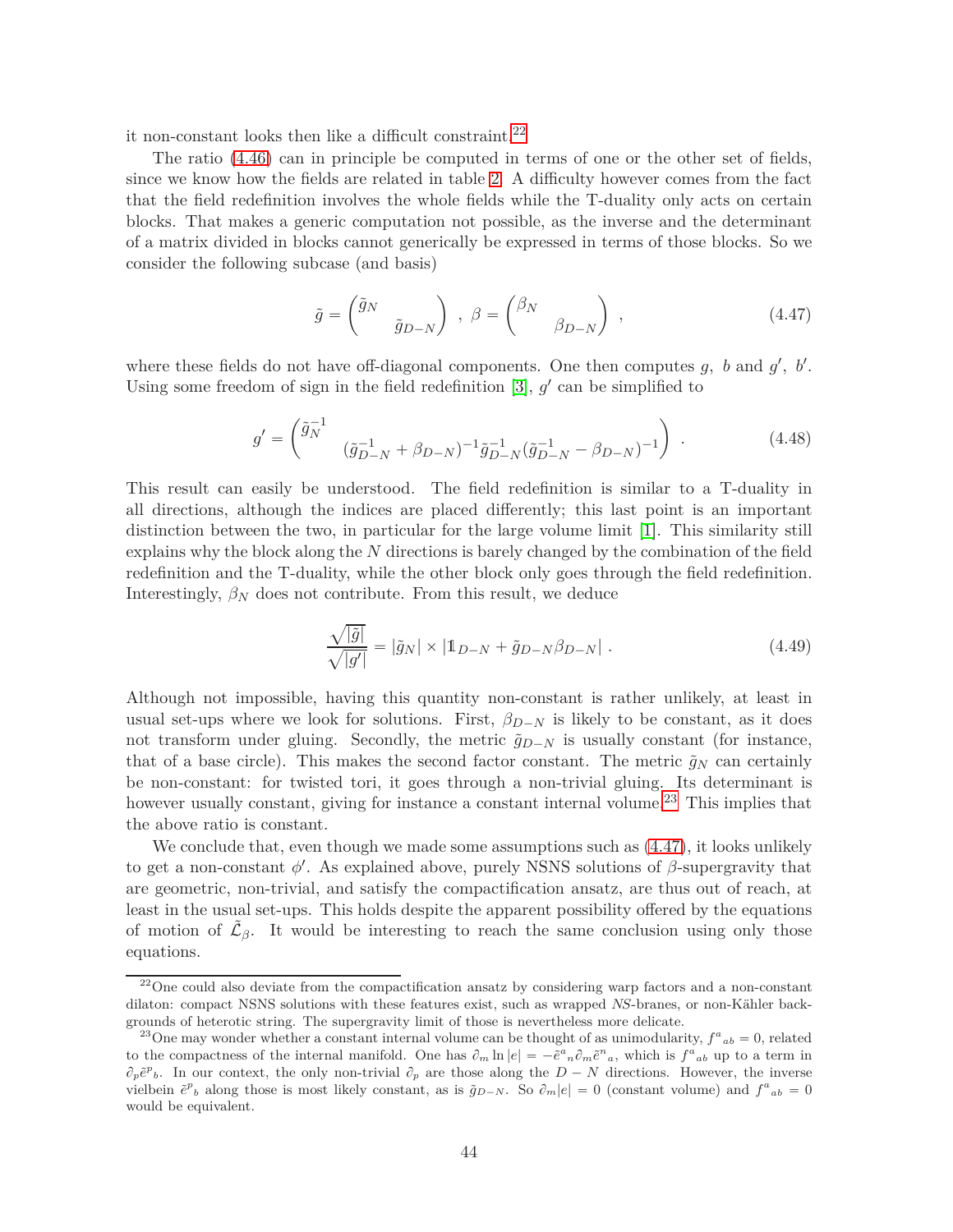### <span id="page-44-0"></span>**5 Outlook**

The main results of this paper have been summarized in the Introduction; let us now make a few comments beyond the scope of this work. A first set of backgrounds that has been studied here are the *NS*-branes. We gave a detailed account on the *NS*5-brane, the *KK*-monopole and the *Q*-brane in section [3.2.](#page-18-0) This description has been done at the level of supergravity. It would be interesting to go beyond and study them as stringy (or M-theory) objects. As the S-dual of the *D*5-brane, many properties of the *NS*5-brane are already known. In particular, *D*1-branes should end on it. We actually expect this to hold as well for the other *NS*-branes, because they are related in the same manner as the  $D_p$ -branes are: via smearing and Tduality. This could give a hint on the world-volume action of these *NS*-branes. The case of the *NS*5-brane is certainly studied (see e.g. [\[85,](#page-66-16) [86\]](#page-66-17) and references therein), but more could be learnt for the *Q*-brane. Proposals have been made in [\[77\]](#page-66-8) for the latter. A mismatch with our results is however discussed in appendix [D.2.](#page-57-0) From the world-volume action, one could deduce source contributions to the equations of motion and the BI. The work done here within *β*-supergravity should help on this point, since we obtained such contributions not only in the BI but also in the dilaton equation of motion [\(D.8\)](#page-56-0) and the Einstein equation  $(D.19)$  -  $(D.22)$ . Interestingly, there was no such modification for the  $\beta$  equation of motion: this is usually expected, as long as the BI gets a source term. Finally, let us recall that the *Q*-brane is a codimension 2 object, and is in that respect similar to the *D*7-brane. The latter is known to have a non-perturbative description within F-theory, and one may wonder if such a construction could as well be considered for the *Q*-brane [\[31\]](#page-63-13). The cut-off needed for its warp factor, mentioned in section [3.2.2,](#page-21-0) could be better understood in such a context.

We also discussed in section [3.2.2](#page-21-0) the possibility of an *R*-brane. Although the name was already used in [\[32\]](#page-63-14), the object proposed here is different. It would be a codimension 1 *NS*brane, which is equivalent to having its warp factor given by an absolute value [\(3.75\)](#page-24-2). The BI [\(1.9\)](#page-4-6) is a natural candidate to be corrected by such a brane, which would then source the *R*-flux. Constructing this object by performing a standard T-duality is however problematic: the lack of isometry would force us to smear the *Q*-brane fields in an unusual way. But the derivation of this warp factor and the BI [\(1.9\)](#page-4-6) still suggest the possibility for such a brane. On a similar tone, the last  $BI(1.10)$  might be related to the existence of a codimension 0 *NS*-brane. But smearing the *R*-brane warp factor *fR*, as we did for the other branes, does not bring any valuable information on the warp factor of this hypothetical object.

In the absence of branes, our study of BI has put forward the  $Spin(D, D) \times \mathbb{R}^+$  covariant derivative and its Dirac operator  $D$ . We showed that the nilpotency of the latter gives back the NSNS BI. So this object is an important tool to characterise vacua; understanding its cohomology should for instance be helpful. The formalism of Generalized Geometry or DFT would certainly help to study this operator. The specific Generalized Geometry with  $Spin(D, D) \times \mathbb{R}^+$  structure group worked-out in [\[87\]](#page-67-0) could also be related. In addition, this object  $\mathcal D$  should appear and characterise supersymmetric vacua, in the context of  $SU(3) \times SU(3)$  structures. In the future work [\[88\]](#page-67-1), we expect to obtain it in *β*-supergravity Killing spinor equations, similarly to [\[56\]](#page-65-5), and consequently in the superpotential (a discussion and references on the latter can be found in [\[3\]](#page-62-1)). The  $\mathcal D$  given in [\(1.16\)](#page-5-0) should then provide a characterisation of internal manifolds analogous to the standard twisted Generalized Calabi-Yau [\[89,](#page-67-2) [90\]](#page-67-3). Its cohomology could thus again play a role, this time in dimensional reductions on those manifolds, or maybe on the generalized parallelizable spaces of [\[91\]](#page-67-4).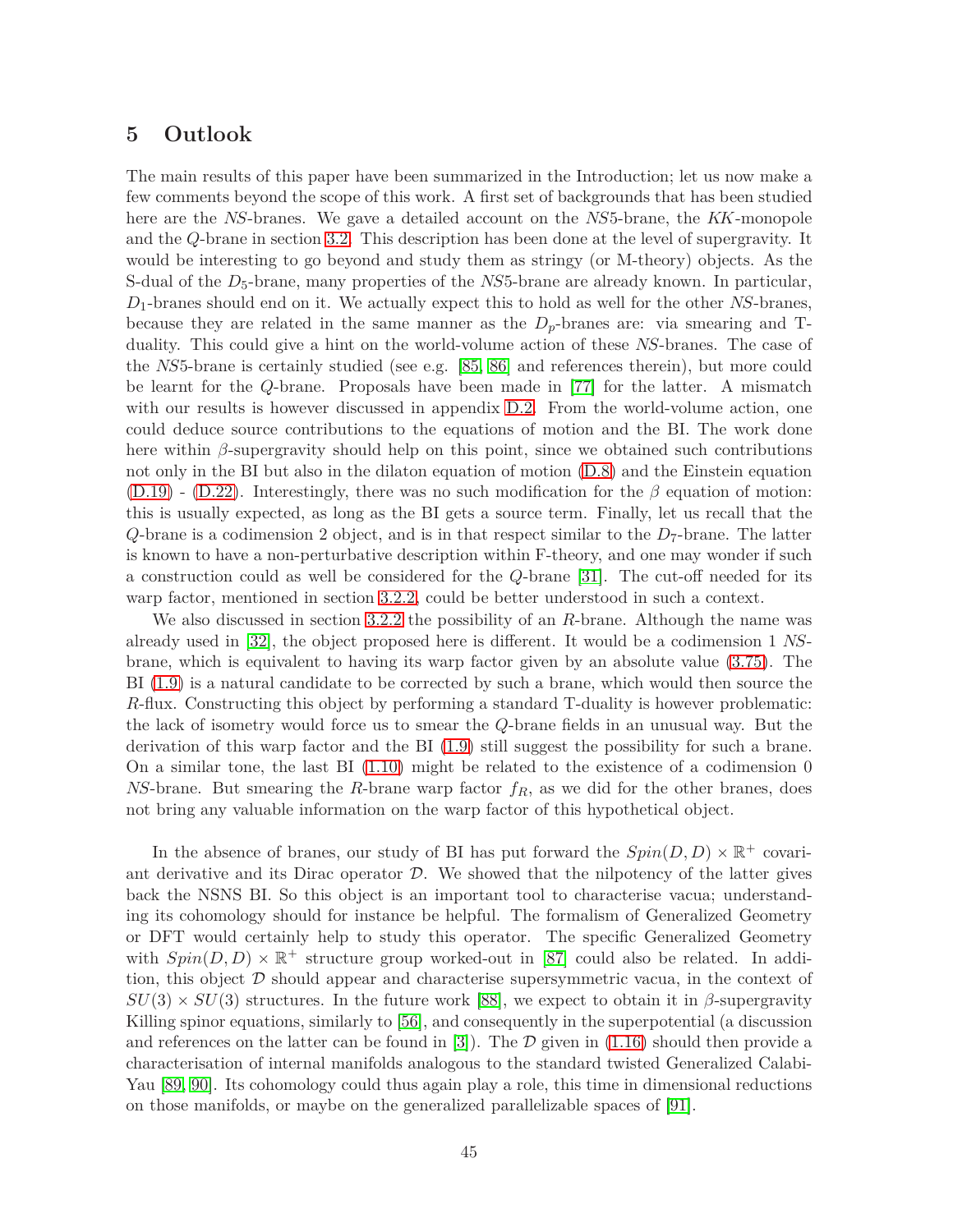In the last part of the paper, we studied the symmetries of standard and *β*-supergravity, and how those could be used to construct geometric backgrounds. In the presence of isometries, the symmetries were shown to be enhanced by the T-duality group. One of its elements, the *β*-transforms, turned out to be a manifest symmetry of *β*-supergravity, and played an important role in our analysis. Using those as gluing transformations would always lead to geometric backgrounds of *β*-supergravity. The restriction of having isometries and the use of  $\beta$ -transforms could then help in constructing the generalized cotangent bundle  $E_{T^*}$ , introduced in [\[27,](#page-63-9) [1\]](#page-62-16). This counterpart of the generalized tangent bundle *E<sup>T</sup>* was argued in [\[1\]](#page-62-16) to be the correct Generalized Geometry bundle for the generalized frames built with  $\mathcal{E}(\beta)$  [\(2.2\)](#page-7-5). It would be interesting to have one concrete construction of  $E_{T^*}$ . This point could be related to the behaviour of the Courant bracket under *β*-transforms, provided the isometries: this could be worth being studied as well.

Our analysis lead us to determine a class of geometric backgrounds of *β*-supergravity, while clarifying some related notions. These vacua were however shown to be on a geometric T-duality orbit, preventing them from leading to new physics. Similar results were obtained in [\[92\]](#page-67-5) when considering reductions from DFT to some supergravities in seven dimensions or higher. Although we rather have in mind here physics of four-dimensional supergravities, these results might be related. We proposed in section [4.3](#page-39-0) various possibilities to circumvent this result, at the level of ten-dimensional supergravity. It was suggested in [\[92\]](#page-67-5) that truly new vacua and new physics would rather be accessible beyond that level, and similar proposals have been made in [\[50,](#page-64-15) [46,](#page-64-11) [93,](#page-67-6) [94\]](#page-67-7). The extension of our formalism to the Ramond-Ramond sector or to include the gauge fluxes of heterotic string, as discussed in [\[1\]](#page-62-16), would in any case bring a more complete picture of the properties of these backgrounds with non-geometric fluxes.

Even if we do not get new physics from *β*-supergravity, as in the case studied here, this reformulation of standard supergravity may offer a better description of some backgrounds. It is for instance the case of the *Q*-brane, that is T-dual to the smeared *NS*5-brane: its brane picture is much clearer in terms of *β*-supergravity fields, and the BI are then nicely formulated with non-geometric fluxes. We expect to find other examples of (non-compact) backgrounds better described by *β*-supergravity in the AdS/CFT context, where *β*-transforms already play a role.

### **Acknowledgments**

We would like to thank R. Blumenhagen, A. Deser and F. Rennecke for useful discussions related to section [4.](#page-29-0) A. B. thanks the Max-Planck-Institut für Gravitationsphysik, AEI Potsdam, and D. A. thanks the Institute of Advanced Study, HKUST, for their warm hospitality during the completion of this project. The work of D. A. is part of the Einstein Research Project "Gravitation and High Energy Physics", which is funded by the Einstein Foundation Berlin.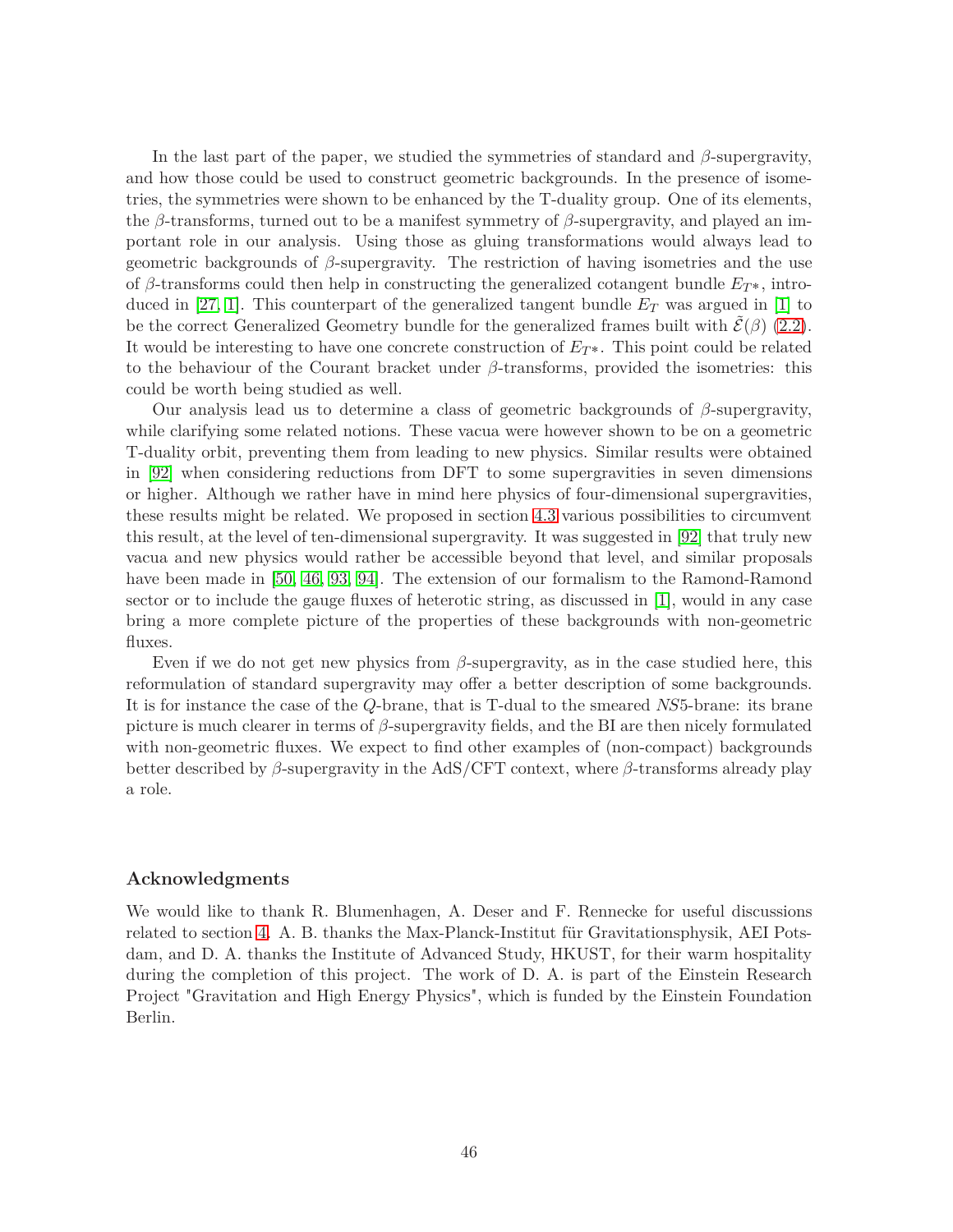### <span id="page-46-0"></span>**A Conventions**

We give in this appendix various conventions used throughout the paper. The space-time is *D*-dimensional. The flat (tangent space) indices are *a . . . l* and the curved ones are *m . . . z*.  $|\tilde{q}|$  denotes the absolute value of the determinant of the metric  $\tilde{q}$ , and  $\mathcal{R}(\tilde{q})$  denotes its Ricci scalar, for a Levi-Civita connection. The squares introduced are defined as

$$
(\partial \phi)^2 \equiv g^{mn} \partial_m \phi \partial_n \phi , H^2 \equiv \frac{1}{3!} H_{mnp} H_{qrs} g^{mq} g^{nr} g^{ps} , R^2 \equiv \frac{1}{3!} R^{mnp} R^{qrs} \tilde{g}_{mq} \tilde{g}_{nr} \tilde{g}_{ps} , (A.1)
$$
  

$$
(\partial \tilde{\phi})^2 \equiv \tilde{g}^{mn} \partial_m \tilde{\phi} \partial_n \tilde{\phi} , (\beta^{mp} \partial_p \tilde{\phi} - \mathcal{T}^m)^2 \equiv \tilde{g}_{mn} (\beta^{mp} \partial_p \tilde{\phi} - \mathcal{T}^m) (\beta^{nq} \partial_q \tilde{\phi} - \mathcal{T}^n) .
$$

Going to flat indices, we use the vielbein  $\tilde{e}^a{}_m$  and its inverse  $\tilde{e}^n{}_b$ , associated to the metric  $\tilde{g}_{mn} = \tilde{e}^a{}_m \tilde{e}^b{}_n \eta_{ab}$ , with  $\eta_{ab}$  the components of the flat metric  $\eta_D$ . Tensors with flat indices are obtained after multiplication by the appropriate (inverse) vielbein(s), e.g.  $\beta^{ab} = \tilde{e}^a{}_m \tilde{e}^b{}_n \beta^{mn}$ , and we also denote  $\partial_a = \tilde{e}^m{}_a \partial_m$ . The structure constant or geometric flux  $f^a{}_{bc}$  is defined from the vielbeins as

<span id="page-46-1"></span>
$$
f^{a}{}_{bc} = 2\tilde{e}^{a}{}_{m}\partial_{[b}\tilde{e}^{m}{}_{c]} = -2\tilde{e}^{m}{}_{[c}\partial_{b]}\tilde{e}^{a}{}_{m} , 2\partial_{[a}\partial_{b]} = f^{c}{}_{ab}\partial_{c} . \qquad (A.2)
$$

The spin connection coefficient, given for Levi-Civita connection by [\(2.15\)](#page-8-0), satisfies

<span id="page-46-2"></span>
$$
\eta^{dc}\omega_{bc}^{a} = -\eta^{ac}\omega_{bc}^{d} , \ f^{a}_{bc} = 2\omega_{[bc]}^{a} , \ f^{a}_{ab} = \omega_{ab}^{a} . \tag{A.3}
$$

A *p*-form *A* is given by

$$
A = \frac{1}{p!} A_{m_1...m_p} dx^{m_1} \wedge \ldots \wedge dx^{m_p} = \frac{1}{p!} A_{a_1...a_p} \tilde{e}^{a_1} \wedge \ldots \wedge \tilde{e}^{a_p} . \tag{A.4}
$$

We deduce for a *p*-form *A* and a *q*-form *B* the coefficient

$$
(A \wedge B)_{\mu_1 \dots \mu_{p+q}} = \frac{(p+q)!}{p!q!} A_{[\mu_1 \dots \mu_p} B_{\mu_{p+1} \dots \mu_{p+q}]} . \tag{A.5}
$$

The contraction of a vector  $V = V^m \partial_m = V^a \partial_a$  on *A* is defined by

$$
V \vee A = \frac{1}{(p-1)!} V^{m_1} A_{m_1...m_p} dx^{m_2} \wedge \dots \wedge dx^{m_p} . \tag{A.6}
$$

It is also denoted by  $\iota_a = \tilde{e}^m a \iota_m$ , that satisfies the following commutation relations

$$
V \vee A = V^a{}_{a}A \ , \quad \{\tilde{e}^a{}_{b} = \delta^a_b \ , \quad \{ \iota_a, \iota_b \} = 0 \ , \tag{A.7}
$$

and a contraction on scalar vanishes. In the case of multiple contractions, such as  $Q_c^{ab} \iota_a \iota_b$ , one should be careful with their order, that may generate signs when acting on a form. Finally, we introduce the totally antisymmetric quantity  $\epsilon$ , given by  $\epsilon_{m_1...m_n} = +1/-1$  for  $(m_1...m_n)$ being an even/odd permutation of  $(1 \ldots n)$ , and 0 otherwise. The one with flat indices  $\epsilon_{a_1...a_n}$ has the same value, i.e.  $\epsilon$  is not a tensor. This can be seen by preserving the volume form. We also consider (constant) matrices  $\gamma^a$ , satisfying the Clifford algebra

$$
\{\gamma^a, \gamma^b\} = 2\eta^{ab} , \ [\gamma^a, \gamma^b] = 2\gamma^{ab} \text{ with } \gamma^{a_1 a_2 \dots a_p} \equiv \gamma^{[a_1} \gamma^{a_2} \dots \gamma^{a_p]}, \tag{A.8}
$$

and further useful properties listed in the appendix of [\[1\]](#page-62-16).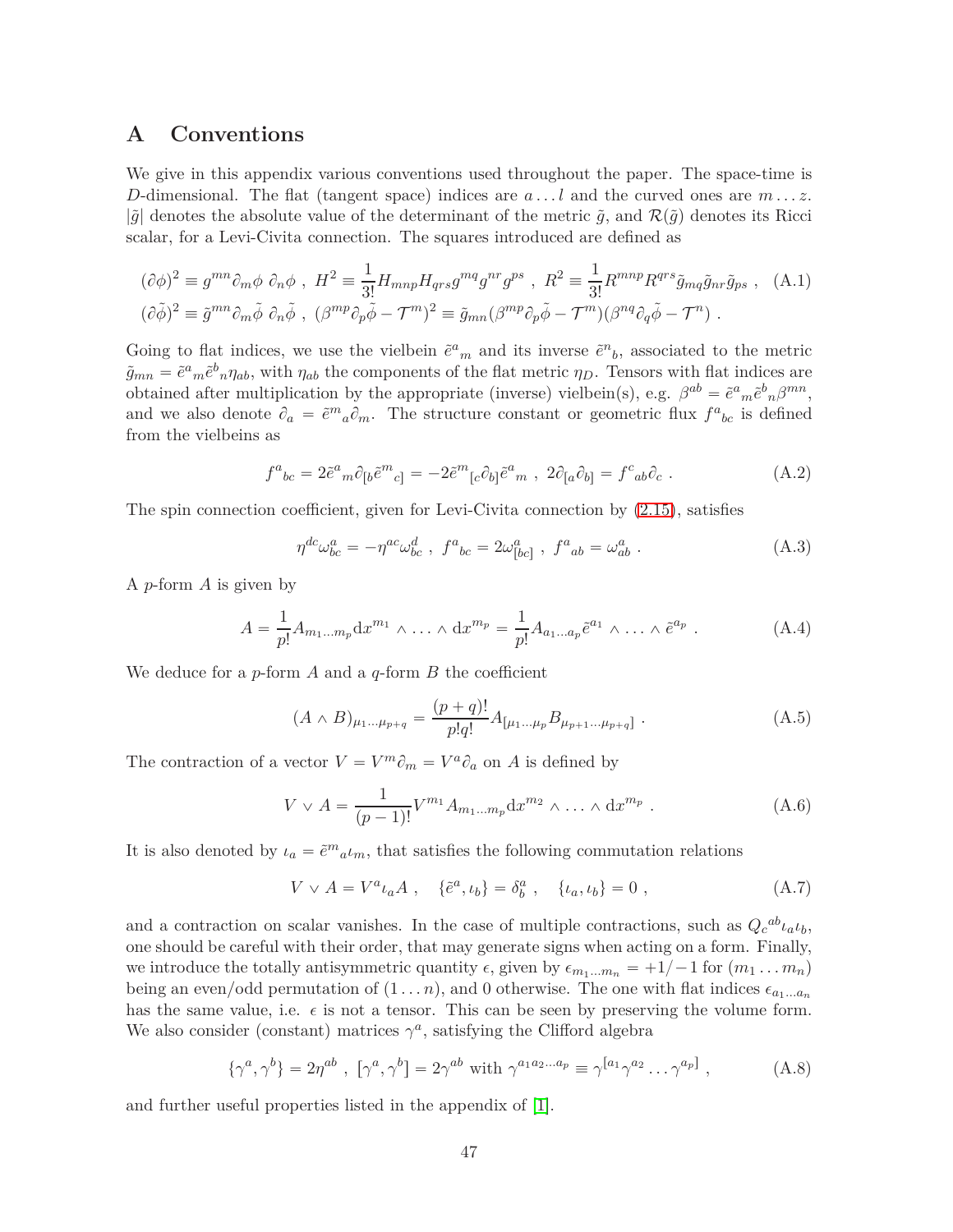### <span id="page-47-0"></span>**B Derivation of the equations of motion in flat indices**

In this appendix, we give details on the rewriting of the equations of motion [\(2.21\)](#page-9-2), [\(2.22\)](#page-9-3) and [\(2.23\)](#page-9-4) in flat indices, following section [2.2.](#page-9-0) This is achieved with two methods: first a direct approach, and secondly using the Generalized Geometry formalism. As a side remark, let us mention that it would be interesting to apply a Palatini formalism to the *β*-supergravity objects to rederive these equations. They should also be obtainable from the DFT ones of [\[33\]](#page-63-15).

### <span id="page-47-1"></span>**B.1 Direct approach**

As explained in section [2.2,](#page-9-0) the  $\beta$  equation of motion requires more work than the other two; we only focus on this one here. We start by multiplying the equation in curved indices [\(2.23\)](#page-9-4) by the appropriate vielbeins to get it in flat indices. We then separate the terms in  $\partial \tilde{\phi}$  and  $\mathcal T$ from the others, as they may vanish upon standard assumptions when looking for solutions [\[1\]](#page-62-16). We obtain

$$
-\frac{1}{2}\eta_{ab}\eta_{cd}\eta_{ef}\breve{\nabla}^{a}R^{bdf} + 2\eta_{f[e}\mathcal{R}_{c]d}\beta^{fd} + \frac{1}{2}\eta_{cd}\eta_{ef}\eta^{ab}\nabla_{a}\nabla_{b}\beta^{fd} - \nabla_{a}\left(\eta_{f[e}\nabla_{c]}\beta^{fa}\right)
$$
(B.1)  
=  $\eta_{ab}\eta_{cd}\eta_{ef}R^{bdf}\left(\beta^{ag}\partial_{g}\tilde{\phi} - \mathcal{T}^{a}\right) + \eta^{ab}\eta_{cd}\eta_{ef}\nabla_{b}\beta^{fd}\partial_{a}\tilde{\phi} + 4\beta^{ab}\eta_{a[e}\nabla_{e]}\partial_{b}\tilde{\phi} + 2\eta_{a[e}\nabla_{e]}\beta^{ab}\partial_{b}\tilde{\phi}.$ 

We now focus on the LHS of [\(B.1\)](#page-47-2). A key ingredient is  $\nabla \beta$ : it can be written in terms of fluxes as

<span id="page-47-2"></span>
$$
\nabla_b \beta^{fd} = Q_b{}^{fd} + \beta^{h[f}f^{d]}_{bh} + 2\eta^{h[d}\beta^{f]g}f^i_{h(b}\eta_{g)i} . \tag{B.2}
$$

Using this expression and the definitions of the fluxes, a tedious computation gives a lengthy expression for  $\nabla_a \nabla_b \beta^{fd}$ . From the latter, we get two terms of [\(B.1\)](#page-47-2). We first deduce an expression for  $\nabla_a \nabla_c \beta^{fa}$ , and obtain further

$$
\eta_{fe}\nabla_{\alpha}\nabla_{c}\beta^{fa} = \eta_{fe}\partial_{\alpha}C_{c}^{fa} + \eta_{fe}\beta^{h[f}\partial_{\alpha}f^{a]}_{ch} \n+ \frac{1}{2}\eta_{fe}\eta^{ha}\beta^{fg} \left(\eta_{gi}\partial_{a}f^{i}{}_{hc} + \eta_{ci}\partial_{a}f^{i}{}_{hg}\right) + \frac{1}{2}\beta^{ga} \left(\eta_{gi}\partial_{a}f^{i}{}_{ec} + \eta_{ci}\partial_{a}f^{i}{}_{eg}\right) \n+ \eta_{fe}f^{a}{}_{ah}Q_{c}{}^{fh} + \frac{1}{2}\eta_{fe}f^{f}{}_{ch}Q_{a}{}^{ah} + \frac{1}{2}\eta_{fe}f^{f}{}_{ah}Q_{c}{}^{ha} \n+ \frac{1}{2}Q_{a}{}^{ag} \left(\eta_{ci}f^{i}{}_{ge} + \eta_{gi}f^{i}{}_{ce}\right) + \frac{1}{2}Q_{c}{}^{ga} \left(\eta_{ai}f^{i}{}_{eg} + \eta_{gi}f^{i}{}_{ea}\right) \n+ \frac{1}{2}\eta_{fe} \left(\frac{1}{2}f^{a}{}_{hc}f^{f}{}_{ag}\beta^{gh} + f^{a}{}_{hg}f^{f}{}_{ca}\beta^{gh} + f^{a}{}_{ah}f^{h}{}_{cg}\beta^{gf} + f^{a}{}_{hc}f^{h}{}_{ag}\beta^{gf}\right) \n+ \frac{1}{2}\eta_{lc} \left(\frac{1}{2}f^{l}{}_{ka}f^{k}{}_{ej}\beta^{aj} + f^{l}{}_{eg}f^{g}{}_{aj}\beta^{aj}\right) + \frac{1}{2}\eta_{gi}f^{i}{}_{ec}f^{g}{}_{aj}\beta^{aj} \n+ \frac{1}{4}f^{g}{}_{ac} \left(\eta_{ij}f^{i}{}_{eg}\beta^{aj} + \eta_{ig}f^{i}{}_{ej}\beta^{aj} + \eta_{gj}f^{a}{}_{ek}\beta^{jk}\right) \n+ \frac{1}{2}\eta_{fe}f^{g}{}_{ac}\eta^{ha}\beta^{fj} \left(\eta_{gi}f^{i}{}_{jh} + \eta_{gj}f^{k}{}_{kh}\right) + \frac{1}{4}\eta_{fe}f^{i}{}_{hc}f^{f}{}_{aj}\eta_{gi}\eta^{hj}\beta^{ga} \n+ \frac{1
$$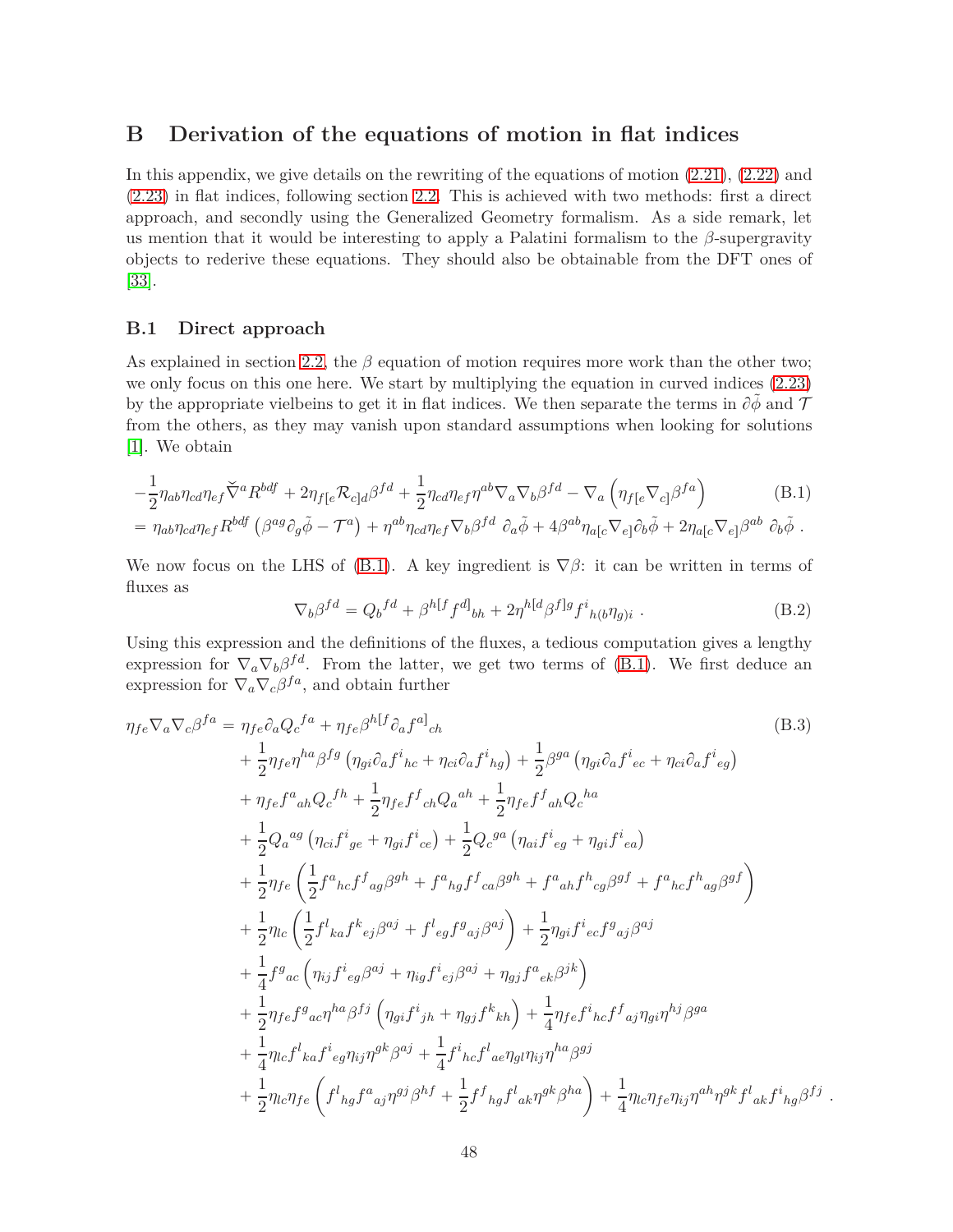Secondly, we contract  $\nabla_a \nabla_b \beta^{fd}$  with a metric to get

$$
\eta^{ab}\nabla_{a}\nabla_{b}\beta^{fd} = \eta^{ab}\partial_{a}Q_{b}f^{d} + \eta^{ab}\beta^{h[f}\partial_{a}f^{d]}_{bh} + \eta^{h[d}\beta^{f]g} \left(\eta^{ab}\eta_{gi}\partial_{a}f^{i}_{hb} + \partial_{a}f^{a}{}_{hg}\right) \tag{B.4}
$$
\n
$$
+ Q_{b}f^{d}\eta^{gk}f^{a}{}_{ak} + 2Q_{a}g[d\eta^{f}]^{h} \left(\eta^{ab}\eta_{gi}f^{i}{}_{hb} + f^{a}{}_{hg}\right)
$$
\n
$$
+ \frac{1}{2}\eta^{ab}\beta^{gh}f^{[f}{}_{ag}f^{d]}_{bh} + f^{a}{}_{hg}\left(\eta^{h[d}f^{f]}_{ja}\beta^{jg} + f^{g}{}_{ak}\eta^{k[f}\beta^{d]h}\right)
$$
\n
$$
+ f^{a}{}_{ak}\left(\eta^{gk}\beta^{h[f}f^{d]}_{gh} + \eta^{h[d}\beta^{f]j}(\eta^{gk}\eta_{ij}f^{i}{}_{hg} + f^{k}{}_{hj})\right)
$$
\n
$$
+ \eta^{ab}\eta_{gi}f^{g}{}_{ja}f^{i}{}_{hb}\eta^{h[d}\beta^{f]j} + \eta^{ab}\eta_{gi}\beta^{gj}f^{i}{}_{hb}\eta^{h[d}f^{f]}{}_{aj} + \frac{1}{2}\eta^{ab}\eta^{hg}\eta_{ij}f^{i}{}_{hb}\beta^{j[d}f^{f]}{}_{ag}
$$
\n
$$
+ \eta^{h[d}\eta^{f]k}\beta^{gj}\left(\frac{1}{2}\eta_{ab}f^{a}{}_{kg}f^{b}{}_{hj} + \eta_{jl}f^{a}{}_{hg}f^{l}{}_{ak}\right) + \frac{1}{2}\eta^{ab}\eta^{hd}\eta^{fk}\eta_{gl}\eta_{ij}\beta^{jg}f^{l}{}_{ka}f^{i}{}_{bh}.
$$

We finally sum the two terms of  $(B.1)$  just obtained, together with a third one involving  $\mathcal{R}_{cd}$ that we get using [\(2.20\)](#page-8-4). Many simplifications occur to eventually give

<span id="page-48-4"></span>
$$
2\eta_{f[e}\mathcal{R}_{c]d}\beta^{fd} + \frac{1}{2}\eta_{cd}\eta_{ef}\eta^{ab}\nabla_{a}\nabla_{b}\beta^{fd} - \nabla_{a}\left(\eta_{f[e}\nabla_{c]}\beta^{fa}\right)
$$
(B.5)  
\n
$$
= \frac{1}{2}\eta_{ef}\eta_{cd}\eta^{ab}\partial_{a}Q_{b}f^{d} + \partial_{a}(\eta_{f[e}Q_{c]}\alpha^{f})
$$
\n
$$
+ 2\beta^{hf}\partial_{af}\alpha_{h[e}\eta_{ef]} - \beta^{ha}\partial_{af}f_{h[e}\eta_{ef]} + \frac{1}{2}\eta_{gi}\beta^{ga}\partial_{a}f^{i}{}_{ce} - 2\beta^{fd}\eta_{f[e}\partial_{c]}\beta^{a}{}_{ad}
$$
\n
$$
+ Q_{a}^{gf}f^{a}{}_{g[e}\eta_{ef]} + \frac{1}{2}f^{f}{}_{ha}Q_{[c}{}^{ha}\eta_{ef]} + f^{a}{}_{ah}Q_{[c}{}^{hf}\eta_{ef]} + Q_{a}{}^{ah}f^{f}{}_{h[e}\eta_{ef]} + \frac{1}{2}Q_{a}{}^{ag}f^{i}{}_{ec}\eta_{gi}
$$
\n
$$
+ \frac{1}{2}\eta_{ef}\eta_{cd}\eta^{gk}Q_{g}f^{d}f^{a}{}_{ak} + \eta_{gi}\eta^{ab}Q_{a}{}^{dg}f^{i}{}_{b[e}\eta_{c]d}
$$
\n
$$
+ 2\beta^{jf}f^{a}{}_{ak}f^{k}{}_{j[e}\eta_{ef]} + \beta^{gh}f^{a}{}_{hg}f^{f}{}_{a[e}\eta_{ef]} + \frac{1}{2}\beta^{aj}f^{i}{}_{ce}f^{g}{}_{aj}\eta_{gi} .
$$

We now rewrite this expression in a more convenient manner. To do so, one can first show the following identity using [\(1.7\)](#page-4-0)

<span id="page-48-3"></span>
$$
2\beta^{hf}\partial_a f^a{}_{h[c}\eta_{e]f} - 2\beta^{fd}\eta_{f[e}\partial_c]f^a{}_{ad} + 2\beta^{jf}f^a{}_{ak}f^k{}_{j[c}\eta_{e]f} = 2\beta^{df}\partial_d f^a{}_{a[c}\eta_{e]f} \tag{B.6}
$$

Secondly, thanks to definitions, including the one of  $\mathcal{T}^a$  given in  $(2.20)$ , one can derive

$$
-2\eta_{f[e}\nabla_{c]} \mathcal{T}^{f} = 2\eta_{f[e}\partial_{c]}Q_{a}{}^{af} - \beta^{hi}\eta_{f[e}\partial_{c]}f^{f}{}_{hi}
$$
\n
$$
-\eta_{f[e}Q_{c]}{}^{hi}f^{f}{}_{hi} + \eta_{gd}Q_{a}{}^{ag}f^{d}{}_{ee} + 2\beta^{jh}f^{f}{}_{hi}f^{i}{}_{j[c}\eta_{e]}f - \frac{1}{2}\beta^{hi}f^{g}{}_{hi}f^{d}{}_{ec}\eta_{gd}.
$$
\n(B.7)

Thirdly, one can show that

<span id="page-48-1"></span>
$$
-\beta^{ha}\partial_a f^f{}_{hc} = \beta^{ha}\partial_a f^f{}_{hc} - 3\beta^{ha}\partial_{[a} f^f{}_{hc]} + \beta^{ha}\partial_c f^f{}_{ah} \;, \tag{B.8}
$$

where the RHS can be further rewritten with [\(1.7\)](#page-4-0). Then, using

<span id="page-48-2"></span><span id="page-48-0"></span>
$$
\beta^{ha}\partial_a f^f{}_{hc} = -2\beta^{a[h}\partial_a f^f]_{hc} - \beta^{af}\partial_a f^h{}_{hc} \,,\tag{B.9}
$$

together with [\(1.8\)](#page-4-7) on the RHS of [\(B.9\)](#page-48-0), one gets an expression for  $\beta^{ha}\partial_a f^f{}_{hc}$ . The latter should be inserted in the RHS of [\(B.8\)](#page-48-1). The resulting expression, antisymmetrized with  $\eta_{ef}$ ,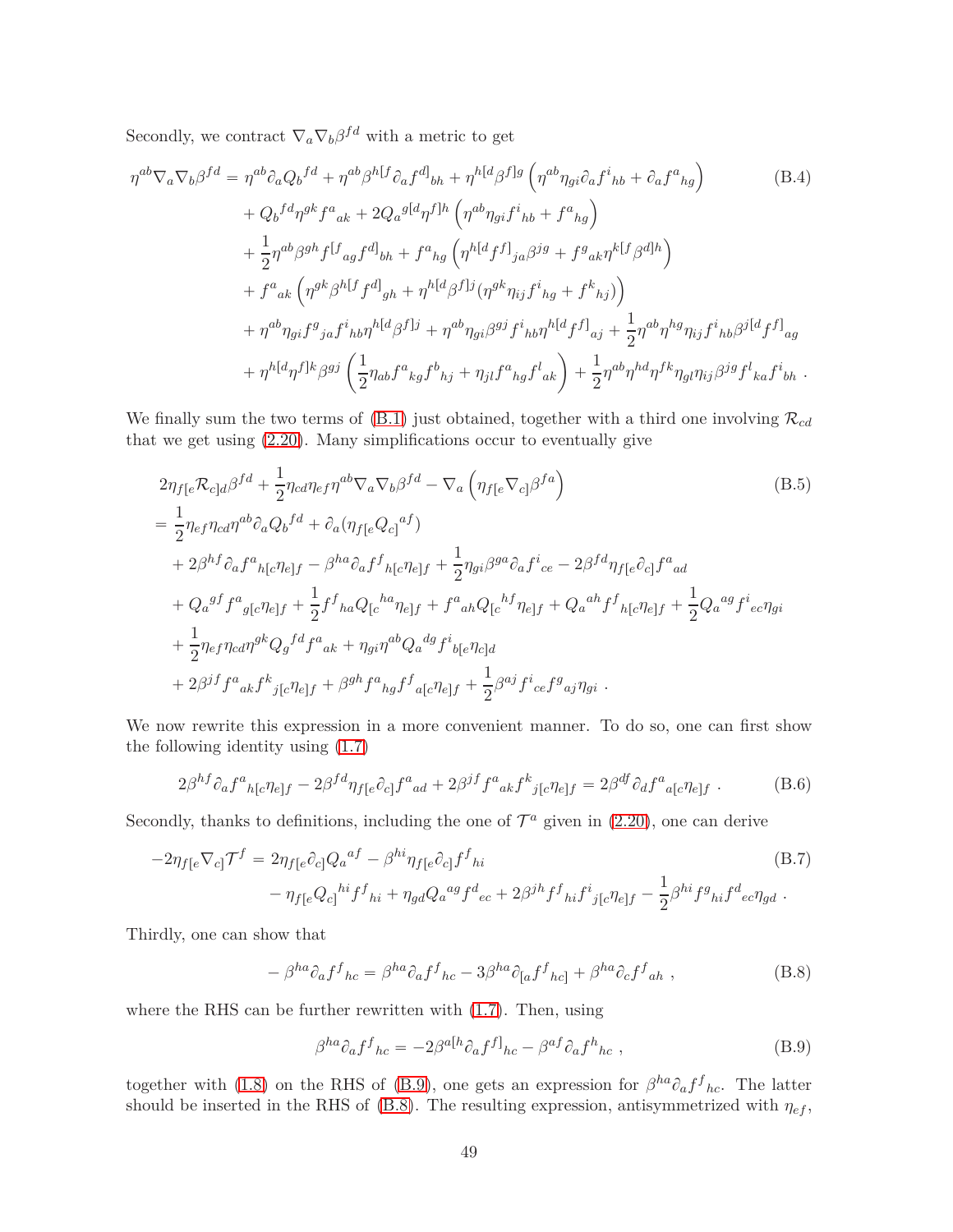can be rewritten using [\(B.7\)](#page-48-2) into

<span id="page-49-1"></span>
$$
-\beta^{ha}\partial_a f^f{}_{h[c}\eta_{e]f} = -2\eta_{f[e}\nabla_{c]} \mathcal{T}^f + \beta^{fd}\partial_d f^a{}_{a[c}\eta_{e]f} - \eta_{f[e}\partial_{c]}Q_a{}^{af} - \partial_a Q_{[c}{}^{af}\eta_{e]f} \qquad (B.10)
$$

$$
+ \beta^{ah} f^g{}_{ah} f^f{}_{g[c}\eta_{e]f} + \frac{1}{2}\beta^{hi} f^g{}_{hi} f^d{}_{ec}\eta_{gd}
$$

$$
- f^a{}_{ag} Q_{[c}{}^{gf}\eta_{e]f} - Q_a{}^{ag} \left( f^f{}_{g[c}\eta_{e]f} + f^d{}_{ec}\eta_{gd} \right) .
$$

Using  $(B.6)$  and  $(B.10)$ , we rewrite  $(B.5)$  as follows

<span id="page-49-2"></span>
$$
2\eta_{f[e}\mathcal{R}_{c]d}\beta^{fd} + \frac{1}{2}\eta_{cd}\eta_{ef}\eta^{ab}\nabla_{a}\nabla_{b}\beta^{fd} - \nabla_{a}\left(\eta_{f[e}\nabla_{c]}\beta^{fa}\right)
$$
(B.11)  
\n
$$
= -2\eta_{f[e}\nabla_{c]} \mathcal{T}^{f} + \frac{1}{2}\eta_{gi}\beta^{ga}\partial_{af}^{i}{}_{ce} + \beta^{df}\partial_{df}^{a}{}_{a[e}\eta_{e]f} - \eta_{f[e}\partial_{c]}Q_{a}^{af} + \frac{1}{2}\eta_{ef}\eta_{cd}\eta^{ab}\partial_{a}Q_{b}^{fd}
$$
\n
$$
+ Q_{a}^{gf}f^{a}{}_{g[e}\eta_{e]f} + \frac{1}{2}f^{f}{}_{ha}Q_{[c}^{ha}\eta_{e]f} - \frac{1}{2}Q_{a}^{ag}f^{i}{}_{ec}\eta_{gi}
$$
\n
$$
+ \frac{1}{2}\eta_{ef}\eta_{cd}\eta^{gk}Q_{g}^{fd}f^{a}{}_{ak} + \eta_{gi}\eta^{ab}Q_{a}^{dg}f^{i}{}_{b[e}\eta_{c]d} .
$$

From this [\(B.11\)](#page-49-2), we finally rewrite the  $\beta$  equation of motion from [\(B.1\)](#page-47-2) to

$$
-\frac{1}{2}\eta_{ab}\eta_{cd}\eta_{ef}\tilde{\nabla}^{a}R^{bdf} + Q_{a}{}^{gf}f^{a}{}_{g[c}\eta_{e]f} + \frac{1}{2}f^{f}{}_{ha}Q_{[c}{}^{ha}\eta_{e]f} - \frac{1}{2}Q_{a}{}^{ag}f^{i}{}_{ec}\eta_{gi}
$$
(B.12)  
+ 
$$
\frac{1}{2}\eta_{ef}\eta_{cd}\eta^{gk}Q_{g}{}^{fd}f^{a}{}_{ak} + \eta_{gi}\eta^{ab}Q_{a}{}^{dg}f^{i}{}_{b[e}\eta_{c]d}
$$

$$
= 2\eta_{f[e}\nabla_{c]}\mathcal{T}^{f} - \frac{1}{2}\eta_{gi}\beta^{ga}\partial_{a}f^{i}{}_{ce} - \beta^{df}\partial_{d}f^{a}{}_{a[c}\eta_{e]f} + \eta_{f[e}\partial_{c]}\partial_{a}{}^{af} - \frac{1}{2}\eta_{ef}\eta_{cd}\eta^{ab}\partial_{a}Q_{b}{}^{fd}
$$

$$
+ \eta_{ab}\eta_{cd}\eta_{ef}R^{bdf}(\beta^{ag}\partial_{g}\tilde{\phi} - \mathcal{T}^{a}) + \eta^{ab}\eta_{cd}\eta_{ef}\nabla_{b}\beta^{fd} \partial_{a}\tilde{\phi} + 4\beta^{ab}\eta_{a[c}\nabla_{e]}\partial_{b}\tilde{\phi} + 2\eta_{a[c}\nabla_{e]}\beta^{ab} \partial_{b}\tilde{\phi} ,
$$

as given in  $(2.24)$ .

### <span id="page-49-0"></span>**B.2 Using the Generalized Geometry formalism**

We explain in section [2.2](#page-9-0) the main procedure to derive the equations of motion in flat indices from the Generalized Geometry formalism. Here, we give some details on the computation of the generalized Ricci tensor [\(2.37\)](#page-11-0). We start from its expression [\(2.38\)](#page-11-2). We observe that all derivatives acting on the spinor  $\epsilon^+$  should vanish, since the generalized Ricci tensor only acts on the spinor via a multiplication by a *γ*-matrix. One can therefore verify that

$$
\left(\gamma^{a}\partial_{a}\partial_{b} - \gamma^{a}\overline{\eta_{bg}}\partial_{a}\beta^{\overline{ge}}\partial_{\overline{e}} - \gamma^{a}\overline{\eta_{bg}}\beta^{\overline{ge}}\partial_{a}\partial_{\overline{e}} + \gamma^{a}\gamma^{gh}Y_{\overline{bg}h}\partial_{a}\right) \right. \tag{B.13}
$$
\n
$$
+ \gamma^{a}\eta_{ad}\beta^{dc}\partial_{c}\partial_{\overline{b}} - \gamma^{a}\eta_{ad}\overline{\eta_{bg}}\beta^{dc}\partial_{c}\beta^{\overline{ge}}\partial_{\overline{e}} - \gamma^{a}\eta_{ad}\overline{\eta_{bg}}\beta^{dc}\partial_{c}\beta^{\overline{ge}}\partial_{\overline{e}} + \gamma^{a}\gamma^{a}\gamma^{gh}Y_{\overline{bg}h}\eta_{ad}\beta^{dc}\partial_{c}\right. \left. + X_{acd}\gamma^{acd}\partial_{\overline{b}} - X_{acd}\gamma^{acd}\overline{\eta_{bg}}\beta^{\overline{ge}}\partial_{\overline{e}} + \gamma^{a}X_{a}\partial_{\overline{b}} - \gamma^{a}X_{a}\overline{\eta_{bg}}\beta^{\overline{ge}}\partial_{\overline{e}}\right. \left. - \gamma^{a}\omega_{ab}^{\overline{c}}\partial_{\overline{c}} + \gamma^{a}\omega_{ab}^{\overline{c}}\overline{\eta_{cg}}\beta^{\overline{ge}}\partial_{\overline{e}} + \gamma^{a}\eta_{ad}\omega_{Q\overline{b}}\overline{\eta_{cg}}\beta^{\overline{ge}}\partial_{\overline{e}}\right. \left. - \frac{1}{2}\gamma^{a}\eta_{ad}\overline{\eta_{bf}}R^{d\overline{fc}}\partial_{\overline{c}} + \frac{1}{2}\gamma^{a}\eta_{ad}\overline{\eta_{bf}}R^{d\overline{fc}}\overline{\eta_{cg}}\beta^{\overline{ge}}\partial_{\overline{e}}\right. \left. - \gamma^{a}X_{a}\partial_{\overline{b}} - \gamma^{a}X_{a}\partial_{\overline{b}}\right. \left. - \gamma^{a}\partial_{\overline{b}}\partial_{a} - \gamma^{a}\eta_{ad}\partial_{\overline{b}}\beta^{dc}\partial_{c} - \gamma^{a}\eta_{ad}\beta^{dc}\partial_{\overline{b}}\partial_{c} - \gamma^{acd}X_{acd}\partial_{\overline{b}} - \gamma^{a}X_{
$$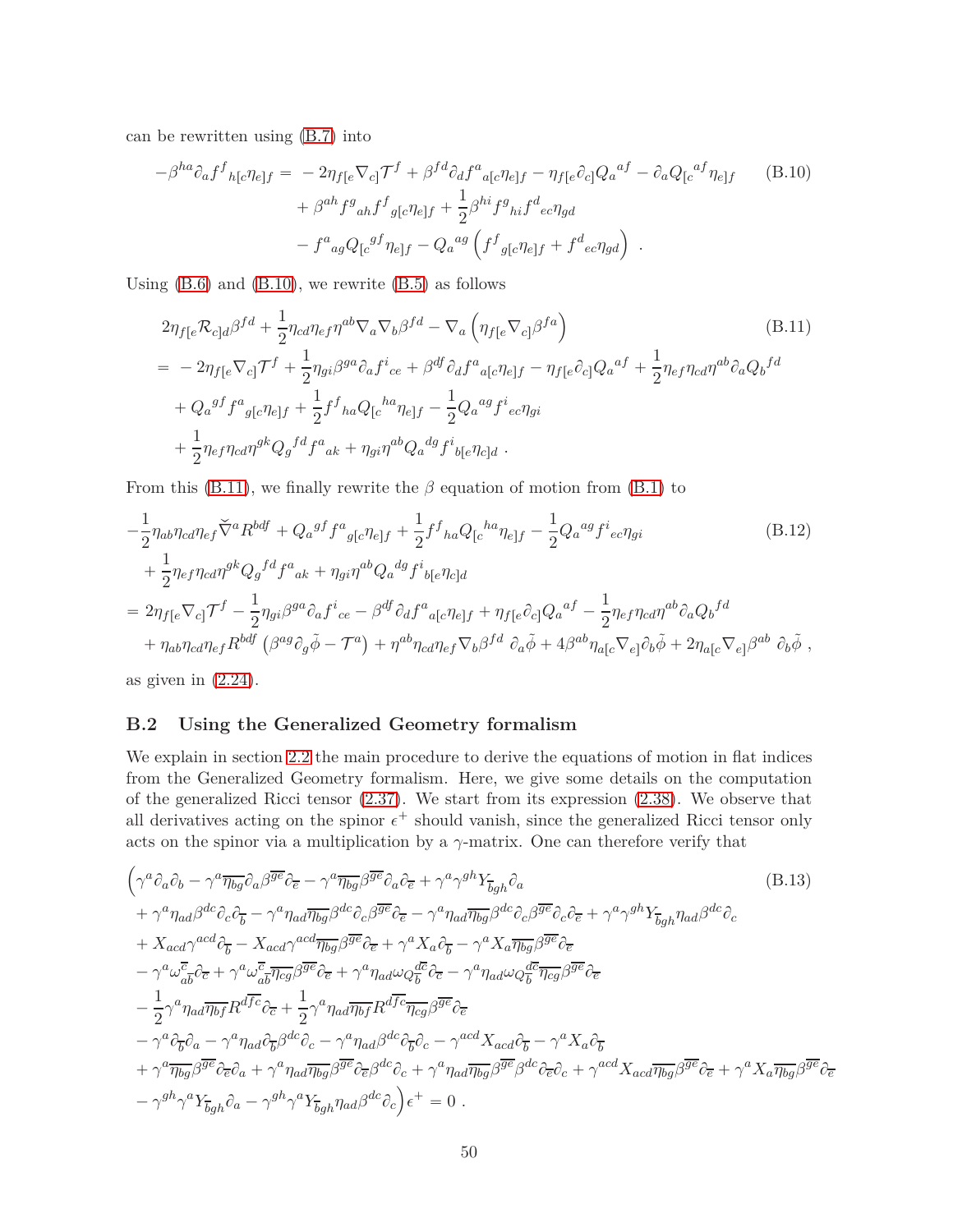We are then left with  $\gamma$ -matrices acting on  $\epsilon^+$ . Using several identities on  $\gamma$ -matrices listed in the appendix of [\[1\]](#page-62-16), we obtain

$$
\frac{1}{2}R_{a\overline{b}}\gamma^{a}\epsilon^{+} = \left((\gamma^{agh} + 2\eta^{a[g}\gamma^{h]})\partial_{a}Y_{\overline{b}gh} + (\gamma^{agh} + 2\eta^{a[g}\gamma^{h]})\eta_{ad}\beta^{dc}\partial_{c}Y_{\overline{b}gh} + [\gamma^{acd}, \gamma^{gh}]X_{acd}Y_{\overline{b}gh} + [\gamma^{a}, \gamma^{gh}]X_{a}Y_{\overline{b}gh} - (\gamma^{agh} + 2\eta^{a[g}\gamma^{h]})\omega_{ab}^{\overline{c}}Y_{\overline{c}gh} + (\gamma^{agh} + 2\eta^{a[g}\gamma^{h]})\eta_{ad}\omega_{Q}\frac{d\overline{c}}{b}Y_{\overline{c}gh} - \frac{1}{2}(\gamma^{agh} + 2\eta^{a[g}\gamma^{h]})\eta_{ad}\overline{\eta_{bf}}R^{d\overline{f}c}Y_{\overline{c}gh} - \gamma^{acd}\partial_{\overline{b}}X_{acd} - \gamma^{a}\partial_{\overline{b}}X_{a} + \gamma^{acd}\overline{\eta_{bg}}\beta^{\overline{ge}}\partial_{\overline{e}}X_{acd} + \gamma^{a}\overline{\eta_{bg}}\beta^{\overline{ge}}\partial_{\overline{e}}X_{a}\right)\epsilon^{+}
$$
\n(B.14)

Similarly to the calculation of the scalar *S* in [\[1\]](#page-62-16), we should then distinguish the different orders in  $\gamma$ -matrices. Here, we only consider the lowest order in  $\gamma^a$ , and assume that all higher orders vanish: this would be analogous to the computation of *S*, where the BI  $(3.1)$  -[\(3.4\)](#page-12-6) played an important role; we expect the same here. In addition, the lowest order will be enough to obtain the equations of motion. Then at first order in  $\gamma^a$ ,  $\frac{1}{2}R_{a\overline{b}}\gamma^a$  gives

$$
\left(\frac{1}{2}\mathcal{R}_{\overline{b}a} - \frac{1}{2}\eta_{ae}\overline{\eta_{bg}}\widetilde{K}^{\overline{g}e} + \frac{1}{8}\eta_{ae}\overline{\eta_{bg}}\eta_{if}\overline{\eta_{cd}}R^{\overline{ig}\overline{c}}R^{\overline{d}fe} - \frac{1}{4}\eta_{ae}\overline{\eta_{bg}}e^{2\tilde{\phi}}\nabla_{d}(e^{-2\tilde{\phi}}R^{\overline{g}de})\right) \n+ \nabla_{\overline{b}}\nabla_{a}\tilde{\phi} - \eta_{ae}\overline{\eta_{bg}}\widetilde{\nabla}^{\overline{g}}(\widetilde{\nabla}^{e}\tilde{\phi}) - \eta_{ae}\overline{\eta_{bg}}\widetilde{\nabla}^{\overline{g}}\mathcal{T}^{e} \n+ \frac{1}{4}\overline{\eta_{bg}}g_{d}Q_{a}\overline{g}d + \frac{1}{4}\eta_{ae}\overline{\eta_{bg}}\partial_{d}Q_{f}\overline{e^{g}}\eta^{df} + \frac{1}{4}\eta_{ae}\overline{\eta_{bg}}\partial_{d}Q_{f}^{ed}\overline{\eta^{gf}} - \frac{1}{2}\eta_{ae}\partial_{\overline{b}}Q_{d}d^{de}
$$
\n
$$
- \frac{1}{4}\eta_{ae}\beta^{gc}\partial_{c}f^{e}\overline{f}_{bg} - \frac{1}{4}\beta^{gc}\partial_{c}f^{e}\overline{a}_{b}\overline{\eta_{be}} + \frac{1}{2}\overline{\eta_{bg}}\beta^{gc}\partial_{c}f^{d}_{da}
$$
\n
$$
+ \frac{1}{4}\overline{\eta_{bg}}f^{d}_{ac}Q_{a}\overline{g}^{c} + \frac{1}{4}\eta_{ae}f^{d}_{ac}Q_{b}\overline{c}^{ec} + \frac{1}{4}\overline{\eta_{bg}}\eta_{ae}\eta^{ch}f^{d}_{ac}Q_{b}\overline{e^{g}}
$$
\n
$$
- \frac{1}{4}\eta_{ae}Q_{d}^{def}f^{e}_{bc} - \frac{1}{4}\overline{\eta_{bh}}Q_{d}^{def}\overline{h}_{ac} - \frac{1}{4}\eta_{ch}Q_{d}^{def}f^{h}_{a\overline{b}}
$$
\n
$$
+ \frac{1}{8}\overline{\eta_{bg}}\overline{f^{g}}
$$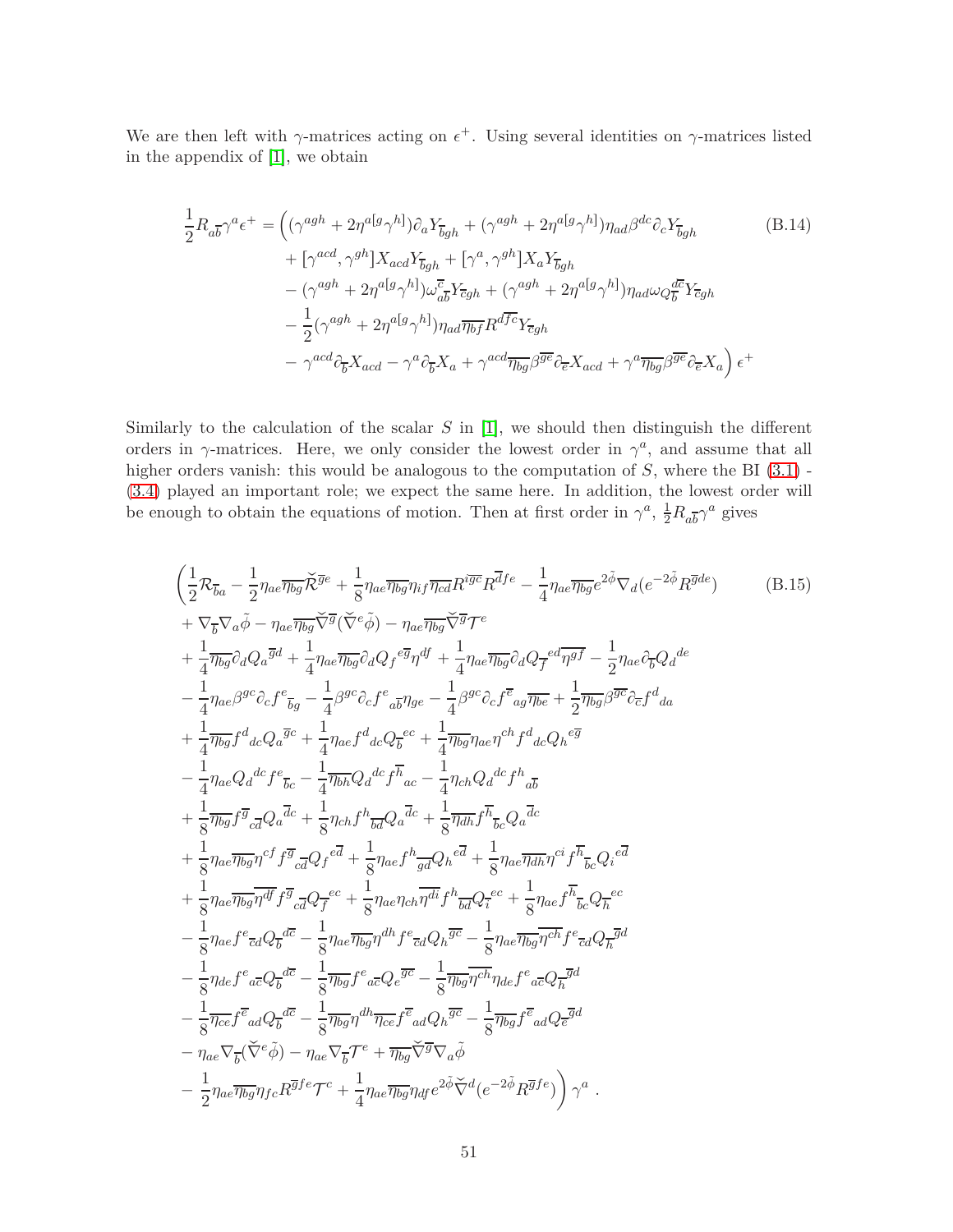By considering aligned vielbeins, the previous expression reduces to

$$
\left(\frac{1}{2}\mathcal{R}_{ba} - \frac{1}{2}\eta_{ae}\eta_{bg}\tilde{\mathcal{R}}^{ge} + \frac{1}{8}\eta_{ae}\eta_{bg}\eta_{if}\eta_{cd}R^{igc}R^{dfe} - \frac{1}{4}\eta_{ae}\eta_{bg}e^{2\tilde{\phi}}\nabla_d(e^{-2\tilde{\phi}}R^{gde})\right)
$$
(B.16)  
+  $\nabla_b\nabla_a\tilde{\phi} - \eta_{ae}\eta_{bg}\tilde{\nabla}^g(\tilde{\nabla}^e\tilde{\phi}) - \eta_{ae}\eta_{bg}\tilde{\nabla}^gT^e$   
+  $\frac{1}{2}\partial_dQ_{(a}^{gd}\eta_{b)g} + \frac{1}{4}\eta_{ae}\eta_{bg}\eta^{df}\partial_dQ_f^{eg} - \frac{1}{2}\eta_{ae}\partial_bQ_d^{de}$   
-  $\frac{1}{4}\beta^{gc}\partial_c f^e_{ab}\eta_{ge} + \frac{1}{2}\beta^{gc}\partial_c f^e_{g(a}\eta_{b)e} + \frac{1}{2}\eta_{bg}\beta^{gc}\partial_c f^d_{da}$   
+  $\frac{1}{2}f^d_{dc}Q_{(a}^{gc}\eta_{b)g} + \frac{1}{4}\eta_{bg}\eta_{ae}\eta^{ch}f^d_{dc}Q_h^{eg} + \frac{1}{2}Q_d^{dc}f^e_{(c(a)}\eta_{b)e} - \frac{1}{4}\eta_{ch}Q_d^{dc}f^h_{ab}$   
+  $\frac{1}{4}f^g_{cd}Q_{[a}^{dc}\eta_{b]g} + \frac{1}{2}\eta_{e[a}f^h_{b]d}Q_i^{ec}\eta_{ch}\eta^{di} + \frac{1}{2}\eta_{e[a}f^h_{b]c}Q_h^{ec}$   
-  $\eta_{ae}\nabla_b(\tilde{\nabla}^e\tilde{\phi}) - \eta_{ae}\nabla_b\mathcal{T}^e + \eta_{bg}\tilde{\nabla}^g\nabla_a\tilde{\phi}$   
-  $\frac{1}{2}\eta_{ae}\eta_{bg}\eta_{fc}R^{gf}e\mathcal{T}^c + \frac{1}{4}\eta_{ae}\eta_{bg}\eta_{df}e^{2\tilde{\phi}}\tilde{\nabla}^d(e^{-2\tilde{\phi}}R^{gfe})\gamma^a.$ 

We can further simplify the above using the following identities. First, one can show

$$
\eta_{g(a}\breve{\nabla}^g \nabla_{b)} \tilde{\phi} - \eta_{g(a} \nabla_{b)} (\breve{\nabla}^g \tilde{\phi}) = 0 \ , \quad -\eta_{e[a} \eta_{b]g} \breve{\nabla}^g (\breve{\nabla}^e \tilde{\phi}) = \frac{1}{2} \eta_{e[a} \eta_{b]g} R^{ged} \nabla_d \tilde{\phi} \ , \tag{B.17}
$$

where the second one cancels the term coming from  $-\frac{1}{4}\eta_{ae}\eta_{bg}e^{2\tilde{\phi}}\nabla_d(e^{-2\tilde{\phi}}R^{gde})$ . In addition, three terms antisymmetric in  $(a, b)$  at second order in  $\beta$  vanish thanks to the following identity using  $(1.8)$  and  $(1.9)$ 

$$
-\frac{1}{2}\eta_{e[a}\eta_{b]g}\tilde{\mathcal{R}}^{ge} - \eta_{e[a}\eta_{b]g}\tilde{\nabla}^g\mathcal{T}^e - \frac{1}{4}\eta_{ae}\eta_{bg}\nabla_d R^{gde} = 0 ,\qquad (B.18)
$$

and the seven terms symmetric in  $(a, b)$  at linear order in  $\beta$  cancel using [\(1.7\)](#page-4-0) and [\(1.8\)](#page-4-7)

$$
\frac{1}{2}\partial_d Q_{(a}{}^{gd}\eta_{b)g} - \frac{1}{2}\eta_{e(a}\partial_{b)}Q_d{}^{de} + \frac{1}{2}\beta^{gc}\partial_c f^e_{(g(a)}\eta_{b)e} + \frac{1}{2}\beta^{gc}\partial_c f^d_{(d(a)}\eta_{b)g}
$$
(B.19)  

$$
-\eta_{e(a}\nabla_{b)}\mathcal{T}^e + \frac{1}{2}f^d_{(dc)}Q_{(a}{}^{gc}\eta_{b)g} + \frac{1}{2}Q_d{}^{dc}f^e_{(c(a)}\eta_{b)e} = 0.
$$

Using all those, we are finally left with the following expression for  $\frac{1}{2}R_{ab}\gamma^a$  at first order in *γ*-matrices, that we give also in [\(2.39\)](#page-11-1)

$$
\begin{split}\n&\left(\frac{1}{2}\mathcal{R}_{ba} - \frac{1}{2}\eta_{e(a}\eta_{b)g}\tilde{\mathcal{R}}^{ge} + \frac{1}{8}\eta_{ae}\eta_{bg}\eta_{if}\eta_{cd}R^{igc}R^{dfe}\right. \\
&+ \nabla_b\nabla_a\tilde{\phi} - \eta_{e(a}\eta_{b)g}\tilde{\nabla}^g(\tilde{\nabla}^e\tilde{\phi}) - \eta_{e(a}\eta_{b)g}\tilde{\nabla}^g\mathcal{T}^e \\
&+ \frac{1}{4}\eta_{ae}\eta_{bg}\eta^{df}\partial_dQ_f{}^{eg} - \frac{1}{2}\eta_{e[a}\partial_{b]}Q_d{}^{de} - \frac{1}{4}\beta^{gc}\partial_c f^e{}_{ab}\eta_{ge} + \frac{1}{2}\beta^{gc}\partial_c f^d{}_{d[a}\eta_{b]g} \\
&+ \frac{1}{4}\eta_{bg}\eta_{ae}\eta^{ch}f^d{}_{dc}Q_h{}^{eg} - \frac{1}{4}\eta_{ch}Q_d{}^{dc}f^h{}_{ab} \\
&+ \frac{1}{4}f^g{}_{cd}Q_{[a}{}^{dc}\eta_{b]g} + \frac{1}{2}\eta_{e[a}f^h{}_{b]d}Q_i{}^{ec}\eta_{ch}\eta^{di} + \frac{1}{2}\eta_{e[a}f^h{}_{b]c}Q_h{}^{ec} \\
&- \eta_{e[a}\nabla_{b]}(\tilde{\nabla}^e\tilde{\phi}) - \eta_{e[a}\nabla_{b]}T^e + \eta_{g[b}\tilde{\nabla}^g\nabla_{a]}\tilde{\phi} \\
&- \frac{1}{2}\eta_{ae}\eta_{bg}\eta_{fc}R^{gf}eT^c + \frac{1}{4}\eta_{ae}\eta_{bg}\eta_{df}e^{2\tilde{\phi}}\tilde{\nabla}^d(e^{-2\tilde{\phi}}R^{gf}e)\right)\gamma^a.\n\end{split} \tag{B.20}
$$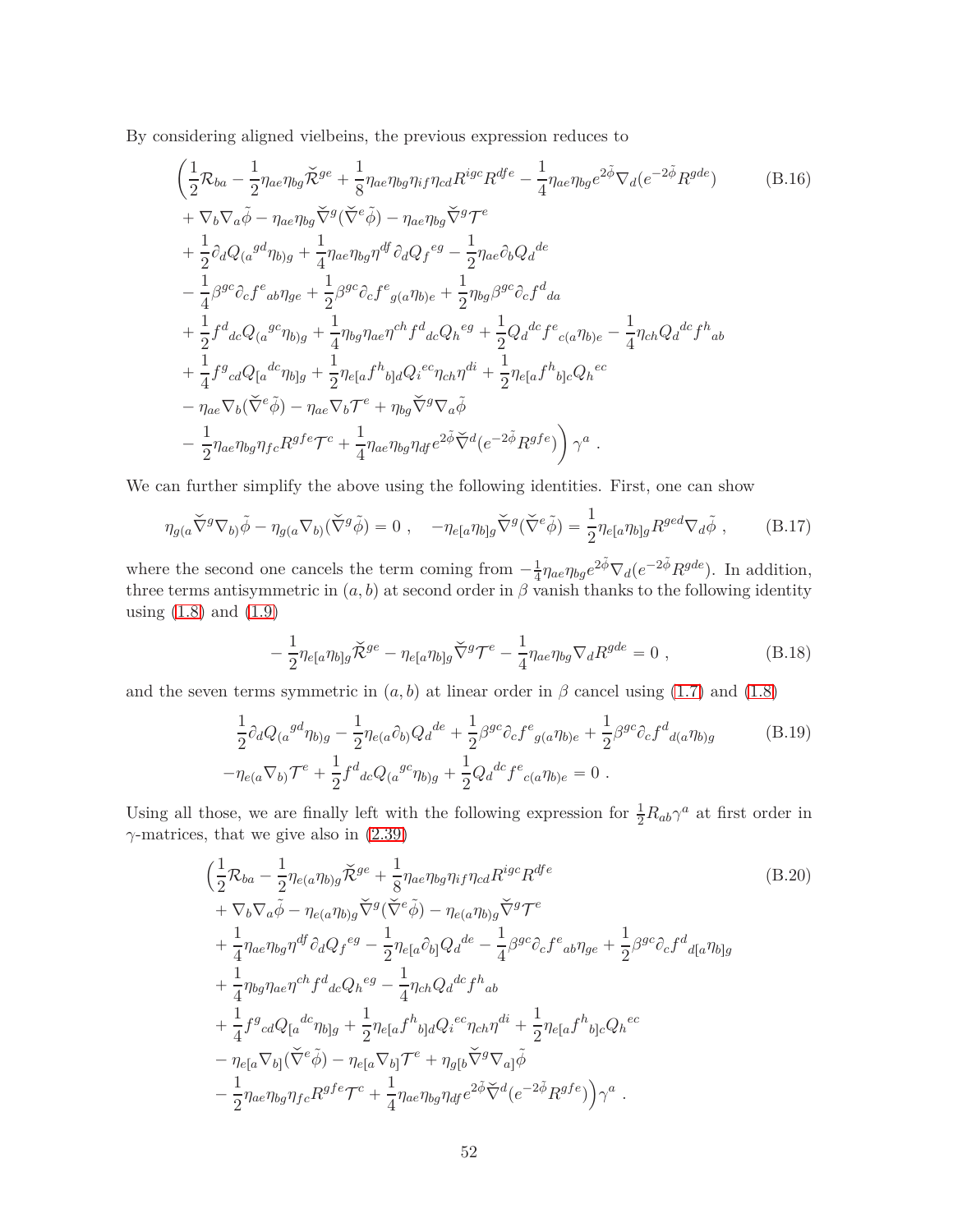### <span id="page-52-1"></span><span id="page-52-0"></span>**C On sourceless NSNS Bianchi identities**

### **C.1 Relations to other Bianchi identities in the literature**

Our Bianchi identities (BI) [\(3.1\)](#page-12-5) - [\(3.4\)](#page-12-6) provide a generalization to non-constant fluxes of the BI  $(3.5)$  -  $(3.9)$ , for  $H = 0$ . As mentioned in the Introduction and in section [3.1.1,](#page-12-2) such generalizations have already been proposed in two other approaches. We show in this appendix that the BI obtained there can be reduced and matched with the simpler expressions given by our  $(3.1)$  -  $(3.4)$ .

In [\[34\]](#page-63-16) are introduced some straight and some curly fluxes. They are identical once one sets the *H*-flux to vanish, and then match the definition of our fluxes, up to a minus sign on the *R*-flux. Four BI are derived there, as described in section [3.1.1,](#page-12-2) and are given in our conventions by

$$
0 = \partial_{[a} f^e{}_{bf}] - f^e{}_{d[a} f^d{}_{bf}], \qquad (C.1)
$$

$$
0 = \beta^{dg} \partial_g f^e{}_{af} + 2 \partial_{[a} Q_{f]}{}^{de} - Q_g{}^{def} g_{af} + 4 Q_{[a}{}^{g[d} f^{e]}{}_{f]g} + \beta^{eg} \left( 2 \partial_{[a} f^d{}_{f]g} - 3 f^d{}_{h[g} f^h{}_{af]} \right) ,
$$
 (C.2)

$$
0 = -\partial_a R^{ghi} + 2\beta^{d[g}\partial_d Q_a^{h]i} + 3Q_a^{d[g}Q_d^{hi]} - 3R^{d[gh}f^{i]}_{ad}
$$
\n
$$
+ \beta^{id} \left(2\beta^{e[g}\partial_e f^{h]}_{ad} - \partial_a Q_d^{gh} + Q_e^{gh} f^e_{ad} - 4Q_{[a}^{e[g}f^{h]}_{d]e}\right) ,
$$
\n
$$
0 = \beta^{g[a}\beta, B^{bc]d} + 2B^{g[d\alpha,0]bc] + \beta^{ed} \left(-\beta^{f[a}\beta,0]bc\right] - f^{[a} \cdot B^{bc]f} + O_e^{[ab}O_e^{cf]}\right)
$$
\n(C.4)

$$
0 = \beta^{g[a} \partial_g R^{bc]d} + 2R^{g[da} Q_g{}^{bc]} + \beta^{ed} \left( -\beta^{f[a} \partial_f Q_e{}^{bc]} - f^{[a}{}_{fe} R^{bc]f} + Q_f^{[ab} Q_e{}^{cf]} \right) . \tag{C.4}
$$

The set of conditions  $(C.1)$  -  $(C.4)$  turns out to match our  $(3.1)$  -  $(3.4)$ . This can be verified using the identities

<span id="page-52-8"></span><span id="page-52-7"></span><span id="page-52-6"></span><span id="page-52-5"></span><span id="page-52-4"></span><span id="page-52-3"></span>
$$
2\partial_{[a}f^d{}_{f]g} = 3\partial_{[a}f^d{}_{fg]} - \partial_g f^d{}_{af} , \qquad (C.5)
$$

$$
2\beta^{d[g}\partial_d Q_a{}^{h]i} = 3\beta^{d[g}\partial_d Q_a{}^{hi]} - \beta^{di}\partial_d Q_a{}^{gh} , \qquad (C.6)
$$

<span id="page-52-9"></span>
$$
3\beta^{g[a}\partial_g R^{bc]d} = 4\beta^{g[a}\partial_g R^{bcd]} + \beta^{gd}\partial_g R^{abc} . \tag{C.7}
$$

To start with,  $(C.1)$  matches  $(3.1)$ . Using the latter and  $(C.5)$ , one shows that  $(C.2)$  matches  $(3.2)$ . Then, using the latter and  $(C.6)$ , one shows that  $(C.3)$  matches  $(3.3)$ . Eventually, using the latter and  $(C.7)$ , one verifies that  $(C.4)$  matches  $(3.4)$ .

At the level of Double Field Theory (DFT) were obtained in [\[33\]](#page-63-15) some generalized BI. One of them, given by a quantity denoted  $\mathcal{Z}_{ABCD}$ , was further decomposed into its various  $O(D, D)$  components to get a set of DFT conditions. If we set again  $H = 0$  and use the strong constraint  $\tilde{\partial}^m = 0$ , we can show that these conditions match precisely [\(3.1\)](#page-12-5) - [\(3.4\)](#page-12-6). Indeed, the notations there then become  $\mathcal{D}_a = \partial_a$ ,  $\mathcal{D}^a = \beta^{ab}\partial_b$ ,  $\tau_{bc}{}^a = f^a{}_{bc}$ , and the fluxes are the same as ours, up to a minus sign on the *R*-flux; this allows to verify the matching. As a confirmation, the conditions of [\[33\]](#page-63-15) were mentioned to reproduce those of [\[34\]](#page-63-16), namely  $(C.1)-(C.4)$  $(C.1)-(C.4)$  $(C.1)-(C.4)$ , that we have just shown to match our BI  $(3.1)$  -  $(3.4)$ .

## <span id="page-52-2"></span>**C.2** Derivation of BI from the  $Spin(D, D) \times \mathbb{R}^+$  covariant derivative

In section [3.1.2,](#page-15-0) we introduced a  $Spin(D, D) \times \mathbb{R}^+$  derivative and its associated Dirac operator in [\(3.16\)](#page-16-1). Before studying its nilpotency condition [\(3.30\)](#page-17-2), let us first give some details on how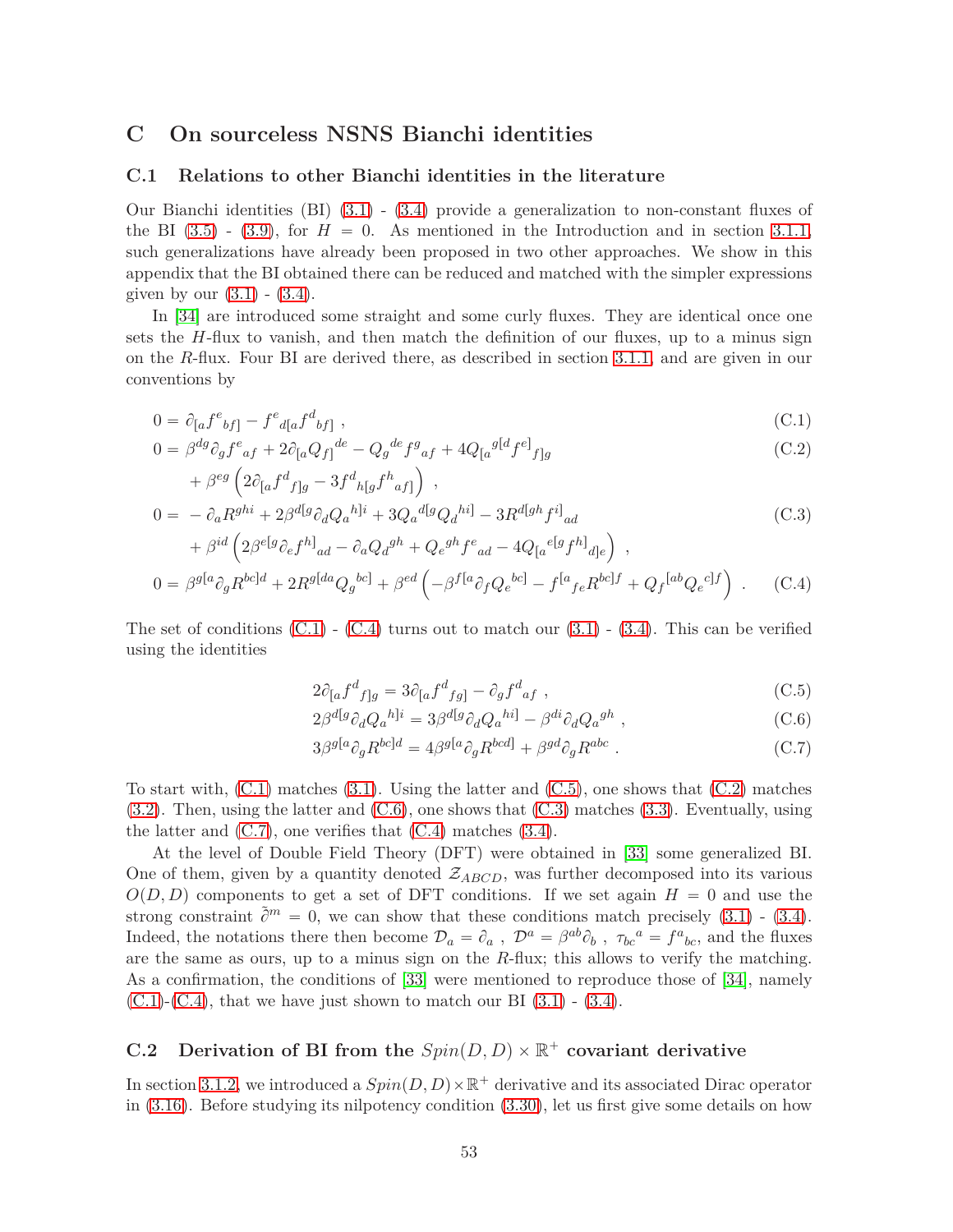to compute a piece of it, namely  $\mathcal{D}_2$ . This piece is given by

$$
\mathcal{D}_2 = \frac{1}{4} \Omega_{ABC} \Gamma^{ABC} = \frac{1}{4} \Omega_{[ABC]} \Gamma^A \Gamma^B \Gamma^C , \qquad (C.8)
$$

where the index  $B$  is lowered by an  $O(D, D)$  metric. To compute this antisymmetry, we use

$$
\Omega_{ABC}\Gamma^B \equiv \Omega_A{}^D{}_C \eta_{DB}\Gamma^B = \frac{1}{2} \left( \Omega_A{}^b{}_C\Gamma_b + \Omega_{AbC}\Gamma^b \right) . \tag{C.9}
$$

One then gets for instance

$$
(\Omega_{ABC} - \Omega_{ACB})\Gamma^A\Gamma^B\Gamma^C = \Gamma^A(\Omega_{Abc}\Gamma^b\Gamma^c + \Omega_A{}^{bc}\Gamma_b\Gamma_c + \Omega_A{}^b{}_c\Gamma_b\Gamma^c - \Omega_A{}^c{}_b\Gamma^b\Gamma_c) , \quad (C.10)
$$

using the antisymmetry properties of the connection coefficient [\[1\]](#page-62-16). The six terms from  $\Omega_{[ABC]}$ can be grouped two by two to use the above formula, and further combinations give

$$
\mathcal{D}_2 = \frac{8}{24} \Big( 3\Omega_{[abc]} \tilde{e}^a \wedge \tilde{e}^b \wedge \tilde{e}^c \wedge \n+ 2\Omega_{[a}{}^b{}_{c]} \tilde{e}^a \wedge \iota_b \tilde{e}^c \wedge + 2\Omega_{[b}{}^c{}_{a]} \tilde{e}^a \wedge \tilde{e}^b \wedge \iota_c + 2\Omega_{[c}{}^a{}_{b]} \iota_a \tilde{e}^b \wedge \tilde{e}^c \wedge \n+ 2\Omega_{[a}{}^b{}_{b}{}^c{}_{l}{}_{a} \tilde{e}^b \wedge \iota_c + 2\Omega_{[c}{}^b{}_{c}{}^a{}_{l}{}_{a}{}_{b} \tilde{e}^c \wedge + 2\Omega_{[c}{}^a{}_{a}{}^b] \tilde{e}^a \wedge \iota_b{}_{l}{}_{c} \n+ 3\Omega_{[abc]}{}_{l}{}_{a}{}_{l}{}_{b}{}_{l}{}_{c} \Big) ,
$$
\n(C.11)

where we also set some connection coefficients to zero following [\[1\]](#page-62-16), and the Γ-matrices have been rewritten with the Clifford map of section [3.1.2.](#page-15-0) Using the commutation properties of forms and contractions, and the value of the connection coefficients derived in [\[1\]](#page-62-16), one obtains eventually the two  $\mathcal{D}_2$  given in section [3.1.2.](#page-15-0)

We now turn to the derivation of the BI using the nilpotency condition [\(3.30\)](#page-17-2) on the Dirac operator D [\(3.16\)](#page-16-1). We focus only on the *β*-supergravity case, and use the expressions for the three parts  $\mathcal{D}_1$ ,  $\mathcal{D}_2$  and  $\mathcal{D}_3$  given in section [3.1.2.](#page-15-0) We start with  $\mathcal{D}_2$ , that we showed to be related to the derivative  $\mathcal{D}_{\sharp}$  of [\[35\]](#page-64-0). As mentioned in [\(3.12\)](#page-14-0), the vanishing square of this last derivative is known to reproduce the Bianchi identities for constant fluxes, together with an additional constraint. So this piece should be a good starting point. That square, acting on a *p*-form *A*, was computed explicitly in [\[35\]](#page-64-0) and can be translated here as follows (we use conventions of appendix [A\)](#page-46-0)

$$
\frac{1}{4}\mathcal{D}_2^2 A = \mathcal{D}_\sharp^2 A = +\frac{1}{4} f^g{}_{gd} f^d{}_{ab} \tilde{e}^a \wedge \tilde{e}^b \wedge A
$$
\n
$$
+ \frac{1}{2} f^d{}_{ga} f^g{}_{bc} \tilde{e}^a \wedge \tilde{e}^b \wedge \tilde{e}^c \wedge \iota_d A
$$
\n
$$
+ \frac{1}{4} f^g{}_{gd} Q_a{}^{da} A
$$
\n
$$
- \frac{1}{2} (f^b{}_{cd} Q_a{}^{cd} + f^c{}_{cd} Q_a{}^{db} + f^b{}_{da} Q_c{}^{cd}) \tilde{e}^a \wedge \iota_b A
$$
\n
$$
+ \frac{1}{4} (4 f^c{}_{ga} Q_b{}^{gd} + f^g{}_{ab} Q_g{}^{cd}) \tilde{e}^a \wedge \tilde{e}^b \wedge \iota_c \iota_d A
$$
\n
$$
- \frac{1}{2} (f^a{}_{cd} R^{cdb} + \frac{1}{2} f^c{}_{cd} R^{dab} + \frac{1}{2} Q_c{}^{cd} Q_d{}^{ab}) \iota_a \iota_b A
$$
\n
$$
- \frac{1}{2} (f^d{}_{ga} R^{gbc} + Q_g{}^{bc} Q_a{}^{gd}) \tilde{e}^a \wedge \iota_b \iota_c \iota_d A
$$
\n
$$
- \frac{1}{4} Q_g{}^{ab} R^{gcd} \iota_a \iota_b \iota_c \iota_d A
$$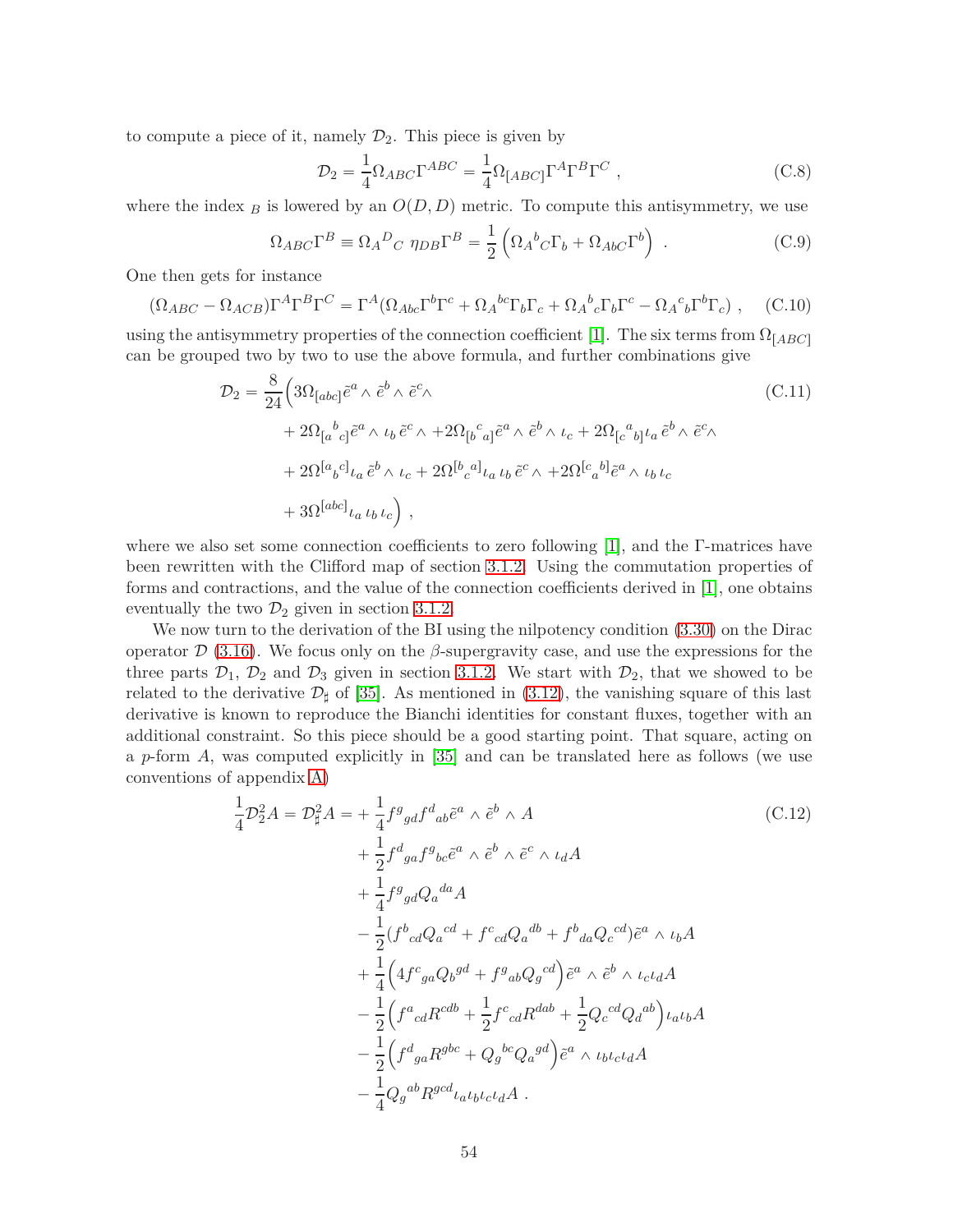Let us now add to  $\mathcal{D}_2$  the derivative part  $\mathcal{D}_1$ 

$$
\frac{1}{4}\left(\mathcal{D}_{1}^{2}+\mathcal{D}_{1}\mathcal{D}_{2}+\mathcal{D}_{2}\mathcal{D}_{1}\right)A = -\frac{1}{2}\partial_{a}f^{d}{}_{db}\tilde{e}^{a}\wedge\tilde{e}^{b}\wedge A - \frac{1}{2}\partial_{a}f^{d}{}_{bc}\tilde{e}^{a}\wedge\tilde{e}^{b}\wedge\tilde{e}^{c}\wedge\iota_{d}A
$$
\n
$$
+\frac{1}{2}\left(\beta^{ac}f^{d}{}_{ca}\partial_{d}-\beta^{de}f^{g}{}_{gd}\partial_{e}+\mathcal{Q}_{d}{}^{db}\partial_{b}-\beta^{de}\partial_{e}f^{g}{}_{gd}\right)A
$$
\n
$$
+\left(-\beta^{de}\partial_{e}f^{b}{}_{da}+\frac{1}{2}(\partial_{a}\mathcal{Q}_{d}{}^{db}+\beta^{be}\partial_{e}f^{d}{}_{da})\right)\tilde{e}^{a}\wedge\iota_{b}A
$$
\n
$$
-\frac{1}{2}\left(\partial_{a}\mathcal{Q}_{b}{}^{cd}-\beta^{gc}\partial_{g}f^{d}{}_{ab}\right)\tilde{e}^{a}\wedge\tilde{e}^{b}\wedge\iota_{c}{}_{cd}A
$$
\n
$$
+\frac{1}{6}\left(-3\beta^{dc}\partial_{c}\mathcal{Q}_{d}{}^{ab}+3\beta^{ac}\partial_{c}\mathcal{Q}_{d}{}^{db}\right)\iota_{a}{}_{b}A
$$
\n
$$
+\frac{1}{6}\left(\partial_{a}R^{bcd}-3\beta^{eb}\partial_{e}\mathcal{Q}_{a}{}^{cd}\right)\tilde{e}^{a}\wedge\iota_{b}{}_{c}{}_{cd}A
$$
\n
$$
-\frac{1}{6}\beta^{ga}\partial_{g}R^{bcd}{}_{a}{}_{b}{}_{b}{}_{c}{}_{d}A.
$$

Bringing indices in the right order and writing out antisymmetries, we obtain a set of identities by adding the above to  $\frac{1}{4}\mathcal{D}_2^2$ . Among those are already present our four BI [\(3.1\)](#page-12-5) - [\(3.4\)](#page-12-6). However the additional identities are independent and non-trivial; they contain in particular derivatives acting on  $A$ . To get rid of those, the missing part  $\mathcal{D}_3$  of the Dirac operator is then necessary. Note that this last part contains terms that include the dilaton. So the additional terms to the square are

$$
\frac{1}{4}\left(D_{1}D_{3} + D_{3}D_{1} + D_{2}D_{3} + D_{3}D_{2} + D_{3}^{2}\right)A
$$
\n
$$
= \left(-\frac{1}{4}f^{g}_{gd}f^{d}_{ab} + \frac{1}{2}f^{c}_{ab}\partial_{c}\tilde{\phi} + \frac{1}{2}\partial_{a}f^{d}_{db} - \partial_{a}\partial_{b}\tilde{\phi}\right)\tilde{e}^{a} \wedge \tilde{e}^{b} \wedge A
$$
\n
$$
+ \left(\frac{1}{4}Q_{d}^{da}f^{g}_{ga} - \frac{1}{2}f^{d}_{da}(\beta^{ab}\partial_{b}\tilde{\phi} - \mathcal{T}^{a}) - \frac{1}{2}Q_{d}^{da}\partial_{a}\tilde{\phi} + \partial_{a}\tilde{\phi}(\beta^{ab}\partial_{b}\tilde{\phi} - \mathcal{T}^{a}) + \frac{1}{2}Q_{d}^{da}\partial_{a}
$$
\n
$$
+ \mathcal{T}^{a}\partial_{a} + \frac{1}{2}\beta^{ac}\partial_{c}f^{d}_{da} + \frac{1}{2}\beta^{ac}f^{d}_{da}\partial_{c} - \beta^{ac}\partial_{c}\partial_{a}\tilde{\phi} + \frac{1}{2}f^{g}_{gd}(\beta^{dc}\partial_{c}\tilde{\phi} - \mathcal{T}^{d}) - \frac{1}{2}Q_{d}^{da}\partial_{a}\tilde{\phi}\right)A
$$
\n
$$
+ \left(\frac{1}{2}\partial_{a}Q_{d}^{db} - \partial_{a}(\beta^{bc}\partial_{c}\tilde{\phi} - \mathcal{T}^{b}) - \frac{1}{2}\beta^{bc}\partial_{c}f^{d}_{da} - \beta^{bc}\partial_{c}\partial_{a}\tilde{\phi}\right)
$$
\n
$$
+ f^{b}_{da}(\beta^{dc}\partial_{c}\tilde{\phi} - \mathcal{T}^{d}) + Q_{a}^{bc}\partial_{c}\tilde{\phi} + \frac{1}{2}f^{b}_{ad}Q_{g}^{gd} - \frac{1}{2}f^{g}_{gc}Q_{a}^{bc}\right)\tilde{e}^{a} \wedge \iota_{b}A
$$
\n
$$
+ \frac{1}{2}\left(\beta^{ac}\partial_{c}Q_{d}^{db} - 2\beta^{ac}\partial_{c}(\beta^{bd}\partial_{d}\tilde{\phi} - \mathcal{T}^{b})\right)
$$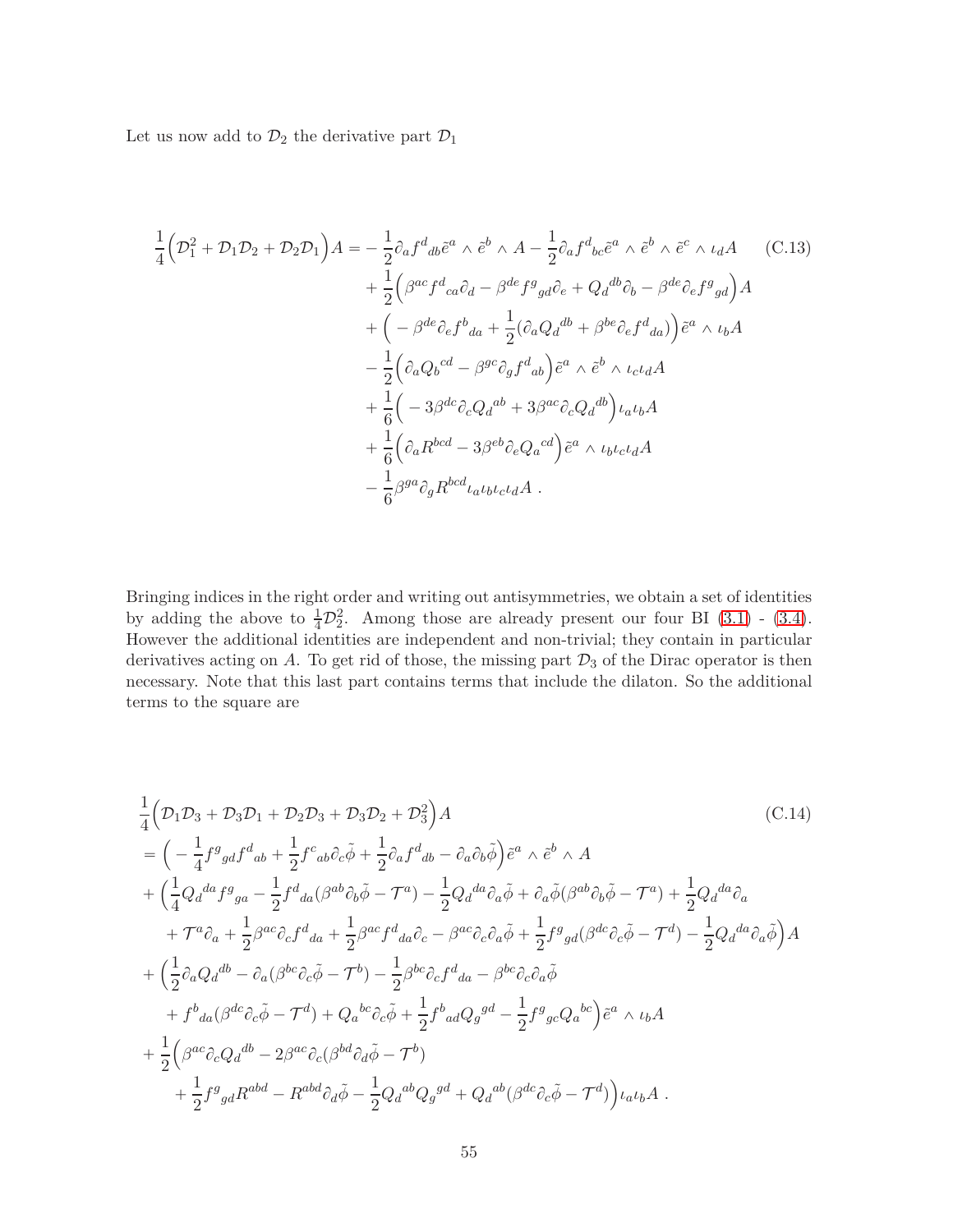All these contributions add-up to the following identities

1  $\overline{2}$ 

$$
\frac{1}{2}\partial_{[a}f^{d}{}_{b]d} + \frac{1}{4}f^{g}{}_{g}f^{d}{}_{ab} - \frac{1}{4}f^{g}{}_{g}f^{d}{}_{ab} + \frac{1}{2}f^{c}{}_{ab}\partial_{c}\tilde{\phi} - \frac{1}{2}\partial_{[a}f^{d}{}_{b]d} - \partial_{[a}\partial_{b]}\tilde{\phi} = 0
$$
 (C.15)

$$
-\frac{1}{2}\partial_{[a}f^{d}{}_{bc]} + \frac{1}{2}f^{d}{}_{g[a}f^{g}{}_{bc]} = 0 \qquad (C.16)
$$
  
\n
$$
\frac{1}{2}(\beta^{ac}f^{d}{}_{ca}\partial_{d} - \beta^{de}f^{g}{}_{gd}\partial_{e} + Q_{d}{}^{db}\partial_{b} - \beta^{de}\partial_{e}f^{g}{}_{gd}) + \frac{1}{4}f^{g}{}_{gd}Q_{a}{}^{da} + \frac{1}{4}Q_{d}{}^{da}f^{g}{}_{ga}
$$
  
\n
$$
-\frac{1}{2}f^{d}{}_{da}(\beta^{ab}\partial_{b}\tilde{\phi} - \mathcal{T}^{a}) - \frac{1}{2}Q_{d}{}^{da}\partial_{a}\tilde{\phi} + \partial_{a}\tilde{\phi}(\beta^{ab}\partial_{b}\tilde{\phi} - \mathcal{T}^{a}) + \frac{1}{2}Q_{d}{}^{da}\partial_{a} + \mathcal{T}^{a}\partial_{a}
$$
  
\n
$$
+\frac{1}{2}\beta^{ac}\partial_{c}f^{d}{}_{da} + \frac{1}{2}\beta^{ac}f^{d}{}_{da}\partial_{c} + \beta^{ac}\partial_{c}\partial_{a}\tilde{\phi} + \frac{1}{2}f^{g}{}_{gd}(\beta^{dc}\partial_{c}\tilde{\phi} - \mathcal{T}^{d}) - \frac{1}{2}Q_{d}{}^{da}\partial_{a}\tilde{\phi} = 0 \qquad (C.17)
$$
  
\n
$$
-\beta^{de}\partial_{e}f^{b}{}_{da} + \frac{1}{2}(\partial_{a}Q_{d}{}^{db} + \beta^{be}\partial_{e}f^{d}{}_{da}) - \frac{1}{2}(f^{b}{}_{cd}Q_{a}{}^{cd} + f^{c}{}_{cd}Q_{a}{}^{db} + f^{b}{}_{da}Q_{c}{}^{cd})
$$
  
\n
$$
+\frac{1}{2}\partial_{a}Q_{d}{}^{db} - \partial_{a}(\beta^{bc}\partial_{c}\tilde{\phi} - \mathcal{T}^{b}) - \frac{1}{2}\beta^{bc}\partial_{c}f^{d}{}_{da} - \beta^{bc}\partial_{c}\partial_{a}\tilde{\phi}
$$

<span id="page-55-6"></span><span id="page-55-5"></span>
$$
+f^{b}{}_{da}(\beta^{dc}\partial_{c}\tilde{\phi}-\mathcal{T}^{d})+Q_{a}{}^{bc}\partial_{c}\tilde{\phi}+\frac{1}{2}f^{b}{}_{ad}Q_{g}{}^{gd}-\frac{1}{2}f^{g}{}_{gc}Q_{a}{}^{bc}=0\tag{C.18}
$$

$$
-\frac{1}{2}(\partial_{[a}Q_{c]}{}^{de} - \beta^{g[d}\partial_g f^{e]}{}_{ac}) + \frac{1}{4}(-4f^{[d}{}_{g[a}Q_{c]}{}^{e]g} + f^g{}_{ac}Q_g{}^{de}) = 0 \tag{C.19}
$$

$$
\frac{1}{6}(-3\beta^{dc}\partial_c Q_d{}^{ab} + 3\beta^{c[a}\partial_c Q_d{}^{b]d}) - \frac{1}{2}(f^{[a}{}_{cd}R^{b]cd} + \frac{1}{2}f^c{}_{cd}R^{dab} + \frac{1}{2}Q_c{}^{cd}Q_d{}^{ab})
$$

$$
+ \frac{1}{2}(\beta^{ac}\partial_c Q_d{}^{db} - 2\beta^{ac}\partial_c(\beta^{bd}\partial_d\tilde{\phi} - \mathcal{T}^b)
$$

$$
+ \frac{1}{2}f^g{}_{gd}R^{abd} - R^{abd}\partial_d\tilde{\phi} - \frac{1}{2}Q_d{}^{ab}Q_g{}^{gd} + Q_d{}^{ab}(\beta^{dc}\partial_c\tilde{\phi} - \mathcal{T}^d)) = 0 \qquad (C.20)
$$

$$
\frac{1}{6}(\partial_a R^{bcd} - 3\beta^{e[b}\partial_e Q_a^{cd]}) - \frac{1}{2}(-R^{g[bc}f^d{}_{a]g} + Q_a^{g[d}Q_g^{bc]}) = 0 \tag{C.21}
$$

<span id="page-55-9"></span><span id="page-55-3"></span><span id="page-55-2"></span>
$$
-\frac{1}{6}\beta^{g[a}\partial_g R^{bcd]} - \frac{1}{4}Q_g^{[ab}R^{cd]g} = 0.
$$
 (C.22)

Using in particular the expression of  $\mathcal{T}^a$  in terms of the other fluxes, [\(C.17\)](#page-55-2), [\(C.18\)](#page-55-3) and [\(C.20\)](#page-55-4) can be simplified respectively to

<span id="page-55-12"></span><span id="page-55-11"></span><span id="page-55-10"></span><span id="page-55-8"></span><span id="page-55-7"></span><span id="page-55-4"></span>
$$
-\frac{1}{2}Q_d{}^{da}f^g{}_{ga} = 0
$$
 (C.23)

$$
-\frac{3}{2}\beta^{de}\partial_{[e}f^{b}{}_{da]} + \frac{3}{2}\beta^{de}f^{b}{}_{h[a}f^{h}{}_{ed]} = 0
$$
 (C.24)

$$
-\frac{1}{2}\beta^{dc}\partial_c Q_d{}^{ab} - \frac{1}{2}\beta^{cd}\beta^{g[a}\partial_g f^{b]}{}_{cd} - \beta^{dc}Q_c{}^{g[a}f^{b]}{}_{dg} + \frac{1}{4}\beta^{dc}Q_g{}^{ab}f^g{}_{cd} = 0\tag{C.25}
$$

In addition,  $(C.15)$  simply vanishes. We are then left with seven identities, namely  $(C.16)$ , [\(C.23\)](#page-55-7), [\(C.24\)](#page-55-8), [\(C.19\)](#page-55-9), [\(C.25\)](#page-55-10), [\(C.21\)](#page-55-11) and [\(C.22\)](#page-55-12), that we respectively give in [\(3.31\)](#page-18-4) - [\(3.37\)](#page-18-8). As we show there, only five of those are independent and give our four BI [\(3.1\)](#page-12-5) - [\(3.4\)](#page-12-6) together with the expected scalar condition.

## <span id="page-55-0"></span>**D The** *Q***-brane background and the related Bianchi identity**

### <span id="page-55-1"></span>**D.1 The** *Q***-brane is a vacuum of** *β***-supergravity**

The *NS*5-brane and the *KK*-monopole are known vacua of standard supergravity. We verify explicitly in this appendix that the *Q*-brane, given in sections [3.2.1](#page-18-1) and [3.2.3,](#page-25-0) satisfies the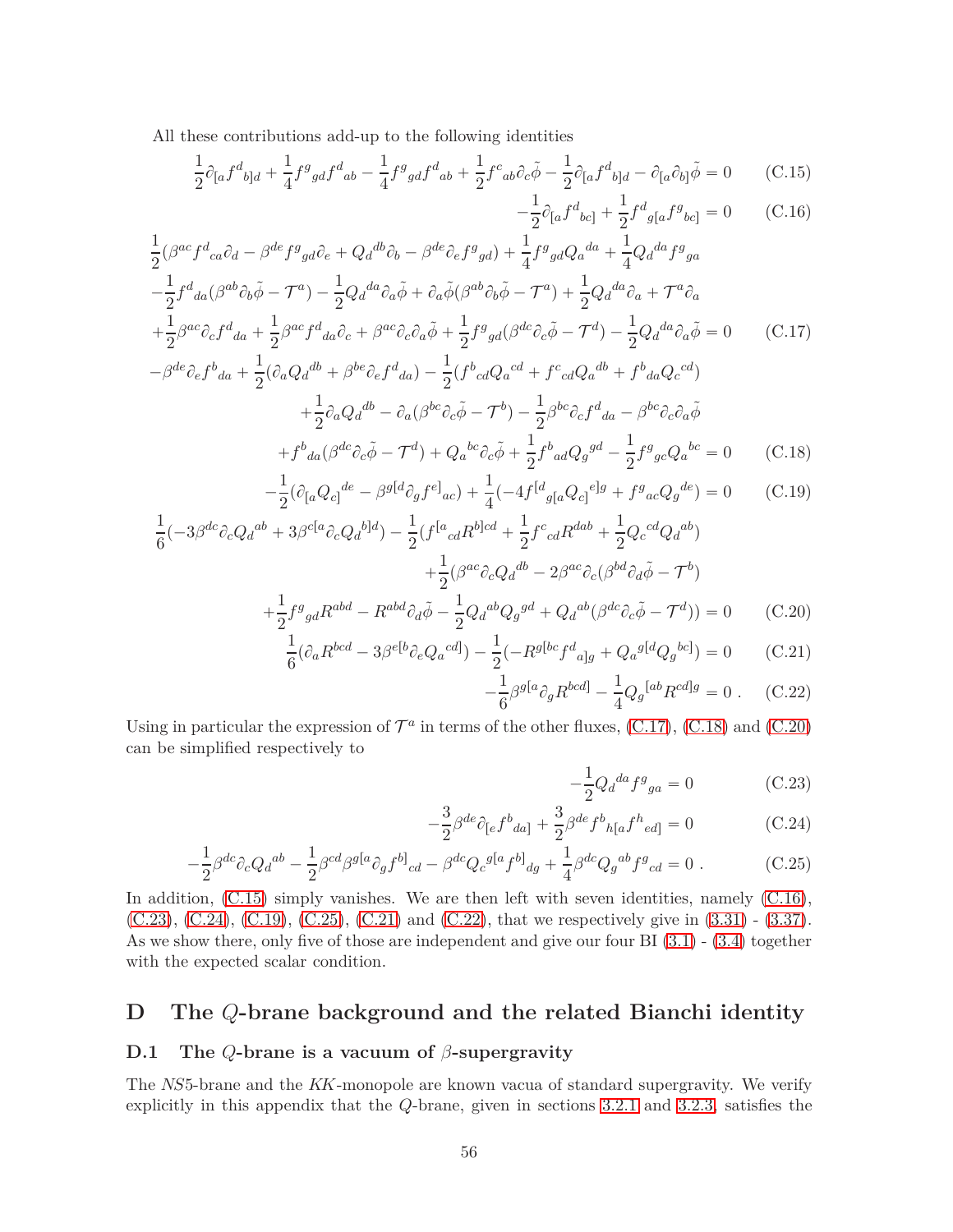equations of motion of *β*-supergravity. We recall that this makes the *Q*-brane a vacuum of standard supergravity as well. As mentioned in section [2.1,](#page-7-1) for a field configuration satisfying  $\beta^{mn}\partial_n = 0$  (as well as  $\partial_p\beta^{np} = 0$ ), *β*-supergravity gets simplified to the theory worked out in [\[3\]](#page-62-1). These two simplifying assumptions turn out to be verified by the *Q*-brane, even at the singularity. Using this property, the *Q*-brane was verified in [\[32\]](#page-63-14) to solve the simplified equations of motion of [\[3\]](#page-62-1). The warp factor was however considered harmonic there, which only holds away from the singularity. Here we will get some new information at the singularity. We start with the full equations of motion of *β*-supergravity, obtained in this paper in flat indices. We can still use the two simplifying assumptions verified by the *Q*-brane: they imply  $\mathcal{T}^a = 0$  and  $R^{abc} = 0$ . The dilaton equation of motion [\(2.21\)](#page-9-2) and the Einstein equation [\(2.22\)](#page-9-3), rewritten in flat indices, boil down to

<span id="page-56-3"></span>
$$
\frac{1}{4}\left(\mathcal{R}(\tilde{g})+\check{\mathcal{R}}(\tilde{g})\right)-(\partial\tilde{\phi})^2+\nabla^2\tilde{\phi}=0,
$$
\n(D.1)

<span id="page-56-4"></span><span id="page-56-1"></span>
$$
\mathcal{R}_{ab} - \eta_{c(a}\eta_{b)d}\tilde{\mathcal{R}}^{cd} + 2\nabla_a\nabla_b\tilde{\phi} = 0.
$$
 (D.2)

In addition, only one *Q*-flux component is non-zero; it has three different indices, which implies that  $Q_a{}^{ab} = 0$ . The  $\beta$  equation of motion in flat indices [\(2.24\)](#page-9-1) becomes

$$
Q_a^{gf} f^a{}_{g[c}\eta_{e]f} + \frac{1}{2} f^f{}_{ha} Q_{[c}{}^{ha}\eta_{e]f} + \frac{1}{2} \eta_{ef} \eta_{cd} \eta^{gk} Q_g^{fd} f^a{}_{ak} + \eta_{gi} \eta^{ab} Q_a^{dg} f^i{}_{b[e} \eta_{c]d}
$$
\n
$$
= -\frac{1}{2} \eta_{ef} \eta_{cd} \eta^{ab} \partial_a Q_b^{fd} + \eta^{ab} \eta_{cd} \eta_{ef} \nabla_b \beta^{fd} \partial_a \tilde{\phi} .
$$
\n(D.3)

In the last term, the *Q*-flux can be made explicit using the formula

<span id="page-56-2"></span>
$$
\nabla_b \beta^{fd} = Q_b{}^{fd} + \beta^{h[f}f^{d]}_{bh} + 2\eta^{h[d}\beta^{f]g}f^i_{h(b}\eta_{g)i} .
$$
 (D.4)

For the *Q*-brane, given the non-zero components of the fluxes, each term of [\(D.3\)](#page-56-1) simply vanishes because of the indices contractions, except the last two terms of [\(D.4\)](#page-56-2). These can be non-zero for *d, f* being *x* or *y*, and *b* fixed to be *ρ*. In that case, the sum of the two terms nevertheless vanishes. So the  $\beta$  equation of motion is trivially satisfied.

We now turn to the dilaton equation of motion [\(D.1\)](#page-56-3). One computes

$$
\mathcal{R} = -\frac{5}{2}f^{-3}(\partial_{\rho}f)^{2} + f^{-2}\Delta_{2}f , \ \ \check{\mathcal{R}} = -\frac{1}{2}f^{-3}(\partial_{\rho}f)^{2} , \tag{D.5}
$$

$$
(\partial \tilde{\phi})^2 = \frac{1}{4} f^{-3} (\partial_{\rho} f)^2 , \nabla^2 \tilde{\phi} = f^{-3} (\partial_{\rho} f)^2 - \frac{1}{2} f^{-2} \Delta_2 f .
$$
 (D.6)

Note that in these expressions and the following ones, the LHS is given in flat indices, whereas the RHS involves derivatives in curved indices. One way to compute  $\nabla^2 \tilde{\phi}$  is to use

$$
\eta^{ab}\nabla_a V_b = \eta^{ab}\partial_a V_b + \eta^{cd} f^b{}_{bc} V_d . \tag{D.7}
$$

This leads to

<span id="page-56-0"></span>
$$
\frac{1}{4}\left(\mathcal{R}(\tilde{g})+\check{\mathcal{R}}(\tilde{g})\right)-(\partial\tilde{\phi})^2+\nabla^2\tilde{\phi}=-\frac{1}{4}f^{-2}\Delta_2f.
$$
 (D.8)

So away from the singularity, [\(D.1\)](#page-56-3) is satisfied, since  $\Delta_2 f = 0$  for  $\rho > 0$ . At the singularity, we get a  $\delta$ , which is expected. Indeed, one should in principle add a source action to the bulk action, and the former would contribute to the equations of motion by a  $\delta$  within the energy-momentum tensor. This is what we obtain here.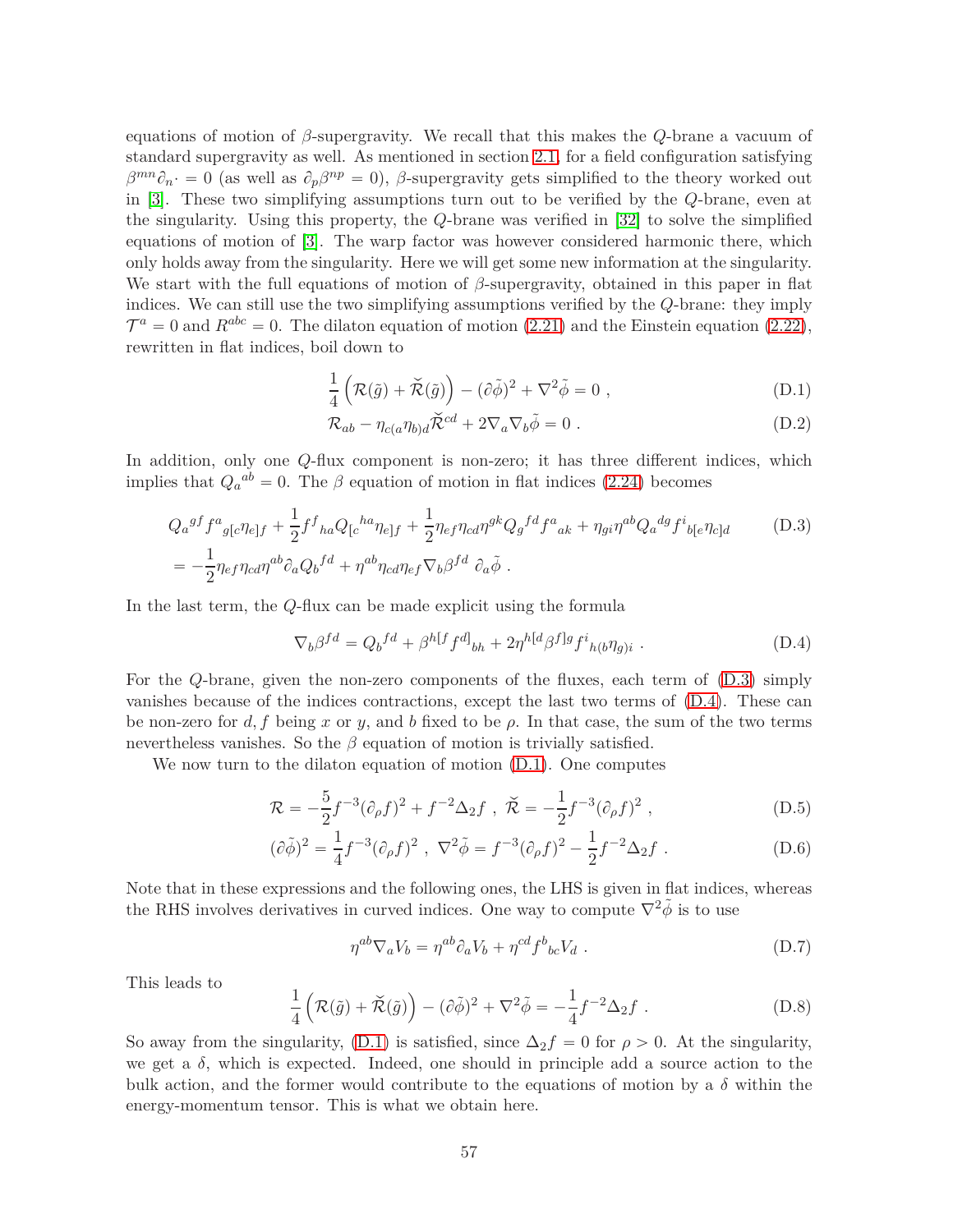Finally, we focus on the simplified Einstein equation [\(D.2\)](#page-56-4). The only non-zero components of the Ricci tensor in flat indices are

$$
\mathcal{R}_{xx} = \mathcal{R}_{yy} = -f^{-3}(\partial_{\rho}f)^{2} + \frac{1}{2}f^{-2}\Delta f \tag{D.9}
$$

$$
\mathcal{R}_{\rho\rho} = -\frac{3}{2}f^{-3}(\partial_{\rho}f)^{2} + \frac{1}{2}f^{-2}\partial_{\rho}^{2}f - \frac{1}{2}f^{-2}\rho^{-1}\partial_{\rho}f
$$
 (D.10)

$$
\mathcal{R}_{\varphi\varphi} = f^{-3}(\partial_{\rho}f)^{2} - \frac{1}{2}f^{-2}\partial_{\rho}^{2}f + \frac{1}{2}f^{-2}\rho^{-1}\partial_{\rho}f. \tag{D.11}
$$

The other curvature tensor takes the form

$$
\widetilde{\mathcal{R}}^{ab} = \beta^{cd} \partial_d \omega_Q^{ab} - \beta^{ad} \partial_d \omega_Q^{cb} + \omega_Q^{ab} \omega_Q^{dc} - \omega_Q^{ca} \omega_Q^{db} - \frac{1}{2} R^{adc} f^b_{dc} \simeq -\omega_Q^{ca} \omega_Q^{db} , \quad (D.12)
$$

where the last equality is obtained thanks to the aforementioned simplifications verified by the *Q*-brane. The non-zero components are

<span id="page-57-1"></span>
$$
\tilde{\mathcal{R}}^{xx} = \tilde{\mathcal{R}}^{yy} = -\frac{1}{2} (Q_{\varphi}^{yx})^2 = -\frac{1}{2} f^{-3} (\partial_{\rho} f)^2
$$
\n(D.13)

$$
\breve{\mathcal{R}}^{\varphi\varphi} = \frac{1}{2} f^{-3} (\partial_{\rho} f)^2 , \quad \breve{\mathcal{R}}^{\rho\rho} = 0 . \tag{D.14}
$$

In addition the dilaton terms in flat indices yield

$$
\nabla_x \nabla_x \tilde{\phi} = -\omega_{xx}^{\rho} f^{-\frac{1}{2}} \partial_{\rho} \tilde{\phi} = \frac{1}{4} f^{-3} (\partial_{\rho} f)^2
$$
\n(D.15)

$$
\nabla_y \nabla_y \tilde{\phi} = -\omega_{yy}^{\rho} f^{-\frac{1}{2}} \partial_{\rho} \tilde{\phi} = \frac{1}{4} f^{-3} (\partial_{\rho} f)^2
$$
\n(D.16)

$$
\nabla_{\rho}\nabla_{\rho}\tilde{\phi} = f^{-\frac{1}{2}}\partial_{\rho}(f^{-\frac{1}{2}}\partial_{\rho}\tilde{\phi}) = -\frac{1}{2}f^{-\frac{1}{2}}\partial_{\rho}(f^{-\frac{3}{2}}\partial_{\rho}f) = \frac{3}{4}f^{-3}(\partial_{\rho}f)^{2} - \frac{1}{2}f^{-2}\partial_{\rho}^{2}f
$$
(D.17)

$$
\nabla_{\varphi} \nabla_{\varphi} \tilde{\phi} = -\omega_{\varphi\varphi}^{\rho} f^{-\frac{1}{2}} \partial_{\rho} \tilde{\phi} = -\frac{1}{4} f^{-3} (\partial_{\rho} f)^2 - \frac{1}{2} f^{-2} \rho^{-1} \partial_{\rho} f , \qquad (D.18)
$$

from which we eventually deduce

<span id="page-57-2"></span>
$$
\mathcal{R}_{xx} - \check{\mathcal{R}}^{xx} + 2\nabla_x \nabla_x \tilde{\phi} = \frac{1}{2} f^{-2} \Delta f \tag{D.19}
$$

$$
\mathcal{R}_{yy} - \check{\mathcal{R}}^{yy} + 2\nabla_y \nabla_y \tilde{\phi} = \frac{1}{2} f^{-2} \Delta f \tag{D.20}
$$

<span id="page-57-3"></span>
$$
\mathcal{R}_{\rho\rho} - \check{\mathcal{R}}^{\rho\rho} + 2\nabla_{\rho}\nabla_{\rho}\tilde{\phi} = -\frac{1}{2}f^{-2}\Delta f \tag{D.21}
$$

$$
\mathcal{R}_{\varphi\varphi} - \check{\mathcal{R}}^{\varphi\varphi} + 2\nabla_{\varphi}\nabla_{\varphi}\tilde{\phi} = -\frac{1}{2}f^{-2}\Delta f . \tag{D.22}
$$

As explained for the dilaton equation of motion [\(D.8\)](#page-56-0), the above equations vanish away from the singularity as [\(D.2\)](#page-56-4), and receive at the singularity an energy-momentum tensor contribution in the form of a  $\delta$ , due to the *Q*-brane action to be added.

### <span id="page-57-0"></span>**D.2 The Bianchi identity with** *Q***-brane source term**

We comment here on a BI with a *Q*-brane source term obtained in (5.24) of [\[77\]](#page-66-8), and compare it to our proposal [\(1.12\)](#page-4-4). It is given by

<span id="page-57-4"></span>
$$
d\left(\partial_m\beta^{np}\,\tilde{g}_{nu}\tilde{g}_{pv}dx^m\wedge du\wedge dv\right) = \text{constant vol}_4\,\delta^{(4)}\,,\tag{D.23}
$$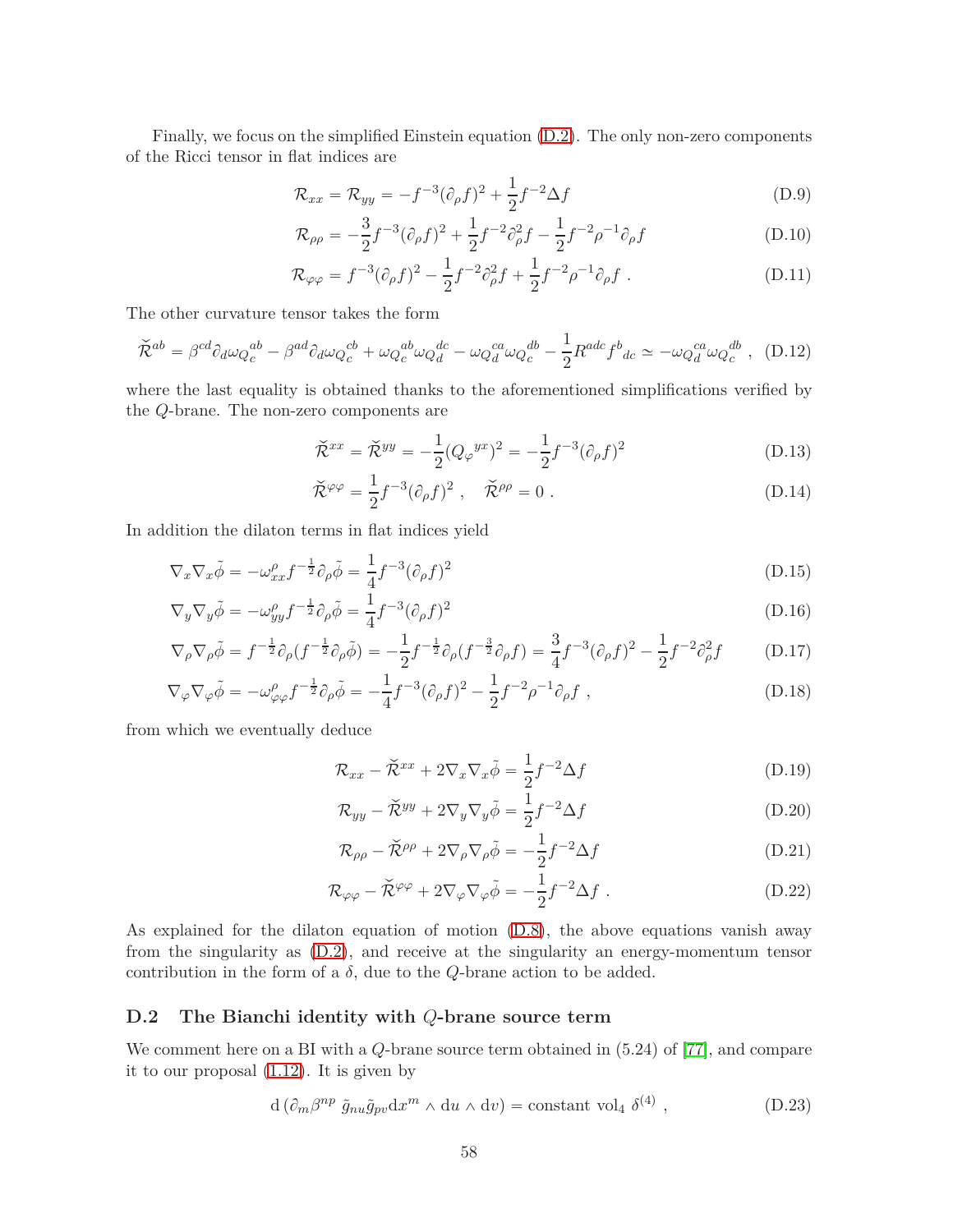where the RHS contains a constant times a four-dimensional volume form, and the LHS involves two specific directions *u* and *v*. This BI looks similar to the one for the *H*-flux, in presence of an *NS*5-brane, since it is a four-form and the source is localised in four dimensions by the  $\delta^{(4)}$ . This last point looks however unexpected, since the *Q*-brane is only a codimension 2 object. One can still wonder whether, upon smearing two dimensions, [\(D.23\)](#page-57-4) reduces to our proposal [\(1.12\)](#page-4-4) that contains a  $\delta^{(2)}$ . The two BI are given in rather different fashions, so to ease the comparison, let us rewrite [\(D.23\)](#page-57-4), partially evaluated on the *Q*-brane solution given in section [3.2.](#page-18-0)

In this background, the metric is diagonal and *β* has only one non-trivial component. Therefore we can replace *u* and *v* by generic directions: on the *Q*-brane solution, the two expressions have the same value up to a factor 2. Using  $(3.90)$ , we then rewrite  $(D.23)$  on this background as

$$
*_4 d \left( Q_a{}^{bc} \eta_{bd} \eta_{cf} \tilde{e}^a \wedge \tilde{e}^d \wedge \tilde{e}^f \right) = \text{constant}' \delta^{(4)} , \qquad (D.24)
$$

$$
\Leftrightarrow \epsilon^{gadf} \left( \partial_g Q_a{}^{bc} \eta_{bd} \eta_{cf} - \frac{1}{2} f^h{}_{ga} Q_h{}^{bc} \eta_{bd} \eta_{cf} + Q_g{}^{bc} f^h{}_{ad} \eta_{bh} \eta_{cf} \right) = \text{constant}'' \ \delta^{(4)} \ , \quad (D.25)
$$

the indices of  $\epsilon$  being lifted with *η*. With the non-zero fluxes of the *Q*-brane solution, we get

$$
2\epsilon^{\rho\varphi xy}\left(f^{-\frac{1}{2}}\partial_{\rho}Q_{\varphi}^{xy} - Q_{\varphi}^{xy}(f^{\varphi}{}_{\rho\varphi} + f^{y}{}_{\rho y} + f^{x}{}_{\rho x})\right) = \text{constant}''\,\,\delta^{(4)}\,.
$$
 (D.26)

This expression is close to ours for  $S_{\rho\phi}^{xy}$  in [\(3.93\)](#page-27-0), but is still different: the signs in front of  $f^y{}_{\rho y}$ ,  $f^x{}_{\rho x}$  differ. Another way to see this mismatch is through the related term  $Q_g{}^{bc}f^h{}_{ad}\eta_{bh}\eta_{cf}$ that is generically different from the one in our BI [\(3.2\)](#page-12-8), although it is again only a matter of sign when evaluated on the solution. We believe that smearing would not change this sign.

So the two proposals [\(D.23\)](#page-57-4) and [\(1.12\)](#page-4-4) differ, at least when evaluated on the *Q*-brane solution, which would have been a minimal requirement. As consequence, we doubt that [\(D.23\)](#page-57-4) could reduce to the two-dimensional Poisson equation, even when smeared. We actually believe that an explicit tensorial expression for a BI with a *Q*-brane source term is not given by a four-form, but rather involves contractions, e.g.  $\tilde{\nabla}^a \cdot \iota_a$ , as indicated by [\(3.38\)](#page-18-2).

### <span id="page-58-0"></span>**E Proofs about symmetries**

In this appendix, we prove various statements that appeared in our study of symmetries in section [4.1.](#page-29-1)

### <span id="page-58-1"></span>**E.1 Proof of the equivalence** [\(4.7\)](#page-31-1)

Having isometries generated by Killing vectors translates into Killing equations on each of our fields. Those are given in terms of the Lie derivative  $\mathcal{L}_{V_t}$ . For constant Killing vectors, it boils down to the conditions

<span id="page-58-2"></span>
$$
\forall \iota \in \{1 \dots N\}, p, q, \ V_{\iota}^m \partial_m \tilde{g}_{pq} = 0 \ , \ V_{\iota}^m \partial_m \beta^{pq} = 0 \ , \ V_{\iota}^m \partial_m \tilde{\phi} = 0 \ . \tag{E.1}
$$

Let us first prove the implication  $\Rightarrow$ . The *N* Killing vectors are constant and independent. So they form a basis of an *N*-dimensional vector space. Using constant rotations, one can thus bring them to a form where  $V_l^m = \delta_l^m v_{(l)}$  (no sum on *ι*),  $v_{(l)} \neq 0$ . As the rotations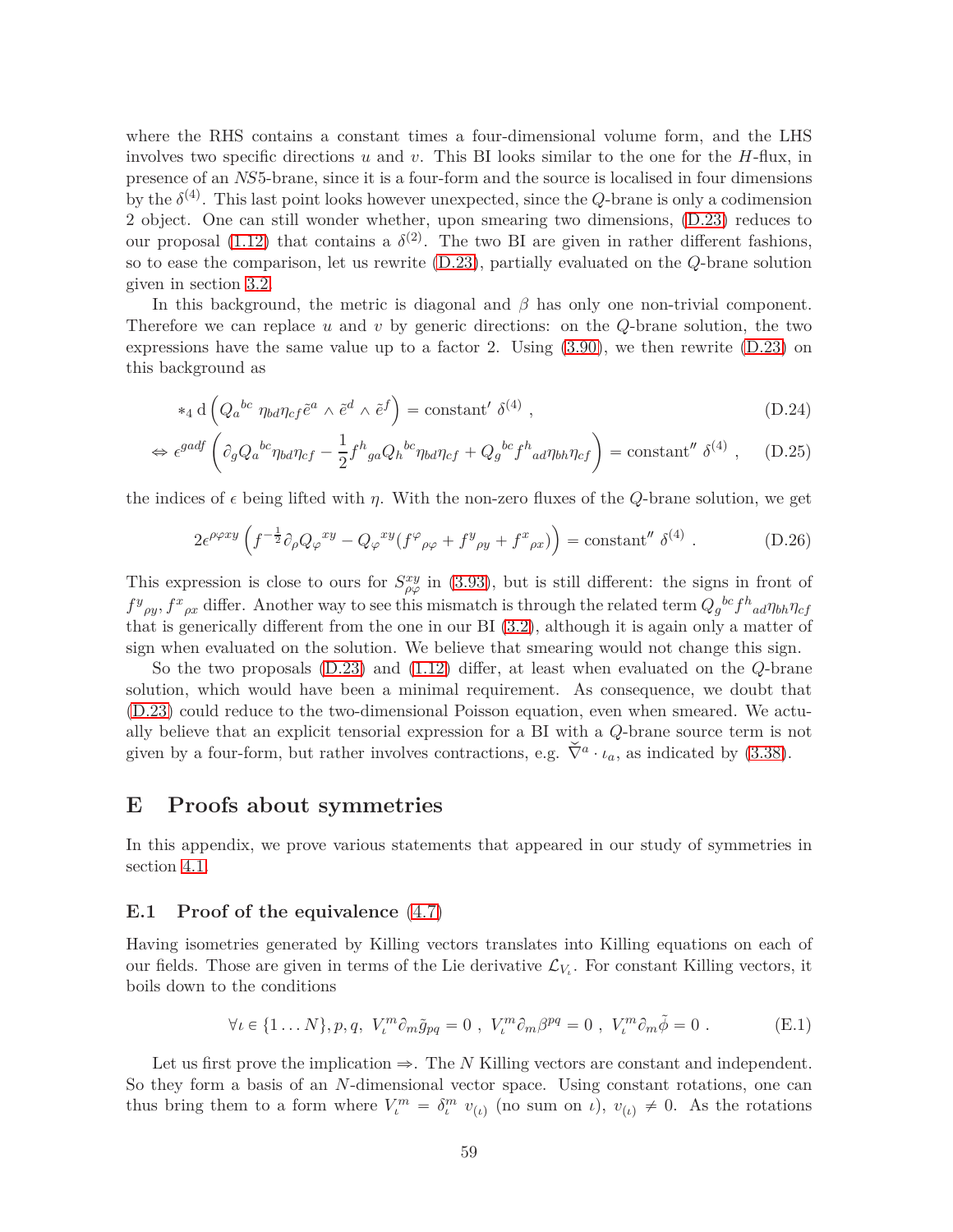are constant, they can be performed on the coordinates as well, and on the  $\partial_m$ . So without changing notation, we now consider to have such Killing vectors. The conditions [\(E.1\)](#page-58-2) now become

<span id="page-59-0"></span>
$$
\forall \iota \in \{1 \dots N\}, p, q, \ \partial_{\iota} \tilde{g}_{pq} = 0 , \ \partial_{\iota} \beta^{pq} = 0 , \ \partial_{\iota} \tilde{\phi} = 0 . \tag{E.2}
$$

As the vectors are constant and independent, *N* cannot be bigger than the dimension of the space-time. Let us now consider any constant antisymmetric bivector of coefficient  $\varpi^{pq}$ that is non-zero only along these *N* directions, i.e.  $\forall p \in \{1...N\}$ ,  $\exists q \neq \emptyset$  and  $\forall p \notin \{1...N\}, \ \overline{\omega}^{pq} = 0$ . Thanks to the antisymmetry of  $\overline{\omega}^{pq}$ , this means that only the diagonal block along  $(1...N) \times (1...N)$  is non-zero. Note that this requires  $N > 1$ , as assumed. Because of this block structure, one has  $\omega^{pr}\partial_r = \sum_{\iota=1}^N \omega^{pi}\partial_\iota$ . This operator applied on any of the three fields vanishes, thanks to [\(E.2\)](#page-59-0). In addition, it also vanishes on any of their derivatives, by commuting the derivatives. So we eventually obtain  $\varpi^{pr}\partial_r = 0$ .

Let us now prove the reverse implication  $\Leftarrow$ . We start with a constant antisymmetric bivector  $\varpi^{pq}$  non-zero along a diagonal  $N \times N$  block. Up to relabeling the directions, having this block translates into  $\forall p \in \{1...N\}$ ,  $\exists q \neq \emptyset$  and  $\forall p \notin \{1...N\}$ ,  $\varpi^{pq} = 0$ . Let us now assume that *N* is even. We then consider a particular  $\varpi^{pq}$  such that the block only has one non-zero entry on each line, i.e.  $\forall p \in \{1...N\}$ ,  $\exists !p_0 / \varpi^{pp_0} \neq 0$ . Thanks to the antisymmetry, this means that each column of the block also has only one non-zero entry. So it is clear that  $\{p_0\}$  spans  $\{1 \ldots N\}$ . Let us provide an example of such a block of  $\varpi$  (viewed as a matrix), to show that it can exist  $2^4$ 

$$
\begin{pmatrix} 0 & 1 & & & \\ -1 & 0 & & & \\ & & \ddots & & \\ & & & 0 & 1 \\ & & & -1 & 0 \end{pmatrix}.
$$
 (E.3)

In addition, one has by assumption  $\nforall p, \ \pi^{pr}\partial_r = 0$ . The peculiar structure of the block just considered then implies that  $\forall p \in \{1...N\}$ ,  $\varpi^{pp_0} \partial_{p_0} = 0$  (without sum on  $p_0$ ). We then define *N* vectors  $V_t$ ,  $\iota \in \{1 \dots N\}$ , of components  $V_t^m = \delta_t^m v_{(\iota)}$  (no sum on  $\iota$ ) with  $v_{(p_0)} \equiv \varpi^{pp_0} \neq 0$ . Given these components, the *N* vectors are constant and independent. One can verify that they satisfy  $\forall \iota \in \{1 \dots N\}$ ,  $V_{\iota}^m \partial_m \cdot = 0$ . So they satisfy the condition [\(E.1\)](#page-58-2), and they are Killing vectors.

Let us now look a the case where *N* is odd. As  $N > 1$ , we deduce  $N \geq 3$ . We then consider a  $\varpi$  having a non-zero diagonal  $N \times N$  block that splits into two diagonal blocks of size  $(N-3) \times (N-3)$  and  $3 \times 3$ . The first block is of even size; from that one we can construct as above  $N-3$  constant and independent Killing vectors, along directions that do not mix with the remaining 3. We will now construct a similar set of 3 vectors along these last directions, and overall, the *N* Killing vectors will then be independent. To construct two of the three missing Killing vectors, one can consider a block of the form

$$
\begin{pmatrix} 0 & 1 & 0 \\ -1 & 0 & 0 \\ 0 & 0 & 0 \end{pmatrix}, \tag{E.4}
$$

possibly with coefficients different than 1. Either by proceeding as above on the  $2 \times 2$  nonzero sub-block, or by diagonalising this block, one can get two more constant and independent

<span id="page-59-1"></span><sup>&</sup>lt;sup>24</sup>Such  $\varpi$  are only possible for an even *N*, that we assumed; indeed, for *N* being odd, the determinant of the block would be zero (a property of antisymmetric matrices), which would prevent to get from it (alone) *N* independent vectors, as we will see.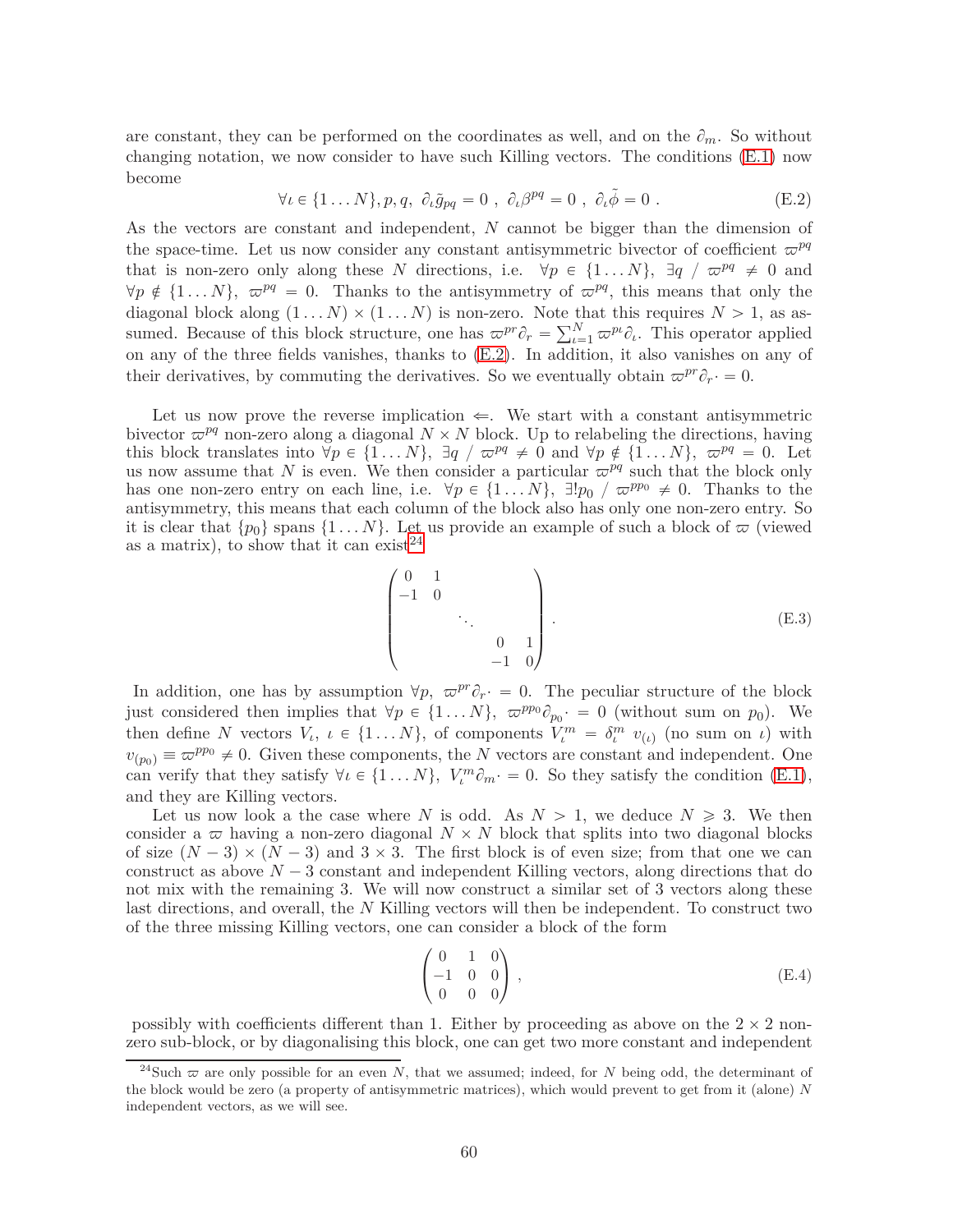Killing vectors. However, with this  $\varpi$ , we cannot get a Killing vector along the last direction; we need to consider a different  $\varpi$ . We only change the  $3 \times 3$  block towards

$$
\begin{pmatrix} 0 & 0 & 0 \\ 0 & 0 & 1 \\ 0 & -1 & 0 \end{pmatrix}, \tag{E.5}
$$

and proceed similarly. By linear combinations, we can then get one new constant Killing vector along the last direction, which is independent from all others.

### <span id="page-60-0"></span>**E.2 T-duality is a symmetry for the NSNS sector**

We show here the invariance of  $\mathcal{L}_{\text{NSNS}}$ , up to a total derivative, under the T-duality transformation  $O(N, N)$  given in [\(4.11\)](#page-32-0), when the fields are independent of N coordinates. To do so, we recall two approaches in the literature.

• Maharana-Schwarz [\[81\]](#page-66-12) and the compactification along the isometries

We consider that the NSNS fields are independent of *N* coordinates, in a *D*-dimensional space-time. One can then develop the Lagrangian  $\mathcal{L}_{\text{NSNS}}$  by separating the components of the fields that are along these *N* directions and those that are not. The latter do not transform under the  $O(N, N)$ , while the former do. One can then look at how the various terms in the Lagrangian transform. This was precisely done in [\[81\]](#page-66-12): the resulting rewritten Lagrangian was shown to be  $O(N, N)$  invariant.

The corresponding action can also be viewed as the compactified one. Because of the independence on *N* coordinates, the corresponding volume factor can be factorized out (it is set to 1 in [\[81\]](#page-66-12)), leaving the action to be  $D - N$  dimensional. It is actually a well-known fact that the reduced action has this  $O(N, N)$  symmetry. It is however only a matter of volume factor to make it a *D*-dimensional action, and it then still has the symmetry.

• Double Field Theory

The Double Field Theory (DFT) Lagrangian can be formulated as follows [\[95\]](#page-67-8)

$$
\mathcal{L}_{\text{DFT}} = e^{-2d} \left( \frac{1}{8} \mathcal{H}^{MN} \partial_M \mathcal{H}^{PQ} \partial_N \mathcal{H}_{PQ} - \frac{1}{2} \mathcal{H}^{MN} \partial_N \mathcal{H}^{PQ} \partial_Q \mathcal{H}_{MP} \right) - 2 \partial_M d \partial_N \mathcal{H}^{MN} + 4 \mathcal{H}^{MN} \partial_M d \partial_N d \right).
$$
 (E.6)

The fields H and *d* can be defined in terms of *g, b,*  $\phi$  as in section [2.1](#page-7-1) ( $\mathcal{H}^{MN}$  is the component of  $\mathcal{H}^{-1}$ ). However, they depend here on 2*D* coordinates  $X^M = (\tilde{x}_m, x^m)$ ; the latter also define the derivative  $\partial_M$  accordingly. An interesting property of this Lagrangian is that it reproduces the standard NSNS Lagrangian up to a total derivative if one enforces the strong constraint, that we take here to be  $\tilde{\partial} = 0$ 

<span id="page-60-2"></span>
$$
\mathcal{L}_{\text{DFT}}|_{\tilde{\partial}=0} = \mathcal{L}_{\text{NSNS}} + \partial(\dots) . \tag{E.7}
$$

Another property of this Lagrangian is its invariance under constant  $O(D, D)$  transfor-mations. Those are given by the same action as in [\(4.11\)](#page-32-0) for a generic  $O \in O(D, D)$ , together with a transformation of the coordinates and of the derivatives

<span id="page-60-1"></span>
$$
X' = O^{-1}X \ , \ \partial' = O \ \partial \ . \tag{E.8}
$$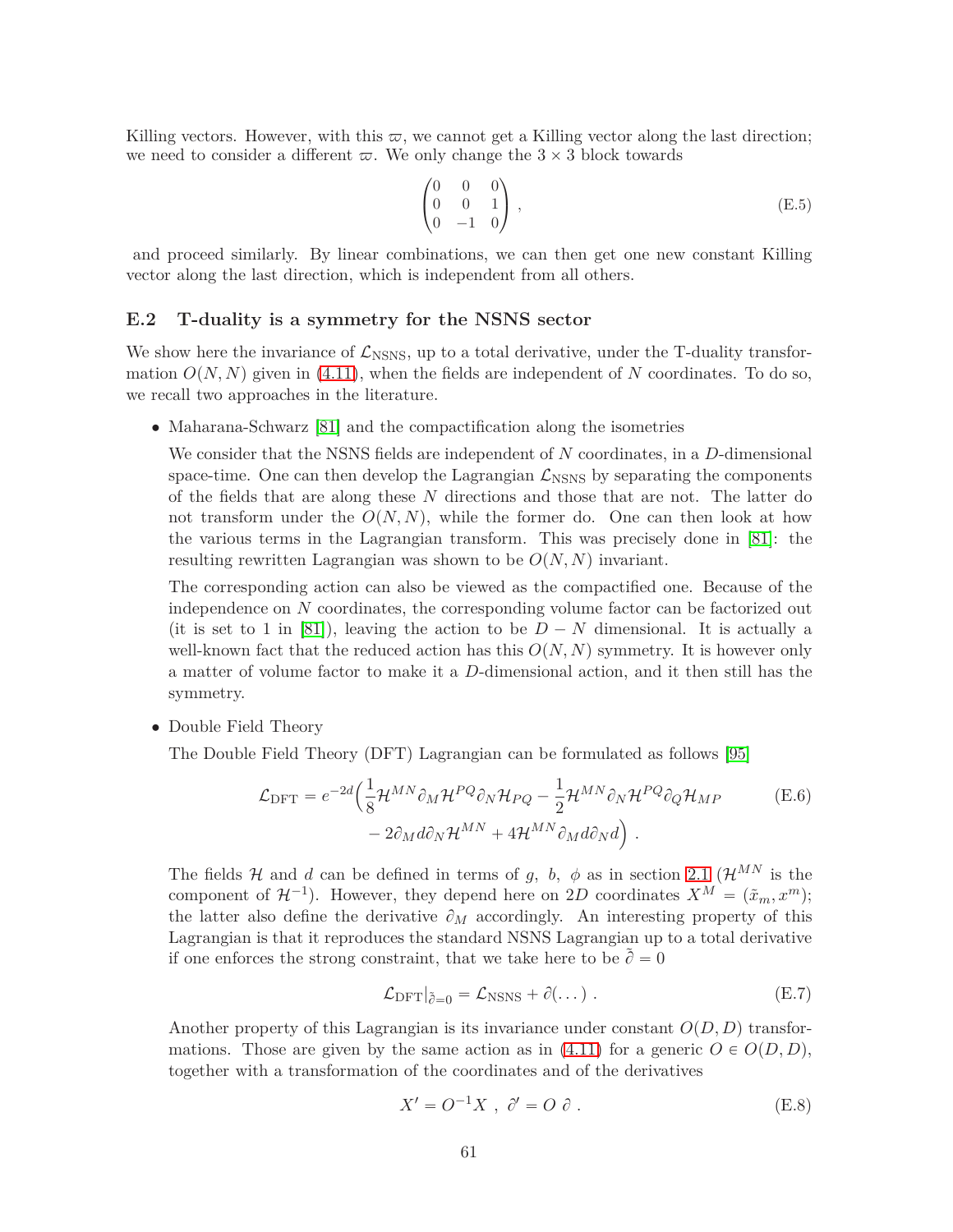Because of the contraction of indices and the invariance of *d*, it is straightforward to see that these constant  $O(D, D)$  transformations are a symmetry of the Lagrangian, i.e.  $\mathcal{L}_{\text{DFT}}$  is invariant under them.

Let us now consider an independence on *N* standard coordinates  $x^m$ , together with the strong constraint  $\tilde{\partial} = 0$ . This implies that the only non-trivial derivatives are the  $\partial_p$ , where  $x^p$  is not one of the *N* coordinates. Similarly, the fields in  $\mathcal{L}_{\text{DFT}}$  then only depend on such  $x^p$ . Let us now consider  $O_N$ , one of the  $O(N, N)$  transformations discussed in [\(4.10\)](#page-32-3) and [\(4.11\)](#page-32-0). Because of its  $O(D, D)$  invariance,  $\mathcal{L}_{\text{DFT}}$  is invariant under this  $O(N, N)$  subgroup. Let us now look at the action of such an  $O_N$  on the derivatives and coordinates  $(E.8)$ : on the  $x^p$  that are the coordinates on which the Lagrangian depends, the action is trivial (it is the  $1_{D-N}$ ). The same holds for the derivatives  $\partial_p$ . Therefore, when the fields are independent of *N* coordinates  $x^m$  and the strong constraint  $\hat{\partial} = 0$  is enforced, the effective transformation on the coordinates and derivatives in the Lagrangian under *O<sup>N</sup>* is

$$
X' = X \ , \ \partial' = \partial \ , \tag{E.9}
$$

i.e. they do not transform. The action of this  $O(N, N)$  subgroup then boils down to that of the T-duality group: indeed, the latter does not change the coordinates nor the derivatives, but only acts on  $\mathcal H$  and d as in [\(4.11\)](#page-32-0). As mentioned above, this  $O(N, N)$ leaves  $\mathcal{L}_{\text{DFT}}$  invariant. Therefore, thanks to [\(E.7\)](#page-60-2), we deduce that  $\mathcal{L}_{\text{NSNS}}$  is invariant under the T-duality group transformations, up to a total derivative, when fields are independent of *N* coordinates.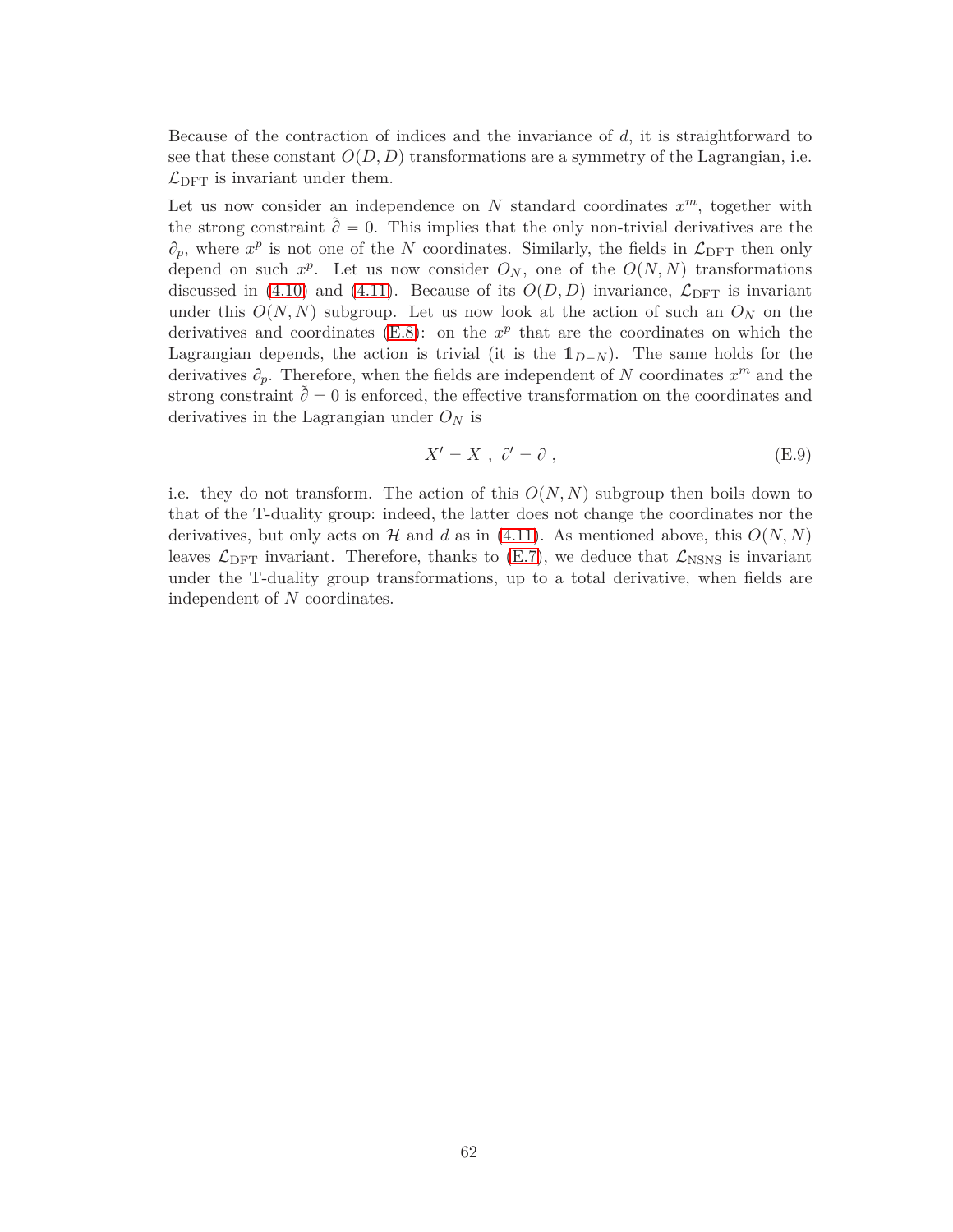### <span id="page-62-16"></span>**References**

- <span id="page-62-0"></span>[1] D. Andriot and A. Betz, *β-supergravity: a ten-dimensional theory with non-geometric fluxes, and its geometric framework*, *JHEP* **12** (2013) 083, [[arXiv:1306.4381](http://xxx.lanl.gov/abs/1306.4381)].
- <span id="page-62-1"></span>[2] B. Wecht, *Lectures on Nongeometric Flux Compactifications*, *Class. Quant. Grav.* **24** (2007) S773, [[arXiv:0708.3984](http://xxx.lanl.gov/abs/0708.3984)].
- <span id="page-62-2"></span>[3] D. Andriot, M. Larfors, D. Lüst and P. Patalong, *A ten-dimensional action for non-geometric fluxes*, *JHEP* **09** (2011) 134, [[arXiv:1106.4015](http://xxx.lanl.gov/abs/1106.4015)].
- <span id="page-62-3"></span>[4] D. Andriot, *Non-geometric fluxes versus (non)-geometry*, Proceedings of String-Math 2012 (Bonn, Germany), [[arXiv:1303.0251](http://xxx.lanl.gov/abs/1303.0251)].
- <span id="page-62-4"></span>[5] G. Aldazabal, D. Marqués and C. Núñez, *Double Field Theory: A Pedagogical Review*, *Class. Quant. Grav.* **30** (2013) 163001, [[arXiv:1305.1907](http://xxx.lanl.gov/abs/1305.1907)].
- <span id="page-62-5"></span>[6] D. S. Berman and D. C. Thompson, *Duality Symmetric String and M-Theory*, [[arXiv:1306.2643](http://xxx.lanl.gov/abs/1306.2643)].
- [7] O. Hohm, D. Lüst and B. Zwiebach, *The Spacetime of Double Field Theory: Review, Remarks, and Outlook*, [[arXiv:1309.2977](http://xxx.lanl.gov/abs/1309.2977)].
- <span id="page-62-7"></span><span id="page-62-6"></span>[8] J. Shelton, W. Taylor and B. Wecht, *Nongeometric flux compactifications*, *JHEP* **10** (2005) 085, [[hep-th/0508133](http://xxx.lanl.gov/abs/hep-th/0508133)].
- [9] A. Dabholkar and C. Hull, *Duality twists, orbifolds, and fluxes*, *JHEP* **09** (2003) 054, [[hep-th/0210209](http://xxx.lanl.gov/abs/hep-th/0210209)].
- <span id="page-62-8"></span>[10] A. Dabholkar and C. Hull, *Generalised T-duality and non-geometric backgrounds*, *JHEP* **05** (2006) 009, [[hep-th/0512005](http://xxx.lanl.gov/abs/hep-th/0512005)].
- <span id="page-62-10"></span><span id="page-62-9"></span>[11] J. Shelton, W. Taylor and B. Wecht, *Generalized Flux Vacua*, *JHEP* **02** (2007) 095, [[hep-th/0607015](http://xxx.lanl.gov/abs/hep-th/0607015)].
- <span id="page-62-11"></span>[12] A. Micu, E. Palti and G. Tasinato, *Towards Minkowski Vacua in Type II String Compactifications*, *JHEP* **03** (2007) 104, [[hep-th/0701173](http://xxx.lanl.gov/abs/hep-th/0701173)].
- [13] E. Palti, *Low Energy Supersymmetry from Non-Geometry*, *JHEP* **10** (2007) 011, [[arXiv:0707.1595](http://xxx.lanl.gov/abs/0707.1595)].
- <span id="page-62-13"></span><span id="page-62-12"></span>[14] B. de Carlos, A. Guarino and J. M. Moreno, *Complete classification of Minkowski vacua in generalised flux models*, *JHEP* **02** (2010) 076, [[arXiv:0911.2876](http://xxx.lanl.gov/abs/0911.2876)].
- [15] U. Danielsson and G. Dibitetto, *On the distribution of stable de Sitter vacua*, *JHEP* **03** (2013) 018, [[arXiv:1212.4984](http://xxx.lanl.gov/abs/1212.4984)].
- <span id="page-62-14"></span>[16] J. Blåbäck, U. Danielsson and G. Dibitetto, *Fully stable dS vacua from generalised fluxes*, *JHEP* **08** (2013) 054, [[arXiv:1301.7073](http://xxx.lanl.gov/abs/1301.7073)].
- <span id="page-62-15"></span>[17] C. Damian, L. R. Díaz-Barrón, O. Loaiza-Brito and M. Sabido, *Slow-Roll Inflation in Non-geometric Flux Compactification*, *JHEP* **1306** (2013) 109, [[arXiv:1302.0529](http://xxx.lanl.gov/abs/1302.0529)].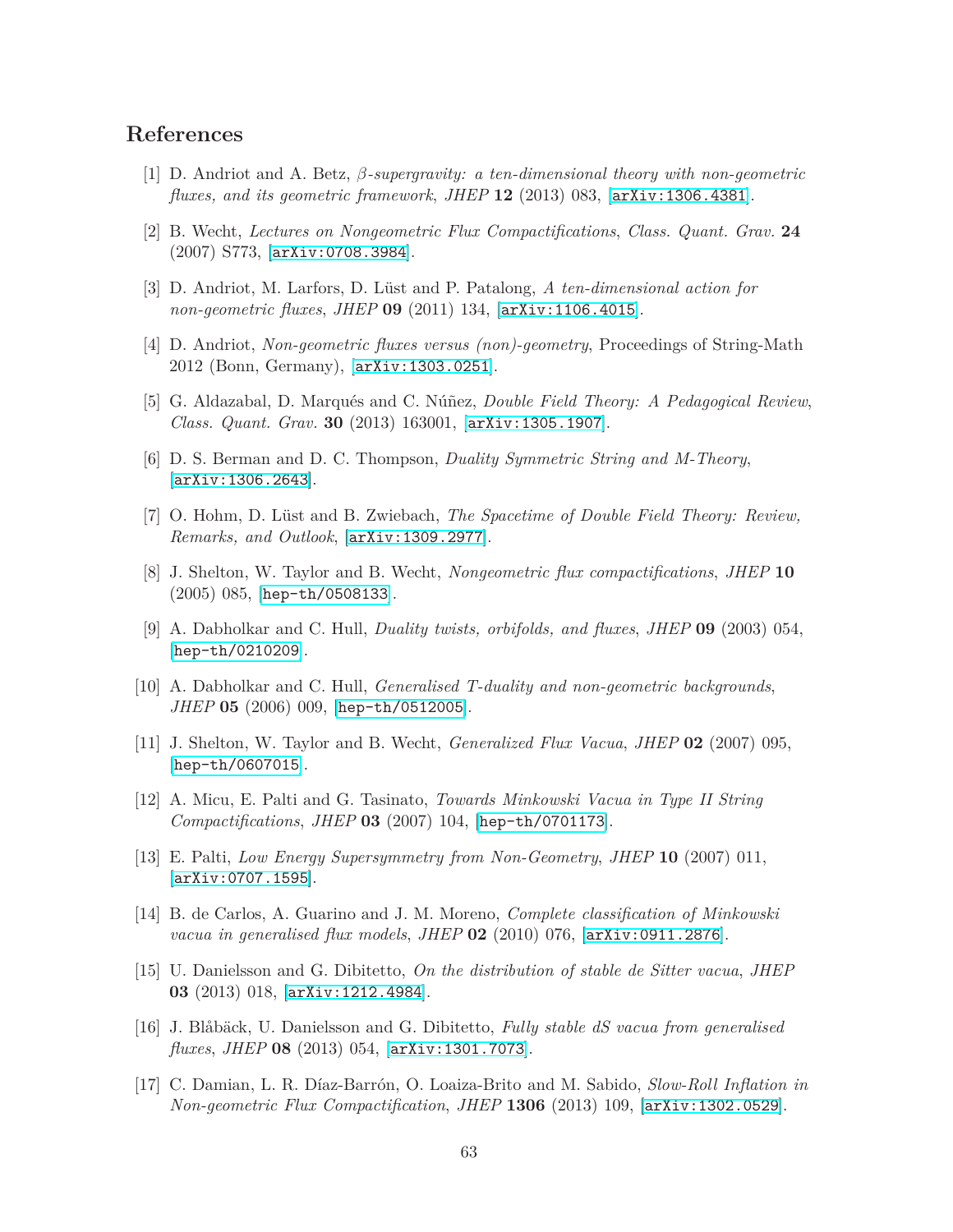- <span id="page-63-1"></span><span id="page-63-0"></span>[18] C. Damian and O. Loaiza-Brito, *More stable dS vacua from S-dual non-geometric fluxes*, *Phys. Rev.* **D 88** (2013) 046008, [[arXiv:1304.0792](http://xxx.lanl.gov/abs/1304.0792)].
- <span id="page-63-2"></span>[19] F. Catino, C. A. Scrucca and P. Smyth, *Simple metastable de Sitter vacua in N=2 gauged supergravity*, *JHEP* **04** (2013) 056, [[arXiv:1302.1754](http://xxx.lanl.gov/abs/1302.1754)].
- <span id="page-63-3"></span>[20] S. Hellerman, J. McGreevy and B. Williams, *Geometric constructions of nongeometric string theories*, *JHEP* **01** (2004) 024, [[hep-th/0208174](http://xxx.lanl.gov/abs/hep-th/0208174)].
- <span id="page-63-4"></span>[21] A. Flournoy, B. Wecht and B. Williams, *Constructing nongeometric vacua in string theory*, *Nucl. Phys.* **B 706** (2005) 127, [[hep-th/0404217](http://xxx.lanl.gov/abs/hep-th/0404217)].
- <span id="page-63-5"></span>[22] D. Andriot, O. Hohm, M. Larfors, D. Lüst and P. Patalong, *A geometric action for non-geometric fluxes*, *Phys. Rev. Lett.* **108** (2012) 261602, [[arXiv:1202.3060](http://xxx.lanl.gov/abs/1202.3060)].
- [23] D. Andriot, O. Hohm, M. Larfors, D. Lüst and P. Patalong, *Non-Geometric Fluxes in Supergravity and Double Field Theory*, *Fortschr. Phys.* **60** (2012), [[arXiv:1204.1979](http://xxx.lanl.gov/abs/1204.1979)].
- <span id="page-63-6"></span>[24] R. Blumenhagen, A. Deser, E. Plauschinn and F. Rennecke, *A bi-invariant Einstein-Hilbert action for the non-geometric string*, *Phys. Lett.* **B 720** (2013) 215, [[arXiv:1210.1591](http://xxx.lanl.gov/abs/1210.1591)].
- <span id="page-63-7"></span>[25] R. Blumenhagen, A. Deser, E. Plauschinn and F. Rennecke, *Non-geometric strings, symplectic gravity and differential geometry of Lie algebroids*, *JHEP* **02** (2013) 122, [[arXiv:1211.0030](http://xxx.lanl.gov/abs/1211.0030)].
- <span id="page-63-9"></span><span id="page-63-8"></span>[26] R. Blumenhagen, A. Deser, E. Plauschinn, F. Rennecke and C. Schmid, *The Intriguing Structure of Non-geometric Frames in String Theory*, [[arXiv:1304.2784](http://xxx.lanl.gov/abs/1304.2784)].
- [27] M. Graña, R. Minasian, M. Petrini and D. Waldram, *T-duality, Generalized Geometry and Non-Geometric Backgrounds*, *JHEP* **04** (2009) 075, [[arXiv:0807.4527](http://xxx.lanl.gov/abs/0807.4527)].
- <span id="page-63-10"></span>[28] G. Aldazabal, W. Baron, D. Marqués and C. Núñez, *The effective action of Double Field Theory*, *JHEP* **11** (2011) 052, Erratum-ibid. **11** (2011) 109, [[arXiv:1109.0290](http://xxx.lanl.gov/abs/1109.0290)].
- <span id="page-63-11"></span>[29] A. Coimbra, C. Strickland-Constable and D. Waldram, *Supergravity as Generalised Geometry I: Type II Theories*, *JHEP* **11** (2011) 091, [[arXiv:1107.1733](http://xxx.lanl.gov/abs/1107.1733)].
- <span id="page-63-12"></span>[30] J. de Boer and M. Shigemori, *Exotic branes and non-geometric backgrounds*, *Phys. Rev. Lett.* **104** (2010) 251603, [[arXiv:1004.2521](http://xxx.lanl.gov/abs/1004.2521)].
- <span id="page-63-13"></span>[31] J. de Boer and M. Shigemori, *Exotic Branes in String Theory*, *Phys.Rept.* **532** (2013)  $65-118$ ,  $[arXiv:1209.6056]$  $[arXiv:1209.6056]$  $[arXiv:1209.6056]$ .
- <span id="page-63-14"></span>[32] F. Hassler and D. Lüst, *Non-commutative/non-associative IIA (IIB) Q- and R-branes and their intersections*, *JHEP* **07** (2013) 048, [[arXiv:1303.1413](http://xxx.lanl.gov/abs/1303.1413)].
- <span id="page-63-15"></span>[33] D. Geissbühler, D. Marqués, C. Núñez and V. Penas, *Exploring Double Field Theory*, *JHEP* **06** (2013) 101, [[arXiv:1304.1472](http://xxx.lanl.gov/abs/1304.1472)].
- <span id="page-63-16"></span>[34] R. Blumenhagen, A. Deser, E. Plauschinn and F. Rennecke, *Bianchi Identities for Non-Geometric Fluxes - From Quasi-Poisson Structures to Courant Algebroids*, *Fortsch. Phys.* **60** (2012) 1217, [[arXiv:1205.1522](http://xxx.lanl.gov/abs/1205.1522)].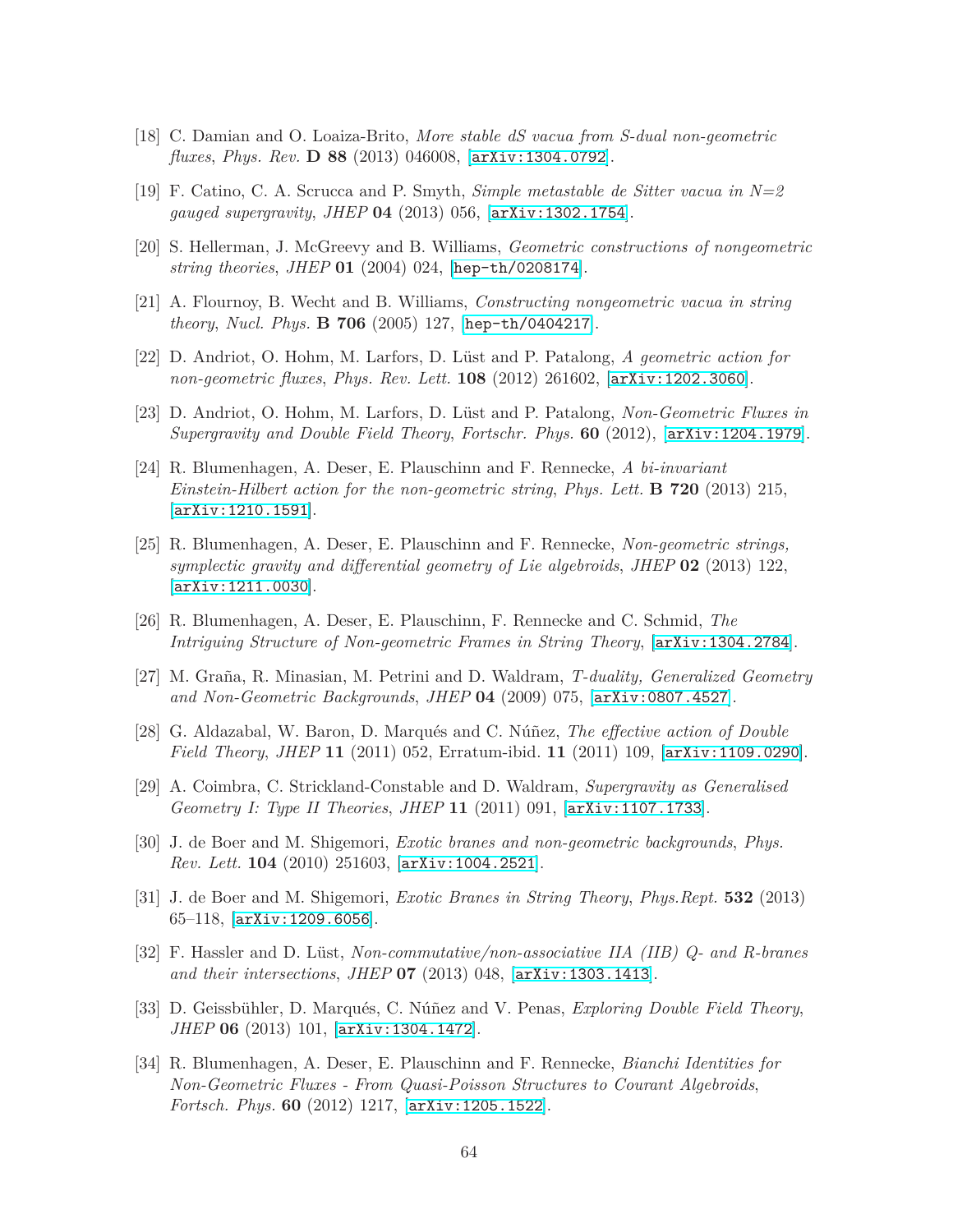- <span id="page-64-1"></span><span id="page-64-0"></span>[35] M. Ihl, D. Robbins, and T. Wrase, *Toroidal orientifolds in IIA with general NS-NS fluxes*, *JHEP* **08** (2007) 043, [[arXiv:0705.3410](http://xxx.lanl.gov/abs/0705.3410)].
- <span id="page-64-2"></span>[36] D. Andriot, M. Larfors, D. Lüst and P. Patalong, *(Non-)commutative closed string on T-dual toroidal backgrounds*, *JHEP* **06** (2013) 021, [[arXiv:1211.6437](http://xxx.lanl.gov/abs/1211.6437)].
- <span id="page-64-3"></span>[37] P. Grange and S. Schäfer-Nameki, *T-duality with H-flux: Non-commutativity, T-folds and G x G structure*, *Nucl. Phys.* **B 770** (2007) 123, [[hep-th/0609084](http://xxx.lanl.gov/abs/hep-th/0609084)].
- <span id="page-64-4"></span>[38] P. Grange and S. Schäfer-Nameki, *Towards mirror symmetry a la SYZ for generalized Calabi-Yau manifolds*, *JHEP* **10** (2007) 052, [[arXiv:0708.2392](http://xxx.lanl.gov/abs/0708.2392)].
- <span id="page-64-5"></span>[39] S. K. Kwak, *Invariances and Equations of Motion in Double Field Theory*, *JHEP* **10** (2010) 047, [[arXiv:1008.2746](http://xxx.lanl.gov/abs/1008.2746)].
- <span id="page-64-6"></span>[40] N. Kaloper and R. C. Myers, *The Odd story of massive supergravity*, *JHEP* **05** (1999) 010, [[hep-th/9901045](http://xxx.lanl.gov/abs/hep-th/9901045)].
- [41] J.-P. Derendinger, C. Kounnas, P. Petropoulos and F. Zwirner, *Superpotentials in IIA compactifications with general fluxes*, *Nucl. Phys.* **B 715** (2005) 211, [[hep-th/0411276](http://xxx.lanl.gov/abs/hep-th/0411276)].
- <span id="page-64-7"></span>[42] G. Dall'Agata and S. Ferrara, *Gauged supergravity algebras from twisted tori compactifications with fluxes*, *Nucl. Phys.* **B 717** (2005) 223, [[hep-th/0502066](http://xxx.lanl.gov/abs/hep-th/0502066)].
- <span id="page-64-9"></span><span id="page-64-8"></span>[43] C. M. Hull and R. A. Reid-Edwards, *Flux compactifications of string theory on twisted tori*, *Fortsch. Phys.* **57** (2009) 862, [[hep-th/0503114](http://xxx.lanl.gov/abs/hep-th/0503114)].
- [44] G. Aldazabal, P. G. Cámara and J. Rosabal, *Flux algebra, Bianchi identities and Freed-Witten anomalies in F-theory compactifications*, *Nucl. Phys.* **B 814** (2009) 21, [[arXiv:0811.2900](http://xxx.lanl.gov/abs/0811.2900)].
- <span id="page-64-10"></span>[45] R. Blumenhagen, A. Deser, E. Plauschinn and F. Rennecke, *Palatini-Lovelock-Cartan Gravity - Bianchi Identities for Stringy Fluxes*, *Class. Quant. Grav.* **29** (2012) 135004, [[arXiv:1202.4934](http://xxx.lanl.gov/abs/1202.4934)].
- <span id="page-64-11"></span>[46] A. Chatzistavrakidis, L. Jonke and O. Lechtenfeld, *Dirac structures on nilmanifolds and coexistence of fluxes*, [[arXiv:1311.4878](http://xxx.lanl.gov/abs/1311.4878)].
- <span id="page-64-12"></span>[47] W. Siegel, *Superspace duality in low-energy superstrings*, *Phys. Rev.* **D 48** (1993) 2826, [[hep-th/9305073](http://xxx.lanl.gov/abs/hep-th/9305073)].
- <span id="page-64-13"></span>[48] C. Hull and B. Zwiebach, *The Gauge algebra of double field theory and Courant brackets*, *JHEP* **09** (2009) 090, [[arXiv:0908.1792](http://xxx.lanl.gov/abs/0908.1792)].
- <span id="page-64-14"></span>[49] N. Halmagyi, *Non-geometric Backgrounds and the First Order String Sigma Model*, [[arXiv:0906.2891](http://xxx.lanl.gov/abs/0906.2891)].
- <span id="page-64-15"></span>[50] C. Condeescu, I. Florakis, C. Kounnas and D. Lüst, *Gauged supergravities and non-geometric Q/R-fluxes from asymmetric orbifold CFT's*, *JHEP* **10** (2013) 057, [[arXiv:1307.0999](http://xxx.lanl.gov/abs/1307.0999)].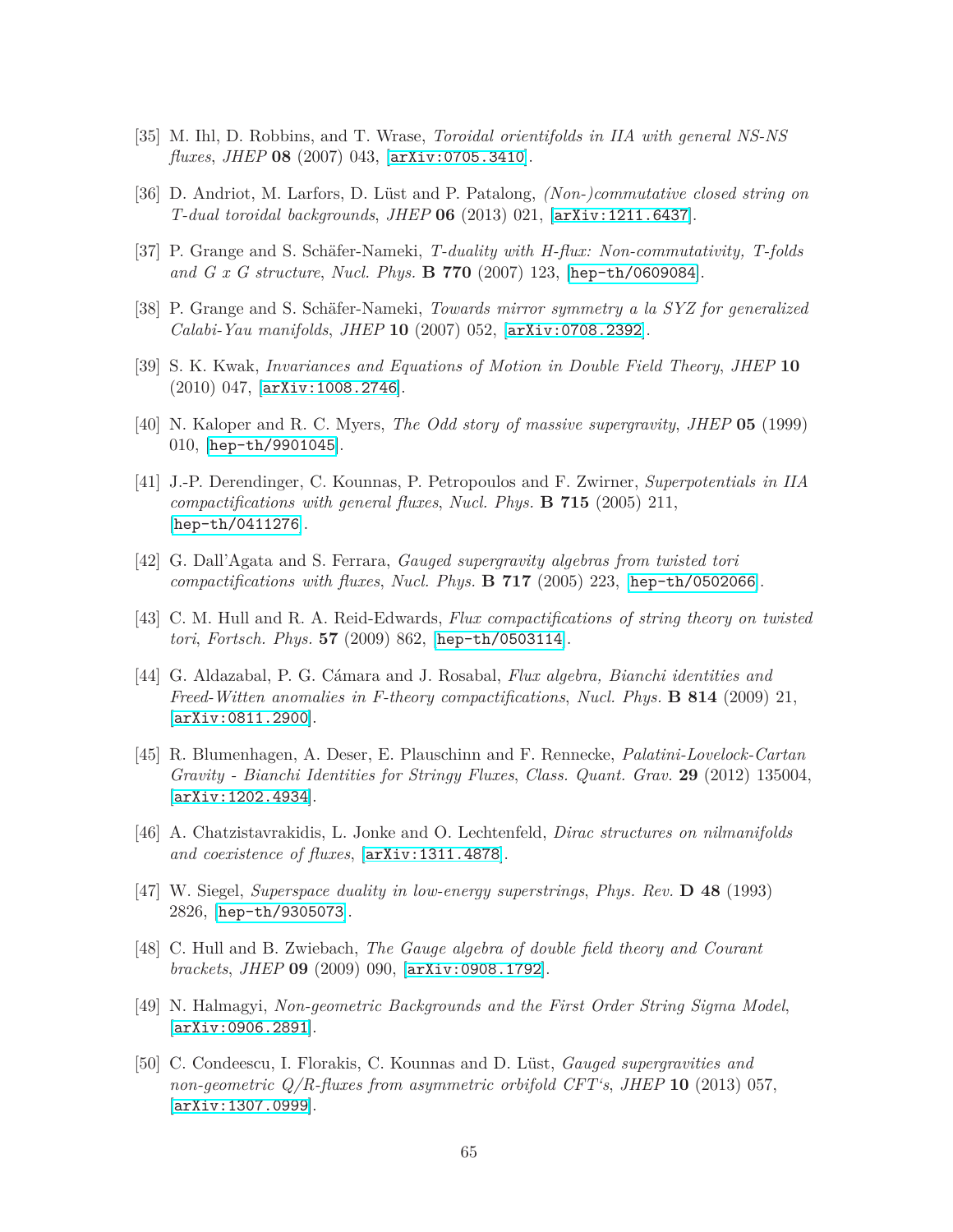- <span id="page-65-1"></span><span id="page-65-0"></span>[51] C. Hull and P. Townsend, *Unity of superstring dualities*, *Nucl. Phys.* **B 438** (1995) 109, [[hep-th/9410167](http://xxx.lanl.gov/abs/hep-th/9410167)].
- <span id="page-65-2"></span>[52] D. Brace, B. Morariu and B. Zumino, *T duality and Ramond-Ramond backgrounds in the matrix model*, *Nucl. Phys.* **B 549** (1999) 181, [[hep-th/9811213](http://xxx.lanl.gov/abs/hep-th/9811213)].
- <span id="page-65-3"></span>[53] M. Fukuma, T. Oota and H. Tanaka, *Comments on T dualities of Ramond-Ramond potentials on tori*, *Prog. Theor. Phys.* **103** (2000) 425, [[hep-th/9907132](http://xxx.lanl.gov/abs/hep-th/9907132)].
- <span id="page-65-4"></span>[54] S. Hassan, *T duality, space-time spinors and RR fields in curved backgrounds*, *Nucl. Phys.* **B 568** (2000) 145, [[hep-th/9907152](http://xxx.lanl.gov/abs/hep-th/9907152)].
- <span id="page-65-5"></span>[55] S. Hassan, *SO(d,d) transformations of Ramond-Ramond fields and space-time spinors*, *Nucl. Phys.* **B 583** (2000) 431, [[hep-th/9912236](http://xxx.lanl.gov/abs/hep-th/9912236)].
- <span id="page-65-6"></span>[56] M. Graña, R. Minasian, M. Petrini and A. Tomasiello, *Generalized structures of*  $\mathcal{N} = 1$  *vacua, JHEP* 11 (2005) 020, [[hep-th/0505212](http://xxx.lanl.gov/abs/hep-th/0505212)].
- <span id="page-65-7"></span>[57] O. Hohm, S. K. Kwak and B. Zwiebach, *Double Field Theory of Type II Strings*, *JHEP* **09** (2011) 013, [[arXiv:1107.0008](http://xxx.lanl.gov/abs/1107.0008)].
- <span id="page-65-8"></span>[58] I. Jeon, K. Lee and J.-H. Park, *Ramond-Ramond Cohomology and O(D,D) T-duality*, *JHEP* **09** (2012) 079, [[arXiv:1206.3478](http://xxx.lanl.gov/abs/1206.3478)].
- [59] I. Jeon, K. Lee, J.-H. Park and Y. Suh, *Stringy Unification of Type IIA and IIB Supergravities under N=2 D=10 Supersymmetric Double Field Theory*, *Phys. Lett.* **B 723** (2013) 245, [[arXiv:1210.5078](http://xxx.lanl.gov/abs/1210.5078)].
- <span id="page-65-9"></span>[60] A. Strominger, *Heterotic solitons*, *Nucl. Phys.* **B 343** (1990) 167, *Erratum-ibid.* **B 353** (1991) 565
- <span id="page-65-10"></span>[61] C. G. Callan, Jr., J. A. Harvey and A. Strominger, *Worldsheet approach to heterotic instantons and solitons*, *Nucl. Phys.* **B 359** (1991) 611
- <span id="page-65-12"></span><span id="page-65-11"></span>[62] C. Nölle, *Instantons, Five-Branes and Fractional Strings*, [[arXiv:1207.7268](http://xxx.lanl.gov/abs/1207.7268)].
- <span id="page-65-13"></span>[63] K.-P. Gemmer, A. S. Haupt, O. Lechtenfeld, C. Nölle and A. D. Popov, *Heterotic string plus five-brane systems with asymptotic AdS3*, [[arXiv:1202.5046](http://xxx.lanl.gov/abs/1202.5046)].
- <span id="page-65-14"></span>[64] D. J. Gross and M. J. Perry, *Magnetic Monopoles in Kaluza-Klein Theories*, *Nucl. Phys.* **B 226** (1983) 29.
- <span id="page-65-15"></span>[65] R. Sorkin, *Kaluza-Klein Monopole*, *Phys. Rev. Lett.* **51** (1983) 87.
- [66] E. A. Bergshoeff, T. Ortin and F. Riccioni, *Defect Branes*, *Nucl. Phys.* **B 856** (2012) 210, [[arXiv:1109.4484](http://xxx.lanl.gov/abs/1109.4484)].
- <span id="page-65-16"></span>[67] T. Kimura and S. Sasaki, *Gauged Linear Sigma Model for Exotic Five-brane*, *Nucl. Phys.* **B 876** (2013) 493, [[arXiv:1304.4061](http://xxx.lanl.gov/abs/1304.4061)].
- <span id="page-65-17"></span>[68] T. Kimura and S. Sasaki, *Worldsheet Description of Exotic Five-brane with Two Gauged Isometries*, [[arXiv:1310.6163](http://xxx.lanl.gov/abs/1310.6163)].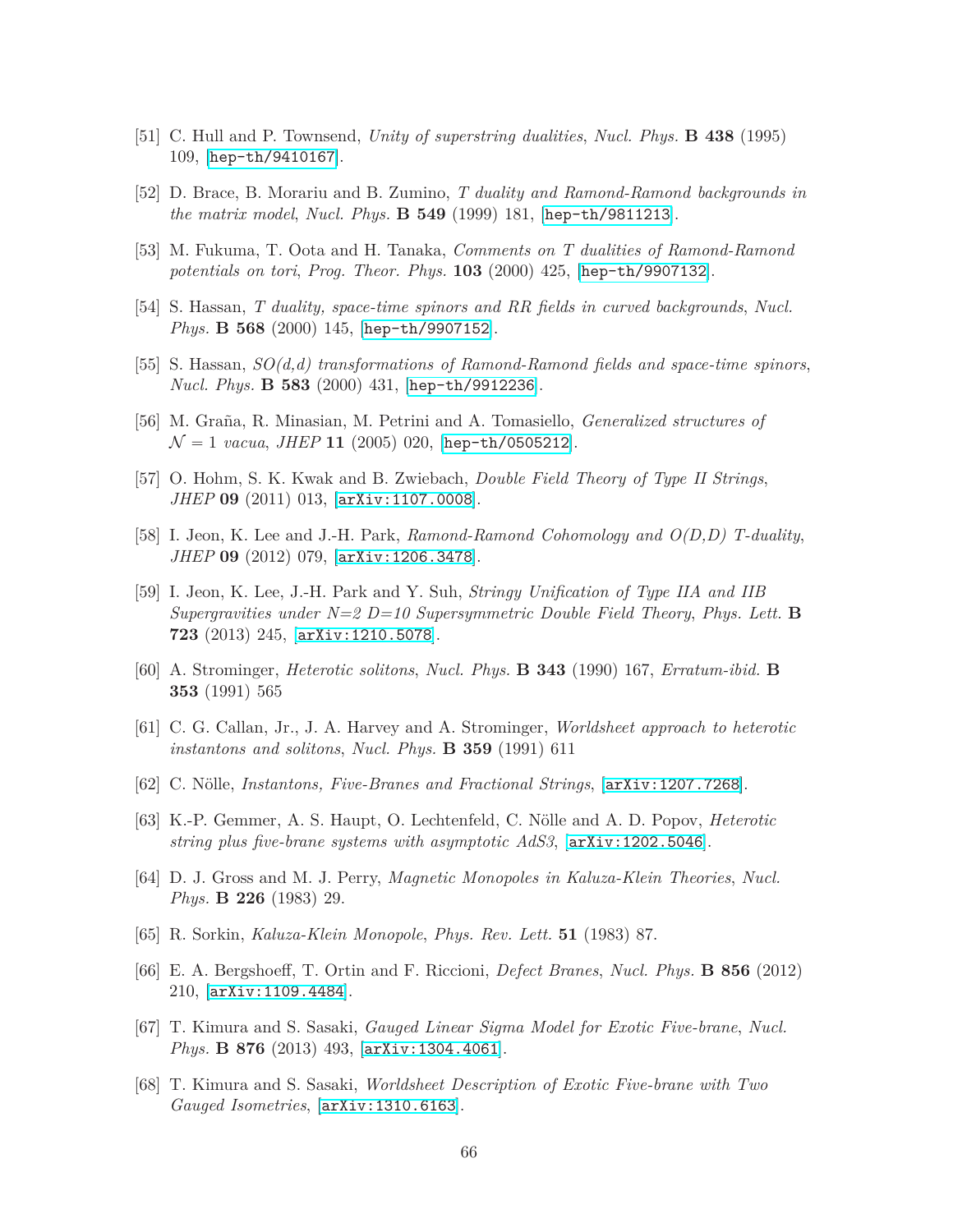- <span id="page-66-1"></span><span id="page-66-0"></span>[69] S. Jensen, *The KK-Monopole/NS5-Brane in Doubled Geometry*, *JHEP* **07** (2011) 088, [[arXiv:1106.1174](http://xxx.lanl.gov/abs/1106.1174)].
- <span id="page-66-2"></span>[70] J. P. Gauntlett, J. A. Harvey and J. T. Liu, *Magnetic monopoles in string theory*, *Nucl. Phys.* **B 409** (1993) 363, [[hep-th/9211056](http://xxx.lanl.gov/abs/hep-th/9211056)].
- [71] R. Gregory, J. A. Harvey and G. W. Moore, *Unwinding strings and t duality of Kaluza-Klein and h monopoles*, *Adv. Theor. Math. Phys.* **1** (1997) 283, [[hep-th/9708086](http://xxx.lanl.gov/abs/hep-th/9708086)].
- <span id="page-66-4"></span><span id="page-66-3"></span>[72] J. A. Harvey and S. Jensen, *Worldsheet instanton corrections to the Kaluza-Klein monopole*, *JHEP* **10** (2005) 028, [[hep-th/0507204](http://xxx.lanl.gov/abs/hep-th/0507204)].
- <span id="page-66-5"></span>[73] J. Mourad, *Anomalies of the SO(32) five-brane and their cancellation*, *Nucl. Phys.* **B 512** (1998) 199, [[hep-th/9709012](http://xxx.lanl.gov/abs/hep-th/9709012)].
- <span id="page-66-6"></span>[74] P. Koerber and L. Martucci, *Deformations of calibrated D-branes in flux generalized complex manifolds*, *JHEP* **12** (2006) 062, [[hep-th/0610044](http://xxx.lanl.gov/abs/hep-th/0610044)].
- <span id="page-66-7"></span>[75] M. B. Schulz, *Superstring orientifolds with torsion: O5 orientifolds of torus fibrations and their massless spectra*, *Fortsch. Phys.* **52** (2004) 963, [[hep-th/0406001](http://xxx.lanl.gov/abs/hep-th/0406001)].
- <span id="page-66-8"></span>[76] E. Plauschinn, *T-duality revisited*, *JHEP* **01** (2014) 131, [[arXiv:1310.4194](http://xxx.lanl.gov/abs/1310.4194)].
- [77] A. Chatzistavrakidis, F. F. Gautason, G. Moutsopoulos and M. Zagermann, *Effective actions of non-geometric fivebranes*, [[arXiv:1309.2653](http://xxx.lanl.gov/abs/1309.2653)].
- <span id="page-66-9"></span>[78] A. Giveon, M. Porrati and E. Rabinovici, *Target space duality in string theory*, *Phys. Rept.* **244** (1994) 77, [[hep-th/9401139](http://xxx.lanl.gov/abs/hep-th/9401139)].
- <span id="page-66-10"></span>[79] D. C. Thompson, *T-duality Invariant Approaches to String Theory*, [[arXiv:1012.4393](http://xxx.lanl.gov/abs/1012.4393)].
- <span id="page-66-12"></span><span id="page-66-11"></span>[80] J. Maharana, *The Worldsheet Perspective of T-duality Symmetry in String Theory*, *Int. J. Mod. Phys.* **A 28** (2013) 1330011, [[arXiv:1302.1719](http://xxx.lanl.gov/abs/1302.1719)]
- <span id="page-66-13"></span>[81] J. Maharana and J. H. Schwarz, *Noncompact symmetries in string theory*, *Nucl. Phys.* **B 390** (1993) 3, [[hep-th/9207016](http://xxx.lanl.gov/abs/hep-th/9207016)].
- [82] T. H. Buscher, *A Symmetry of the String Background Field Equations*, *Phys. Lett.* **B 194** (1987) 59.
- <span id="page-66-14"></span>[83] T. H. Buscher, *Path Integral Derivation of Quantum Duality in Nonlinear Sigma Models*, *Phys. Lett.* **B 201** (1988) 466.
- <span id="page-66-15"></span>[84] M. Nakahara, *Geometry, Topology and Physics, Second Edition*, *Graduate Student Series in Physics, IOP* (2003).
- <span id="page-66-16"></span>[85] E. Eyras, B. Janssen and Y. Lozano, *Five-branes, K K monopoles and T duality*, *Nucl. Phys.* **B 531** (1998) 275, [[hep-th/9806169](http://xxx.lanl.gov/abs/hep-th/9806169)].
- <span id="page-66-17"></span>[86] M. R. Garousi, *S-duality of S-matrix*, *JHEP* **11** (2011) 016, [[arXiv:1106.1714](http://xxx.lanl.gov/abs/1106.1714)].